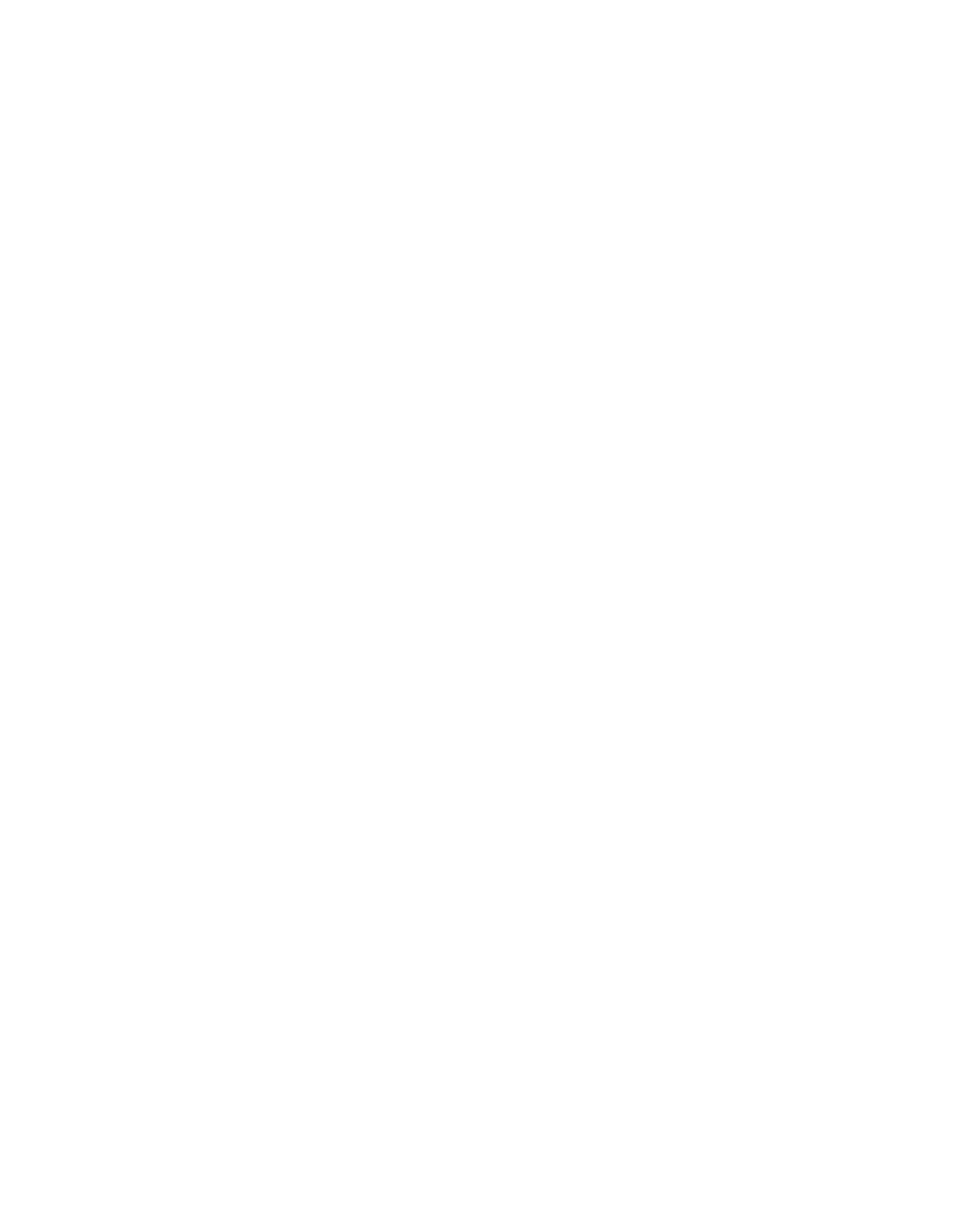## **NOVAMIND INC. (formerly Hinterland Metals Inc.) 10 Wanless Avenue, Suite 201 Toronto, Ontario M4N 1V6 Telephone (647) 953-9512**

#### **NOTICE OF ANNUAL GENERAL MEETING OF SHAREHOLDERS**

**NOTICE** is hereby given that an annual general meeting of the shareholders (the "Shareholders") of Novamind Inc. (the "**Company**") will be held at 150 King St W #200, Toronto, ON M5H 1J9 on Friday, November 19, 2021 at 1:00 p.m., local time, (the "**Meeting**").

The Meeting is held for the following purposes:

- 1. to table the financial statements for the year ended June 30, 2021, together with the auditor's report thereon and the related management discussion and analysis;
- 2. to determine the number of directors at five;
- 3. to elect directors of the Company for the ensuing year;
- 4. to appoint Dale Matheson Carr-Hilton LaBonte LLP, Chartered Professional Accountants, as auditor of the Company for the ensuing year and authorize the directors to determine their remuneration;
- 5. to ratify and approve for continuation the Company's 10% "rolling" Option Plan, as described in the accompanying management information circular (the "**Circular**");
- 6. to ratify and approve for continuation the Company's 10% "rolling" Restricted Share Unit Plan, as described in the accompanying Circular; and
- 7. to transact such other business, including amendments to the foregoing, as may properly come before the Meeting or any adjournment thereof.

An Information Circular accompanies this Notice. The Circular contains details of matters to be considered at the Meeting. No other matters are contemplated, however any permitted amendment to or variation of any matter identified in this Notice may properly be considered at the Meeting. The Meeting may also consider the transaction of such other business as may properly come before the Meeting or any adjournment thereof.

Copies of the audited financial statements for the fiscal year ended June 30, 2021, the report of the auditor thereon, and the related management discussion and analysis will be made available at the Meeting and are available at www.sedar.com under the Company's profile.

*At the date of this Notice and the accompanying Circular, it is the intention of the Company to hold the Meeting at the location stated above in this Notice. We are continuously monitoring development of the current coronavirus (COVID-19) outbreak ("COVID-19"). In light of the rapidly evolving public health guidelines related to COVID-19, we ask shareholders to consider voting their shares by proxy and not attend the meeting in person. Those shareholders who do wish to attend the Meeting in person, should carefully consider and follow the instructions of the federal Public Health Agency of Canada available at: https://www.canada.ca/en/public-health/services/diseases/coronavirus-disease-covid-19.html. We ask that shareholders also review and follow the instructions of any regional health authorities of the Province of Ontario, including Toronto Public Health and any other health authority holding jurisdiction over the areas you must travel through to attend the Meeting. Do not attend the Meeting in person if you are experiencing any cold or flu-like symptoms, or if you or someone with whom you have been in close contact has travelled to/from outside of Canada within the 14 days immediately prior to the Meeting. All shareholders are strongly encouraged to vote by submitting their completed form of proxy (or voting instruction form) prior to the Meeting by one of the means described in the Circular accompanying this Notice.*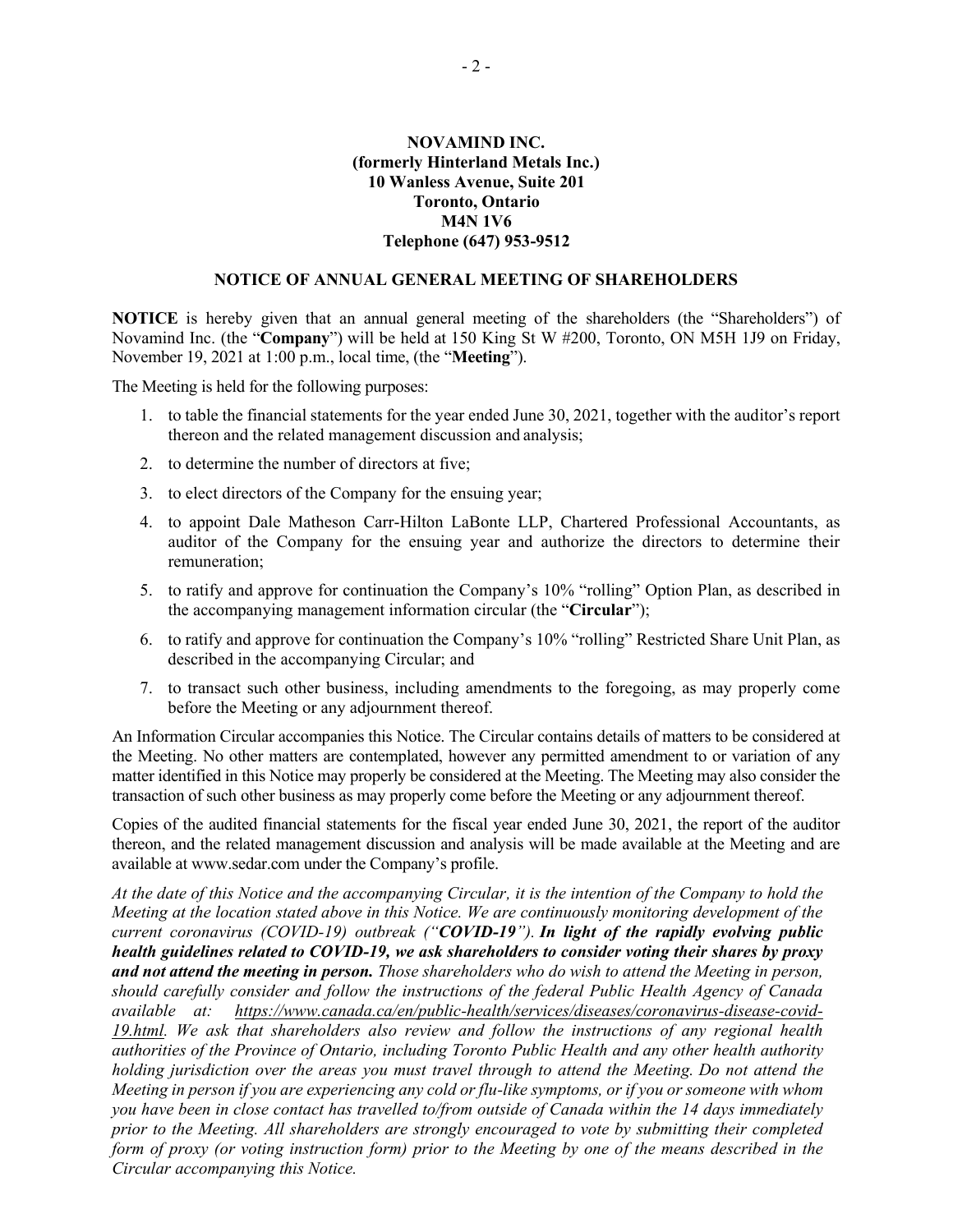*The Company reserves the right to take any additional precautionary measures deemed to be appropriate, necessary or advisable in relation to the Meeting in response to further developments in the COVID-19 outbreak, including: (i) holding the Meeting virtually or by providing a webcast of the Meeting; (ii) hosting the Meeting solely by means of remote communication; (iii) changing the Meeting date and/or changing the means of holding the Meeting; (iv) denying access to persons who exhibit cold or flu-like symptoms, or who have, or have been in close contact with someone who has travelled to/from outside of Canada within the 14 days immediately prior to the Meeting; (v) denying access to persons that do not have evidence of full vaccination or a negative COVID-19 rapid test result completed within 24 hours immediately prior to the Meeting, and (vi) such other measures as may be recommended by public health authorities in connection with gatherings of persons such as the Meeting. Should any changes to the Meeting format occur, the Company will announce any and all of these changes by way of news release, which will be filed under the Company's profile on SEDAR. We strongly recommend you check the Company's SEDAR profile prior to the Meeting for the most current information. In the event of any changes to the Meeting format due to the COVID-19 outbreak, the Company will NOT prepare or mail amended Meeting Proxy Materials.*

**Shareholders who are unable to attend the Meeting in person and who wish to ensure that their shares will be voted at the Meeting are requested to complete, date and sign the enclosed form of proxy, or another suitable form of proxy, and deliver it by fax, by hand or by mail in accordance with the instructions set out in the form of proxy and in the Circular.**

**Non-registered Shareholders who are unable to attend the Meeting and who wish to ensure that their shares will be voted at the Meeting must follow the instructions set out in the form of proxy or voting instruction form and in the Circular to ensure that their shares will be voted at the Meeting. If you hold your shares in a brokerage account you are a non-registered shareholder.**

In view of the precautions required with respect to COVID, any shareholder who wishes to attend the Meeting in person must contact the Company at least 48 hours prior to the Meeting at (647) 953-9512.

**DATED** at Toronto, Ontario, as at October 18, 2021.

## **BY ORDER OF THE BOARD OF DIRECTORS OF THE COMPANY**

*"Yaron Conforti"*

**Yaron Conforti** Chief Executive Officer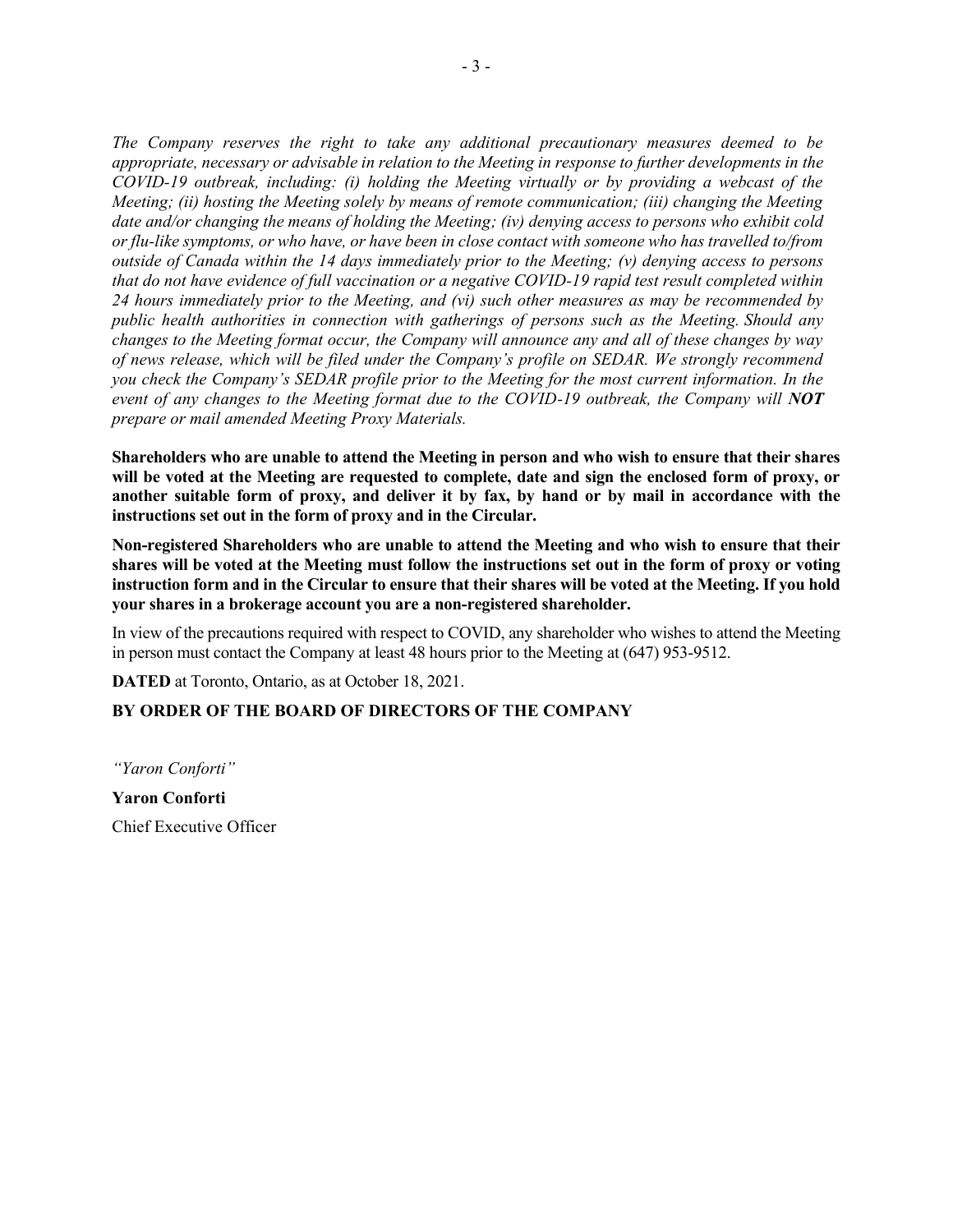## **NOVAMIND INC. (formerly Hinterland Metals Inc.) 10 Wanless Avenue, Suite 201 Toronto, Ontario M4N 1V6 Telephone (647) 953-9512**

#### **INFORMATION CIRCULAR**

*(as at October 18, 2021, except as otherwise indicated)*

This information circular (the "**Circular**") is provided in connection with the solicitation of proxies by the management of Novamind Inc. (the "**Company**"). The form of proxy which accompanies this Circular (the "**Proxy**") is for use at the annual general meeting of the shareholders of the Company to be held on Friday, November 19, 2021 (the "**Meeting**"), at the time and place set out in the accompanying notice of meeting (the "**Notice of Meeting**").

#### **In view of the precautions required with respect to COVID, any shareholder who wishes to attend the Meeting in person must contact the Company at least 48 hours prior to the Meeting at (647) 953-9512**.

In this Circular, "**Common Shares**" means common shares without par value in the capital of the Company. "**Beneficial Shareholders**" means shareholders who do not hold Common Shares in their own name and "**intermediaries**" refers to brokers, investment firms, clearing houses and similar entities that own securities on behalf of Beneficial Shareholders.

#### **GENERAL PROXY INFORMATION**

#### **Solicitation of Proxies**

The solicitation of proxies will be primarily by mail, but proxies may be solicited personally or by telephone by directors, officers and regular employees of the Company. The Company will bear all costs of this solicitation. We have arranged for intermediaries to forward the meeting materials to beneficial owners of the Common Shares held of record by those intermediaries and we may reimburse the intermediaries for their reasonable fees and disbursements in that regard.

#### **Appointment of Proxyholders**

The individuals named in the accompanying form of Proxy are directors and/or officers of the Company. **If you are a shareholder entitled to vote at the Meeting, you have the right to appoint a person or company other than either of the persons designated in the Proxy, who need not be a shareholder, to attend and act for you and on your behalf at the Meeting. You may do so either by inserting the name of that other person in the blank space provided in the Proxy or by completing and delivering another suitable form of proxy.**

#### **Voting by Proxyholder**

The persons named in the Proxy will vote or withhold from voting the Common Shares represented thereby in accordance with your instructions on any ballot that may be called for. If you specify a choice with respect to any matter to be acted upon, your Common Shares will be voted accordingly. The Proxy confers discretionary authority on the persons named therein with respect to:

- (a) each matter or group of matters identified therein for which a choice is not specified, other than the appointment of an auditor and the election of directors,
- (b) any amendment to or variation of any matter identified therein, and
- (c) any other matter that properly comes before the Meeting.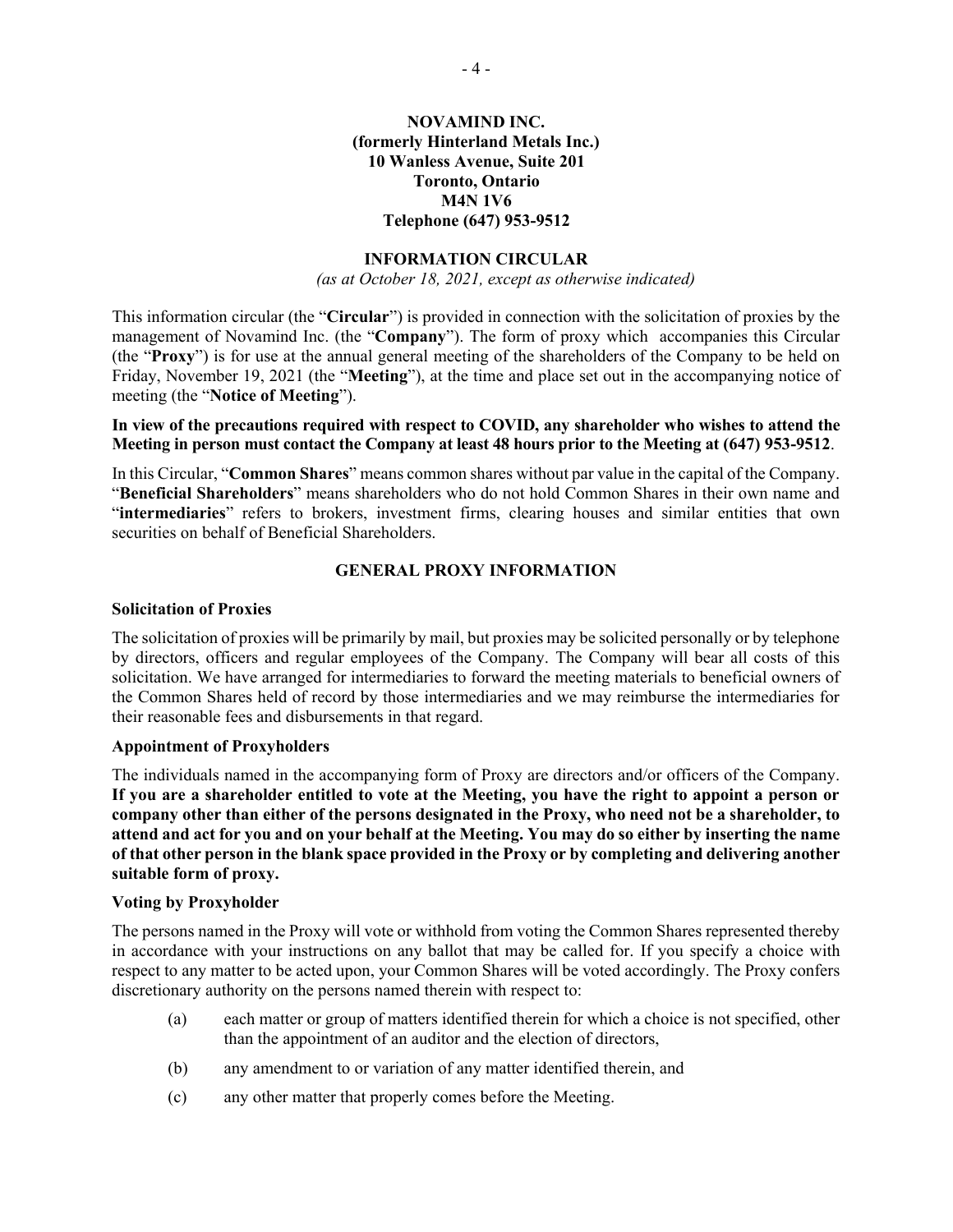This year we are encouraging Shareholders to vote in advance of the Meeting by proxy in order to comply with social distancing regulations and norms related to COVID-19 that are in place at the time of publication. However, the Meeting does have a physical location and will, if you choose, allow you to be present and vote in person at the Meeting. In this scenario, you do not need to complete or return your form of proxy. Voting in person at the Meeting can revoke any proxy you completed earlier upon your request.

## **In respect of a matter for which a choice is not specified in the Proxy, the persons named in the Proxy will vote the Common Shares represented by the Proxy for the approval of such matter.**

### **Registered Shareholders**

Registered Shareholders may wish to vote by Proxy whether or not they are able to attend the Meeting in person, and may choose one of the following options to submit their Proxy.

Registered Shareholders must complete, date and sign the Proxy form and return it to the Company's transfer agent, Marrelli Trust Company Limited ("**Marrelli**"), either: (a) by fax to 604-200-5061; or (b) by mail to 620-1111 Melville Street, Vancouver, BC, V6K 1C9.

Registered shareholders can vote their proxy online at www.voteproxy.ca and by registering using their control number provided on the proxy form.

In all cases the Registered Shareholder must ensure the proxy is received at least 48 hours (excluding Saturdays, Sundays and statutory holidays) before the Meeting or the adjournment thereof at which the Proxy is to be used.

#### **Beneficial Shareholders**

The following information is of significant importance to shareholders who do not hold Common Shares in their own name. Beneficial Shareholders should note that the only proxies that can be recognized and acted upon at the Meeting are those deposited by registered shareholders (those whose names appear on the records of the Company as the registered holders of Common Shares) or as set out in the following disclosure.

If Common Shares are listed in an account statement provided to a shareholder by a broker, then in almost all cases those Common Shares will not be registered in the shareholder's name on the records of the Company. Such Common Shares will more likely be registered under the names of the shareholder's broker or an agent of that broker (an "**intermediary**"). In the United States, the vast majority of such Common Shares are registered under the name of Cede & Co. as nominee for The Depository Trust Company (which acts as depositary for many U.S. brokerage firms and custodian banks), and in Canada, under the name of CDS & Co. (the registration name for The Canadian Depository for Securities Limited, which acts as nominee for many Canadian brokerage firms).

Intermediaries are required to seek voting instructions from Beneficial Shareholders in advance of meetings of shareholders. Every intermediary has its own mailing procedures and provides its own return instructions to clients.

There are two kinds of Beneficial owners - those who object to their name being made known to the issuers of securities which they own (called "**OBOs**" for Objecting Beneficial Owners) and those who do not object to the issuers of the securities they own knowing who they are (called "**NOBOs**" or Non-Objecting Beneficial Owners).

This year the Company will **NOT** be mailing the proxy-related materials directly to the NOBOs. Broadridge Financial Services will take care of mailing to the NOBOs. National Instrument 54-101 "Communication with Beneficial Owners of Securities of a Reporting Issuer" permits an issuer to directly deliver proxyrelated materials to its NOBOs. In that case, NOBOs would receive a scannable Voting Instruction Form ("**VIF**") from our transfer agent, Marrelli Trust Company Limited. The VIFs are to be completed and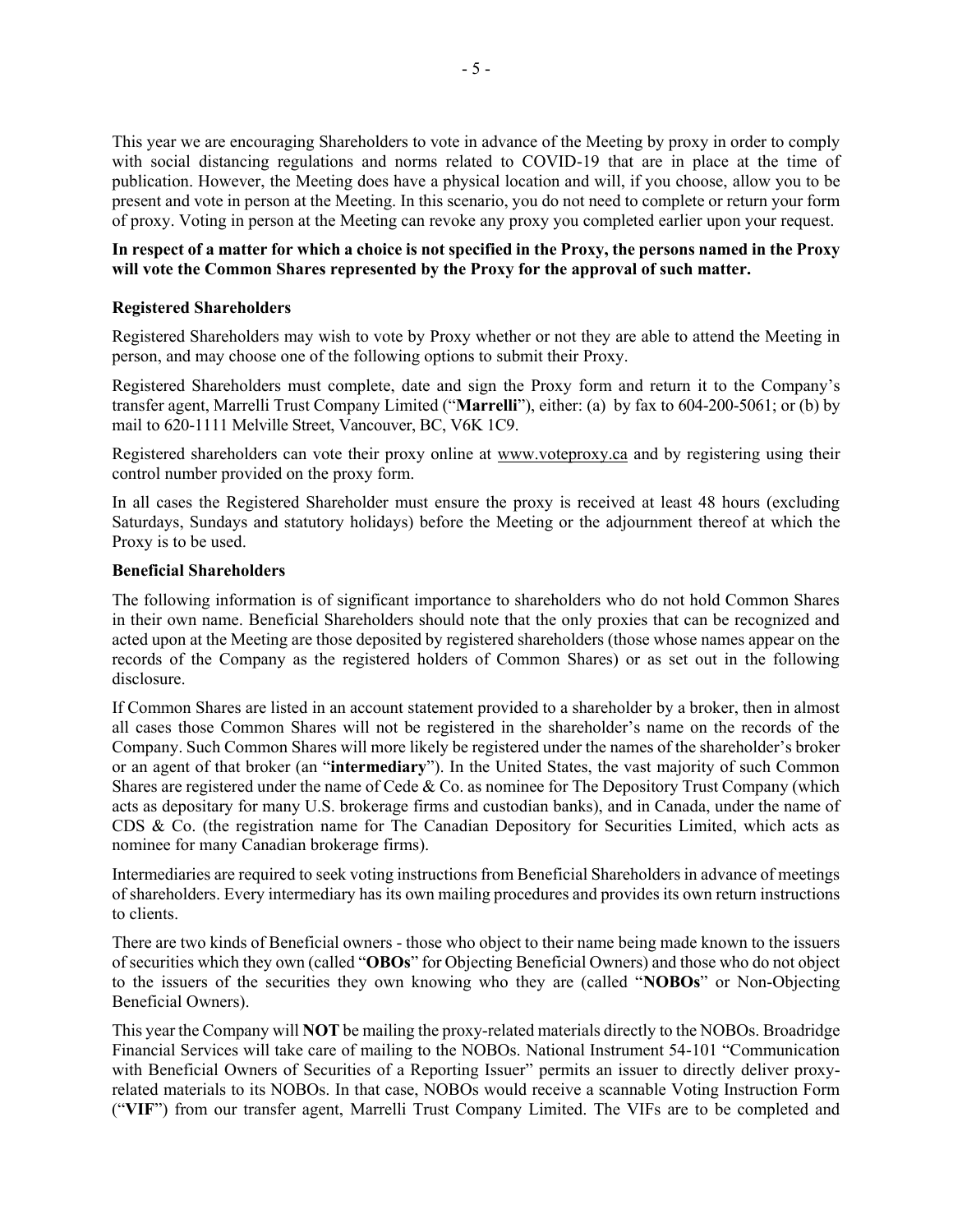returned to Marrelli in the envelope provided or by facsimile. In addition, Marrelli provides internet voting as described on the VIF itself which contain complete instructions. Marrelli will tabulate the results of the VIFs received from NOBOs and will provide appropriate instructions at the Meeting with respect to the shares represented by the VIFs they receive.

These securityholder materials are being sent to both registered and non-registered owners of the securities of the Company. If you are a non-registered owner, and the Company or its agent has sent these materials directly to you, your name and address and information about your holdings of securities, have been obtained in accordance with applicable securities regulatory requirements from the intermediary holding securities on your behalf.

By choosing to send these materials to you directly, the Company (and not the intermediary holding securities on your behalf) has assumed responsibility for (i) delivering these materials to you, and (ii) executing your proper voting instructions. Please return your voting instructions as specified in your request for voting instructions.

Beneficial Shareholders who are OBOs should follow the instructions of their intermediary carefully to ensure that their Common Shares are voted at the Meeting.

The form of proxy supplied to you by your broker will be similar to the proxy provided to registered shareholders by the Company. However, its purpose is limited to instructing the intermediary on how to vote your Common Shares on your behalf. Most brokers now delegate responsibility for obtaining instructions from clients to Broadridge Financial Solutions, Inc. ("**Broadridge**") in the United States and in Canada. Broadridge mails a VIF in lieu of a proxy provided by the Company. The VIF will name the same persons as the Company's Proxy to represent your Common Shares at the Meeting. You have the right to appoint a person (who need not be a Beneficial Shareholder of the Company), other than any of the persons designated in the VIF, to represent your Common Shares at the Meeting and that person may be you. To exercise this right, you should insert the name of the desired representative (which may be yourself) in the blank space provided in the VIF. The completed VIF must then be returned to Broadridge by mail or facsimile or given to Broadridge by phone or over the internet, in accordance with Broadridge's instructions. Broadridge then tabulates the results of all instructions received and provides appropriate instructions respecting the voting of Common Shares to be represented at the Meeting and the appointment of any shareholder's representative. If you receive a VIF from Broadridge, the VIF must be completed and returned to Broadridge, in accordance with its instructions, well in advance of the Meeting in order to have your Common Shares voted at the Meeting or to have an alternate representative duly appointed to attend the Meeting and to vote your Common Shares at the Meeting.

#### **Notice to United States Shareholders**

The Company's common shares are not registered under Section 12 of the United States Securities Exchange Act of 1934, as amended (the "**U.S. Exchange Act**"), and this solicitation of proxies is not subject to the requirements of Section 14(a) of the U.S. Exchange Act. Residents of the United States should be aware that applicable Canadian proxy solicitation rules differ from those of the United States applicable to proxy statements under the U.S. Exchange Act.

This document does not address any income tax consequences of the disposition of the Company's shares by shareholders. Shareholders in a jurisdiction outside of Canada should be aware that the disposition of shares by them may have tax consequences both in those jurisdictions and in Canada, and are urged to consult their tax advisors with respect to their particular circumstances and the tax considerations applicable to them.

Any information concerning any properties and operations of the Company has been prepared in accordance with Canadian standards under applicable Canadian securities laws, and may not be comparable to similar information for United States companies.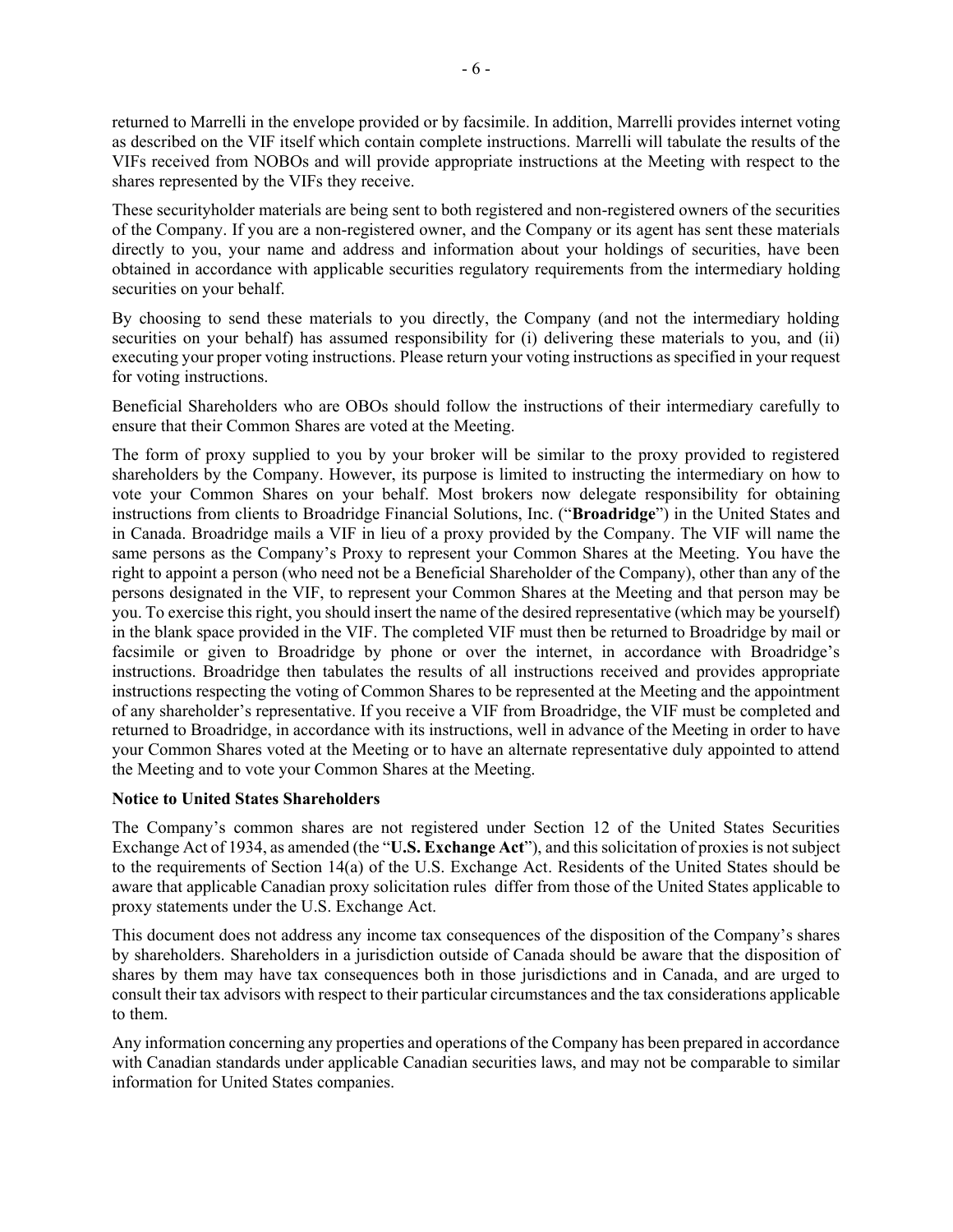Financial statements included or incorporated by reference herein have been prepared in accordance with International Financial Reporting Standards, as issued by the International Accounting Standards Board, and are subject to auditing and auditor independence standards in Canada, and reconciled to accounting principles generally accepted in the United States.

The enforcement by the Company's Shareholders of civil liabilities under the United States federal securities laws may be affected adversely by the fact that the Company is incorporated or organized under the laws of a foreign country, that some or all of their officers and directors and the experts named herein are residents of a foreign country and that the major assets of the Company are located outside the United States.

## **Revocation of Proxies**

In addition to revocation in any other manner permitted by law, a registered shareholder who has given a proxy may revoke it by:

- 1. executing a proxy bearing a later date or by executing a valid notice of revocation, either of the foregoing to be executed by the registered shareholder or the registered shareholder's authorized attorney in writing, or, if the shareholder is a corporation, under its corporate seal by an officer or attorney duly authorized, and by delivering the proxy bearing a later date to Marrelli or at the address of the registered office of the Company at 10 Wanless Avenue, Suite 201, Toronto, Ontario M4N 1V6, at any time up to and including the last business day that precedes the day of the Meeting or, if the Meeting is adjourned, the last business day that precedes any reconvening thereof, or to the chairman of the Meeting on the day of the Meeting or any reconvening thereof, or in any other manner provided by law, or
- 2. personally attending the Meeting and voting the registered shareholder's Common Shares.

A revocation of a proxy will not affect a matter on which a vote is taken before the revocation.

## **FINANCIAL STATEMENTS**

The audited financial statements of the Company for the year ended June 30, 2021, together with the auditor's report thereon and the related management discussion analyses (the "**Financial Statements**"), will be tabled at the Meeting. These documents are also available under the Company's profile on the SEDAR website at www.sedar.com.

## **INTEREST OF CERTAIN PERSONS OR COMPANIES IN MATTERS TO BE ACTED UPON**

No director or executive officer of the Company, or any person who has held such a position since the beginning of the last completed financial year of the Company, nor any nominee for election as a director of the Company, nor any associate or affiliate of the foregoing persons, has any substantial or material interest, direct or indirect, by way of beneficial ownership of securities or otherwise, in any matter to be acted on at the Meeting other than the election of directors and as may be set out herein.

## **VOTING SECURITIES AND PRINCIPAL HOLDERS OF VOTING SECURITIES**

The board of directors (the "**Board**") of the Company has fixed October 18, 2021 as the record date (the "**Record Date**") for determination of persons entitled to receive notice of the Meeting. Only shareholders of record at the close of business on the Record Date who either attend the Meeting personally or complete, sign and deliver a form of proxy in the manner and subject to the provisions described above will be entitled to vote or to have their Common Shares voted at the Meeting.

On December 22, 2020, the Company (formerly named Hinterland Metals Inc.) completed a business combination transaction (the "**RTO**") with Novamind Ventures Inc. ("**Novamind Ventures**"), as a result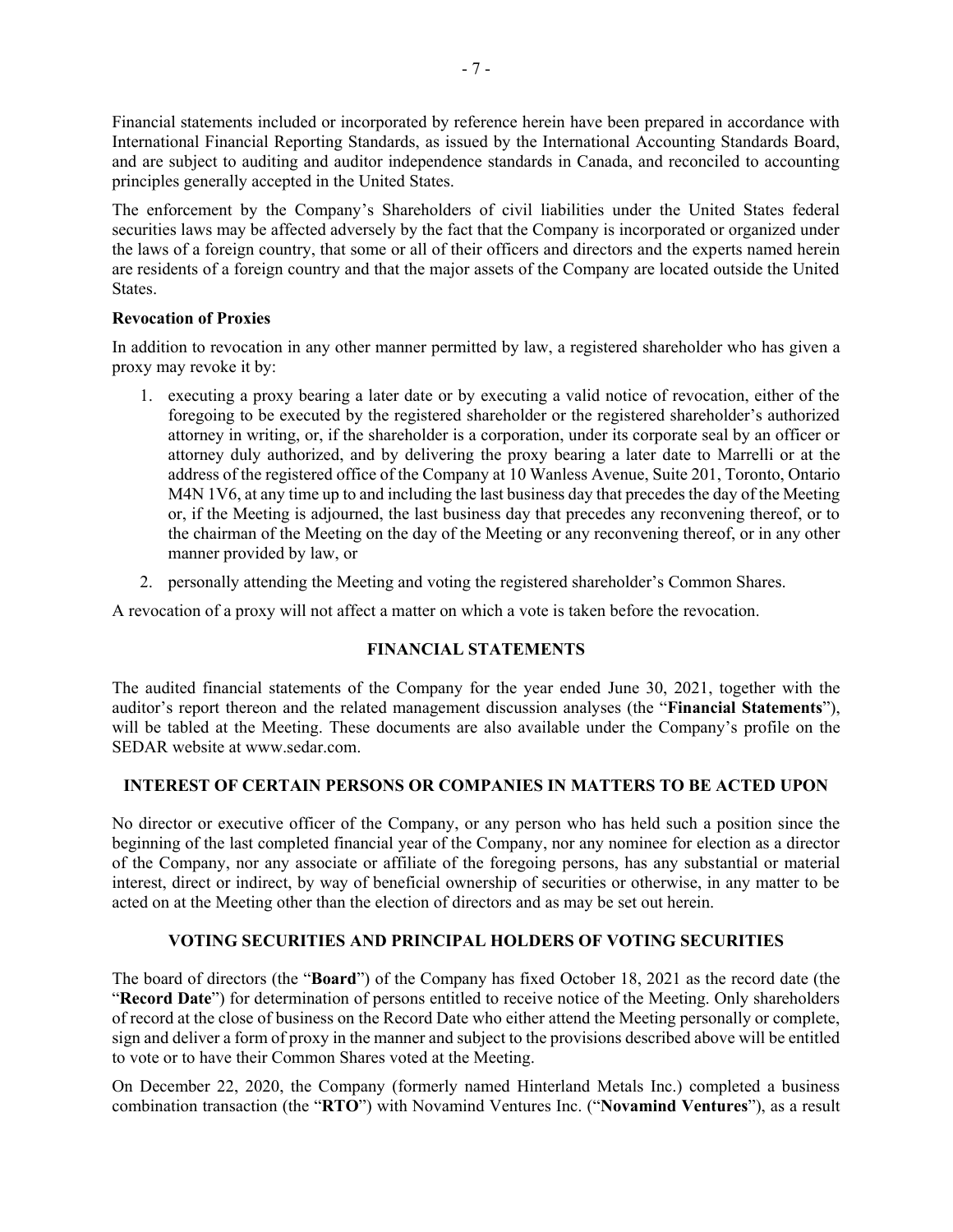of which the security holders of Novamind Ventures became security holders of the Company and Novamind Ventures amalgamated with a subsidiary of the Company and became a wholly owned subsidiary of the Company named Novamind Ventures Inc. In connection with the RTO, the Company's financial year end changed from December 31 to June 30, as the Company adopted the year end of Novamind Ventures.

### **ELECTION OF DIRECTORS**

#### **Proposed Nominees**

The Board of Directors of the Company currently consists of five directors. The articles of incorporation of the Company provide that the number of directors of the Company will be a minimum of 3 and a maximum of 10. The Shareholders will be asked at the Meeting to approve a resolution to determine that the number of directors to be elected at the Meeting be five. Management is nominating the current five directors for election as directors at the Meeting.

The Board of Directors of the Company currently consists of five directors, as set by the directors. Management is nominating the current five directors for election as directors at the Meeting. Under the Company's by-laws, the directors of the Company are elected annually and hold office until the next annual general meeting of the shareholders or until their successors are elected or appointed. Management does not contemplate that any of the nominees will be unable to serve as a director. The following disclosure sets out the names of management's nominees for election as directors, all major offices and positions with the Company and any of its significant affiliates each now holds, each nominee's principal occupation, business or employment for the five preceding years for new director nominees, the period of time during which each has been a director of the Company and the number of Common Shares of the Company beneficially owned by each, directly or indirectly, or over which each exercised control or direction, as at the Record Date. For information relating to the directors' principal occupation, business or employment, please see below "*Director Biographies*".

| <b>Name of Nominee; Current</b><br><b>Position with the Company</b><br>and Province or State and<br><b>Country of Residence</b> | <b>Principal Occupation,</b><br><b>Business or Employment</b> <sup>(1)</sup>                                                                                                                                                            | Period as a<br>Director of the<br>Company | <b>Common Shares</b><br><b>Beneficially</b><br><b>Owned or</b><br><b>Controlled or</b><br>Directed,<br>Directly or<br>Indirectly $^{(1)}$ |
|---------------------------------------------------------------------------------------------------------------------------------|-----------------------------------------------------------------------------------------------------------------------------------------------------------------------------------------------------------------------------------------|-------------------------------------------|-------------------------------------------------------------------------------------------------------------------------------------------|
| Yaron Conforti<br>Chief Executive Officer and<br>Director<br>Ontario, Canada                                                    | Chief Executive Officer and<br>Director of the Company since<br>Dec. 22, 2020; Principal of<br>Emmcap Corp., an investor in,<br>and advisor to, venture stage<br>companies                                                              | Since<br>December 22,<br>2020             | 3,373,647<br>Common<br><b>Shares</b><br>361,842<br>Incentive<br><b>Stock</b><br>Options $(3)$                                             |
| Jesse Kaplan, CFA <sup>(2)</sup><br>Director<br>Ontario, Canada                                                                 | Director of the Company since<br>Dec. 22, 2020; Partner with<br>Plaza Capital & Investment<br>Banker at First Republic<br>Capital; Managing Director of<br>Seek Capital; Management and<br>Managing Partner of Plaza<br>Capital Limited | Since<br>December 22,<br>2020             | 4,193,333<br>Common<br><b>Shares</b><br>361,842<br>Incentive<br><b>Stock</b><br>Options $(4)$                                             |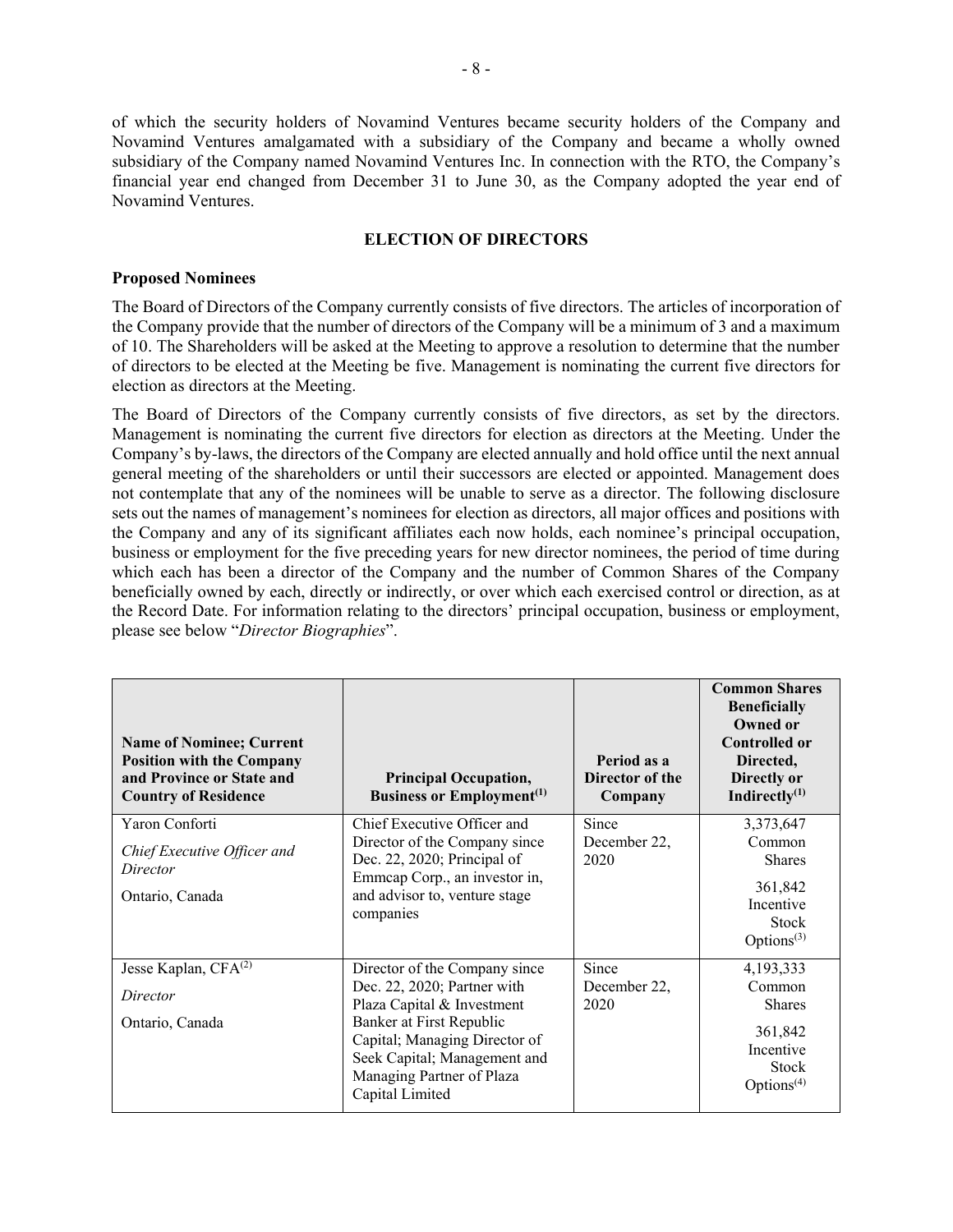| <b>Name of Nominee; Current</b><br><b>Position with the Company</b><br>and Province or State and<br><b>Country of Residence</b> | <b>Principal Occupation,</b><br><b>Business or Employment</b> <sup>(1)</sup>                                                                                                                         | Period as a<br><b>Director of the</b><br>Company | <b>Common Shares</b><br><b>Beneficially</b><br><b>Owned or</b><br><b>Controlled or</b><br>Directed,<br>Directly or<br>Indirectly $(1)$ |
|---------------------------------------------------------------------------------------------------------------------------------|------------------------------------------------------------------------------------------------------------------------------------------------------------------------------------------------------|--------------------------------------------------|----------------------------------------------------------------------------------------------------------------------------------------|
| Yisroel (Sruli)Weinreb <sup>(2)</sup>                                                                                           | Director of the Company since<br>Dec. 22, 2020; President, Plaza                                                                                                                                     | Since<br>December 22,                            | 2,783,333<br>Common                                                                                                                    |
| Director                                                                                                                        | Capital Limited; CEO of Lake                                                                                                                                                                         | 2020                                             | <b>Shares</b>                                                                                                                          |
| Ontario, Canada                                                                                                                 | Central Air Services; CEO of<br>Findey Inc.                                                                                                                                                          |                                                  | 361,842<br>Incentive<br><b>Stock</b><br>Options $(5)$                                                                                  |
| Charles (Chuck) Rifici, CPA,<br>MBA <sup>(2)</sup>                                                                              | Director of the Company since<br>Dec. 22, 2020; Executive                                                                                                                                            | Since<br>December 22,                            | 1,015,000<br>Common                                                                                                                    |
| Director                                                                                                                        | Chairman, Feather Company                                                                                                                                                                            | 2020                                             | <b>Shares</b>                                                                                                                          |
| Ontario, Canada                                                                                                                 |                                                                                                                                                                                                      |                                                  | 350,000<br>Incentive<br><b>Stock</b><br>Options <sup>(6)</sup>                                                                         |
| Dr. Reid Robison, MBA                                                                                                           | Director of the Company since                                                                                                                                                                        | Since                                            | 2,572,500                                                                                                                              |
| Chief Medical Officer, Director                                                                                                 | Dec. 22, 2020; Founder and<br>Medical Director, Cedar                                                                                                                                                | December 22,<br>2020                             | Common<br><b>Shares</b>                                                                                                                |
| Utah, USA                                                                                                                       | Psychiatry, Medical Director,<br>Centre for Change Treatment<br>Programs, Board Member,<br>PierianDx, Adjunct Professor,<br>Brigham Young University and<br>University of Utah School of<br>Medicine |                                                  | 361,842<br>Incentive<br><b>Stock</b><br>Options <sup><math>(7)</math></sup>                                                            |

Notes:

- (1) The information as to principal occupation, business or employment and Common Shares beneficially owned or controlled is not within the knowledge of the management of the Company and has been furnished by the respective nominees. Each nominee has held the same or a similar principal occupation with the organization indicated or a predecessor thereof for the last five (5) years.
- (2) Member of Audit Committee.
- (3) Mr. Conforti holds options to purchase (i) 361,482 Common Shares at an exercise price of \$0.40 per share expiring December 11, 2025.
- (4) Mr. Kaplan holds options to purchase (i) 361,482 Common Shares at an exercise price of \$0.40 per share expiring December 11, 2025.
- (5) Mr. Weinreb holds options to purchase (i) 361,482 Common Shares at an exercise price of \$0.40 per share expiring December 11, 2025.
- (6) Mr. Rifici holds options to purchase (i) 350,000 Common Shares at an exercise price of \$0.40 per share expiring December 11, 2025.
- (7) Dr. Robison holds options to purchase (i) 361,482 Common Shares at an exercise price of \$0.40 per share expiring December 11, 2025.

None of the proposed nominees for election as a director of the Company are proposed for election pursuant to any arrangement or understanding between the nominee and any other person, except the directors and senior officers of the Company acting solely in such capacity.

#### **Director Biographies**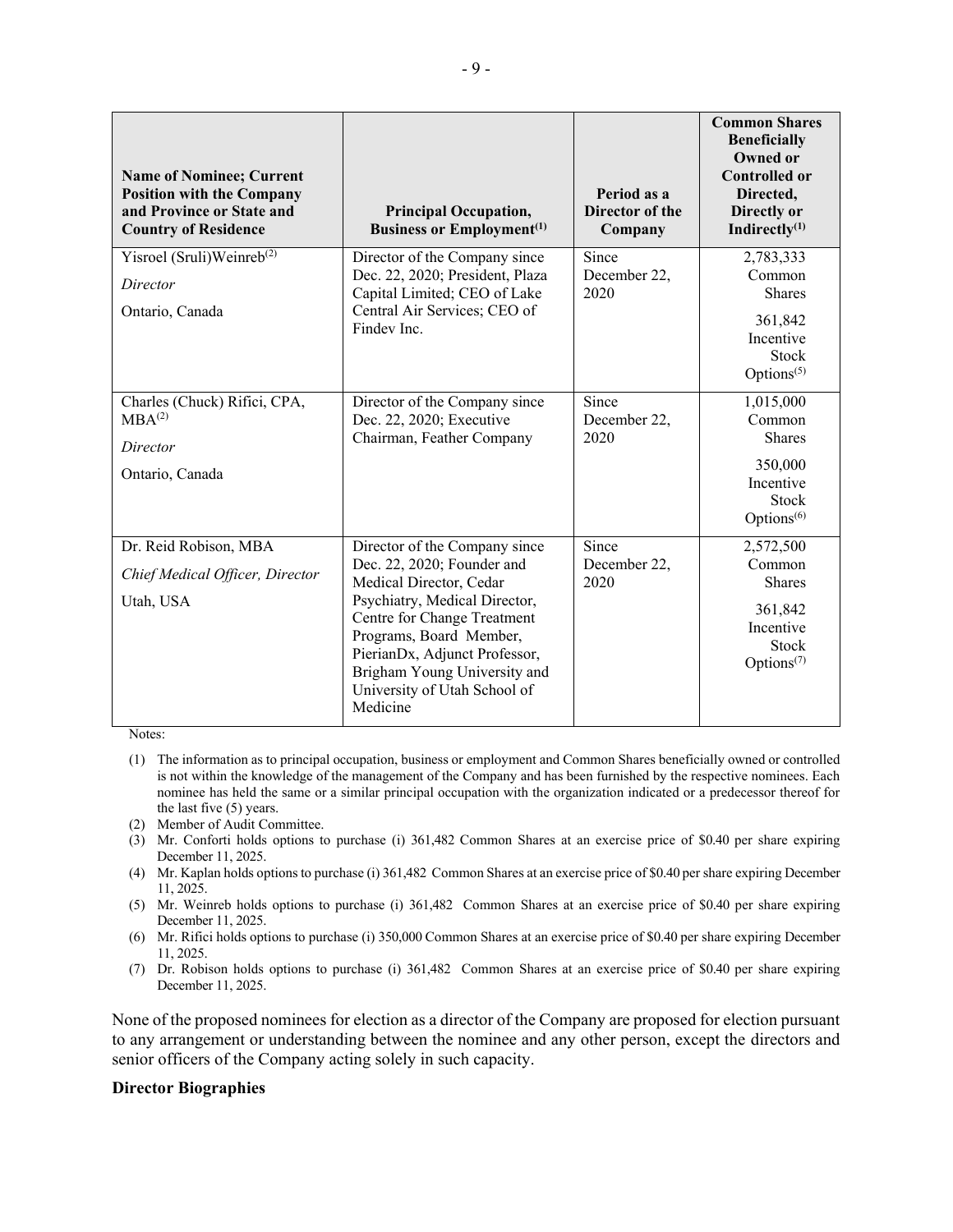## *Yaron Conforti – Chief Executive Officer and Director*

Yaron Conforti is an entrepreneur and the principal of EmmCap Corp., an investor in venture-stage companies. EmmCap actively participates in its early-stage investments via board and management roles. Yaron has over 20 years of venture capital investing and operating experience, including founder and CEO roles in companies across different industries. Past EmmCap investments include Abacus Health Products (acquired by Charlotte's Web), GR Silver Mining (TSXV:GRSL),IM Cannabis (NASDAQ:IMCC) and Enveric Biosciences (NASDAQ:ENVB). Yaron previously served in senior investment banking roles at Desjardins Securities and Sandfire Securities where he focused on micro/small cap equities. Mr. Conforti is party to an employment agreement with the Company which includes non-disclosure and non-solicitation provisions, bonus clauses and severance terms. Mr. Conforti is employed on a full-time basis by the Company.

## *Jesse Kaplan, CFA – Director*

Jesse Kaplan, CFA has been a partner with Plaza Capital since 2015. He is also Managing Director of Seek Capital since 2010. His career has focused on advising and investing in early-stage growth companies. This has included extensive work helping companies through the process of going public in both Canada and the United States. Jesse was previously a senior analyst at Harborview Advisors LLC, a New York based investment firm and Palladium Capital Advisors, LLC, a NASD member investment bank. He has sat on the boards of a number of public and private companies in Canada. He completed the Canadian Securities Course in 2005 and became a CFA charter holder in 2008. Mr. Kaplan holds a Bachelor of Commerce Degree from the University of Toronto. Mr. Kaplan is not party to a non-disclosure or non-competition agreement with the Company. It is expected that Mr. Kaplan will devote approximately 25% of his time to the business of the Company to effectively fulfill his duties as a director.

## *Yisroel (Sruli) Weinreb – Director*

Sruli Weinreb, is a founder and managing partner at Plaza Capital, a boutique investment & advisory firm focused on early-stage growth companies. Sruli has co-founded, advised, financed, and continues to serve at many innovative companies across a spectrum of industries. He is currently a cofounder and Director at Novamind, CEO at Findev (TSVX: FDI) a real estate investment platform and CEO at Lake Central Air Services, the world's leading integration partner for the airborne geophysical survey industry. Mr. Weinreb is not party to a non-disclosure or non-competition agreement with the Company. It is expected that Mr. Weinreb will devote approximately 10% of his time to the business of the Company to effectively fulfill his duties as a director.

## *Charles (Chuck) Rifici, CPA, MBA – Director*

Mr. Charles Rifici, is a pioneer of the North American cannabis industry, having created and managed opportunities which have had an incredible and widespread impact on the Canadian cannabis landscape. The founder of Canopy Growth (FKA Tweed Marijuana), Chuck is a chartered professional accountant (CPA). He obtained his MBA from Queen's University and holds a BASc in Computer Engineering from the University of Ottawa. Mr. Rifici is not party to a non-disclosure or non-competition agreement with the Company. Mr. Rifici will devote such time as is necessary and appropriate to the business of the Company to effectively fulfill his duties as director, which is estimated to be approximately 10% of his time.

## *Dr. Reid Robison, MBA – Chief Medical Officer, Director*

Dr. Reid Robison is a board-certified psychiatrist and is a Co-Founder of Cedar Psychiatry. He served as the coordinating investigator for the MAPS sponsored MDMA-assisted psychotherapy study of eating disorders. As an early adopter and researcher of ketamine in psychiatry, Dr. Robison led the Utah site for a pivotal IV ketamine study for TRD by Janssen Pharmaceuticals, Inc., leading up to the company's recent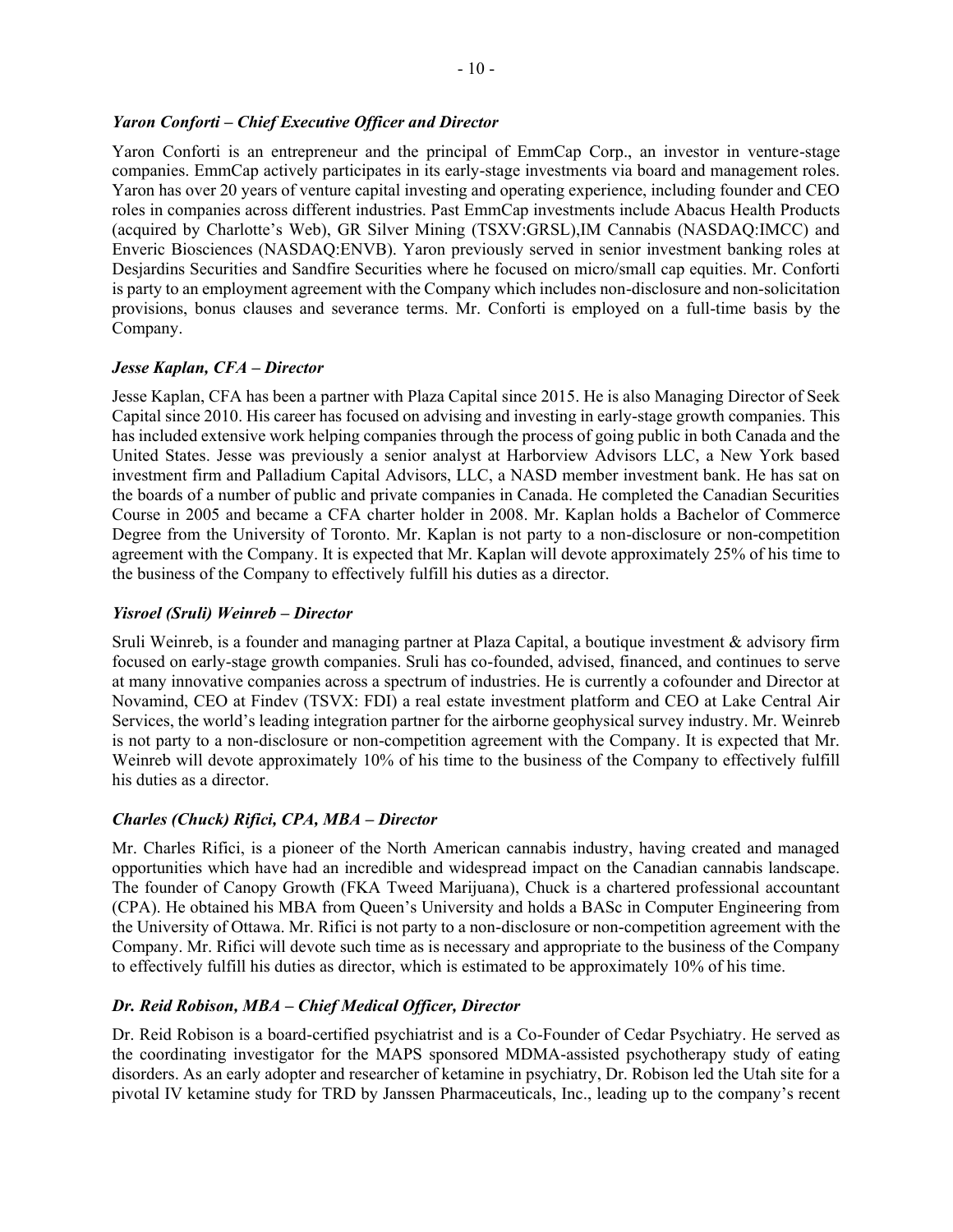FDA approval of Spravato™. To date, Dr. Robison has guided thousands of ketamine therapy journeys and hundreds of Spravato<sup>™</sup> dosing sessions. In 2005, Dr. Robison received both his Master of Business Administration and Doctor of Medicine degrees from the University of Utah. Dr. Robison was the Medical Director of the Consultation-Liaison Psychiatry Service at the Intermountain Medical Center from October 2011 to March 2012. Subsequently, he was the Chief Executive Officer of Tute Genomics from June 2012 to October 2016, when the company was acquired by PierianDx. Dr. Robison is also an adjunct professor at both the University of Utah and Brigham Young University and founded the Polizzi Free Clinic, a free mental health clinic based in Salt Lake City, Utah. Dr. Robison is party to an employment agreement with the Company which includes non-disclosure and non-solicitation provisions, bonus clauses and severance terms. Dr. Robison will devote such time as is necessary and appropriate to the business of the Company to effectively fulfill his duties as Chief Medical Officer and director, which is estimated to be approximately 50% of his time.

## **A shareholder can vote "FOR" all of these directors, vote "FOR" some of them and "WITHHOLD" for others, or "WITHHOLD" for all of them. Unless otherwise instructed, the named proxyholders will vote "FOR" the election of each of the proposed nominees set forth above as directors of the Company.**

## **Cease Trade Orders or Bankruptcies**

Other than as disclosed below, no proposed director is, as at the date of this Circular, or has been, within ten (10) years before the date of this Circular, a director, chief executive officer or chief financial officer of any company (including the Company in respect of which the Circular is being prepared) that:

- 1. was subject to a cease trade or similar order that was issued while the proposed director was acting in the capacity as director, chief executive officer or chief financial officer; or
- 2. was subject to a cease trade or similar order that was issued after the proposed director ceased to be a director, chief executive officer or chief financial officer and which resulted from an event that occurred while that person was acting in the capacity as director, chief executive officer or chief financial officer.

No proposed director is, as at the date of this Circular, or has been within ten (10) years before the date of this Circular, a director or executive officer of any company (including the Company in respect of which the information circular is being prepared) that, while that person was acting in that capacity, or within a year of that person ceasing to act in that capacity, became bankrupt, made a proposal under any legislation relating to bankruptcy or insolvency or was subject to or instituted any proceedings, arrangement or compromise with creditors or had a receiver, receiver manager of trustee appointed to hold its assets.

No proposed director has, within the past ten years, become bankrupt, made a proposal under any legislation relating to bankruptcy or insolvency or become subject to or instituted any proceedings, arrangement, or compromise with creditors or had a receiver, receiver manager, or trustee appointed to hold the assets of the proposed director.

## **Penalties and Sanctions**

Within the 10 years before the date of this Circular, no proposed director is or has been a director or executive officer of any company (including the Company), that while that person was acting in that capacity:

- 1. was subject to an order that was issued while the proposed director was acting in the capacity as director, chief executive officer or chief financial officer; or
- 2. was subject to an order that was issued after the proposed director ceased to be a director, chief executive officer or chief financial officer and which resulted from an event that occurred while that person was acting in the capacity as director, chief executive officer or chief financial officer,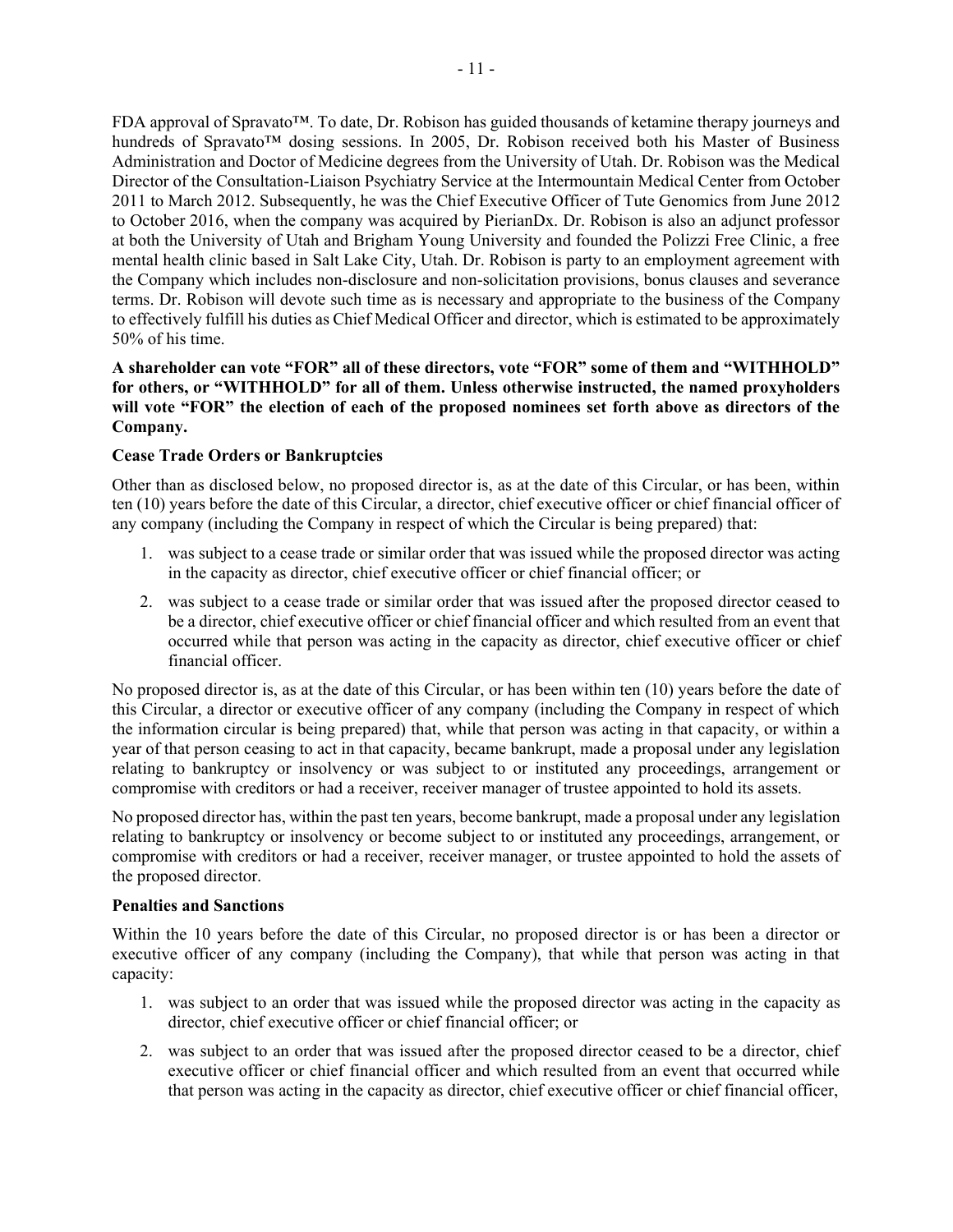- 3. or within a year of the proposed director ceasing to act in that capacity, became bankrupt, made a proposal under any legislation relating to bankruptcy or insolvency or was subject to or instituted any proceedings, arrangement or compromise with creditors or had a receiver, receiver manager or trustee appointed to hold its assets; or
- 4. has within 10 years before the date of the Circular become bankrupt, made a proposal under any legislation relating to bankruptcy or insolvency or was subject to or instituted any proceedings, arrangement or compromise with creditors or had a receiver, receiver manager or trustee appointed to hold the assets of the proposed directors.

**Unless otherwise directed, the persons named in the enclosed form of Proxy intend to vote FOR the election of the Nominees. THE BOARD UNANIMOUSLY RECOMMENDS THAT EACH SHAREHOLDER VOTE "FOR" THE ELECTION OF THE ABOVE NOMINEES AS DIRECTORS.**

## **APPOINTMENT OF AUDITOR**

Dale Matheson Carr-Hilton LaBonte LLP, of 1500 - 1140 West Pender St., Vancouver, BC V6E 4G1, will be nominated at the Meeting for appointment as auditor of the Company to hold office until the close of the next annual general meeting of the Company.

At the Meeting, Shareholders shall be called upon to appoint Dale Matheson Carr-Hilton LaBonte LLP, as auditors of the Company, to hold office until the next Annual General Meeting of Shareholders, and to authorize the directors to fix their remuneration.

**The Board unanimously recommends that the Shareholders vote for the appointment of Dale Matheson Carr-Hilton LaBonte LLP, as auditors of the Company, to hold office until the next Annual General Meeting of Shareholders, and to authorize the directors to fix their remuneration.** 

## **AUDIT COMMITTEE AND RELATIONSHIP WITH AUDITOR**

National Instrument 52-110 – *Audit Committees* ("**NI 52-110**") requires the Company, as a venture issuer, to disclose annually in its information circular certain information concerning the constitution of its audit committee and its relationship with its independent auditor. Such disclosure is set forth below.

#### **Audit Committee Charter**

The board of directors of the Company has one standing committee, being the Audit Committee. A copy of the Audit Committee's Charter of the Company is available under the Company's SEDAR profile at www.sedar.com.

#### **Composition of Audit Committee**

The current members of the Company's audit committee are Jesse Kaplan, Yisroel (Sruli) Weinreb and Charles (Chuck) Rifici. All members of the Company's audit committee are considered to be independent as determined in accordance with NI 52-110.

The current members of the Company's audit committee are considered to be financially literate.

#### **Relevant Education and Experience**

Each member of the audit committee has sufficient education and experience to have: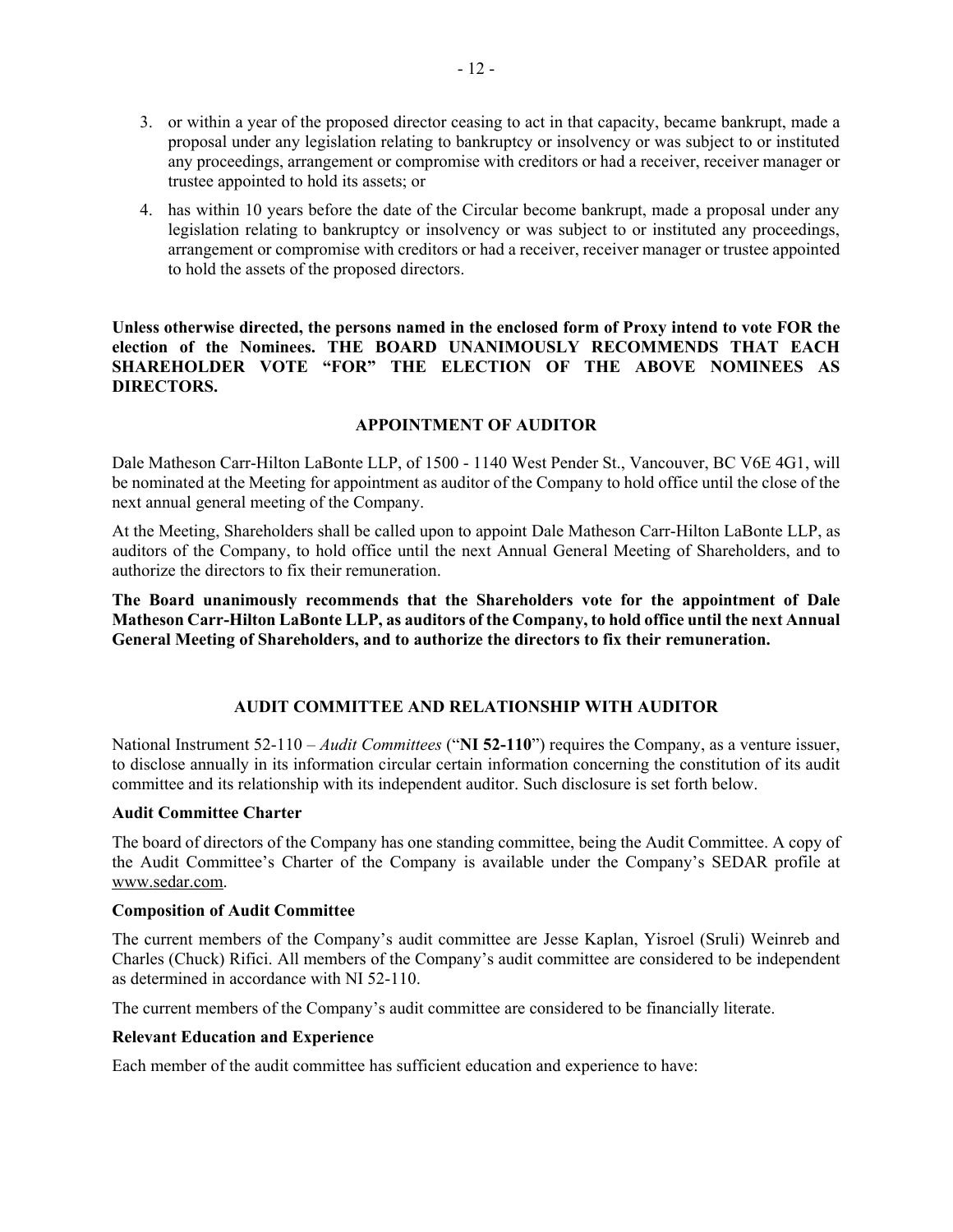- an understanding of the accounting principles used by the Company to prepare its financial statements;
- the ability to assess the general application of those principles in connection with its financial statements;
- experience preparing, auditing, analyzing or evaluating financial statements that present a breadth and level of complexity of accounting issues that are generally comparable to the breadth and complexity of issues that can reasonably be expected to be raised by the Company's financial statements, or experience actively supervising individuals engaged in such activities; and
- an understanding of internal controls and procedures for financial reporting.

See disclosure under heading "*Director Biographies*" above for specific information.

#### **Audit Committee Oversight**

Since the commencement of the Company's most recently completed financial year, the audit committee has not made any recommendation to nominate or compensate an external auditor.

#### **Pre-Approval Policies and Procedures**

The audit committee has not adopted any specific policies and procedures for the engagement of non- audit services.

#### **External Auditor Service Fees**

The audit committee has reviewed the nature and amount of the non-audited services provided by Dale Matheson Carr-Hilton LaBonte LLP, Chartered Accountants to the Company to ensure auditor independence. The following table sets forth the fees paid by the Company to Dale Matheson Carr-Hilton LaBonte LLP, Chartered Accountants, for audit and non-audit services rendered in the fiscal years ended June 30, 2021 and December 31, 2019:

| <b>Nature of Services</b>         | Fees paid to Auditor in<br>year ended June 30, 2021 | Fees paid to Auditor in<br>year ended December 31, 2019 |
|-----------------------------------|-----------------------------------------------------|---------------------------------------------------------|
| Audit Fees <sup>(1)</sup>         | \$155,000                                           | \$8,725                                                 |
| Audit Related Fees <sup>(2)</sup> | \$56,000                                            | Nil                                                     |
| Tax Fees $^{(3)}$                 | Nil                                                 | \$1,000                                                 |
| All Other Fees $(4)$              | \$10,00                                             | Nil                                                     |
| <b>Total</b>                      | \$221,000                                           | \$9,725                                                 |

Notes:

(1) "Audit Fees" include fees necessary to perform the annual audit and quarterly reviews of the Company's consolidated financial statements. Audit Fees include fees for review of tax provisions and for accounting consultations on matters reflected in the financial statements. Audit Fees also include audit or other attest services required by legislation or regulation, such as comfort letters, consents, reviews of securities filings and statutory audits.

(2) "Audit-Related Fees" include services that are traditionally performed by the auditor. These audit-related services include employee benefit audits, due diligence assistance, accounting consultations on proposed transaction, internal control reviews and audit or attest services not required by legislation or regulation.

(3) "Tax Fees" include fees for all tax services other than those included in "Audit Fees" and "Audit-Related Fees". This category includes fees for tax compliance, tax planning and tax advice. Tax planning and tax advice includes assistance with tax audits and appeals, tax advice related to mergers and acquisitions, and requests for rulings or technical advice from tax authorities.

(4) "All Other Fees" include all other non-audit services.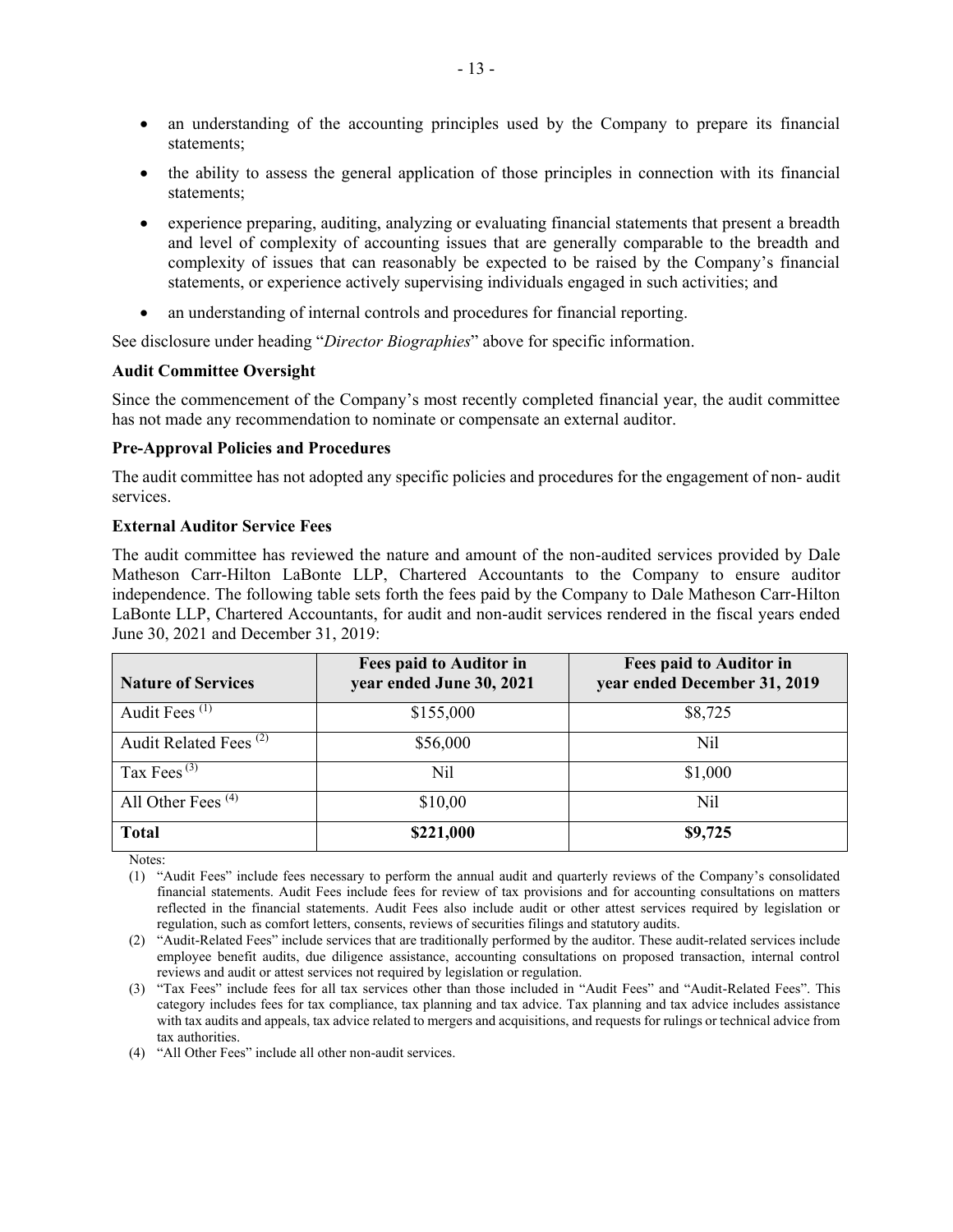#### **Reliance on Certain Exemptions**

The Company is relying upon the exemptions in section 6.1 of NI 52-110 in respect of Parts 3 (*Composition of the Audit Committee*) and 5 (*Reporting Obligations*) under NI 52-110.

### **CORPORATE GOVERNANCE**

Corporate governance refers to the policies and structure of the board of directors of a company, whose members are elected by and are accountable to the shareholders of the company. Corporate governance encourages establishing a reasonable degree of independence of the board of directors from executive management and the adoption of policies to ensure the board of directors recognizes the principles of good management. The Board is committed to sound corporate governance practices as such practices are both in the interests of shareholders and help to contribute to effective and efficient decision-making.

## **Board of Directors**

Management has nominated the current five directors for re-election at the Meeting. Directors are considered to be independent if they have no direct or indirect material relationship with the Company. A "material relationship" is a relationship which could, in the view of the Company's Board of Directors, be reasonably expected to interfere with the exercise of a director's independent judgment.

The Board facilitates its independent supervision over management by holding regular meetings at which members of management or non-independent directors are not in attendance and by retaining independent consultants where it deems necessary. The independent board members are Jesse Kaplan, Yisroel (Sruli) Weinreb and Charles (Chuck) Rifici. The non-independent members are Yaron Conforti (Chief Executive Officer) and Reid Robinson (Chief Medical Officer).

## **Directorships**

| <b>Name of Director</b> | <b>Name of Reporting Issuer</b>          | <b>Exchange Listed</b> |
|-------------------------|------------------------------------------|------------------------|
| Yaron Conforti          | PC 1 Corp.                               | <b>TSXV</b>            |
| Jesse Kaplan            | Magen Ventures I Inc.                    | <b>TSXV</b>            |
|                         | PC 1 Corp.                               | <b>TSXV</b>            |
| Yisroel (Sruli)Weinreb  | Findev Inc. (formerly, TransGaming Inc.) | <b>TSXV</b>            |
|                         | Magen Ventures I Inc.                    | <b>TSXV</b>            |
|                         | PC 1 Corp.                               | <b>TSXV</b>            |
| Charles (Chuck) Rifici  | Buzz Capital 2 Inc.                      | <b>TSXV</b>            |
|                         | Buzz Capital Inc.                        | <b>TSXV</b>            |

The directors are currently serving on boards of the following other reporting companies (or equivalent) as set out below:

## **Orientation and Continuing Education**

When new directors are appointed, they receive an orientation, commensurate with their previous experience, on the Company's properties, business, technology and industry and on the responsibilities of directors.

Board meetings may also include presentations by the Company's management and employees to give the directors additional insight into the Company's business.

#### **Ethical Business Conduct**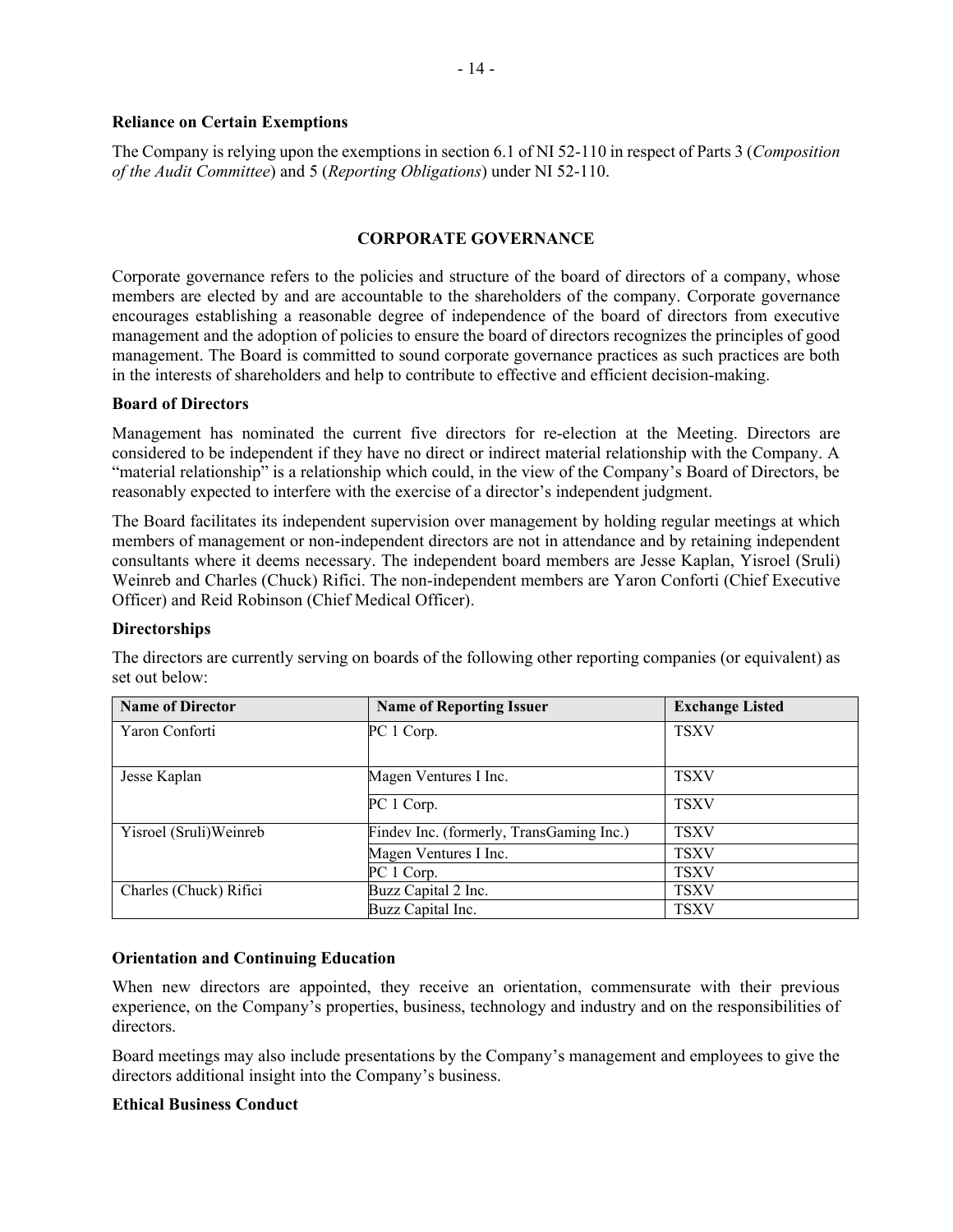To date, the Board has not adopted a formal written Code of Business Conduct and Ethics. However, the current size of the Company's operations, and the number of officers and consultants, allow the Board to monitor, on an ongoing basis the activities of management and to ensure that the highest standard of ethical conduct is maintained. As the Company grows in size and scope, the Board anticipates that it will formulate and implement a formal Code of Business Conduct and Ethics.

### **Nomination of Directors**

The Board considers its size each year when it considers the number of directors to recommend to Shareholders for election at the annual meeting of Shareholders, taking into account the number required to carry out the Board's duties effectively and to maintain breadth of experience.

The Board does not have a nominating committee, and these functions are currently performed by the Board as a whole. However, if there is a change in the number of directors required by the Corporation, this practice may be reviewed.

## **Compensation**

Non-executive directors of the Company were not paid fees for the year ending June 30, 2021. Directors of the Company will be reimbursed for any out-of-pocket travel expenses incurred in order to attend meetings of the Board, committees of the Board or meetings of the Shareholders. The Corporation has obtained directors' and officers' liability insurance in favour of its directors.

## **Other Board Committees**

The Board has no committees other than the Audit Committee.

#### **Assessments**

The Board monitors the adequacy of information given to directors, communication between the Board and management and the strategic direction and processes of the Board and committees.

An informal process of assessing the performance of Board committees and individual directors is conducted by way of engagement and dialogue between the individual directors.

## **Board Diversity**

The Company does not currently have a written policy relating to the identification and nomination of women, Aboriginal peoples, persons with disabilities or members of visible minorities, being the "Designated Groups," as defined under the *Employment Equity Act* (Canada) as directors. Historically, the Company has not felt that such a policy was needed; however it may consider adopting such a policy in the future.

When the Board selects candidates for executive or senior management positions or for director positions, it considers not only the qualifications, business background and experience of the candidates, it also considers the composition of the group of nominees, to best bring together a selection of candidates allowing the Company's management or Board, as the case may be to perform efficiently and act in the best interest of the Company and its shareholders. The Company is aware of the benefits of diversity at the executive and senior management levels and on the Board, and therefore the level of representation of women, Aboriginal peoples, persons with disabilities and members of visible minorities is one factor taken into consideration during the search process for executive and senior management positions or for directors.

The Company has not adopted a "target" number or percentage regarding women, Aboriginal peoples, persons with disabilities or members of visible minorities on the Board or in executive or senior management positions. In addition to diversity considerations, the Company considers candidates based on their qualifications, business background and experience, and does not feel that targets necessarily result in the identification or selection of the best candidates.

There are at present no women, Aboriginal peoples, persons with disabilities or members of visible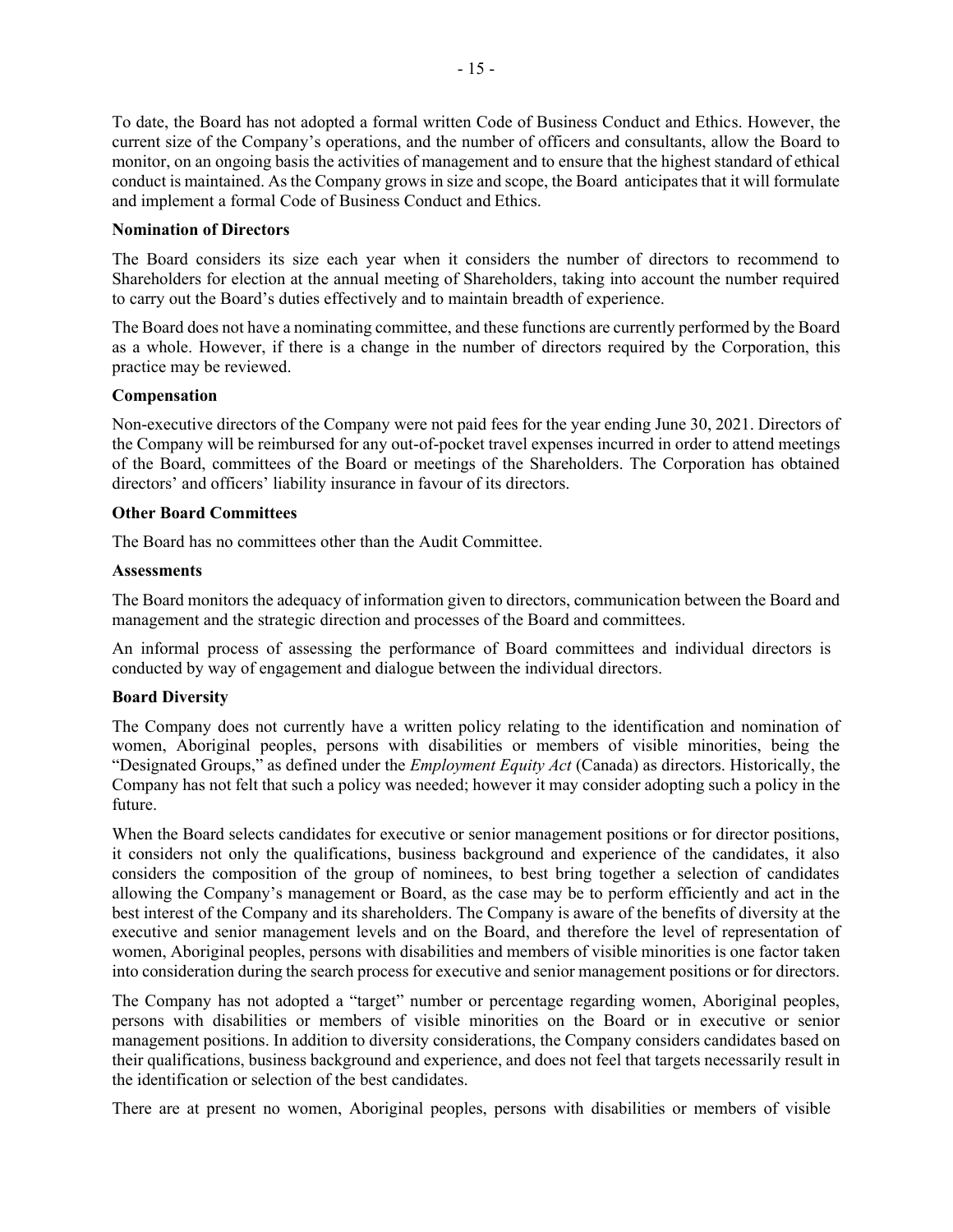minorities on the Board or as executive officers of the Company, other than Prakash Gowd, who identifies as a member of a visible minority and is acting as the Company's Senior Vice-President, Corporate Development, Seneca Anderson, who is a woman acting as the Company's Senior Vice-President, Operations.

## **STATEMENT OF EXECUTIVE COMPENSATION**

The following compensation information is provided as required under Form 51-102F6V for Venture Issuers, as such term is defined in NI 51-102.

For the purposes of this Statement of Executive Compensation:

"**compensation securities**" includes stock options, convertible securities, exchangeable securities and similar instruments including stock appreciation rights, deferred share units and restricted stock units granted or issued by the company or one of its subsidiaries for services provided or to be provided, directly or indirectly, to the company or any of its subsidiaries.

"**named executive officer**" or "**NEO**" means each of the following individuals:

- (a) each individual who, in respect of the company, during any part of the most recently completed financial year, served as chief executive officer ("**CEO**"), including an individual performing functions similar to a CEO;
- (b) each individual who, in respect of the company, during any part of the most recently completed financial year, served as chief financial officer ("**CFO**"), including an individual performing functions similar to a CFO;
- (c) in respect of the company and its subsidiaries, the most highly compensated executive officer other than the individuals identified in paragraphs (a) and (b) at the end of the most recently completed financial year whose total compensation was more than \$150,000, as determined in accordance with subsection 1.3(5), for that financial year;
- (d) each individual who would be a named executive officer under paragraph (c) but for the fact that the individual was not an executive officer of the company, requirements and was not acting in a similar capacity, at the end of that financial year.

## **Director and NEO Compensation**

During the financial year ended June 30, 2021, based on the definition above, the NEOs of the Company were Yaron Conforti, CEO, Jing Peng, CFO and Corporate Secretary and Dr. Reid Robison, Chief Medical Officer. The directors of the Company who were not a NEO during the financial year ended June 30, 2021 were Jesse Kaplan, Yisroel (Sruli) Weinreb and Charles (Chuck) Rifici.

During the financial year ended December 31, 2019, the Company had five NEOs, being Mark Fekete, former CEO and director, and Ingrid Martin, former CFO, Michael Lerner, former CEO, Claude Ayache, former CFO, and Binyomin Posen, former CEO, CFO and director.

## **Oversight and Description of Director and NEO Compensation**

The Company compensates the CEO, CFO and Chief Medical Officer in accordance with the terms of the Employment Agreements entered into with such individuals by the Company on the recommendation of the Board. Other than the employment agreements with its NEOs and the stock options granted to its NEOs and directors, the Company does not presently have other compensation arrangements for its NEOs.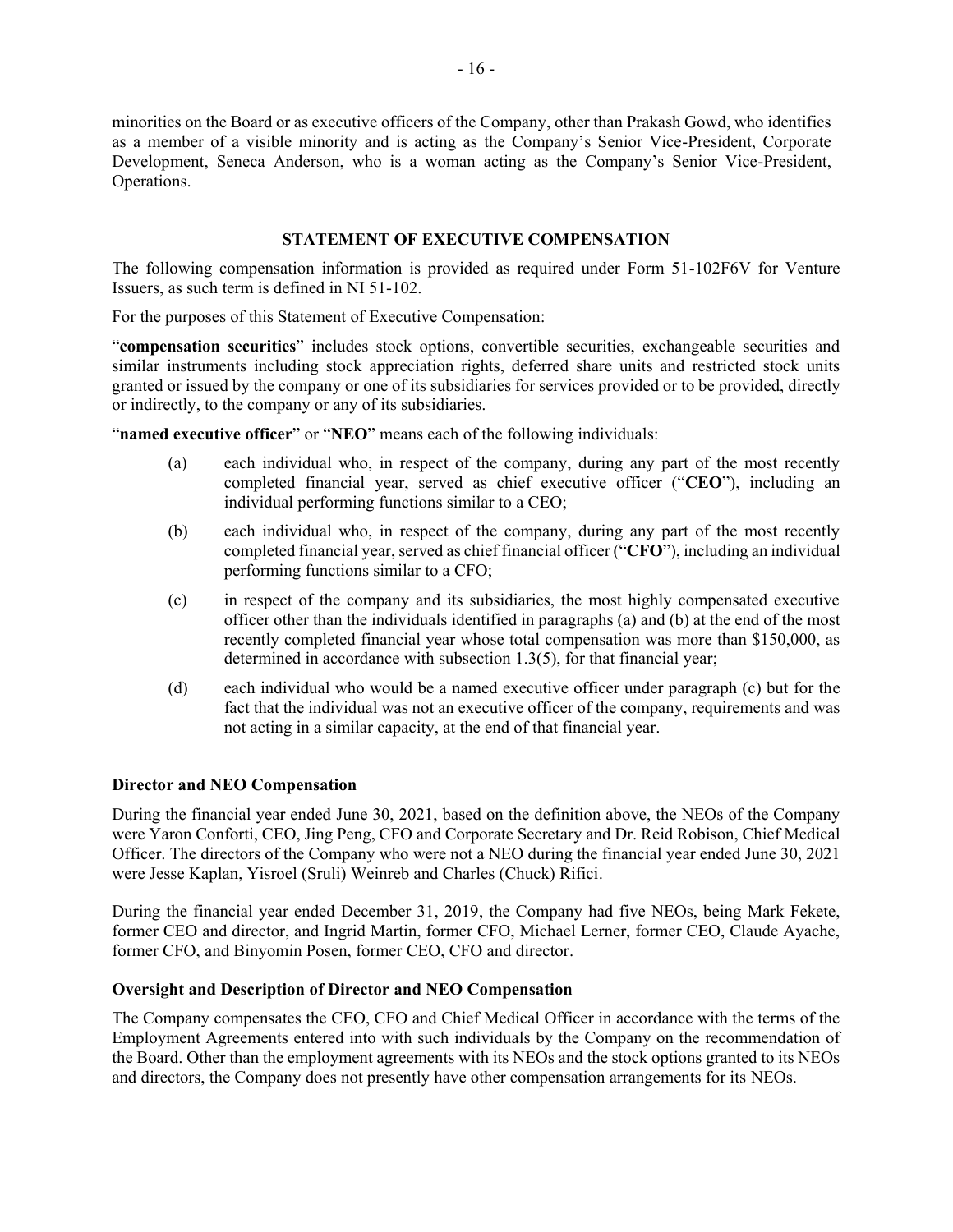The Company does not offer any benefits or perquisites to its NEOs or directors other than potential grants of incentive stock options as otherwise disclosed and discussed herein.

The Company restricts its NEOs and directors from purchasing financial instruments, including for greater certainty, prepaid variable forward contracts, equity swaps, collars, or units of exchange funds which are designed to hedge or offset a decrease in the market value of equity securities granted as compensation or held, directly or indirectly, by NEOs or directors.

The primary goal of the Company's executive compensation process is to attract and retain the key executives necessary for the Company's long term success, to encourage executives to further the development of the Company and its operations, and to motivate qualified and experienced executives. The key elements of executive compensation awarded by the Company are base salary and incentive stock options. The compensation committee and the Board are of the view that the two elements should be considered together when determining executive compensation.

Salaries for NEOs are determined by evaluating the time, effort and responsibilities of a NEO, with a view to the competitive marketplace. The Company seeks to set base salary at a level competitive enough to represent a fair compensation in the marketplace while ensuring such compensation reflects the development stage of the Company. For all employees, including NEOs, salary adjustments are considered by the Board of Directors but any adjustments to base salary are not guaranteed and any adjustment includes consideration for individual performance and market conditions.

As the Company grows, and its operations and management structure become more complex, the Board expects it will constitute other formal standing committees, such as a Corporate Governance Committee and a Nominating Committee and Compensation Committee, and will ensure that such committees are governed by written charters and are composed of at least a majority of independent directors.

## *Philosophy and Objectives*

On completion of the RTO, the Company ceased its business of exploration of mineral resource properties and now operates the business of Novamind Ventures Inc., to build a network of clinics, retreats and research sites to serve the regulated psychedelics industry*.*

The compensation program for the senior management of the Company is designed within this context with a view that the level and form of compensation achieves certain objectives, including:

- 1. attracting and retaining qualified executives;
- 2. motivating the short and long-term performance of these executives; and
- 3. better aligning their interests with those of the Company's shareholders.

In compensating its senior management, the Company has employed a combination of base salary and equity participation through its stock option plan.

## *Base Salary*

In the view of the Board, paying base salaries which are reasonable in relation to the level of service expected while remaining competitive in the markets in which the Company operates is a first step to attracting and retaining qualified and effective executives.

## *Bonus Incentive Compensation*

The Company's objective is to achieve certain strategic objectives and milestones. The Board will consider executive bonus compensation dependent upon the Company meeting those strategic objectives and milestones and sufficient cash resources being available for the granting of bonuses. The Board approves executive bonus compensation dependent upon compensation levels based on recommendations of the CEO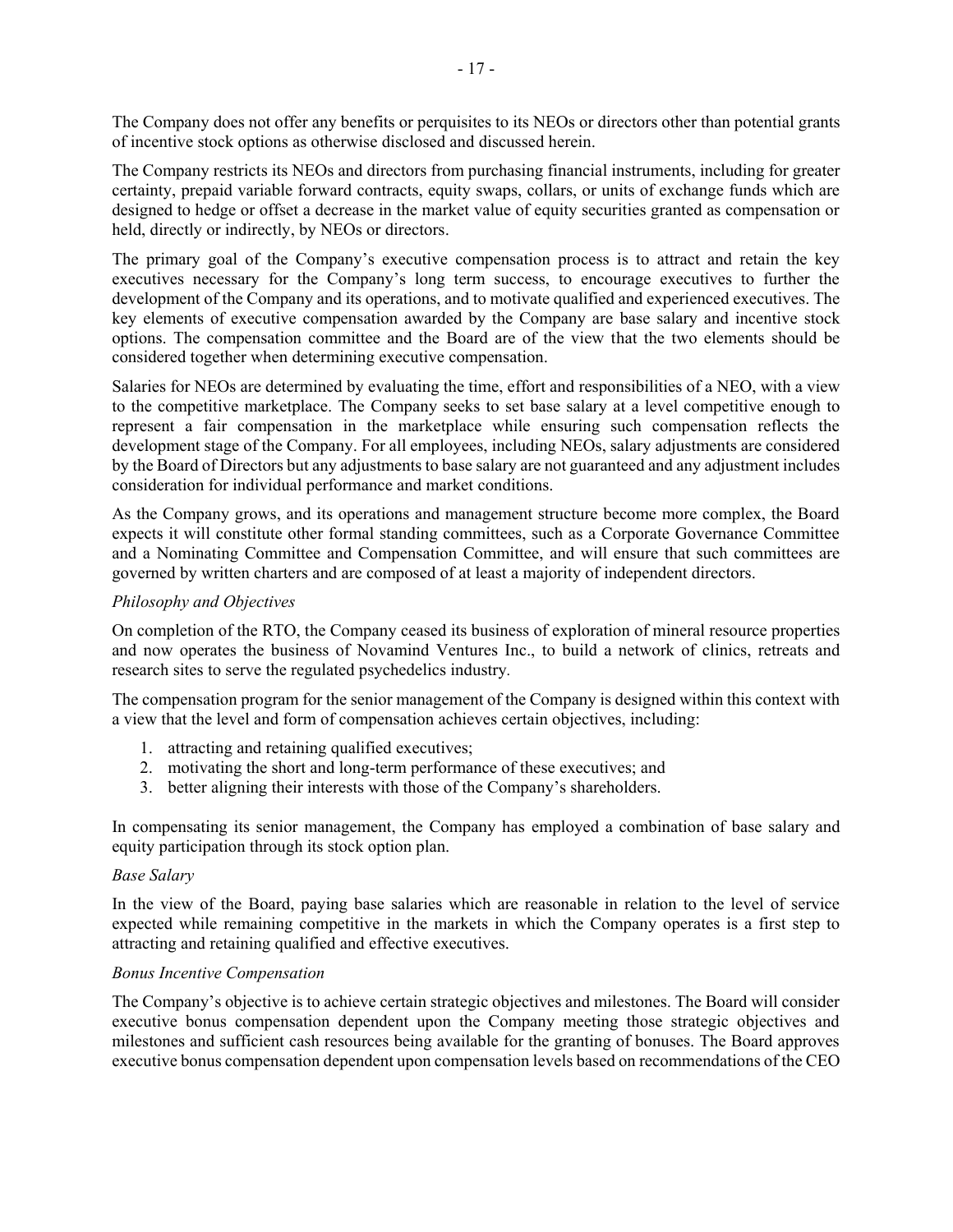and the compensation committee. Such recommendations are generally based on information provided by issuers that are similar in size and scope to the Company's operations.

## *Equity Participation*

The Company believes that encouraging its executives and employees to become shareholders is the best way of aligning their interests with those of its shareholders. Equity participation is accomplished through the Company's stock option plan and restricted share unit plan. Stock options ("**Options**") and restricted share units ("**RSUs**") are granted to executives and employees taking into account a number of factors, including the amount and term of options previously granted, base salary and bonuses and competitive factors. The amounts and terms of options and RSUs granted are determined by the Board based on recommendations put forward by the CEO. The Company emphasizes the provision of option grants to maintain executive motivation.

## **Table of Compensation excluding Compensation Securities**

The following table of compensation, excluding options and compensation securities, provides a summary of the compensation paid by the Company to NEOs and directors of the Company for the financial year ended June 30, 2021. There was no compensation paid to any NEOs by the Company or its subsidiaries during the financial year ended December 31, 2019 until the completion of the RTO. Options and compensation securities are disclosed under the heading *Stock Options and Other Compensation Securities* in this Circular.

|                                                                          |      |                                                                   |                          |                                                         | <b>Table of Compensation excluding Compensation Securities</b> |                                                 |                                     |
|--------------------------------------------------------------------------|------|-------------------------------------------------------------------|--------------------------|---------------------------------------------------------|----------------------------------------------------------------|-------------------------------------------------|-------------------------------------|
| <b>Name</b><br>and<br>position                                           | Year | Salary,<br>consulting<br>fee,<br>retainer or<br>commission<br>(S) | <b>Bonus</b><br>$(\$)$   | Committee<br><sub>or</sub><br>meeting<br>fees<br>$(\$)$ | Value of<br>perquisites<br>$(\$)$                              | Value of all<br>other<br>compensation<br>$(\$)$ | <b>Total</b><br>compensation<br>(S) |
| Yaron Conforti <sup>(1)</sup><br>CEO and Director                        | 2021 | 250,000                                                           | $\overline{a}$           |                                                         |                                                                |                                                 | 250,000                             |
| Jing Peng $^{(2)}$<br>CFO and Corporate<br>Secretary                     | 2021 | $\blacksquare$                                                    | $\overline{\phantom{a}}$ | $\blacksquare$                                          | $\blacksquare$                                                 | 51,666                                          | 51,666                              |
| Jesse Kaplan <sup>(3)</sup><br>Director                                  | 2021 |                                                                   | $\blacksquare$           | $\overline{a}$                                          | $\blacksquare$                                                 | $\overline{\phantom{0}}$                        | $\blacksquare$                      |
| Dr. Reid Robison <sup>(4)</sup><br>Chief Medical Officer and<br>Director | 2021 | 400,000                                                           |                          |                                                         |                                                                |                                                 | 400,000                             |
| Charles (Chuck) Rifici <sup>(5)</sup><br>Director                        | 2021 | $\blacksquare$                                                    | $\blacksquare$           | $\blacksquare$                                          | $\overline{\phantom{a}}$                                       | $\overline{\phantom{a}}$                        | $\overline{\phantom{a}}$            |
| Yisroel (Sruli) Weinreb <sup>(6)</sup><br>Director                       | 2021 | $\sim$                                                            | $\overline{\phantom{a}}$ | $\blacksquare$                                          |                                                                | $\overline{\phantom{0}}$                        |                                     |
| Mark Fekete, former<br>President and $CEO(7)$                            | 2019 | $\blacksquare$                                                    | $\blacksquare$           | $\blacksquare$                                          | $\overline{\phantom{a}}$                                       | 54,000                                          | 54,000                              |
| Ingrid Martin, former<br>CFO <sup>(8)</sup>                              | 2019 | $\blacksquare$                                                    | $\overline{\phantom{a}}$ | $\blacksquare$                                          | $\overline{a}$                                                 | 32,400                                          | 32,400                              |
| Michael Lerner, former<br>CEO <sup>(9)</sup>                             | 2019 | 66,138                                                            | $\overline{\phantom{a}}$ | $\overline{\phantom{a}}$                                |                                                                |                                                 | 66,138                              |
| Claude Ayache, former<br>CEO and director $(10)$                         | 2019 | 36,653                                                            | -                        | ÷                                                       |                                                                |                                                 | 36,653                              |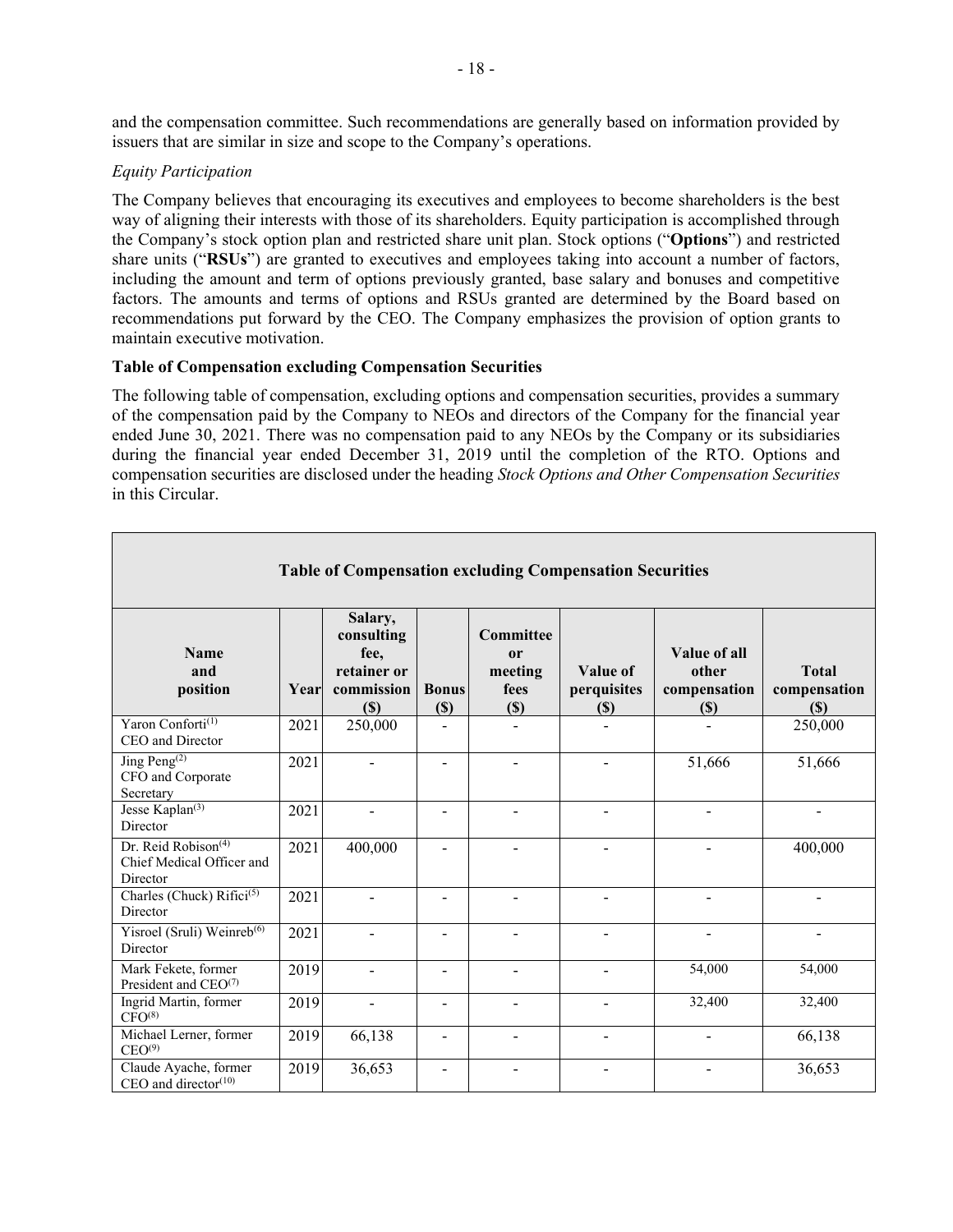| <b>Table of Compensation excluding Compensation Securities</b>                  |      |                                                                   |                          |                                                   |                                |                                              |                                      |
|---------------------------------------------------------------------------------|------|-------------------------------------------------------------------|--------------------------|---------------------------------------------------|--------------------------------|----------------------------------------------|--------------------------------------|
| <b>Name</b><br>and<br>position                                                  | Year | Salary,<br>consulting<br>fee,<br>retainer or<br>commission<br>(S) | <b>Bonus</b><br>$(\$\)$  | <b>Committee</b><br>or<br>meeting<br>fees<br>(\$) | Value of<br>perquisites<br>(S) | Value of all<br>other<br>compensation<br>(S) | <b>Total</b><br>compensation<br>(\$) |
| Binyomin Posen, former<br>$CEO$ , CFO and director <sup><math>(11)</math></sup> | 2019 | 10,000                                                            | $\overline{\phantom{a}}$ | -                                                 |                                |                                              | 10,000                               |

Notes:

- (1) Mr. Conforti was appointed as CEO and a Director on December 22, 2020.
- (2) Mr. Peng was appointed as CFO on December 22, 2020.
- (3) Mr. Kaplan was appointed as a Director on December 22, 2020.
- (4) Salary is in United States dollars. Dr. Robison was appointed as Chief Medical Officer and a Director on December 22, 2020.
- (5) Mr. Rifici was appointed as a Director on December 22, 2020.
- (6) Mr. Weinreb was appointed as a Director on December 22, 2020.
- (7) Mr. Fekete resigned on January 18, 2019.
- (8) Ms. Martin resigned on January 18, 2019.
- (9) Mr. Lerner resigned on March 4, 2019.
- (10) Mr. Ayache resigned on June 1, 2020.
- (11) Mr. Binyomin Posen resigned immediately after the RTO.

#### **Stock Options and Other Compensation Securities**

#### *10% "rolling" Stock Option Plan (Option-Based Awards)*

Effective as of December 22, 2021, the Board of Directors implemented a stock option plan (the "**Option Plan**"), which is being submitted to the Shareholders for approval at the Meeting. The purpose of the Option Plan is to assist the Company in attracting, retaining and motivating directors, officers, employees, consultants and contractors (together, "**Service Providers**") of the Company and of its affiliates, and to closely align the personal interests of such Service Providers with the interests of the Company and its shareholders.

The Option Plan provides that the aggregate number of securities reserved for issuance will be 10% of the number of Common Shares issued and outstanding from time to time.

The Option Plan is administered by a committee of the Board of Directors, which has full and final authority with respect to the granting of all options thereunder. Management proposes stock option grants to the Board of Directors based on such criteria as performance, previous grants, and hiring incentives.

Options may be granted under the Option Plan to such Service Providers of the Company and its affiliates, if any, as the Board of Directors may from time to time designate. The exercise prices will be determined by the Board of Directors, but will, in no event, be less than the closing market price of the Common shares on (a) the trading day prior to the date of grant of the stock options, and (b) the date of grant of the stock options. All options granted under the Option Plan will expire not later than the date that is ten years from the date that such options are granted. Options granted under the Option Plan are not transferable or assignable other than by testamentary instrument or pursuant to the laws of succession.

The Option Plan is attached hereto as Schedule "A" and is available on the Company's SEDAR profile at www.sedar.com.

#### *10% "rolling" Restricted Share Unit Plan (Share-Based Awards)*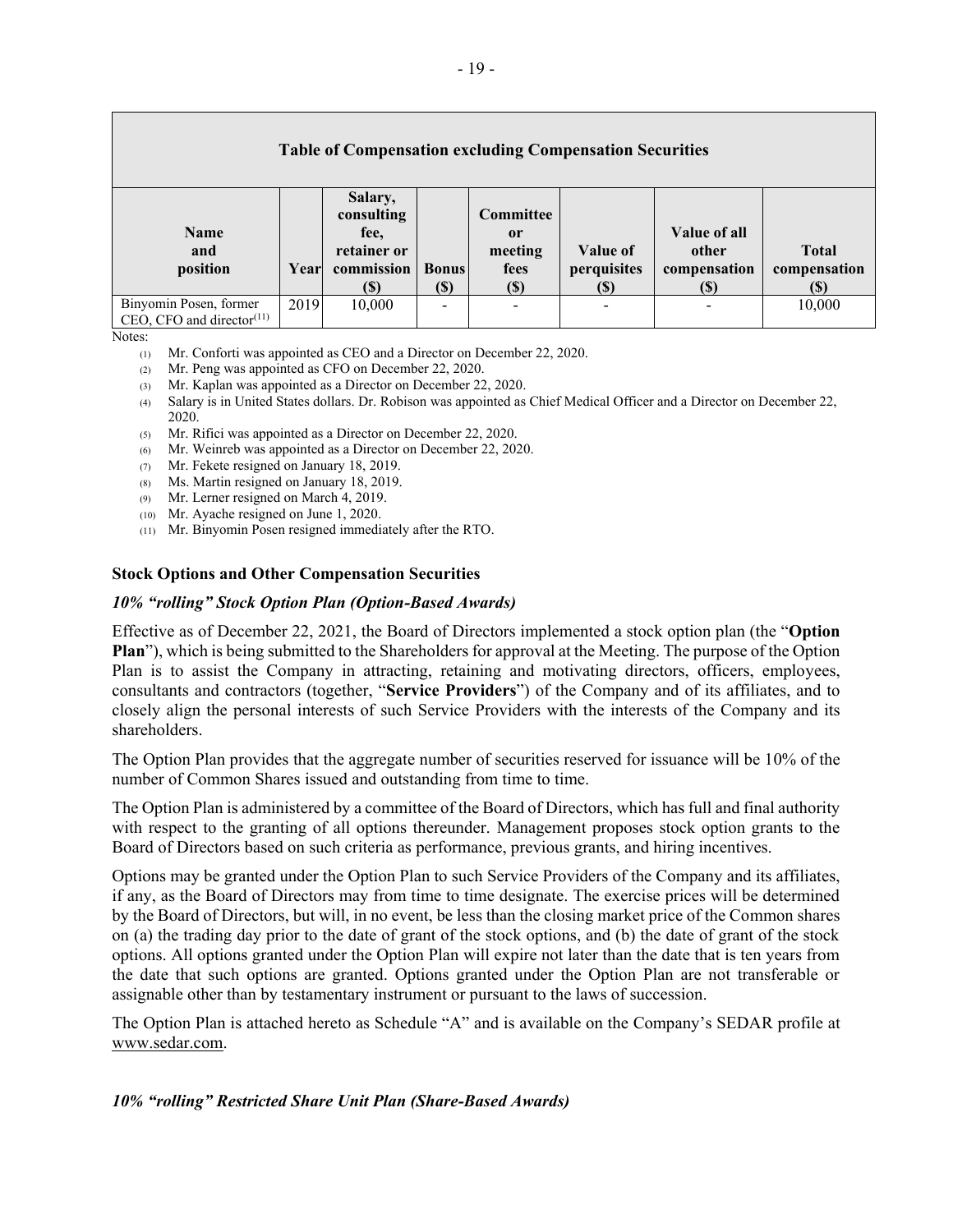Effective as of December 22, 2020, the Board of Directors has implemented a restricted share unit plan (the "**RSU Plan**"), which is being submitted to the Shareholders for approval at the Meeting.

All Directors, Employees and Consultants (as defined in the RSU Plan) of the Company and its related entities ("**Eligible Persons**") are eligible to participate in the RSU Plan (as "**Participants**"), though the Company reserves the right to restrict eligibility or otherwise limit the number of persons eligible for participation in the RSU Plan at any time.

Subject to certain restrictions, the Board of Directors can, from time to time, award RSUs in its discretion to any Eligible Persons. RSUs will be credited to an account maintained for each Participant on the books of the Company as of the award date. Each award of RSUs vests on the date(s) and/or the satisfaction of the Performance Criteria (as defined in the RSU Plan) specified by the Board of Directors on the award date, and reflected in the applicable RSU certificate.

The grant of an RSU shall entitle the Participant to the conditional right to receive for each RSU credited to the Participant's account, at the election of the Company, either one Common Share or an amount in cash, as determined by the Board of Directors, equal to the Market Price (as defined in the RSU Plan) of one Common Share on the Settlement Date (as defined in the RSU Plan) for each RSU credited to the Participant's account, subject to the conditions set out in the RSU Plan.

The aggregate number of Common Shares reserved for issuance under the RSU Plan for insiders (as a group) at any point in time may not exceed 10% of the issued and outstanding Common Shares from time to time.

A copy of the RSU Plan is attached hereto as Schedule "B" and is available under the Company's SEDAR profile at www.sedar.com.

## **Outstanding Compensation Securities**

The following table sets forth details of all stock options granted to NEOs or directors of the Company during the financial year ended June 30, 2021.

| <b>Compensation Securities</b>                                         |                                     |                                                                                                                  |                                    |                                                                            |                                                                                                      |                                                                                           |                       |
|------------------------------------------------------------------------|-------------------------------------|------------------------------------------------------------------------------------------------------------------|------------------------------------|----------------------------------------------------------------------------|------------------------------------------------------------------------------------------------------|-------------------------------------------------------------------------------------------|-----------------------|
| Name<br>and<br>position                                                | Type of<br>Compensation<br>security | Number of<br>compensation<br>securities,<br>number of<br>underlying<br>securities, and<br>percentage of<br>class | Date<br>of<br>issue<br>0r<br>grant | Issue,<br>conversion<br>or exercise<br>price<br>$\left( \mathbb{S}\right)$ | <b>Closing</b><br>price of<br>security or<br>underlying<br>security on<br>date of<br>grant<br>$(\$)$ | <b>Closing</b><br>price of<br>security or<br>underlying<br>security at<br>year end<br>(S) | <b>Expiry</b><br>date |
| Yaron Conforti                                                         | Options                             | 361,842 / 9%                                                                                                     | December                           | \$0.40                                                                     | N/A                                                                                                  | 0.96                                                                                      | December              |
| CEO and<br>Director                                                    |                                     |                                                                                                                  | 22, 2021                           |                                                                            |                                                                                                      |                                                                                           | 11, 2025              |
| Jing Peng<br>CFO and<br>Corporate<br>Secretary                         |                                     |                                                                                                                  |                                    |                                                                            |                                                                                                      |                                                                                           |                       |
| Jesse Kaplan<br>Director                                               | Options                             | 361,842 / 9%                                                                                                     | December<br>22, 2021               | \$0.40                                                                     | N/A                                                                                                  | 0.96                                                                                      | December<br>11, 2025  |
| Dr. Reid<br>Robison<br><b>Chief Medical</b><br>Officer and<br>Director | Options                             | 361,842 / 9%                                                                                                     | December<br>22, 2021               | \$0.40                                                                     | N/A                                                                                                  | 0.96                                                                                      | December<br>11, 2025  |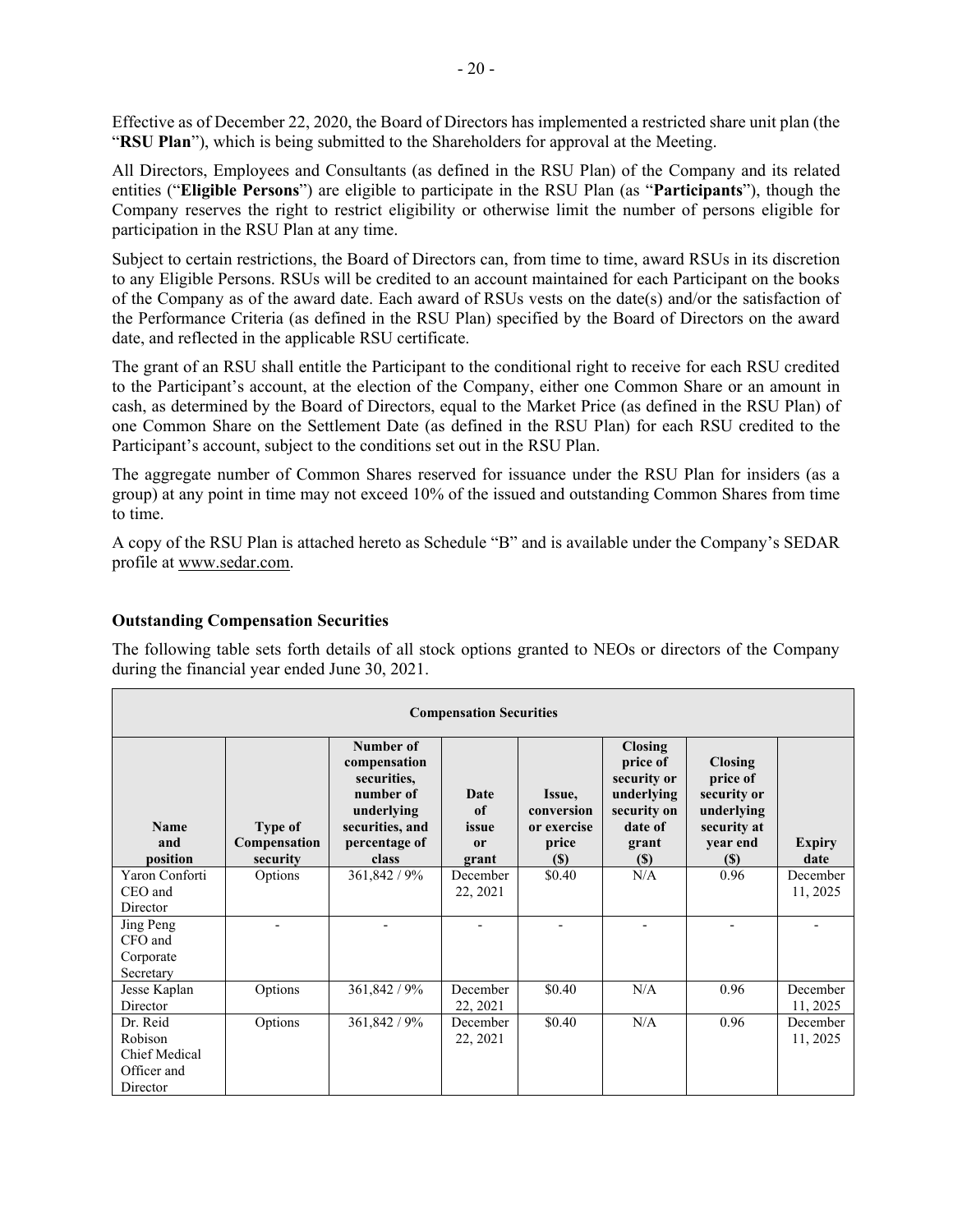| <b>Compensation Securities</b>         |                                     |                                                                                                                  |                                               |                                                     |                                                                                                   |                                                                                           |                       |
|----------------------------------------|-------------------------------------|------------------------------------------------------------------------------------------------------------------|-----------------------------------------------|-----------------------------------------------------|---------------------------------------------------------------------------------------------------|-------------------------------------------------------------------------------------------|-----------------------|
| <b>Name</b><br>and<br>position         | Type of<br>Compensation<br>security | Number of<br>compensation<br>securities.<br>number of<br>underlying<br>securities, and<br>percentage of<br>class | Date<br><sub>of</sub><br>issue<br>0r<br>grant | Issue,<br>conversion<br>or exercise<br>price<br>(S) | <b>Closing</b><br>price of<br>security or<br>underlying<br>security on<br>date of<br>grant<br>(S) | <b>Closing</b><br>price of<br>security or<br>underlying<br>security at<br>year end<br>(S) | <b>Expiry</b><br>date |
| Charles (Chuck)<br>Rifici<br>Director  | Options                             | 350,000 / 9%                                                                                                     | December<br>22, 2021                          | \$0.40                                              | N/A                                                                                               | 0.96                                                                                      | December<br>11, 2025  |
| Yisroel (Sruli)<br>Weinreb<br>Director | Options                             | 361,842 / 9%                                                                                                     | December<br>22, 2021                          | \$0.40                                              | N/A                                                                                               | 0.96                                                                                      | December<br>11, 2025  |

#### **Exercise of Compensation Securities by Directors and NEOs**

No RSUs were redeemed or options exercised by the NEOs and directors of the Company during the financial year ended June 30, 2021.

#### **Employment, Consulting and Management Agreements**

#### *Yaron Conforti*

The Company has entered into an employment agreement with Mr. Conforti, pursuant to which he was retained as Chief Executive Officer. Pursuant to his employment agreement Mr. Conforti receives a base salary of \$250,000 per year and is entitled to receive performance bonuses from time to time as and when determined by the Board of Directors. He is also entitled to participate in the life and group insurance plans provided by the Company to its executive employees in accordance with the terms and conditions of the applicable plans.

The agreement can be terminated by Mr. Conforti at any time by providing the Company with a minimum of two months notice. The agreement can be terminated by the Company (i) without cause at any time on giving notice to the employee specifying the date of termination; and (ii) with cause at any time for just cause. If the agreement is terminated by the Company without cause, the Company will pay Mr. Conforti with a severance a total of two year's base salary. Mr. Conforti's Options and RSUs will also be accelerated immediately upon such termination and the expiry date of such Options or RSUs will be the earlier of one year from the date of such termination and the original expiry date. In the event that Mr. Conforti terminates the agreement, and the Company, within six months, completes a transaction that results in a change of control, Mr. Conforti shall be entitled to a change of control payment equal to two year's base salary.

#### *Dr. Reid Robison*

The Company has entered into an employment agreement with Dr. Robison, pursuant to which he was retained as Chief Medical Officer. Pursuant to his employment agreement Dr. Robison receives a base salary of USD\$400,000 per year and is entitled to receive performance bonuses from time to time as and when determined by the Board of Directors. He is also entitled to participate in the life and group insurance plans provided by the Company to its executive employees in accordance with the terms and conditions of the applicable plans.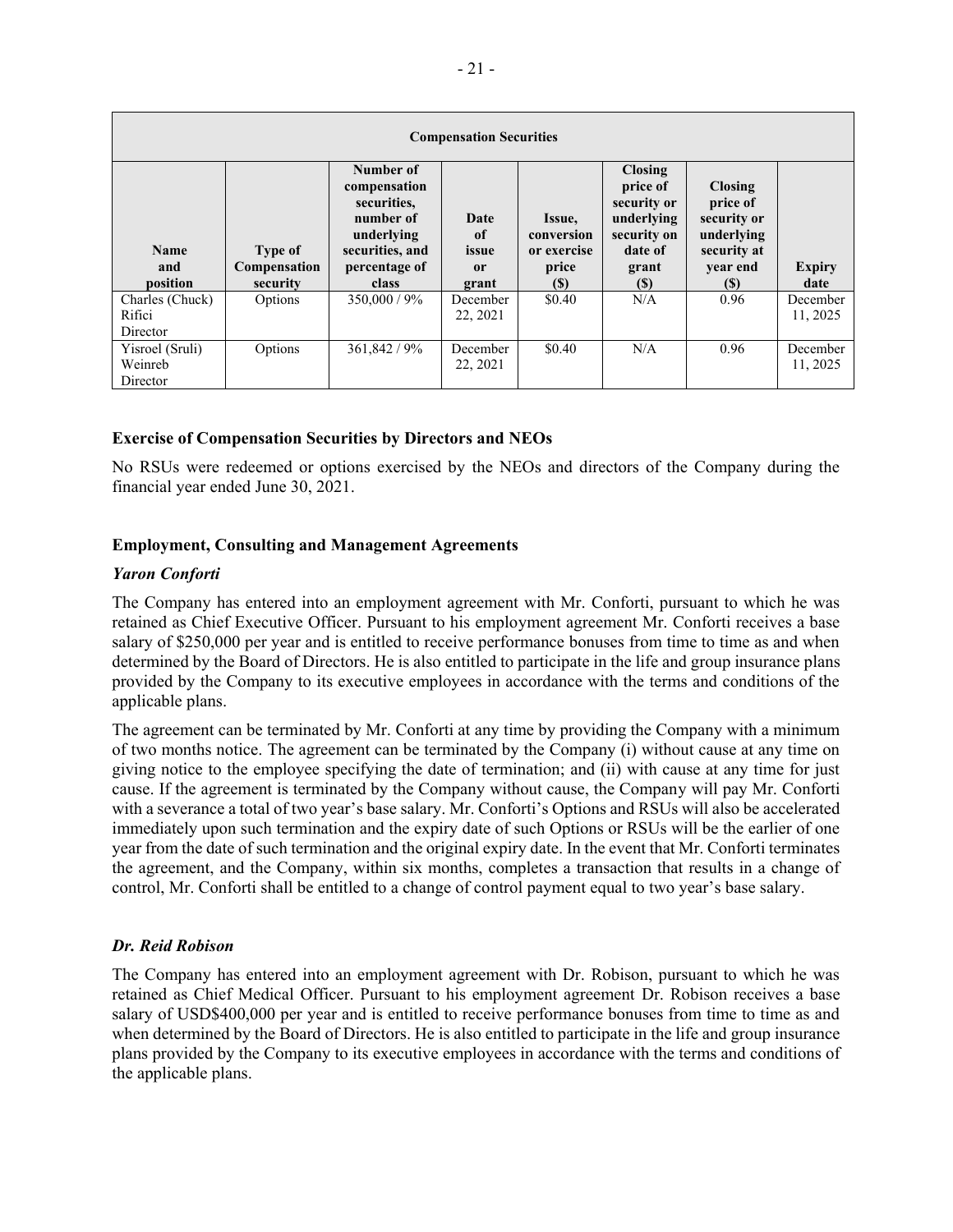The agreement can be terminated by Dr. Robison at any time by providing the Company with a minimum of three months notice. The agreement can be terminated by the Company (i) without cause at any time on giving notice to the employee specifying the date of termination; and (ii) with cause at any time for just cause. If the agreement is terminated by the Company without cause, the Company will pay Dr. Robison with a severance a total of six month's base salary plus one additional month of pay for every completed year of service, in addition to all benefits and 401K contributions during such period.

#### **Pension Disclosure**

The Company does not have a pension plan that provides for payments or benefits to the NEOs or directors at, following, or in connection with retirement.

## **SECURITIES AUTHORIZED FOR ISSUANCE UNDER EQUITY COMPENSATION PLANS**

The Company has two equity compensation plans: the Option Plan and the RSU Plan, as described in this Circular. The Company is seeking shareholder approval at the Meeting to ratify and approve the continuation of the Option Plan and the RSU Plan.

The following table sets forth details of the Company's equity compensation plan information as of June 30, 2021:

| <b>Plan Category</b>            | Number of securities to be<br>issued upon exercise of<br>outstanding options,<br>warrants and rights<br>(a) | Weighted-average<br>exercise price of<br>outstanding options,<br>warrants and rights<br>(b) | <b>Number of securities</b><br>remaining available for<br>future issuance under<br>equity compensation<br>plans (excluding<br>securities reflected in<br>column (a))<br>(c) |
|---------------------------------|-------------------------------------------------------------------------------------------------------------|---------------------------------------------------------------------------------------------|-----------------------------------------------------------------------------------------------------------------------------------------------------------------------------|
| Equity compensation plans not   | 3,846,052 (Options)                                                                                         | \$0.58                                                                                      | 437,538                                                                                                                                                                     |
| approved by the securityholders | Nil (RSU <sub>s</sub> )                                                                                     | N/A                                                                                         | 4,283,590                                                                                                                                                                   |
| <b>Total</b>                    | 3,846,052 (Options)                                                                                         | \$0.58                                                                                      | 437,538                                                                                                                                                                     |
|                                 | Nil (RSUs)                                                                                                  | N/A                                                                                         | 4.283.590                                                                                                                                                                   |

Reference should be made to the Company's audited annual financial statements for the financial year ended June 30, 2021 for more detailed disclosure concerning incentive stock options granted, exercised and outstanding.

## **INDEBTEDNESS OF DIRECTORS AND EXECUTIVE OFFICERS**

No directors, proposed nominees for election as directors, executive officers or their respective associates or affiliates or other management of the Company were indebted to the Company as of the end most recently completed financial year or as at the date hereof in respect of any securities purchase arrangement.

## **INTEREST OF INFORMED PERSONS IN MATERIAL TRANSACTIONS**

An informed person is one who, generally speaking, is a director or executive officer or a 10% shareholder of the Company. To the knowledge of management of the Company, no informed person or nominee for election as a director of the Company or any associate or affiliate of any informed person or proposed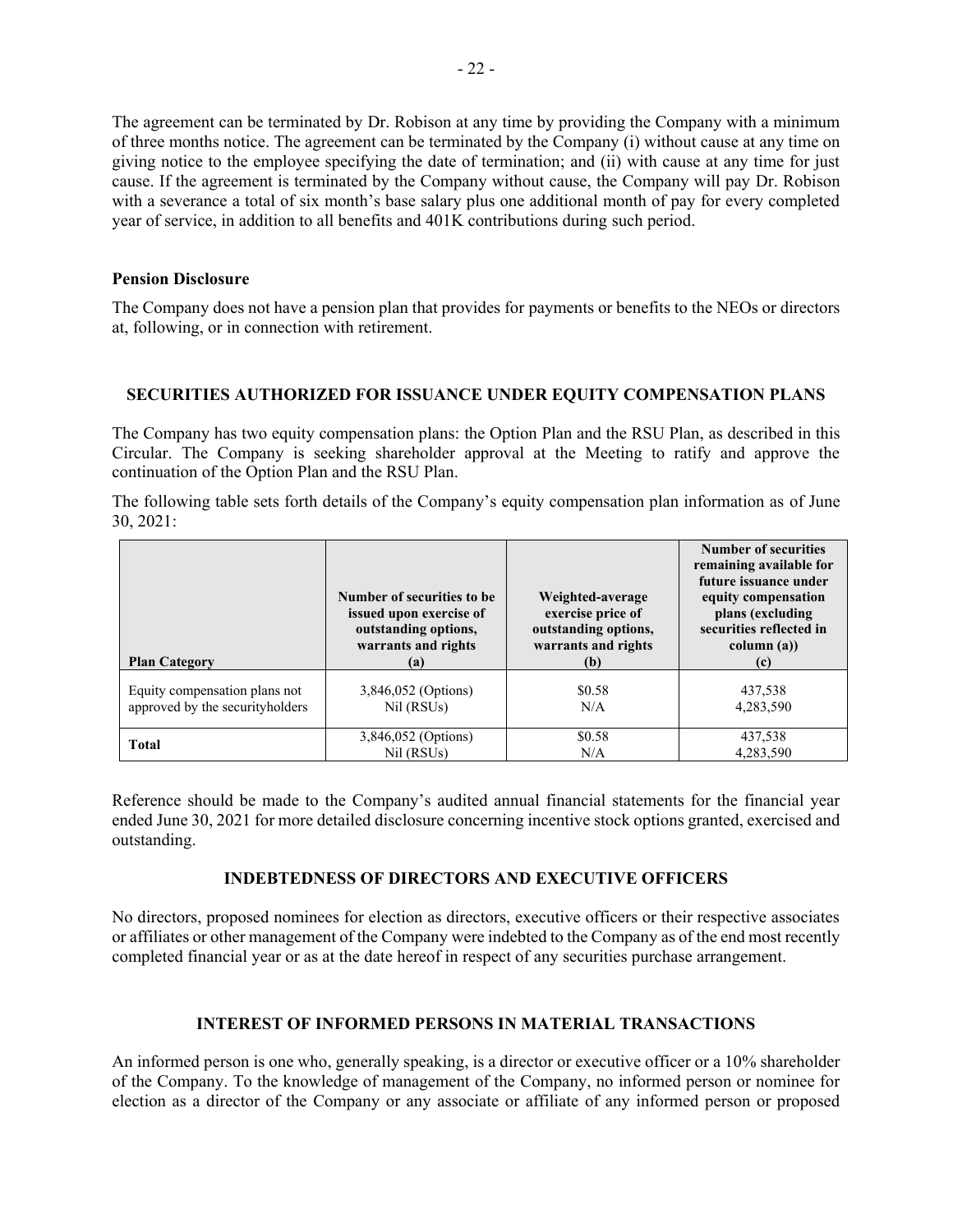director had any interest in any transaction which has materially affected or would materially affect the Company or any of its subsidiaries during the fiscal year ended June 30, 2021, nor do they have any interest in any material transaction in the current year other, than as set out herein and in a document previously disclosed to the public.

## **MANAGEMENT CONTRACTS**

Other than as disclosed herein, there are no management functions of the Company, which are to any substantial degree performed by a person or company other than the directors or executive officers of the Company.

## **PARTICULARS OF MATTERS TO BE ACTED UPON**

- A. Election of Directors see page 5 above.
- B. Appointment of Auditor see page 9 above.
- C. Stock Option Plan see page 16 above and *"Adoption of 10% Rolling Stock Option Plan*" below.
- D. Restricted Share Unit Plan see page 17 above and *"Adoption of 10% Rolling Restricted Share Unit Plan"* below.

## **Adoption of 10% Rolling Stock Option Plan**

The principal purpose of the Option Plan is to advance the interests of the Company by encouraging the directors, employees and consultants of the Company and of its subsidiaries or affiliates, if any, by providing them with the opportunity, through options, to acquire Common Shares in the share capital of the Company, thereby increasing their proprietary interest in the Company, encouraging them to remain associated with the Company and furnishing them with additional incentive in their efforts on behalf of the Company in the conduct of its affairs.

## Option Plan Resolution

At the Meeting, the shareholders will be asked to pass an ordinary resolution to ratify and approve the adoption of the Option Plan, with or without variation, as follows:

"**RESOLVED**, as an ordinary resolution of the shareholders of the Company, that:

- 1. the Company's Stock Option Plan dated effective December 22, 2020, is hereby ratified, confirmed and approved; and
- 2. any one director or officer of the Company be and is hereby authorized and directed to perform all such acts and things and to execute and deliver, under the corporate seal of the Company or otherwise, all such deeds, documents, instruments and assurances as in his opinion may be necessary or desirable to give effect to this resolution including, without limitation, making any changes to the Option Plan required by applicable securities regulatory authorities and to complete all transactions in connection with the administration of the Option Plan."

An ordinary resolution requires a majority of the votes cast at the Meeting of the Company's shareholders, in person or represented by proxy.

The Board unanimously recommends shareholders vote FOR the above resolution approving the Option Plan Resolution.

**Proxies received in favour of management will be voted in favour of the Option Plan Resolution unless the shareholder has specified in the Proxy that his or her Common Shares are to be voted**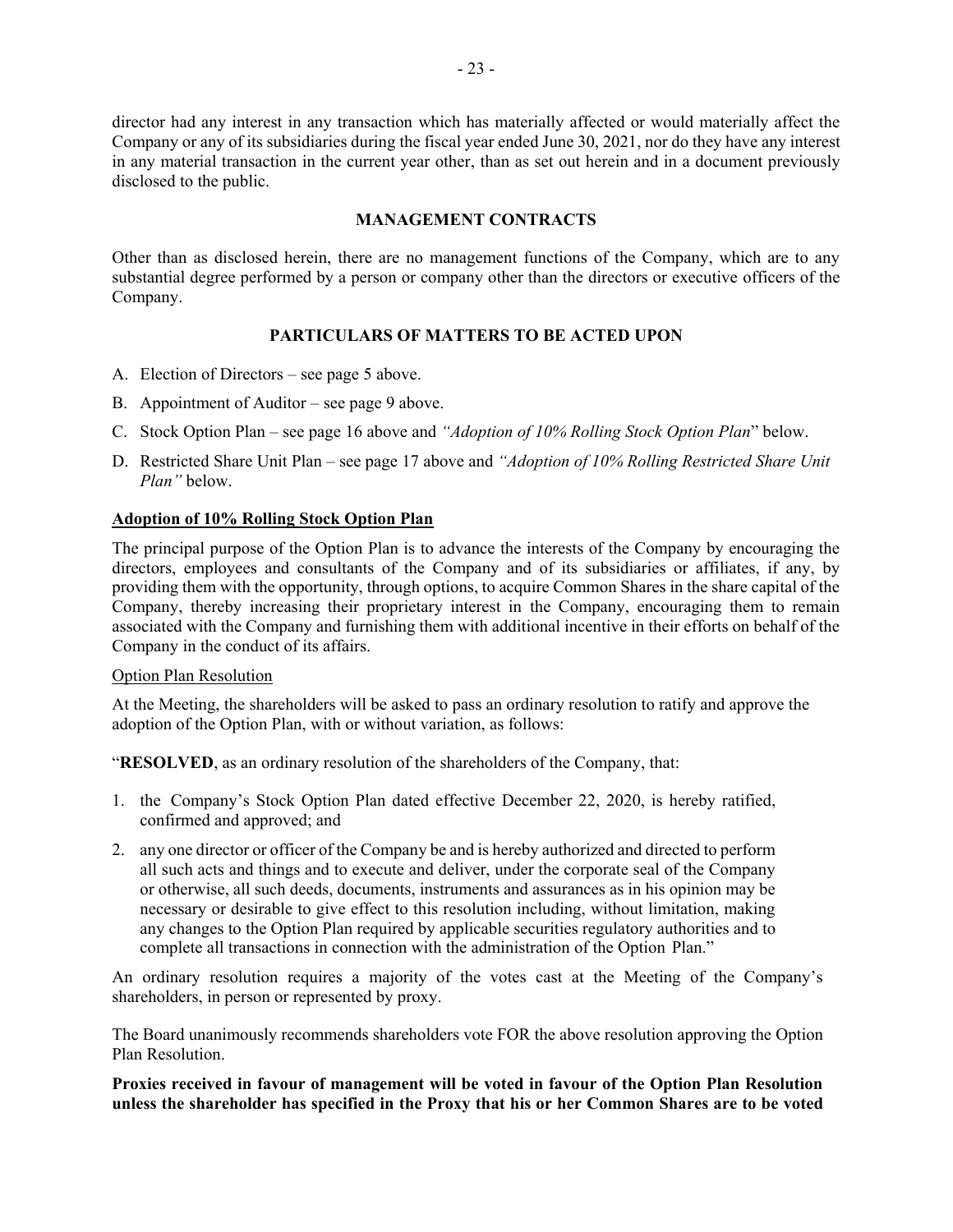#### **against such resolution.**

A copy of the Option Plan is attached hereto as Schedule "A" and will be available for inspection at the Meeting.

#### **Adoption of 10% Rolling Restricted Share Unit Plan**

Management of the Company is seeking shareholder approval at the Meeting to ratify, confirm and approve the adoption of the RSU Plan.

#### RSU Plan Resolution

At the Meeting, the shareholders will be asked to consider and, if deemed advisable, to pass an ordinary resolution to ratify and approve the RSU Plan, with or without variation, as follows:

"**RESOLVED**, as an ordinary resolution of the shareholders of the Company, that:

- 1. the Company's Restricted Share Unit Plan dated for reference December 22, 2020, is hereby ratified, confirmed and approved; and
- 2. any one director or officer of the Company be and is hereby authorized and directed to perform all such acts and things and to execute and deliver, under the corporate seal of the Company or otherwise, all such deeds, documents, instruments and assurances as in his opinion may be necessary or desirable to give effect to this resolution. including, without limitation, making any changes to the RSU Plan required by applicable securities regulatory authorities and to complete all transactions in connection with the administration of the RSU Plan."

An ordinary resolution requires a majority of the votes cast at the Meeting of the Company's shareholders, in person or represented by proxy.

The Board unanimously recommends shareholders vote FOR the above resolution approving the RSU Plan Resolution.

## **Proxies received in favour of management will be voted in favour of the RSU Plan Resolution unless the shareholder has specified in the Proxy that his or her Common Shares are to be voted against such resolution.**

A copy of the RSU Plan is attached hereto as Schedule "B" and will be available for inspection at the Meeting.

## **OTHER MATTERS**

As of the date of this Circular, Management of the Company is not aware of any other matters which may come before the Meeting other than as set forth in the Notice of Meeting that accompanies this Circular. If any other matter properly comes before the Meeting, it is the intention of the persons named in the enclosed Proxy to vote the Common Shares represented thereby in accordance with their best judgement on such matter.

#### **ADDITIONAL INFORMATION**

Additional information relating to the Company may be found under the Company's profile on SEDAR at www.sedar.com. Financial information about the Company is provided by the Company's annual financial statements for the year ended June 30, 2021 and related management discussion and analysis. Additional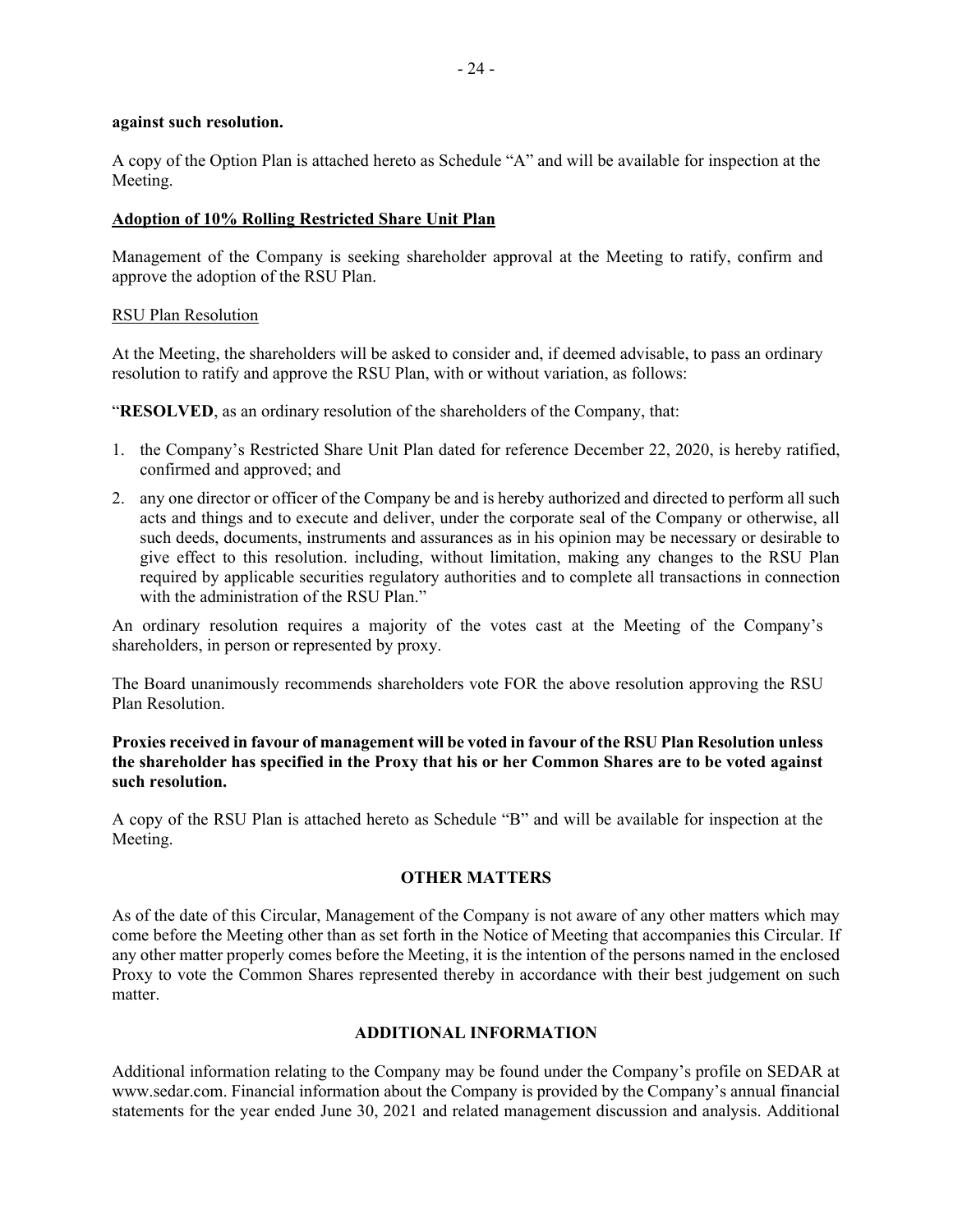financial information or documentation may be obtained by any securityholder of the Company free of charge by contacting the Company by telephone at: (647) 953-9512.

The contents of this Circular have been approved and its mailing authorized by the Directors of the Company.

**DATED** at Toronto, Ontario, as at October 18, 2021.

## **BY ORDER OF THE BOARD OF DIRECTORS**

*"Yaron Conforti"*

**Yaron Conforti** Chief Executive Officer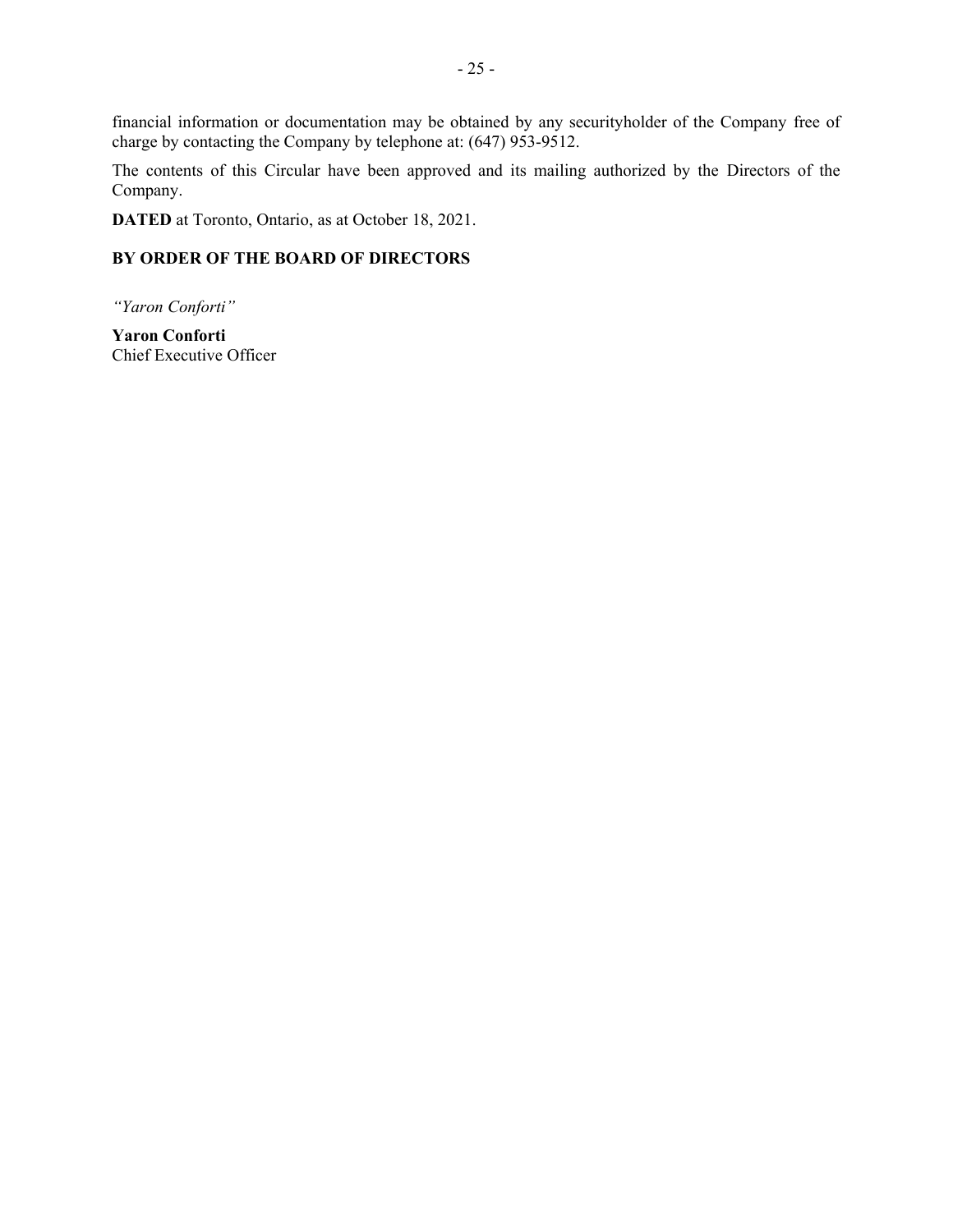## **SCHEDULE "A"**

# **STOCK OPTION PLAN**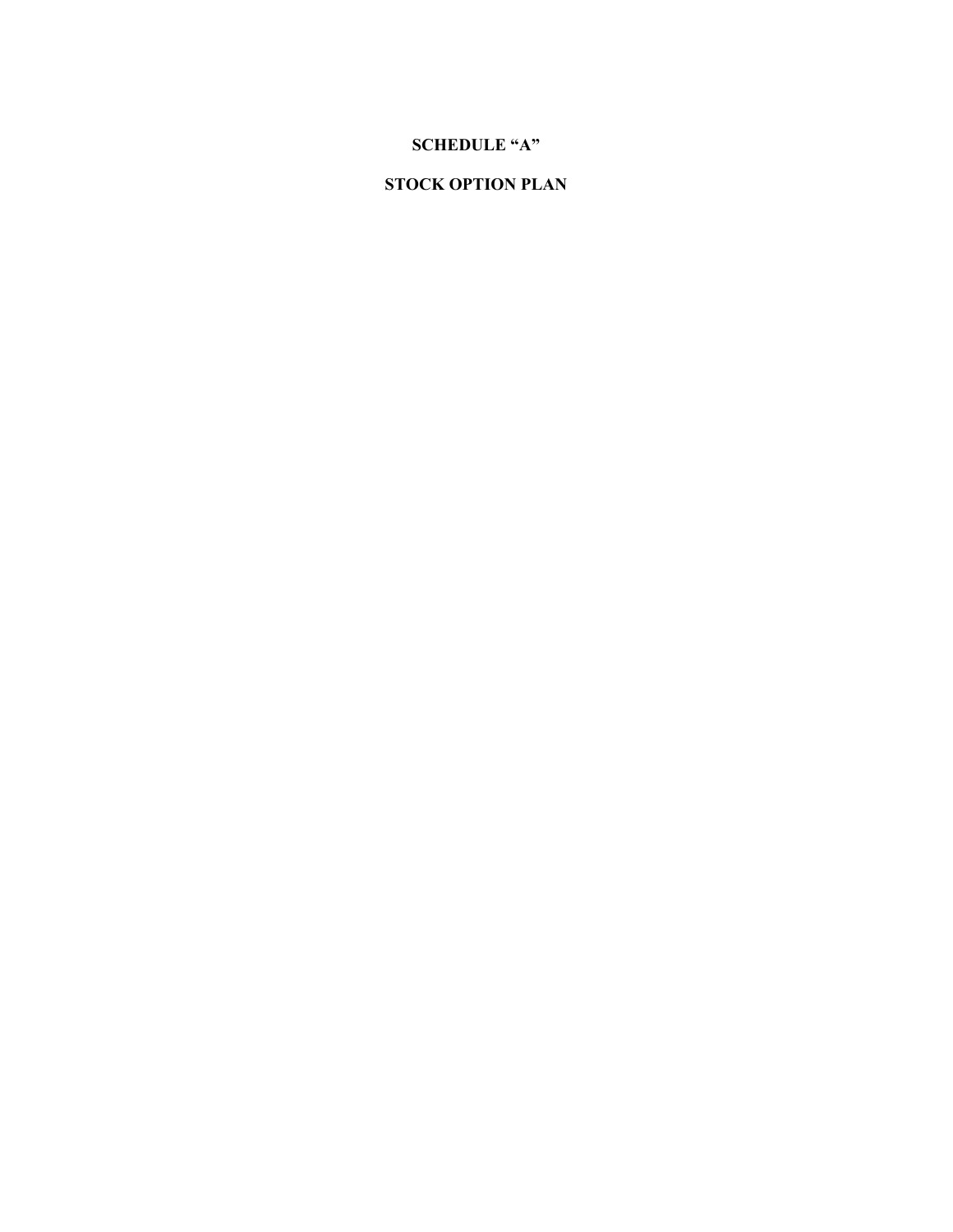# **NOVAMIND INC.**

# **STOCK OPTION PLAN**

# **DATED FOR REFERENCE DECEMBER 22, 2020**

Approved by the board of directors effective on December 22, 2020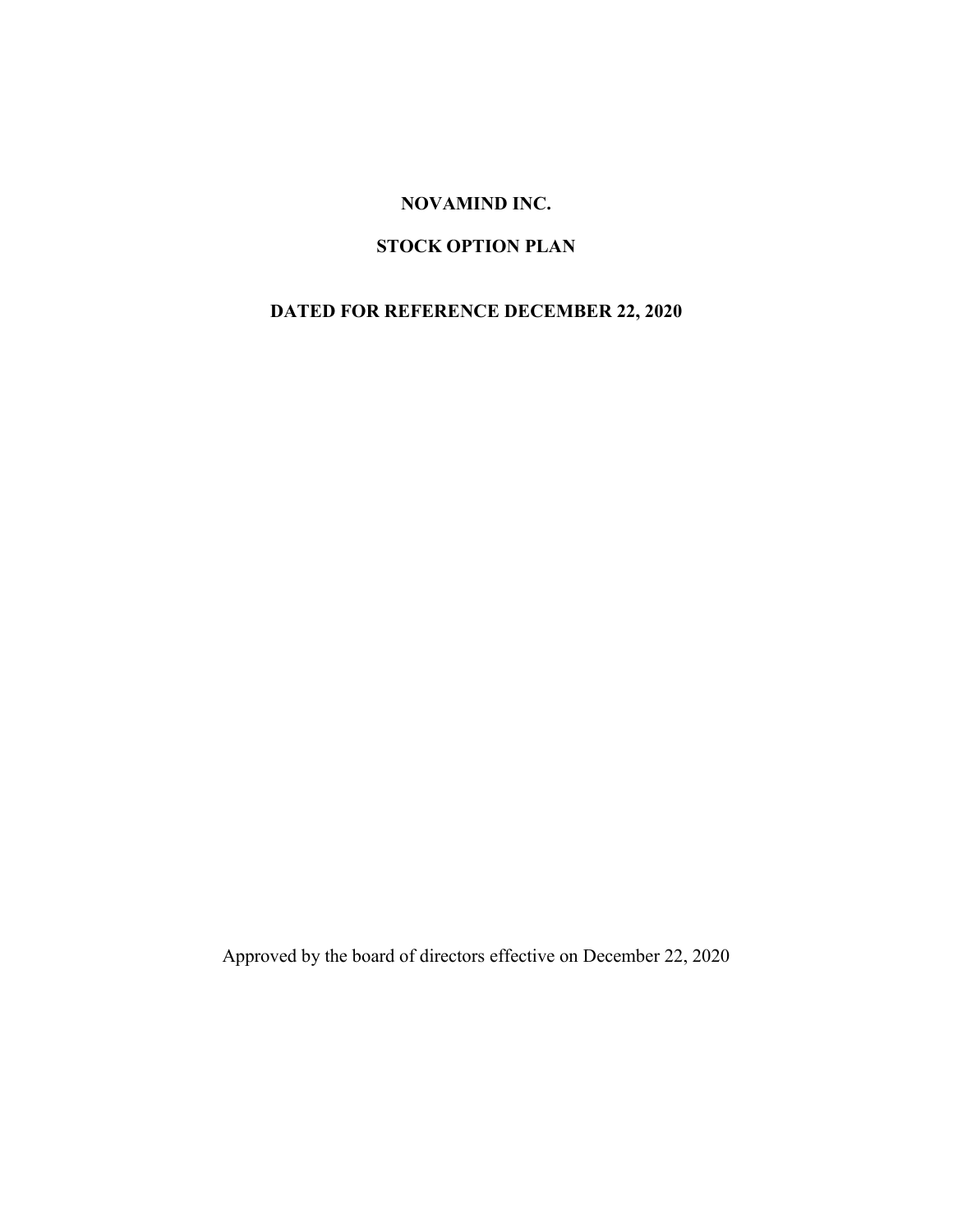# **TABLE OF CONTENTS**

|      | Page |
|------|------|
|      |      |
| 1.1  |      |
| 1.2  |      |
| 1.3  |      |
|      |      |
|      |      |
| 2.1  |      |
| 2.2  |      |
| 2.3  |      |
| 2.4  |      |
|      |      |
| 3.1  |      |
| 3.2  |      |
| 3.3  |      |
| 3.4  |      |
| 3.5  |      |
| 3.6  |      |
| 3.7  |      |
| 3.8  |      |
| 3.9  |      |
| 3.10 |      |
| 3.11 |      |
|      |      |
| 4.1  |      |
| 4.2  |      |
| 4.3  |      |
|      |      |
| 5.1  |      |
| 5.2  |      |
| 5.3  |      |
| 5.4  |      |
| 5.5  |      |
| 5.6  |      |
|      |      |
| 6.1  |      |
| 6.2  |      |
| 6.3  |      |
| 6.4  |      |
| 6.5  |      |
| 6.6  |      |
|      |      |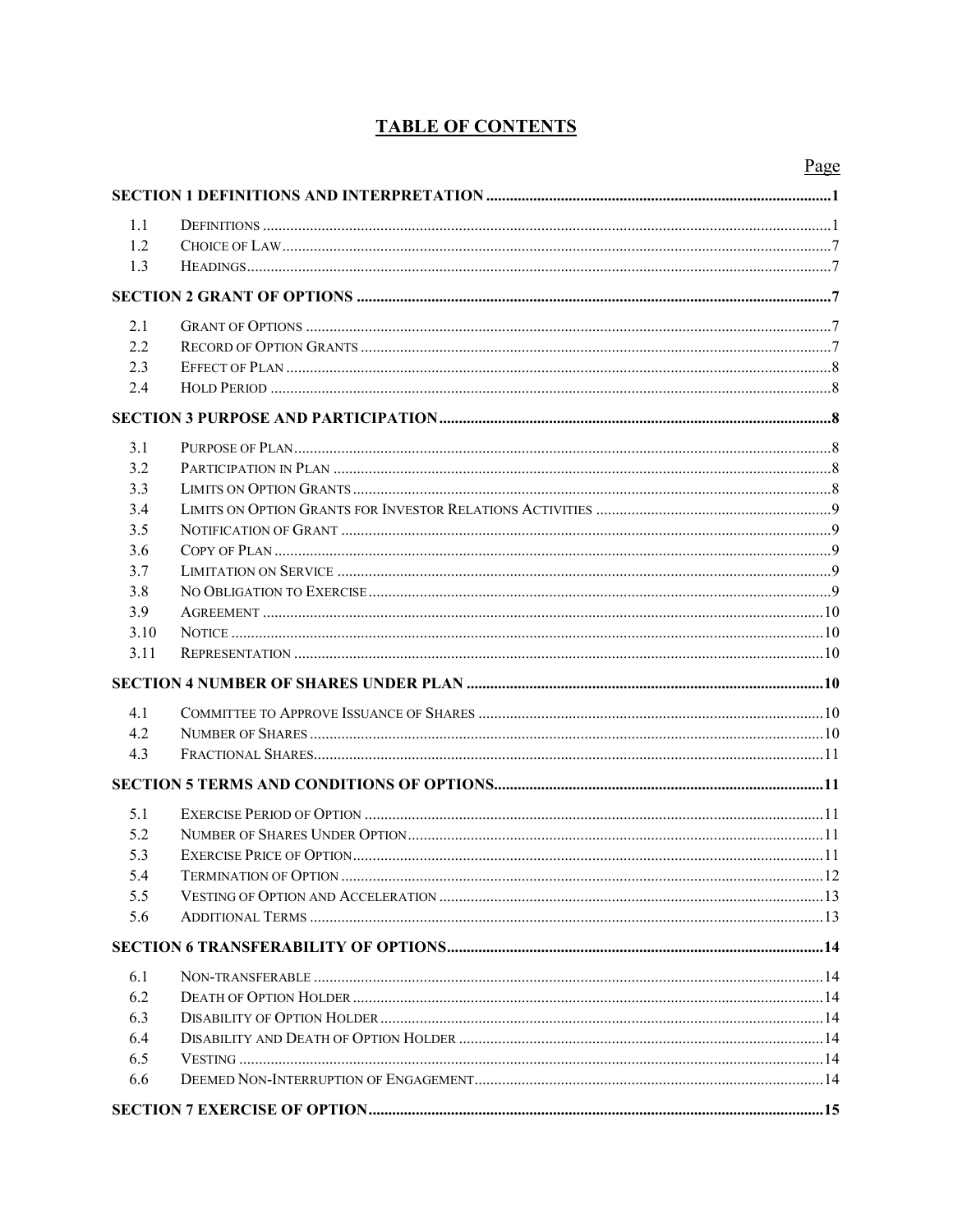| 7.1  |                                                                       |  |
|------|-----------------------------------------------------------------------|--|
| 7.2  |                                                                       |  |
| 7.3  |                                                                       |  |
| 7.4  |                                                                       |  |
| 7.5  |                                                                       |  |
|      |                                                                       |  |
| 8.1  |                                                                       |  |
| 8.2  |                                                                       |  |
| 8.3  |                                                                       |  |
| 8.4  |                                                                       |  |
|      |                                                                       |  |
| 9.1  |                                                                       |  |
| 9.2  |                                                                       |  |
|      | SECTION 10 CONDITIONS PRECEDENT TO ISSUANCE OF OPTIONS AND SHARES  18 |  |
| 10.1 |                                                                       |  |
| 10.2 |                                                                       |  |
| 10.3 |                                                                       |  |
|      |                                                                       |  |
| 11.1 |                                                                       |  |
| 11.2 |                                                                       |  |
| 113  |                                                                       |  |
| 11.4 |                                                                       |  |
| 11.5 |                                                                       |  |
| 11.6 |                                                                       |  |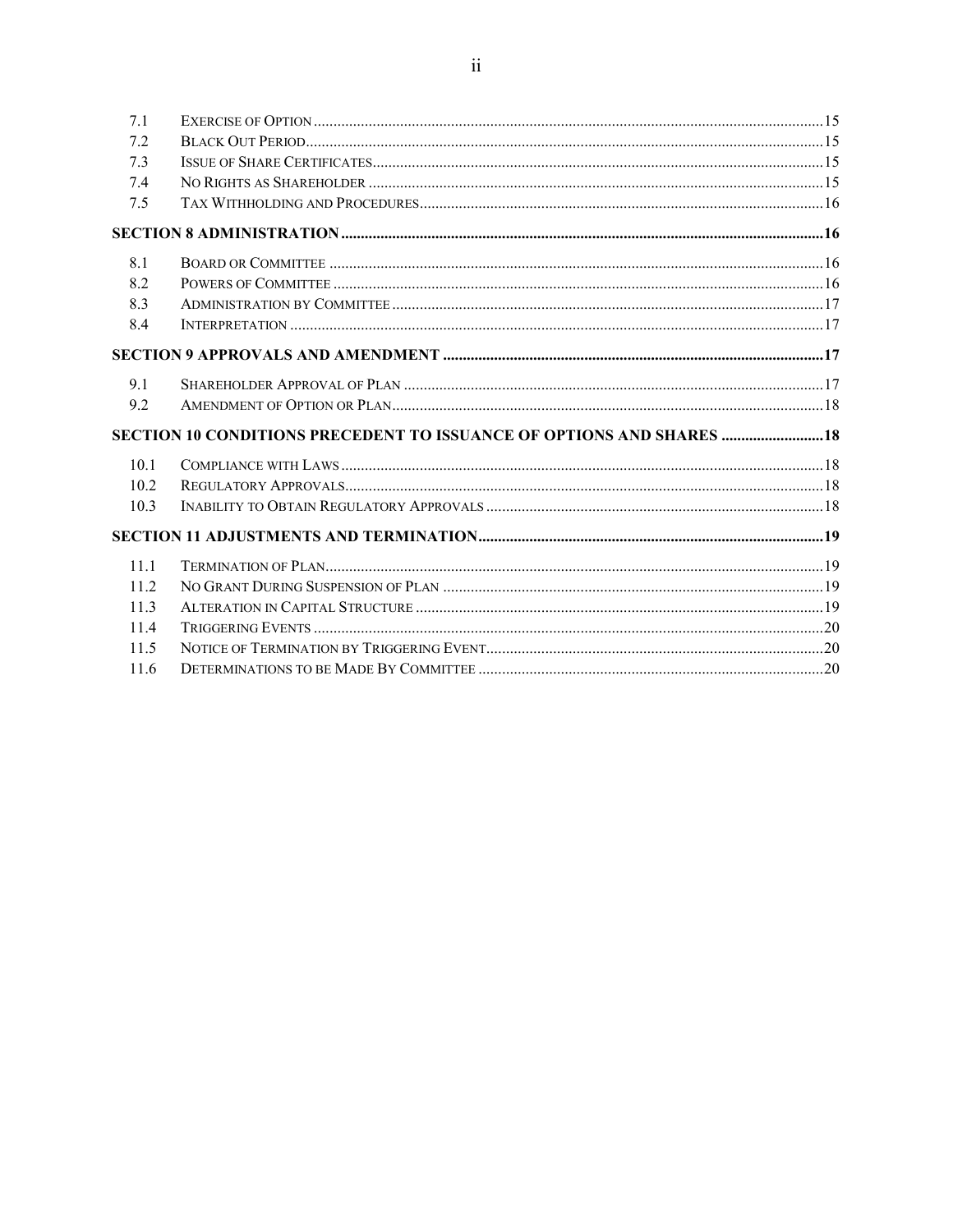## **STOCK OPTION PLAN**

## **SECTION 1 DEFINITIONS AND INTERPRETATION**

## 1.1 **Definitions**

As used herein, unless there is something in the subject matter or context inconsistent therewith, the following terms shall have the meanings set forth below:

- (a) "**Administrator**" means such Executive or Employee of the Company as may be designated as Administrator by the Committee from time to time, or, if no such person is appointed, the Committee itself.
- (b) "**Associate**" means, where used to indicate a relationship with any person:
	- (i) any relative, including the spouse of that person or a relative of that person's spouse, where the relative has the same home as the person;
	- (ii) any partner, other than a limited partner, of that person;
	- (iii) any trust or estate in which such person has a substantial beneficial interest or as to which such person serves as trustee or in a similar capacity; and
	- (iv) any corporation of which such person beneficially owns or controls, directly or indirectly, voting securities carrying more than 10% of the voting rights attached to all outstanding voting securities of the corporation.
- (c) "**Black-Out**" means a restriction imposed by the Company on all or any of its directors, officers, employees, insiders or persons in a special relationship whereby they are to refrain from trading in the Company's securities until the restriction has been lifted by the Company.
- (d) "**Board**" means the board of directors of the Company.
- (e) "**CSE**" means the Canadian Securities Exchange.
- (f) "**Change of Control**" means an occurrence when either:
	- (i) a Person or Entity, other than the current "control person" of the Company (as that term is defined in the *Securities Act*), becomes a "control person" of the Company; or
	- (ii) a majority of the directors elected at any annual or extraordinary general meeting of shareholders of the Company are not individuals nominated by the Company's then-incumbent Board.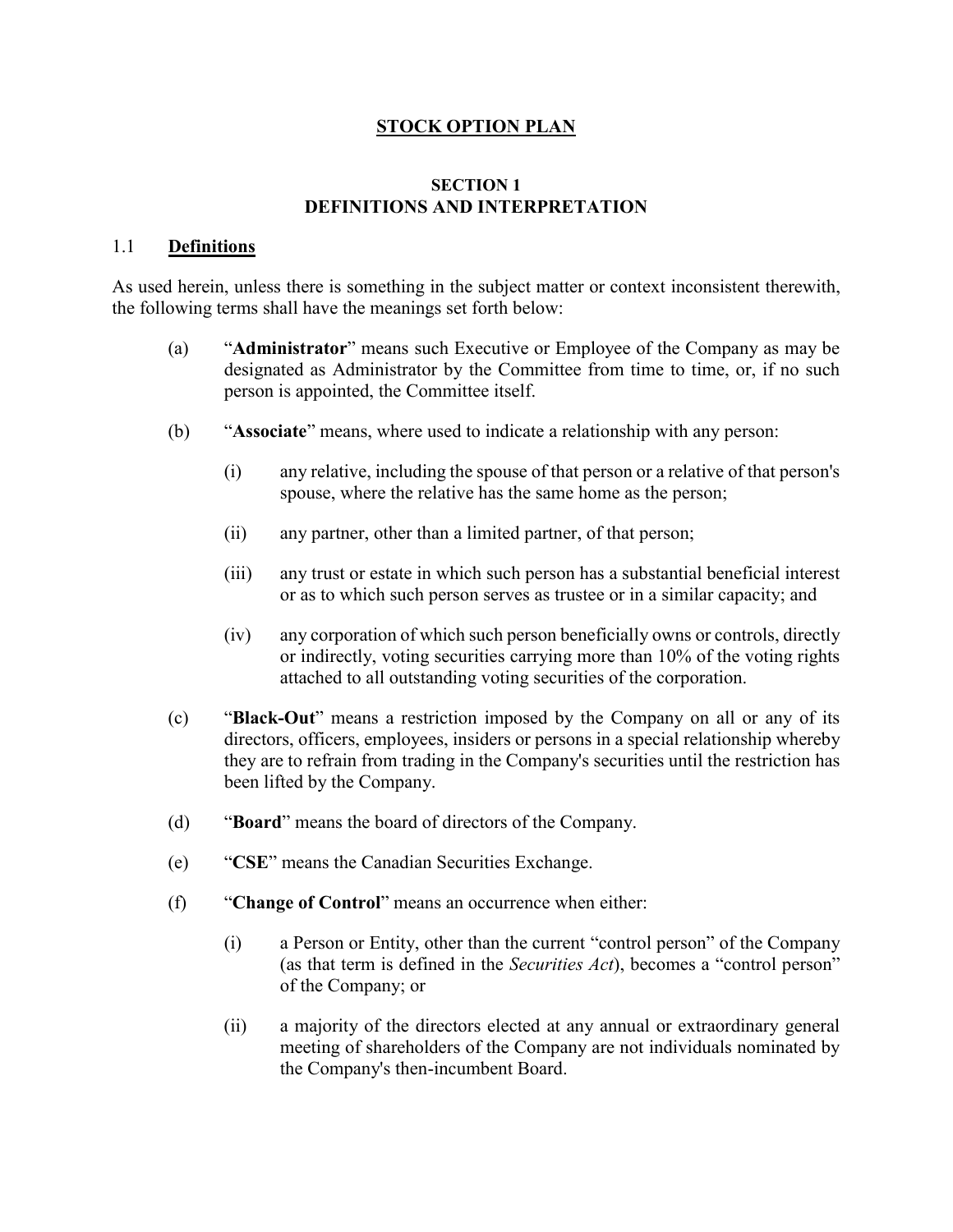- (g) "**Committee**" means a committee of the Board to which the responsibility of approving the grant of stock options has been delegated, or if no such committee is appointed, the Board itself.
- (h) "**Company**" means Novamind Inc.
- (i) "**Consultant**" means an individual who:
	- (i) is engaged to provide, on an ongoing bona fide basis, consulting, technical, management or other services to the Company or any Subsidiary other than services provided in relation to a "distribution" (as that term is described in the *Securities Act*);
	- (ii) provides the services under a written contract between the Company or any Subsidiary and the individual or a Consultant Entity (as defined in clause  $(h)(v)$  below);
	- (iii) in the reasonable opinion of the Company, spends or will spend a significant amount of time and attention on the affairs and business of the Company or any Subsidiary; and
	- (iv) has a relationship with the Company or any Subsidiary that enables the individual to be knowledgeable about the business and affairs of the Company or is otherwise permitted by applicable Regulatory Rules to be granted Options as a Consultant or as an equivalent thereof,

and includes:

- (i) a corporation of which the individual is an employee or shareholder or a partnership of which the individual is an employee or partner (a "**Consultant Entity**"); or
- (ii) an RRSP or RRIF established by or for the individual under which he or she is the beneficiary.
- (j) "**Disability**" means a medically determinable physical or mental impairment expected to result in death or to last for a continuous period of not less than 12 months, and which causes an individual to be unable to engage in any substantial gainful activity, or any other condition of impairment which cannot be accommodated under applicable human rights laws without imposing undue hardship on the Company or any Subsidiary employing or engaging the Person, that the Committee, acting reasonably, determines constitutes a disability.
- (k) "**Employee**" means:
	- (i) an individual who works full-time or part-time for the Company or any Subsidiary and such other individual as may, from time to time, be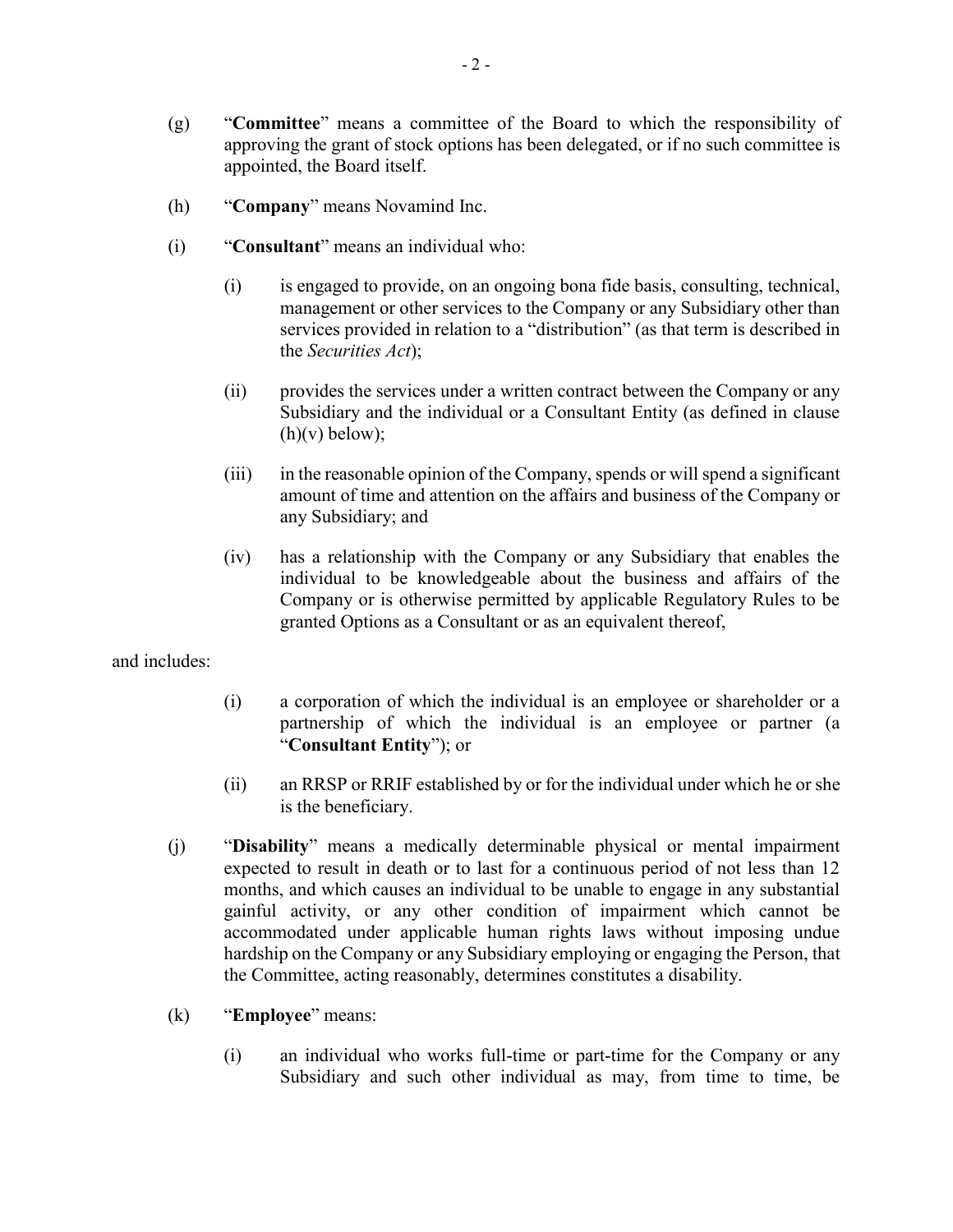permitted by applicable Regulatory Rules to be granted Options as an employee or as an equivalent thereto; or

(ii) an individual who works for the Company or any Subsidiary either full-time or on a continuing and regular basis for a minimum amount of time per week providing services normally provided by an employee and who is subject to the same control and direction by the Company or any Subsidiary over the details and methods of work as an employee of the Company or any Subsidiary, but for whom income tax deductions are not made at source,

and includes:

- (i) a corporation wholly-owned by such individual; and
- (ii) any RRSP or RRIF established by or for such individual under which he or she is the beneficiary.
- (l) "**Exchange**" means the stock exchange upon which the Company's shares principally trade.
- (m) "**Executive**" means an individual who is a director or officer of the Company or a Subsidiary, and includes:
	- (i) a corporation wholly-owned by such individual; and
	- (ii) any RRSP or RRIF established by or for such individual under which he or she is the beneficiary.
- (n) "**Exercise Notice**" means the written notice of the exercise of an Option, in the form set out as Schedule B hereto, or by written notice in the case of uncertificated Shares, duly executed by the Option Holder.
- (o) "**Exercise Period**" means the period during which a particular Option may be exercised and is the period from and including the Grant Date through to and including the Expiry Time on the Expiry Date provided, however, that the Option has Vested pursuant to the terms and conditions of this Plan and any additional terms and conditions imposed by the Committee, and that no Option can be exercised unless and until all necessary Regulatory Approvals have been obtained.
- (p) "**Exercise Price**" means the price at which an Option is exercisable as determined in accordance with section 5.3.
- (q) "**Expiry Date**" means the date the Option expires as set out in the Option Certificate or as otherwise determined in accordance with sections 5.4, 6.2, 6.3, 6.4 or 11.4.
- (r) "**Expiry Time**" means the time the Option expires on the Expiry Date, which is 4:00 p.m. local time in Toronto, Ontario on the Expiry Date.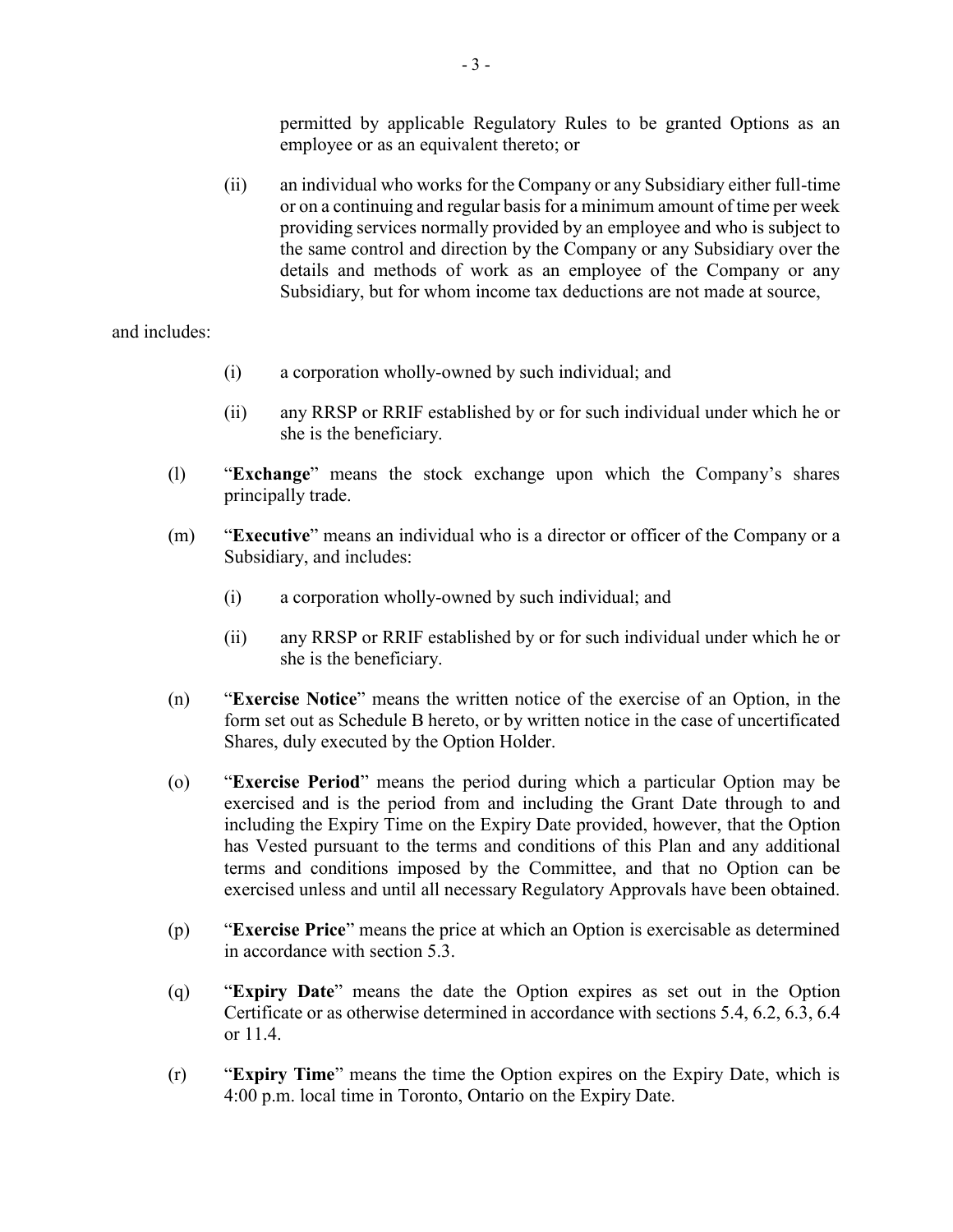- (s) "**Grant Date**" means the date on which the Committee grants a particular Option, which is the date the Option comes into effect provided however that no Option can be exercised unless and until all necessary Regulatory Approvals have been obtained.
- (t) "**Insider**" means an insider as that term is defined in the *Securities Act*.
- (u) "**Investor Relations Activities**" means any activities, by or on behalf of the Company or shareholder of the Company, that promote or reasonably could be expected to promote the purchase or sale of securities of the Company, but does not include:
	- (i) the dissemination of information provided, or records prepared, in the ordinary course of business of the Company
		- (A) to promote the sale of products or services of the Company, or
		- (B) to raise public awareness of the Company,

that cannot reasonably be considered to promote the purchase or sale of securities of the Company;

- (ii) activities or communications necessary to comply with the requirements of:
	- (A) applicable securities laws;
	- (B) Exchange requirements or the by-laws, rules or other regulatory instruments of any other self-regulatory body or exchange having jurisdiction over the Company;
- (iii) communications by a publisher of, or writer for, a newspaper, magazine or business or financial publication, that is of general and regular paid circulation, distributed only to subscribers to it for value or to purchasers of it, if:
	- (A) the communication is only through the newspaper, magazine or publication, and
	- (B) the publisher or writer receives no commission or other consideration other than for acting in the capacity of publisher or writer; or
- (iv) activities or communications that may be otherwise specified by the Exchange.
- (v) "**Market Value**" means the market value of the Shares as determined in accordance with section 5.3.
- (w) "**NI 45-106**" means National Instrument 45-106—*Prospectus Exemptions*.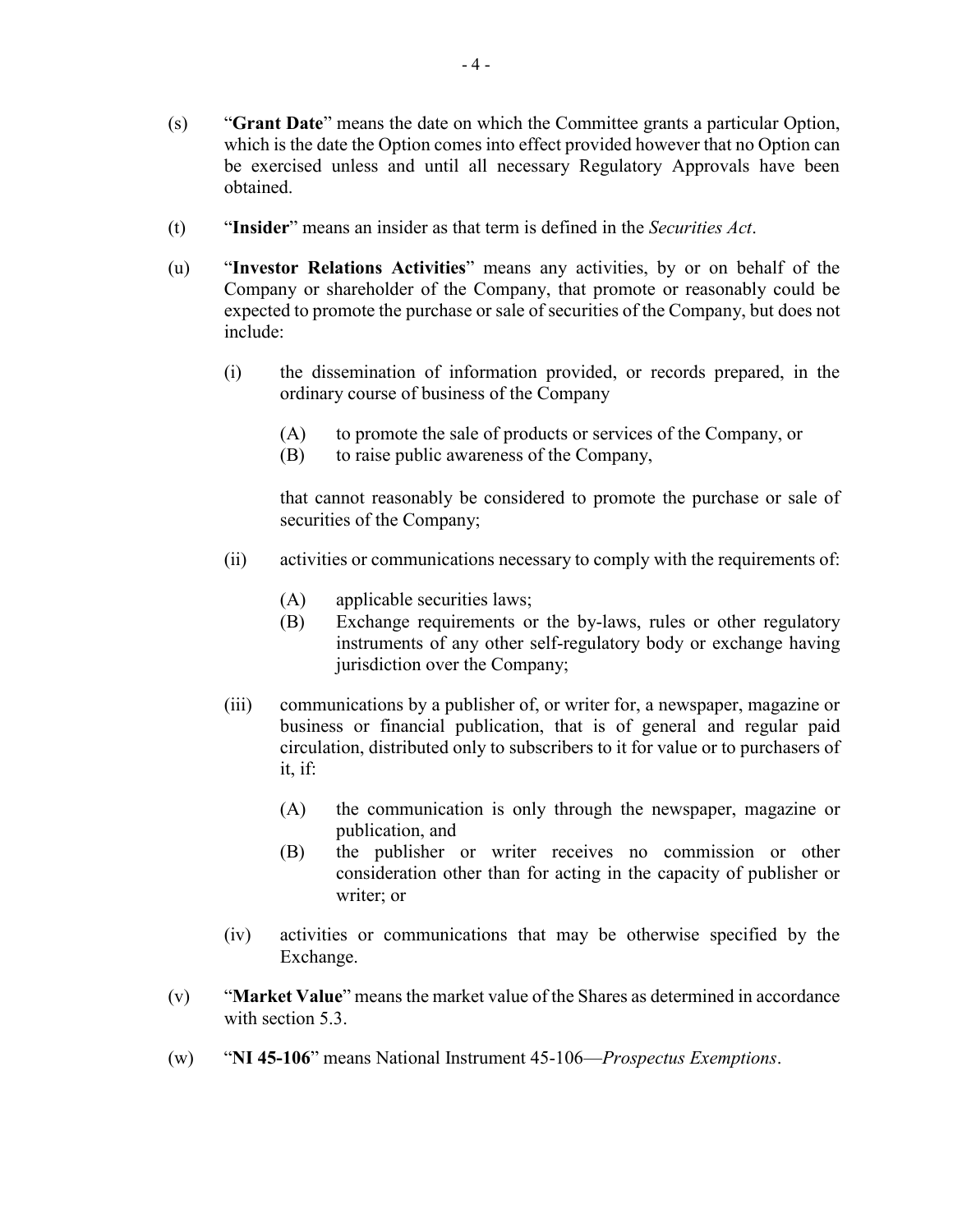- (x) "**Option**" means an incentive share purchase option granted pursuant to this Plan entitling the Option Holder to purchase Shares of the Company.
- (y) "**Option Certificate**" means the certificate, in substantially the form set out as Schedule A hereto, evidencing the Option.
- (z) "**Option Holder**" means a Person or Entity who holds an unexercised and unexpired Option or, where applicable, the Personal Representative of such person.
- (aa) "**Outstanding Issue**" means the number of Shares that are outstanding (on a nondiluted basis) immediately prior to the Share issuance or grant of Option in question.
- (bb) "**Person or Entity**" means an individual, natural person, corporation, government or political subdivision or agency of a government, and where two or more persons act as a partnership, limited partnership, syndicate or other group for the purpose of acquiring, holding or disposing of securities of an issuer, such partnership, limited partnership, syndicate or group shall be deemed to be a Person or Entity.
- (cc) "**Personal Representative**" means:
	- (i) in the case of a deceased Option Holder, the executor or administrator of the deceased duly appointed by a court or public authority having jurisdiction to do so; and
	- (ii) in the case of an Option Holder who for any reason is unable to manage his or her affairs, the person entitled by law to act on behalf of such Option Holder.
- (dd) "**Plan**" means this stock option plan as from time to time amended.
- (ee) "**Regulatory Approvals**" means any necessary approvals of the Regulatory Authorities as may be required from time to time for the implementation, operation or amendment of this Plan or for the Options granted from time to time hereunder.
- (ff) "**Regulatory Authorities**" means all organized trading facilities on which the Shares are listed, and all securities commissions or similar securities regulatory bodies having jurisdiction over the Company, this Plan or the Options granted from time to time hereunder.
- (gg) "**Regulatory Rules**" means all corporate and securities laws, regulations, rules, policies, notices, instruments and other orders of any kind whatsoever which may, from time to time, apply to the implementation, operation or amendment of this Plan or the Options granted from time to time hereunder including, without limitation, those of the applicable Regulatory Authorities.
- (hh) "**Related Entity**" means a Person that is controlled by the Company. For the purposes of this Plan, a Person (first person) is considered to control another Person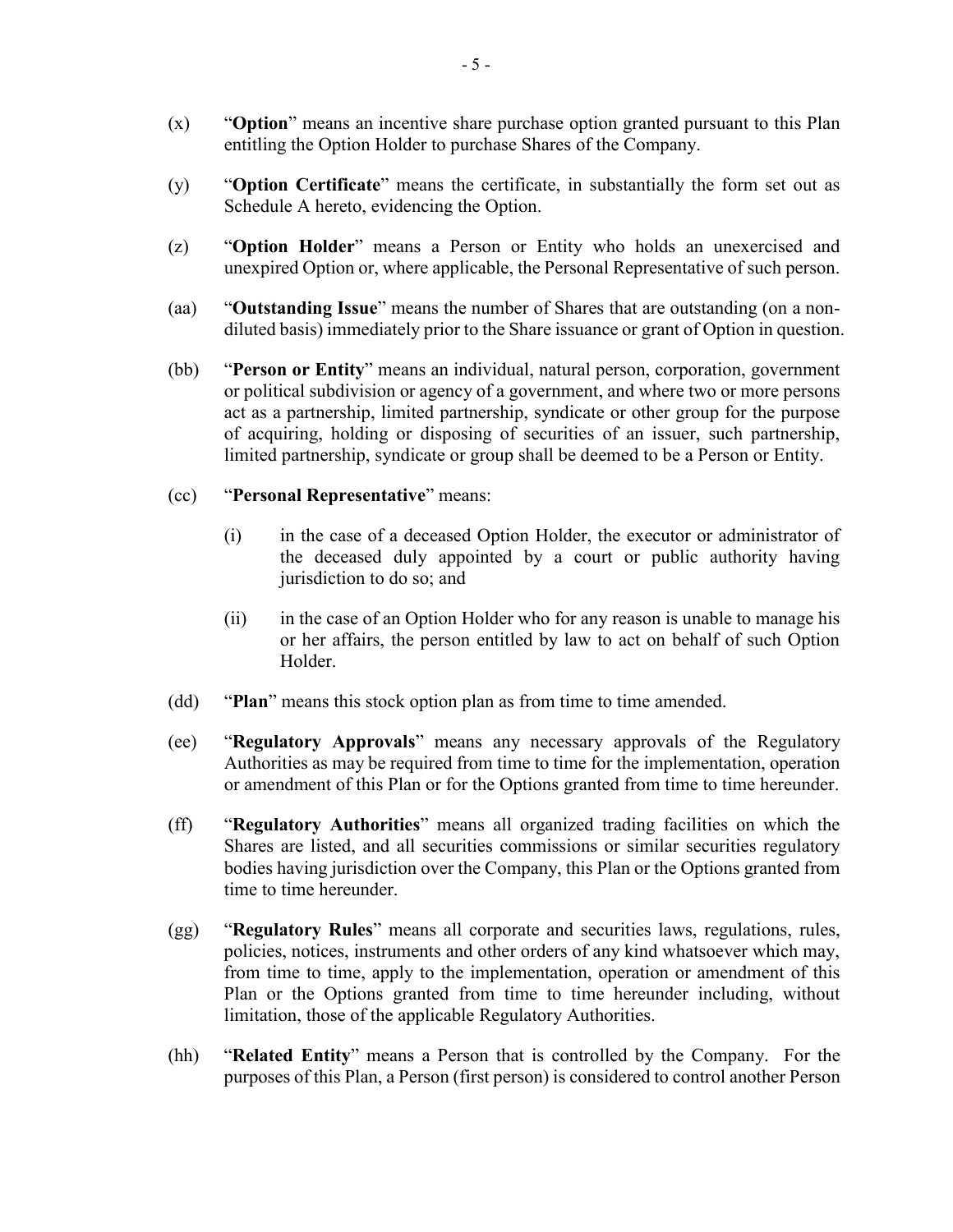(second person) if the first Person, directly or indirectly, has the power to direct the management and policies of the second person by virtue of

- (i) ownership of or direction over voting securities in the second Person,
- (ii) a written agreement or indenture,
- (iii) being the general partner or controlling the general partner of the second Person, or
- (iv) being a trustee of the second Person.
- (ii) "**Related Person**" means:
	- (i) a Related Entity of the Company;
	- (ii) a partner, director or officer of the Company or Related Entity;
	- (iii) a promoter of or Person who performs Investor Relations Activities for the Company or Related Entity; and
	- (iv) any Person that beneficially owns, either directly or indirectly, or exercises voting control or direction over at least 10% of the total voting rights attached to all voting securities of the Company or Related Entity.
- (jj) "*Securities Act*" means the *Securities Act* (British Columbia), RSBC 1996, c.418 as from time to time amended.
- (kk) "**Share**" or "**Shares**" means, as the case may be, one or more common shares without par value in the capital stock of the Company.
- (ll) "**Subsidiary**" means a wholly-owned or controlled subsidiary corporation of the Company.
- (mm) "**Triggering Event**" means:
	- (i) the proposed dissolution, liquidation or wind-up of the Company;
	- (ii) a proposed merger, amalgamation, arrangement or reorganization of the Company with one or more corporations as a result of which, immediately following such event, the shareholders of the Company as a group, as they were immediately prior to such event, are expected to hold less than a majority of the outstanding capital stock of the surviving corporation;
	- (iii) the proposed acquisition of all or substantially all of the issued and outstanding shares of the Company by one or more Persons or Entities;
	- (iv) a proposed Change of Control of the Company;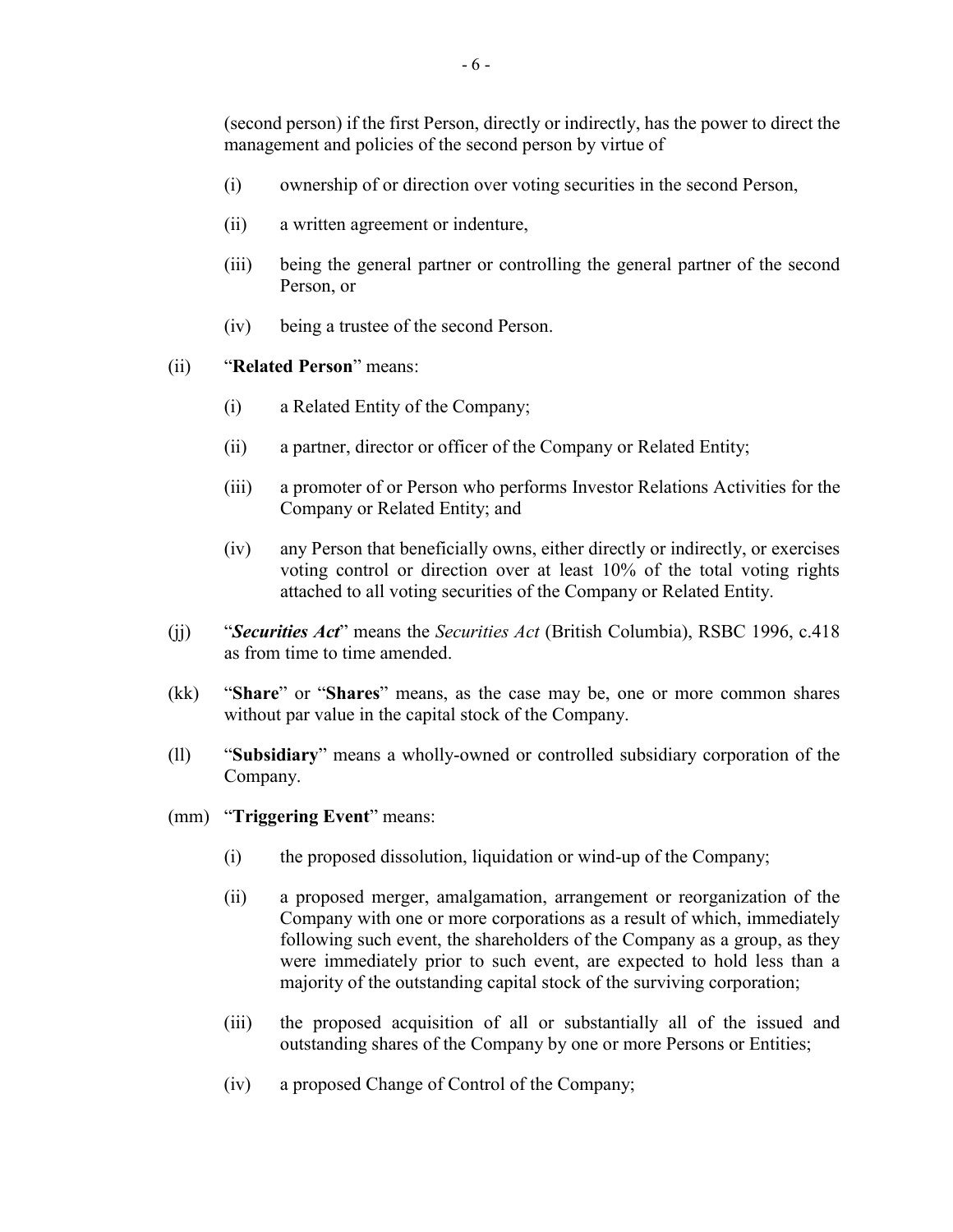- (v) the proposed sale or other disposition of all or substantially all of the assets of the Company; or
- (vi) a proposed material alteration of the capital structure of the Company which, in the opinion of the Committee, is of such a nature that it is not practical or feasible to make adjustments to this Plan or to the Options granted hereunder to permit the Plan and Options granted hereunder to stay in effect.
- (nn) "**Vest**", "**Vesting**" or "**Vested**" means that a portion of the Option granted to the Option Holder which is available to be exercised by the Option Holder at any time and from time to time.

# 1.2 **Choice of Law**

The Plan is established under, and the provisions of the Plan shall be subject to and interpreted and construed solely in accordance with, the laws of the Province of British Columbia and the laws of Canada applicable therein without giving effect to the conflicts of laws principles thereof and without reference to the laws of any other jurisdiction. The Company and each Option Holder hereby attorn to the jurisdiction of the Courts of British Columbia.

# 1.3 **Headings**

The headings used herein are for convenience only and are not to affect the interpretation of the Plan.

## **SECTION 2 GRANT OF OPTIONS**

## 2.1 **Grant of Options**

The Committee shall, from time to time in its sole discretion, grant Options to such Persons or Entities and on such terms and conditions as are permitted under this Plan.

## 2.2 **Record of Option Grants**

The Committee shall be responsible to maintain a record of all Options granted under this Plan and such record shall contain, in respect of each Option:

- (a) the name and address of the Option Holder;
- (b) the category (Executive, Employee or Consultant) under which the Option was granted to him, her or it;
- (c) the Grant Date and Expiry Date of the Option;
- (d) the number of Shares which may be acquired on the exercise of the Option and the Exercise Price of the Option;
- (e) the vesting and other additional terms, if any, attached to the Option; and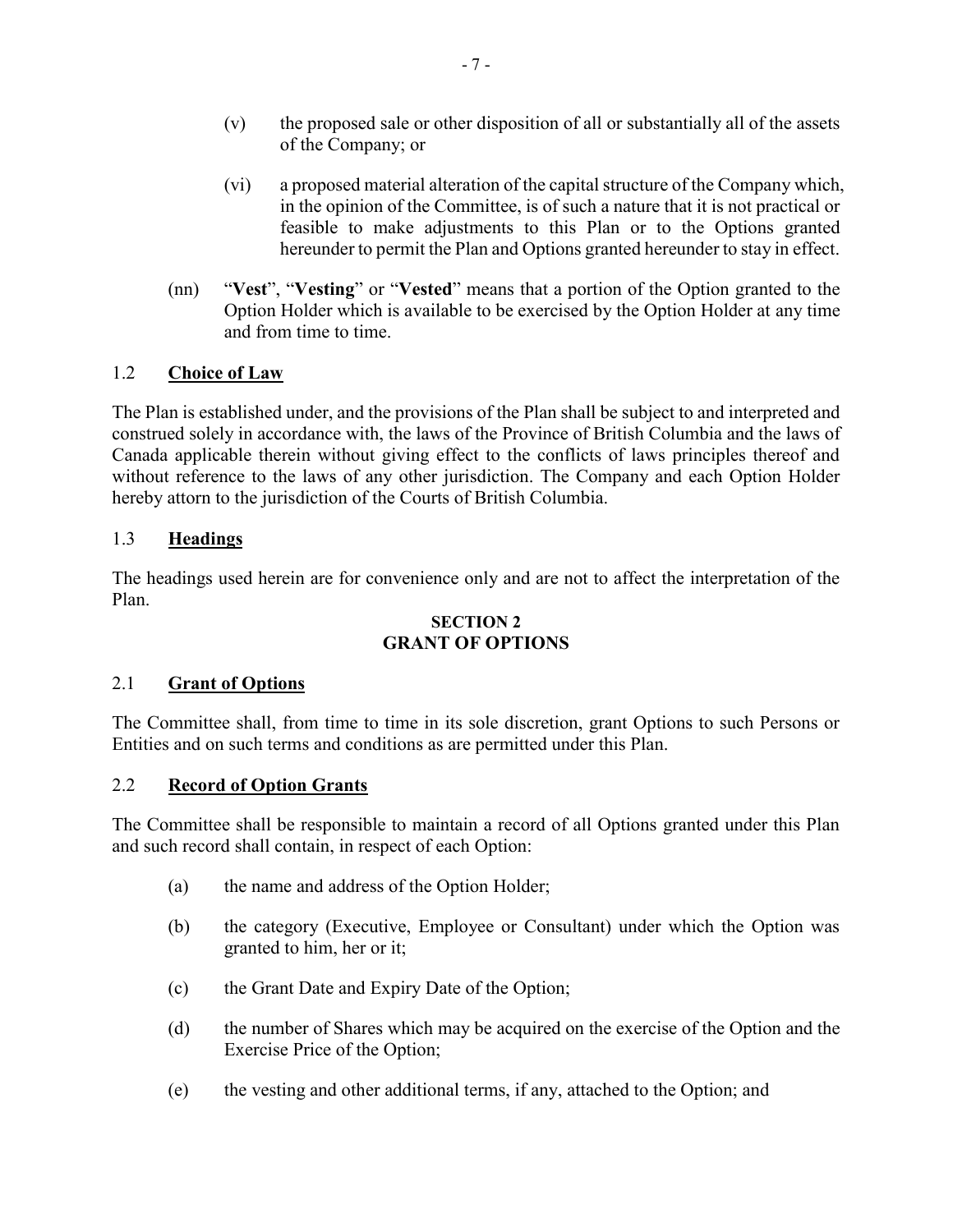# 2.3 **Effect of Plan**

All Options granted pursuant to the Plan shall be subject to the terms and conditions of the Plan notwithstanding the fact that the Option Certificates issued in respect thereof do not expressly contain such terms and conditions but instead incorporate them by reference to the Plan. The Option Certificates will be issued for convenience only and in the case of a dispute with regard to any matter in respect thereof, the provisions of the Plan and the records of the Company shall prevail over the terms and conditions in the Option Certificate, save and except as noted below. Each Option will also be subject to, in addition to the provisions of the Plan, the terms and conditions contained in the schedules, if any, attached to the Option Certificate for such Option. Should the terms and conditions contained in such schedules be inconsistent with the provisions of the Plan, such terms and conditions will supersede the provisions of the Plan.

# 2.4 **Hold Period**

Pursuant to Exchange Policies, where a hold period is applicable, the Option Certificate will include a legend stipulating that the Option is and the Shares upon the exercise of the Option are subject to a four-month hold period commencing on the date of distribution of the Option.

## **SECTION 3 PURPOSE AND PARTICIPATION**

## 3.1 **Purpose of Plan**

The purpose of the Plan is to provide the Company with a share-related mechanism to attract, retain and motivate qualified Executives, Employees and Consultants to contribute toward the long term goals of the Company, and to encourage such individuals to acquire Shares of the Company as long term investments.

## 3.2 **Participation in Plan**

The Committee shall, from time to time and in its sole discretion, determine those Executives, Employees and Consultants to whom Options are to be granted.

## 3.3 **Limits on Option Grants**

The Company shall only grant Options under this Plan in accordance with Section 10 hereof and, for greater certainty, may not grant any Options under this Plan unless a prospectus exemption under NI 45-106 is available. Section 2.24 of NI 45-106 shall not apply to the Plan and all Options granted thereunder to any Employees or Consultants who are engaged in Investor Relations Activities for the Company, any associated Consultant, any executive officer of the Company, any director of the Company or any permitted assign of those Persons if, after the grant:

(a) the number of securities, calculated on a fully diluted basis, reserved for issuance under options granted to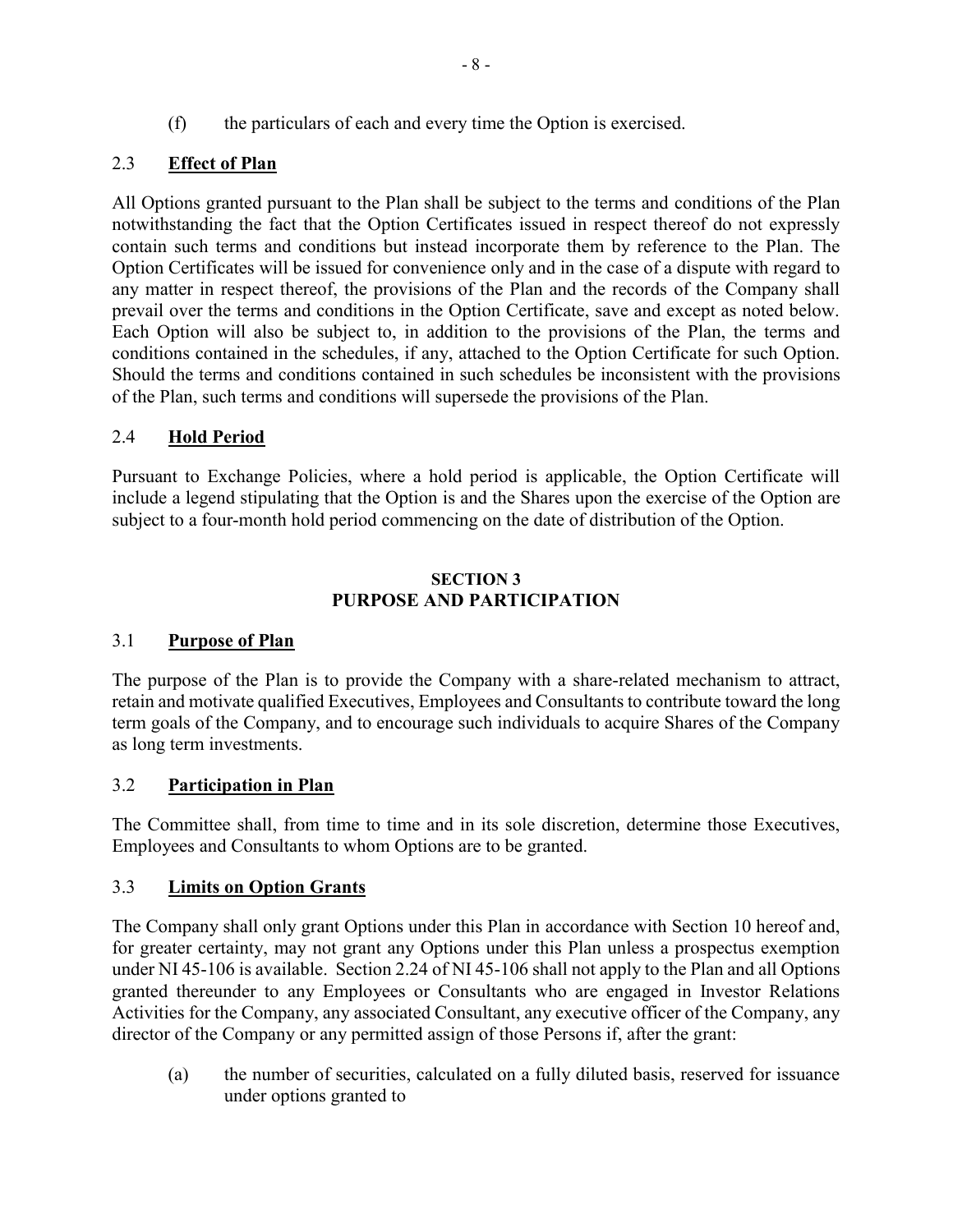- (i) Related Persons, exceeds 10% of the outstanding securities of the Company, or
- (ii) a Related Person, exceeds 5% of the outstanding securities of the Company, or
- (b) the number of securities, calculated on a fully diluted basis, issued within 12 months to
	- (i) Related Persons, exceeds 10% of the outstanding securities of the Company, or
	- (ii) a Related Person and the associates of the Related Person, exceeds 5% of the outstanding securities of the Company;

unless the Company obtains security holder approval and otherwise satisfies all other requirements of Section 2.25(3) of NI 45-106 in accordance with the Regulatory Rules.

# 3.4 **Limits on Option Grants for Investor Relations Activities**

The maximum number of Options which may be granted within an 12 month period to Employees or Consultants engaged in Investor Relations Activities must not exceed 1% of the Outstanding Issue.

## 3.5 **Notification of Grant**

Following the granting of an Option, the Administrator shall, within a reasonable period of time, notify the Option Holder in writing of the grant and shall enclose with such notice the Option Certificate representing the Option so granted. In no case will the Company be required to deliver an Option Certificate to an Option Holder until such time as the Company has obtained all necessary Regulatory Approvals for the grant of the Option.

## 3.6 **Copy of Plan**

Each Option Holder, concurrently with the notice of the grant of the Option, shall be provided with a copy of the Plan. A copy of any amendment to the Plan shall be promptly provided by the Administrator to each Option Holder.

## 3.7 **Limitation on Service**

The Plan does not give any Option Holder that is an Executive the right to serve or continue to serve as an Executive of the Company or any Subsidiary, nor does it give any Option Holder that is an Employee or Consultant the right to be or to continue to be employed or engaged by the Company or any Subsidiary.

## 3.8 **No Obligation to Exercise**

Option Holders shall be under no obligation to exercise Options.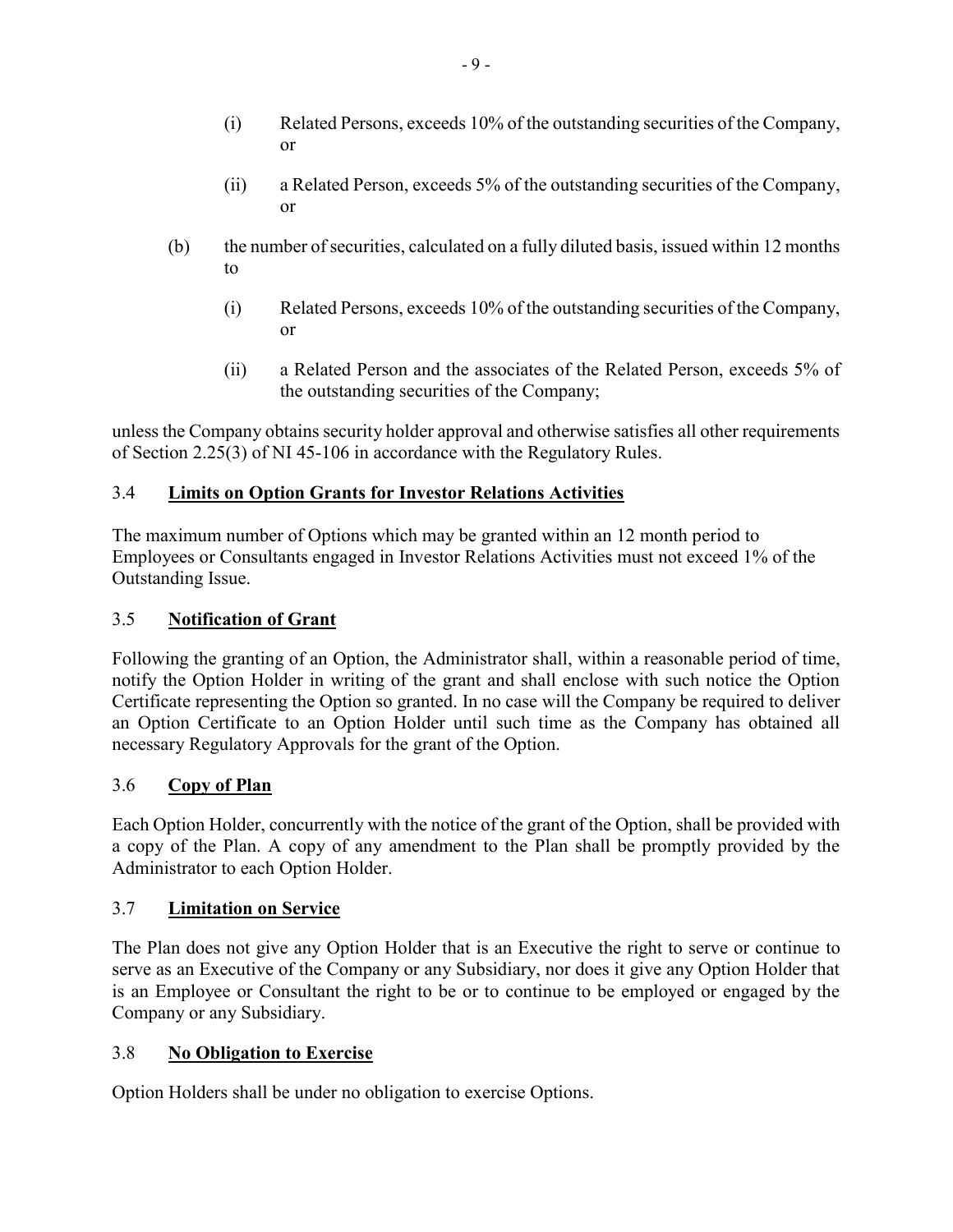## 3.9 **Agreement**

The Company and every Option Holder granted an Option hereunder shall be bound by and subject to the terms and conditions of this Plan. By accepting an Option granted hereunder, the Option Holder has expressly agreed with the Company to be bound by the terms and conditions of this Plan. In the event that the Option Holder receives his, her or its Options pursuant to an oral or written agreement with the Company or a Subsidiary, whether such agreement is an employment agreement, consulting agreement or any other kind of agreement of any kind whatsoever, the Option Holder acknowledges that in the event of any inconsistency between the terms relating to the grant of such Options in that agreement and the terms attaching to the Options as provided for in this Plan, the terms provided for in this Plan shall prevail and the other agreement shall be deemed to have been amended accordingly.

## 3.10 **Notice**

Any notice, delivery or other correspondence of any kind whatsoever to be provided by the Company to an Option Holder will be deemed to have been provided if provided to the last home address, fax number or email address of the Option Holder in the records of the Company and the Company shall be under no obligation to confirm receipt or delivery.

## 3.11 **Representation**

As a condition precedent to the issuance of an Option, the Company must be able to represent to the Exchange as of the Grant Date that the Option Holder is a *bona fide* Executive, Employee or Consultant of the Company or any Subsidiary.

#### **SECTION 4 NUMBER OF SHARES UNDER PLAN**

### 4.1 **Committee to Approve Issuance of Shares**

The Committee shall approve by resolution the issuance of all Shares to be issued to Option Holders upon the exercise of Options, such authorization to be deemed effective as of the Grant Date of such Options regardless of when it is actually done. The Committee shall be entitled to approve the issuance of Shares in advance of the Grant Date, retroactively after the Grant Date, or by a general approval of this Plan.

#### 4.2 **Number of Shares**

Subject to adjustment as provided for herein, the number of Shares which will be available for purchase pursuant to Options granted pursuant to this Plan will not exceed 10% of the Outstanding Issue. If any Option expires or otherwise terminates for any reason without having been exercised in full, the number of Shares in respect of such expired or terminated Option shall again be available for the purposes of granting Options pursuant to this Plan.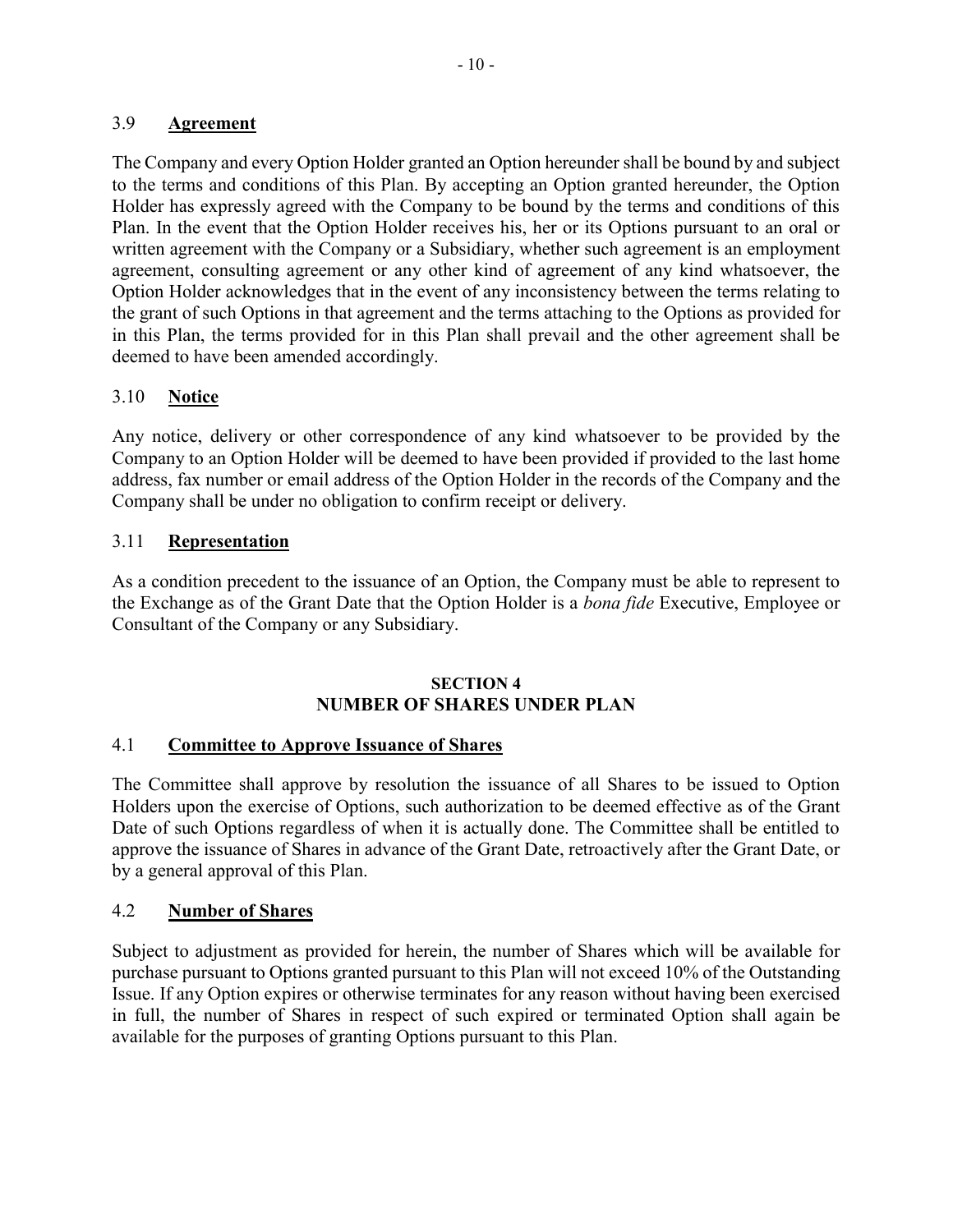## 4.3 **Fractional Shares**

No fractional shares shall be issued upon the exercise of any Option and, if as a result of any adjustment, an Option Holder would become entitled to a fractional share, such Option Holder shall have the right to purchase only the next lowest whole number of Shares and no payment or other adjustment will be made for the fractional interest.

#### **SECTION 5 TERMS AND CONDITIONS OF OPTIONS**

## 5.1 **Exercise Period of Option**

Subject to sections 5.4, 6.2, 6.3, 6.4 and 11.4, the Grant Date and the Expiry Date of an Option shall be the dates fixed by the Committee at the time the Option is granted and shall be set out in the Option Certificate issued in respect of such Option.

#### 5.2 **Number of Shares Under Option**

The number of Shares which may be purchased pursuant to an Option shall be determined by the Committee and shall be set out in the Option Certificate issued in respect of the Option.

#### 5.3 **Exercise Price of Option**

The Exercise Price at which an Option Holder may purchase a Share upon the exercise of an Option shall be determined by the Committee and shall be set out in the Option Certificate issued in respect of the Option. Notwithstanding the foregoing, the Exercise Price shall not be less than the Market Value of the Shares as of the Grant Date. The Market Value of the Shares for a particular Grant Date shall be determined as follows:

- (a) if the Company's Shares are listed on the CSE, and the Committee determines the CSE to be the Company's primary Exchange, Market Value will be the greater of the closing trading price of the Shares on (i) the trading day prior to the Grant Date and (ii) the Grant Date;
- (b) subject to subparagraph (a) above, for each organized trading facility on which the Shares are listed, Market Value will be the closing trading price of the Shares on the day immediately preceding the Grant Date, and may be less than this price if it is within the discounts permitted by the applicable Regulatory Authorities;
- (c) if the Company's Shares are listed on more than one organized trading facility, the Market Value shall be the Market Value as determined in accordance with subparagraphs (a) or (b) above for the primary organized trading facility on which the Shares are listed, as determined by the Committee, subject to any adjustments as may be required to secure all necessary Regulatory Approvals;
- (d) subject to subparagraph (a), if the Company's Shares are listed on one or more organized trading facilities but have not traded during the ten trading days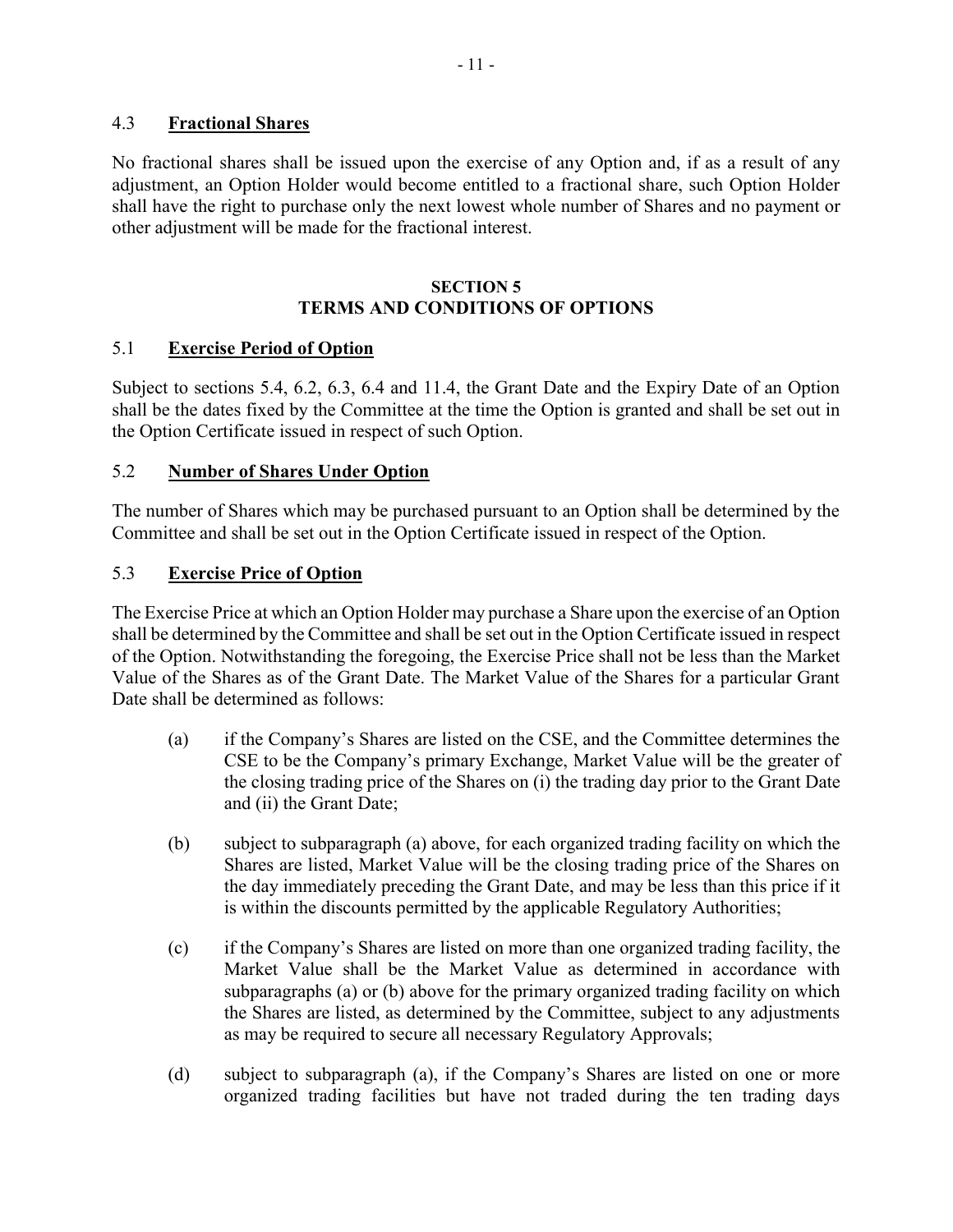immediately preceding the Grant Date, then the Market Value will be, subject to any adjustments as may be required to secure all necessary Regulatory Approvals, such value as is determined by the Committee; and

(e) if the Company's Shares are not listed on any organized trading facility, then the Market Value will be, subject to any adjustments as may be required to secure all necessary Regulatory Approvals, such value as is determined by the Committee to be the fair value of the Shares, taking into consideration all factors that the Committee deems appropriate, including, without limitation, recent sale and offer prices of the Shares in private transactions negotiated at arms' length. Notwithstanding anything else contained herein, in no case will the Market Value be less than the minimum prescribed by each of the organized trading facilities that would apply to the Company on the Grant Date in question.

# 5.4 **Termination of Option**

Subject to such other terms or conditions that may be attached to Options granted hereunder, an Option Holder may exercise an Option in whole or in part at any time and from time to time during the Exercise Period. Any Option or part thereof not exercised within the Exercise Period shall terminate and become null, void and of no effect as of the Expiry Time on the Expiry Date. The Expiry Date of an Option shall be the earlier of the date so fixed by the Committee at the time the Option is granted as set out in the Option Certificate and the date established, if applicable, in paragraphs (a) or (b) below or sections 6.2, 6.3, 6.4, or 11.4 of this Plan:

- (a) *Ceasing to Hold Office -* In the event that the Option Holder holds his or her Option as an Executive and such Option Holder ceases to hold such position other than by reason of death or Disability, the Expiry Date of the Option shall be, unless otherwise determined by the Committee, the 30th day following the date the Option Holder ceases to hold such position unless the Option Holder ceases to hold such position as a result of:
	- (i) ceasing to meet the qualifications set forth in the corporate legislation applicable to the Company;
	- (ii) a special resolution having been passed by the shareholders of the Company removing the Option Holder as a director of the Company or any Subsidiary; or
	- (iii) an order made by any Regulatory Authority having jurisdiction to so order,

in which case the Expiry Date shall be the date the Option Holder ceases to hold such position; OR

(b) *Ceasing to be Employed or Engaged* - In the event that the Option Holder holds his or her Option as an Employee or Consultant and such Option Holder ceases to hold such position other than by reason of death or Disability, the Expiry Date of the Option shall be, unless otherwise determined by the Committee, the 30th day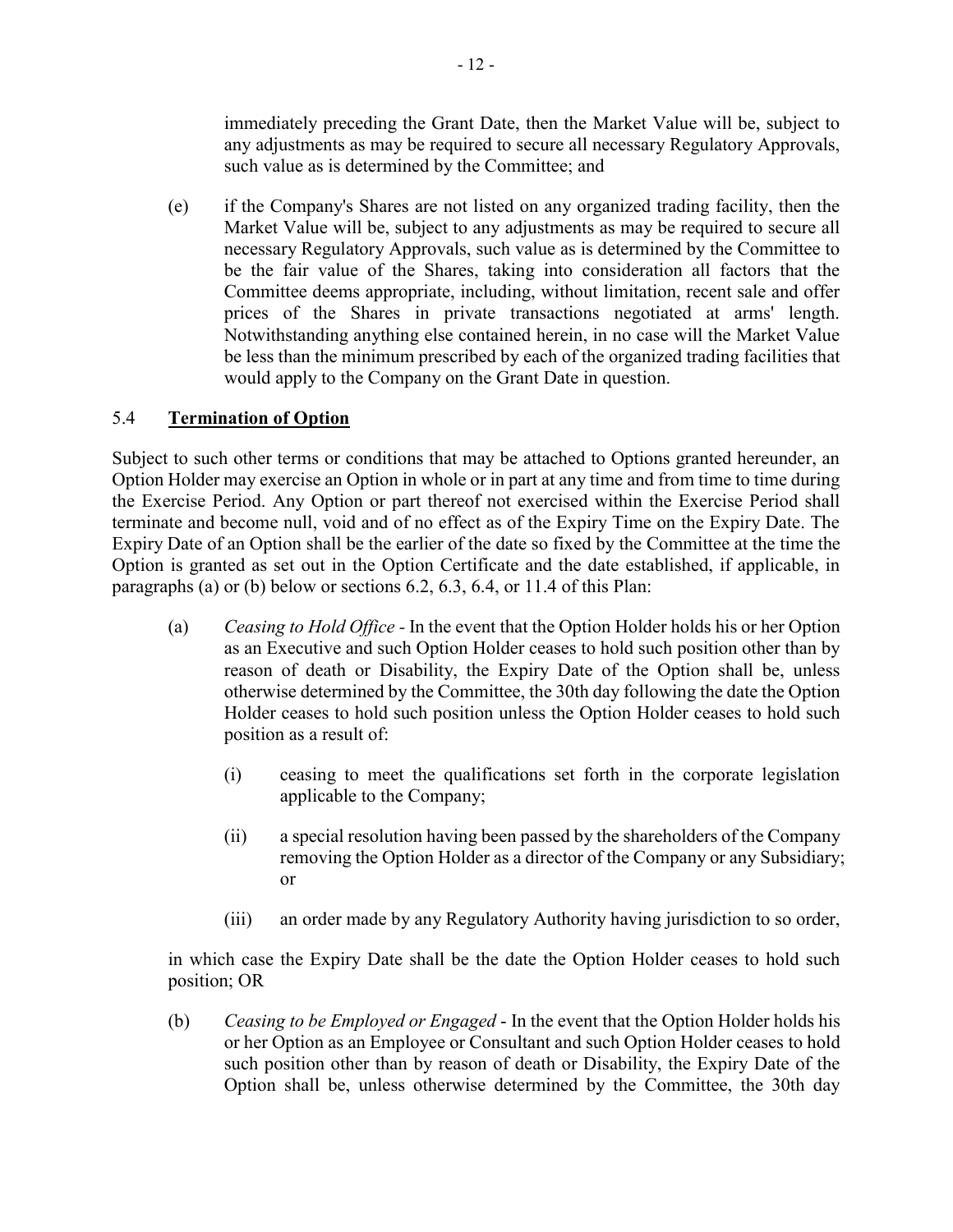following the date the Option Holder ceases to hold such position, unless the Option Holder ceases to hold such position as a result of:

- (i) termination for cause;
- (ii) resigning his or her position; or
- (iii) an order made by any Regulatory Authority having jurisdiction to so order,

in which case the Expiry Date shall be the date the Option Holder ceases to hold such position.

In the event that the Option Holder ceases to hold the position of Executive, Employee or Consultant for which the Option was originally granted, but comes to hold a different position as an Executive, Employee or Consultant prior to the expiry of the Option, the Committee may, in its sole discretion, choose to permit the Option to stay in place for that Option Holder with such Option then to be treated as being held by that Option Holder in his or her new position and such will not be considered to be an amendment to the Option in question requiring the consent of the Option Holder under section 9.2 of this Plan. Notwithstanding anything else contained herein, in no case will an Option be exercisable later than the Expiry Date of the Option.

## 5.5 **Vesting of Option and Acceleration**

The vesting schedule for an Option, if any, shall be determined by the Committee and shall be set out in the Option Certificate issued in respect of the Option. The Committee may elect, at any time, to accelerate the vesting schedule of one or more Options including, without limitation, on a Triggering Event, and such acceleration will not be considered an amendment to the Option in question requiring the consent of the Option Holder under section 9.2 of this Plan.

## 5.6 **Additional Terms**

Subject to all applicable Regulatory Rules and all necessary Regulatory Approvals, the Committee may attach additional terms and conditions to the grant of a particular Option, such terms and conditions to be set out in a schedule attached to the Option Certificate. The Option Certificates will be issued for convenience only, and in the case of a dispute with regard to any matter in respect thereof, the provisions of this Plan and the records of the Company shall prevail over the terms and conditions in the Option Certificate, save and except as noted below. Each Option will also be subject to, in addition to the provisions of the Plan, the terms and conditions contained in the schedules, if any, attached to the Option Certificate for such Option. Should the terms and conditions contained in such schedules be inconsistent with the provisions of the Plan, such terms and conditions will supersede the provisions of the Plan.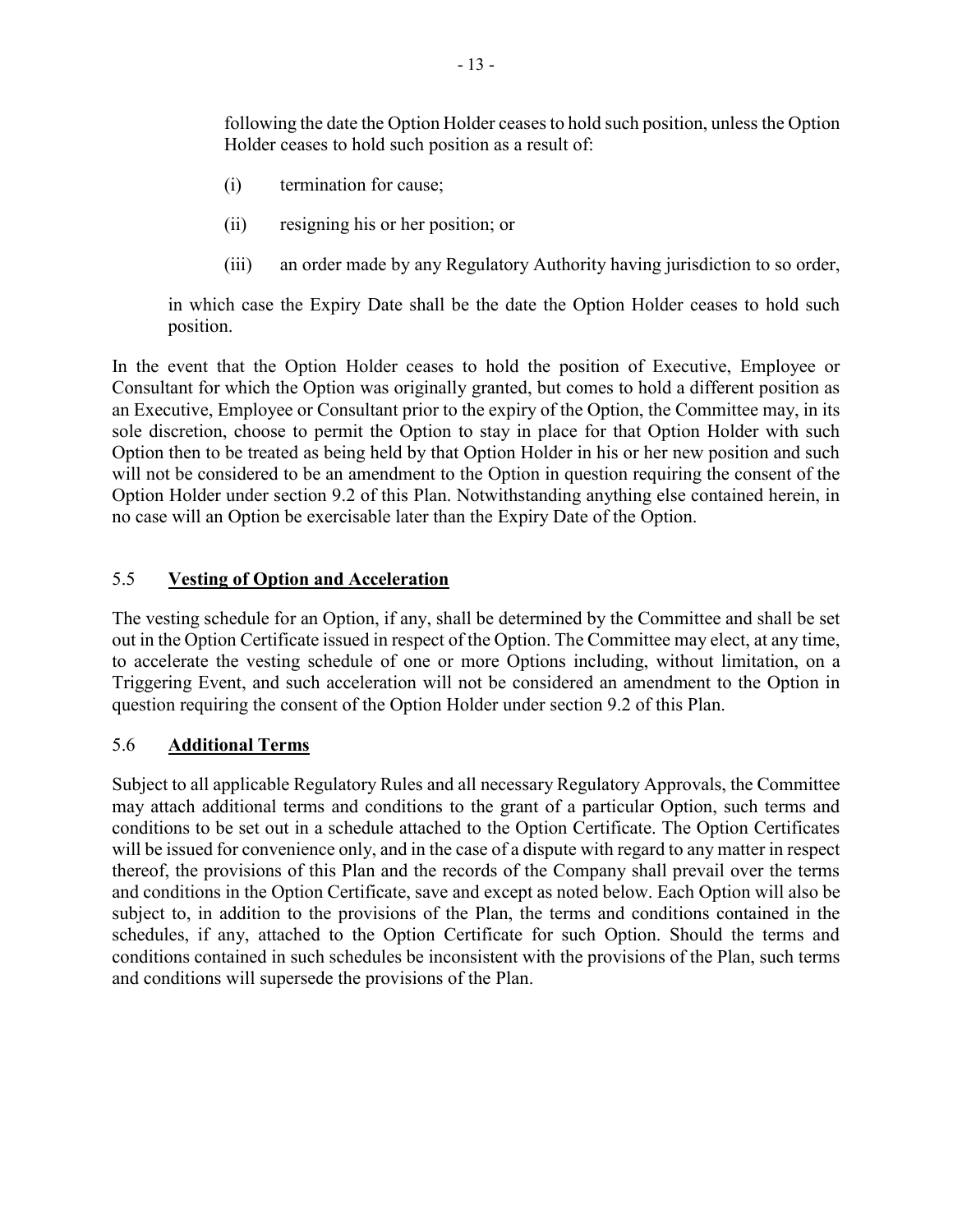## **SECTION 6 TRANSFERABILITY OF OPTIONS**

# 6.1 **Non-transferable**

Except as provided otherwise in this section 6, Options are non-assignable and non-transferable.

# 6.2 **Death of Option Holder**

In the event of the Option Holder's death, any Options held by such Option Holder shall pass to the Personal Representative of the Option Holder and shall be exercisable by the Personal Representative on or before the date which is the earlier of one year following the date of death and the applicable Expiry Date.

# 6.3 **Disability of Option Holder**

If the employment or engagement of an Option Holder as an Employee or Consultant or the position of an Option Holder as a director or officer of the Company or a Subsidiary is terminated by the Company by reason of such Option Holder's Disability, any Options held by such Option Holder shall be exercisable by such Option Holder or by the Personal Representative on or before the date which is the earlier of one year following the termination of employment, engagement or appointment as a director or officer and the applicable Expiry Date.

# 6.4 **Disability and Death of Option Holder**

If an Option Holder has ceased to be employed, engaged or appointed as a director or officer of the Company or a Subsidiary by reason of such Option Holder's Disability and such Option Holder dies within one year after the termination of such engagement, any Options held by such Option Holder that could have been exercised immediately prior to his or her death shall pass to the Personal Representative of such Option Holder and shall be exercisable by the Personal Representative on or before the date which is the earlier of one year following the death of such Option Holder and the applicable Expiry Date.

# 6.5 **Vesting**

Unless the Committee determines otherwise, Options held by or exercisable by a Personal Representative shall, during the period prior to their termination, continue to vest in accordance with any vesting schedule to which such Options are subject.

## 6.6 **Deemed Non-Interruption of Engagement**

Employment or engagement by the Company shall be deemed to continue intact during any military or sick leave or other *bona fide* leave of absence if the period of such leave does not exceed 90 days or, if longer, for so long as the Option Holder's right to re-employment or re-engagement by the Company is guaranteed either by statute or by contract. If the period of such leave exceeds 90 days and the Option Holder's re-employment or re-engagement is not so guaranteed, then his or her employment or engagement shall be deemed to have terminated on the ninety-first day of such leave.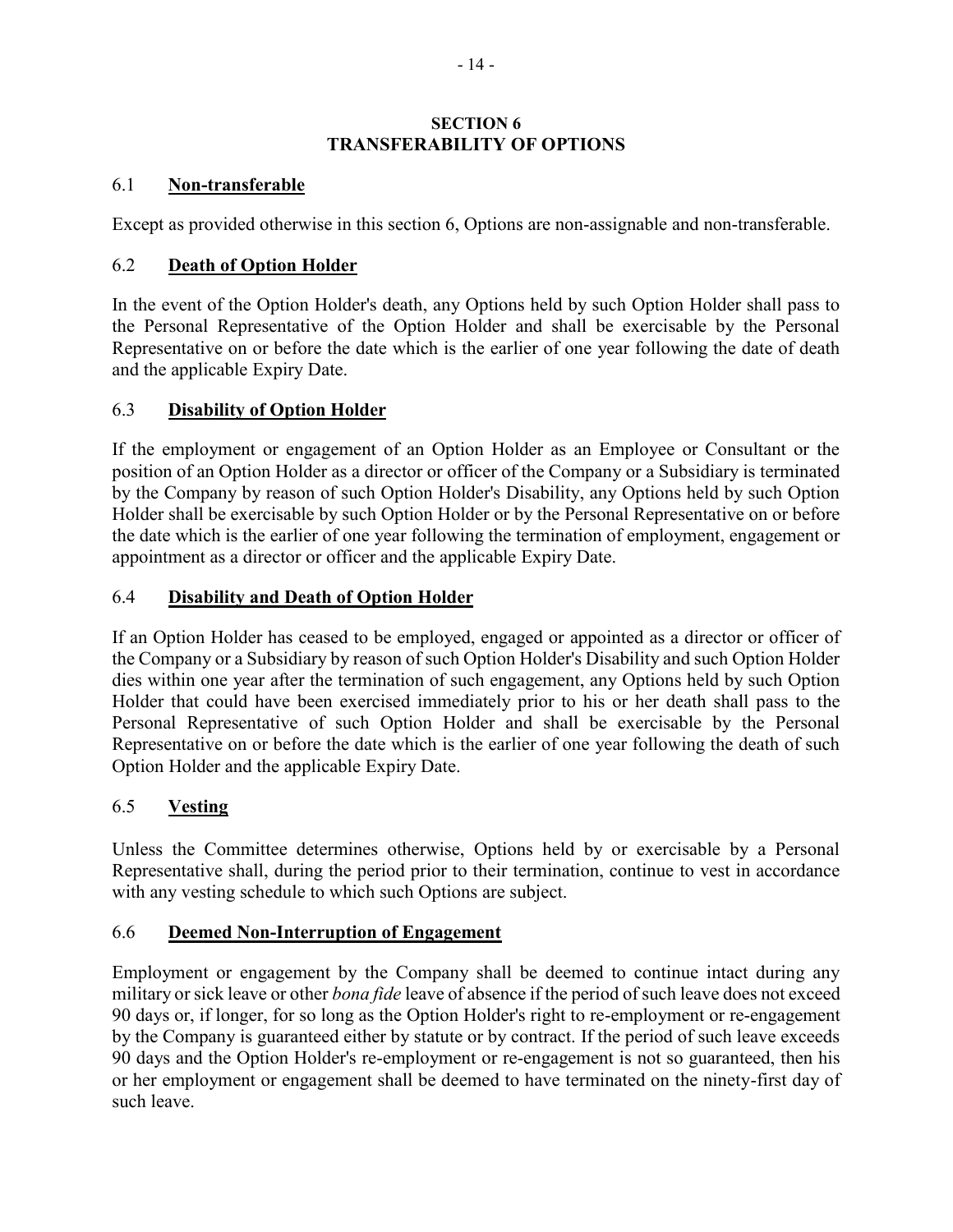#### **SECTION 7 EXERCISE OF OPTION**

## 7.1 **Exercise of Option**

An Option may be exercised only by the Option Holder or the Personal Representative of any Option Holder. An Option Holder or the Personal Representative of any Option Holder may exercise an Option in whole or in part at any time and from time to time during the Exercise Period up to the Expiry Time on the Expiry Date by delivering to the Administrator the required Exercise Notice, or by written notice in the case of uncertificated Shares, the applicable Option Certificate and a certified cheque or bank draft or wire transfer payable to the Company or its legal counsel in an amount equal to the aggregate Exercise Price of the Shares then being purchased pursuant to the exercise of the Option. Notwithstanding anything else contained herein, Options may not be exercised during a Black-Out unless the Committee determines otherwise.

## 7.2 **Black Out Period**

If an Option expires, terminates or is cancelled (other than an expiry, termination or cancellation pursuant to section 5.4(a)(i), (ii) or (iii) or section 5.4(b)(i), (ii) or (iii) above) within or immediately after a Black-Out, the Option Holder may elect for the term of such Option to be extended to the date which is ten (10) business days after the last day of the Black-Out; provided, that, the expiration date as extended by this section 7.2 will not in any event be beyond the later of: (i) December 31 of the calendar year in which the Option was otherwise due to expire; and (ii) the 15th day of the third month following the month in which the Option was otherwise due to expire.

## 7.3 **Issue of Share Certificates**

As soon as reasonably practicable following the receipt of the notice of exercise as described in section 7.1 and payment in full for the Shares being acquired, the Administrator will direct its transfer agent to issue to the Option Holder the appropriate number of Shares in either certificate form or at the election of the Option Holder, on an uncertificated basis pursuant to the instructions given by the Option Holder to the Administrator. If the number of Shares so purchased is less than the number of Shares subject to the Option Certificate surrendered, the Administrator shall also provide a new Option Certificate for the balance of Shares available under the Option to the Option Holder concurrent with delivery of the Shares.

## 7.4 **No Rights as Shareholder**

Until the date of the issuance of the certificate for the Shares purchased pursuant to the exercise of an Option, no right to vote or receive dividends or any other rights as a shareholder shall exist with respect to such Shares, notwithstanding the exercise of the Option, unless the Committee determines otherwise. In the event of any dispute over the date of the issuance of the Shares, the decision of the Committee shall be final, conclusive and binding.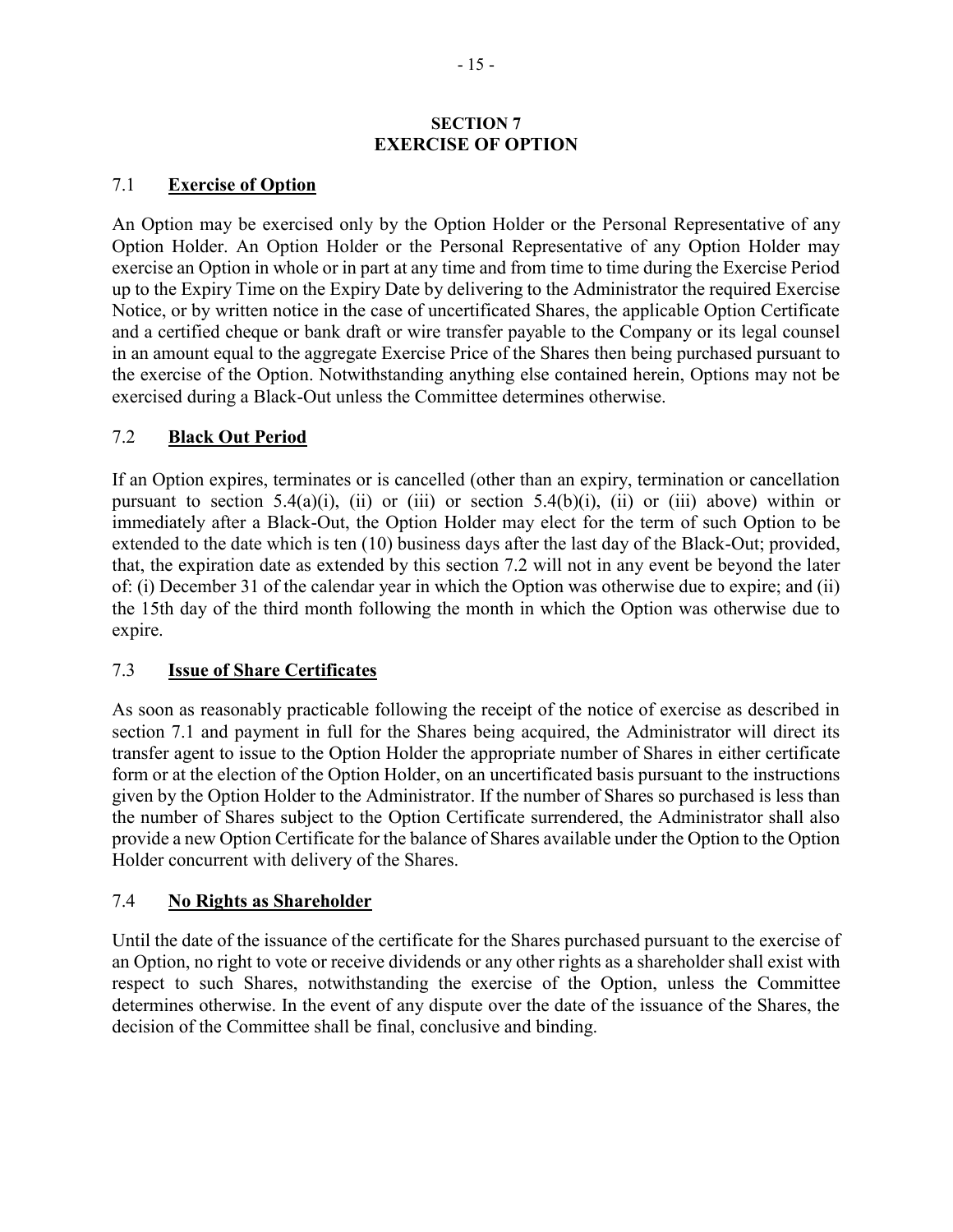## 7.5 **Tax Withholding and Procedures**

Notwithstanding anything else contained in this Plan, the Company may, from time to time, implement such procedures and conditions as it determines appropriate with respect to the withholding and remittance of taxes imposed under applicable law, or the funding of related amounts for which liability may arise under such applicable law. Without limiting the generality of the foregoing, an Option Holder who wishes to exercise an Option must, in addition to following the procedures set out in section 7.1 and elsewhere in this Plan, and as a condition of exercise:

- (a) deliver a certified cheque, wire transfer or bank draft payable to the Company for the amount determined by the Company to be the appropriate amount on account of such taxes or related amounts; or
- (b) otherwise ensure, in a manner acceptable to the Company (if at all) in its sole and unfettered discretion, that the amount will be securely funded;
- (c) and must in all other respects follow any related procedures and conditions imposed by the Company.

#### **SECTION 8 ADMINISTRATION**

## 8.1 **Board or Committee**

The Plan shall be administered by the Administrator with oversight by the Committee.

## 8.2 **Powers of Committee**

The Committee shall have the authority to do the following:

- (a) oversee the administration of the Plan in accordance with its terms;
- (b) appoint or replace the Administrator from time to time;
- (c) determine all questions arising in connection with the administration, interpretation and application of the Plan, including all questions relating to the Market Value;
- (d) correct any defect, supply any information or reconcile any inconsistency in the Plan in such manner and to such extent as shall be deemed necessary or advisable to carry out the purposes of the Plan;
- (e) prescribe, amend, and rescind rules and regulations relating to the administration of the Plan;
- (f) determine the duration and purposes of leaves of absence from employment or engagement by the Company which may be granted to Option Holders without constituting a termination of employment or engagement for purposes of the Plan;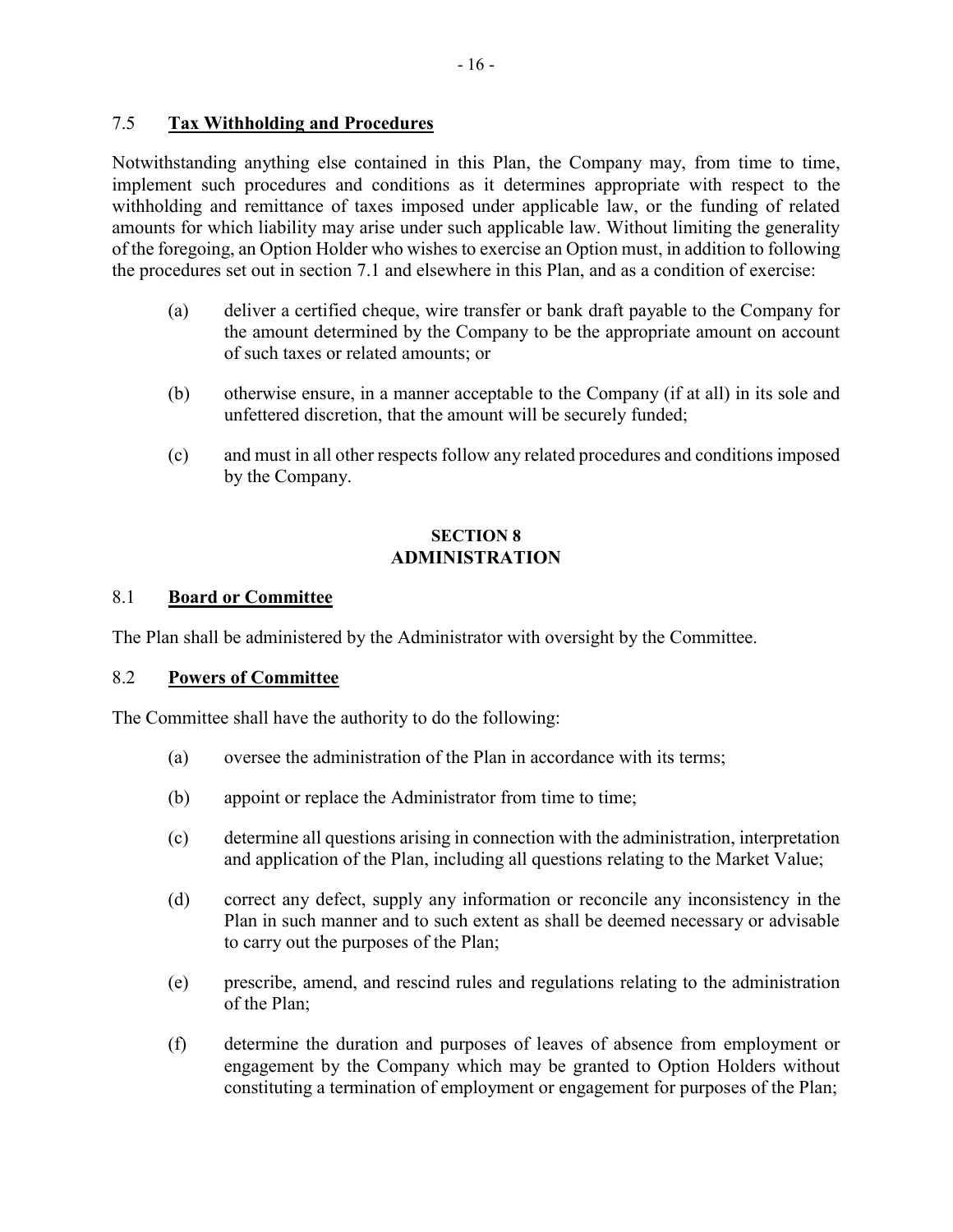- (g) do the following with respect to the granting of Options:
	- (i) determine the Executives, Employees or Consultants to whom Options shall be granted, based on the eligibility criteria set out in this Plan;
	- (ii) determine the terms of the Option to be granted to an Option Holder including, without limitation, the Grant Date, Expiry Date, Exercise Price and vesting schedule (which need not be identical with the terms of any other Option);
	- (iii) subject to any necessary Regulatory Approvals and section 9.2, amend the terms of any Options;
	- (iv) determine when Options shall be granted; and
	- (v) determine the number of Shares subject to each Option;
- (h) accelerate the vesting schedule of any Option previously granted; and
- (i) make all other determinations necessary or advisable, in its sole discretion, for the administration of the Plan.

#### 8.3 **Administration by Committee**

All determinations made by the Committee in good faith shall be final, conclusive and binding upon all persons. The Committee shall have all powers necessary or appropriate to accomplish its duties under this Plan.

### 8.4 **Interpretation**

The interpretation by the Committee of any of the provisions of the Plan and any determination by it pursuant thereto shall be final, conclusive and binding and shall not be subject to dispute by any Option Holder. No member of the Committee or any person acting pursuant to authority delegated by it hereunder shall be personally liable for any action or determination in connection with the Plan made or taken in good faith and each member of the Committee and each such person shall be entitled to indemnification with respect to any such action or determination in the manner provided for by the Company.

## **SECTION 9 APPROVALS AND AMENDMENT**

#### 9.1 **Shareholder Approval of Plan**

If required by a Regulatory Authority or by the Committee, this Plan may be made subject to the approval of the shareholders of the Company as prescribed by the Regulatory Authority. If shareholder approval is required, any Options granted under this Plan prior to such time will not be exercisable or binding on the Company unless and until such shareholder approval is obtained.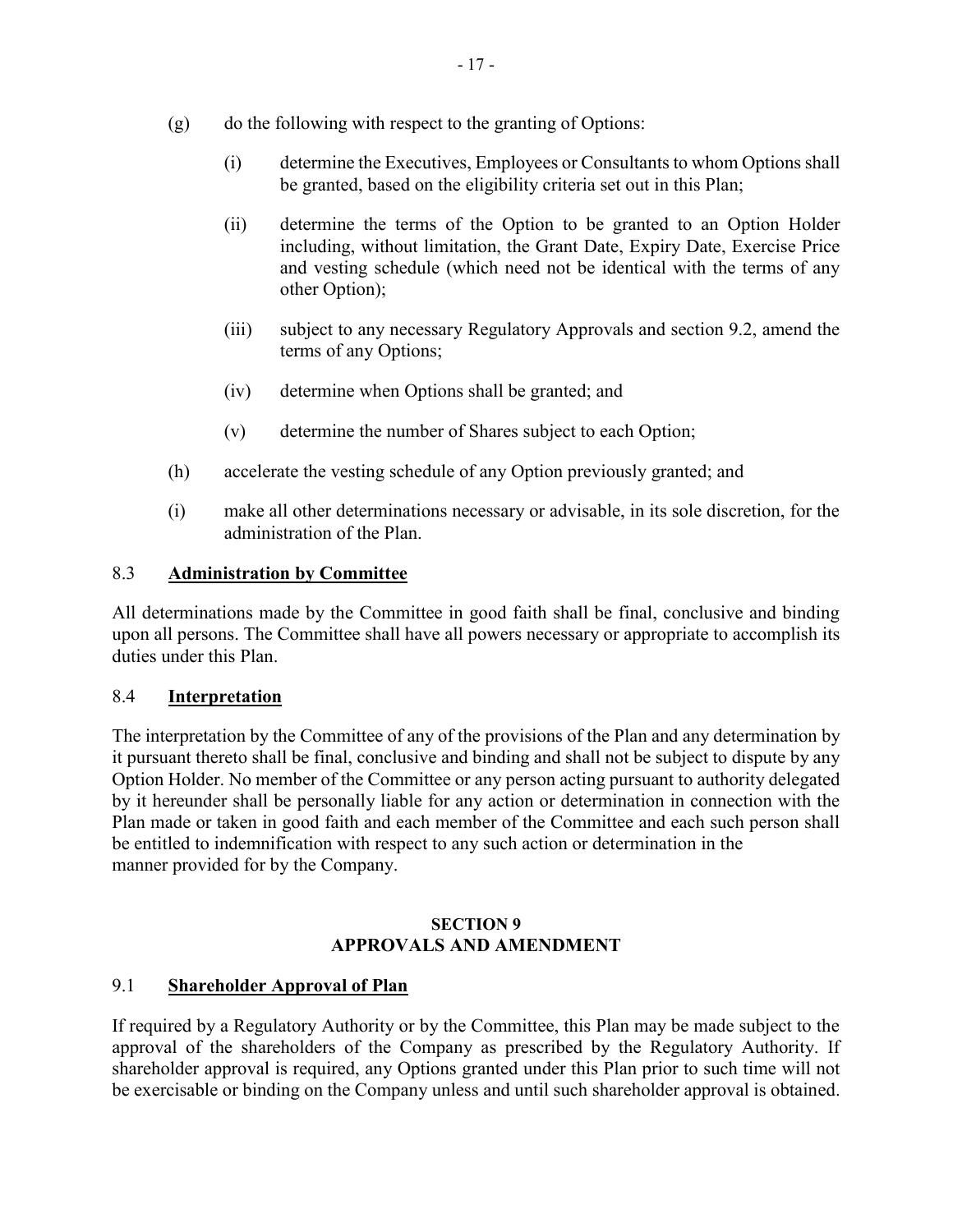Subject to any required Regulatory Approvals, the Committee may from time to time amend any existing Option or the Plan or the terms and conditions of any Option thereafter to be granted provided that where such amendment relates to an existing Option and it would:

- (a) materially decrease the rights or benefits accruing to an Option Holder; or
- (b) materially increase the obligations of an Option Holder; then, unless otherwise excepted out by a provision of this Plan, the Committee must also obtain the written consent of the Option Holder in question to such amendment. If at the time the Exercise Price of an Option is reduced the Option Holder is an Insider of the Company, the Insider must not exercise the option at the reduced Exercise Price until the reduction in Exercise Price has been approved by the disinterested shareholders of the Company, if required by the Exchange.

# **SECTION 10 CONDITIONS PRECEDENT TO ISSUANCE OF OPTIONS AND SHARES**

# 10.1 **Compliance with Laws**

An Option shall not be granted or exercised, and Shares shall not be issued pursuant to the exercise of any Option, unless the grant and exercise of such Option and the issuance and delivery of such Shares comply with all applicable Regulatory Rules, and such Options and Shares will be subject to all applicable trading restrictions in effect pursuant to such Regulatory Rules and the Company shall be entitled to legend the Option Certificates and the certificates for the Shares or the written notice in the case of uncertificated Shares representing such Shares accordingly.

# 10.2 **Regulatory Approvals**

In administering this Plan, the Committee will seek any Regulatory Approvals which may be required. The Committee will not permit any Options to be granted without first obtaining the necessary Regulatory Approvals unless such Options are granted conditional upon such Regulatory Approvals being obtained. The Committee will make all filings required with the Regulatory Authorities in respect of the Plan and each grant of Options hereunder. No Option granted will be exercisable or binding on the Company unless and until all necessary Regulatory Approvals have been obtained. The Committee shall be entitled to amend this Plan and the Options granted hereunder in order to secure any necessary Regulatory Approvals and such amendments will not require the consent of the Option Holders under section 9.2 of this Plan.

# 10.3 **Inability to Obtain Regulatory Approvals**

The Company's inability to obtain Regulatory Approval from any applicable Regulatory Authority, which Regulatory Approval is deemed by the Committee to be necessary to complete the grant of Options hereunder, the exercise of those Options or the lawful issuance and sale of any Shares pursuant to such Options, shall relieve the Company of any liability with respect to the failure to complete such transaction.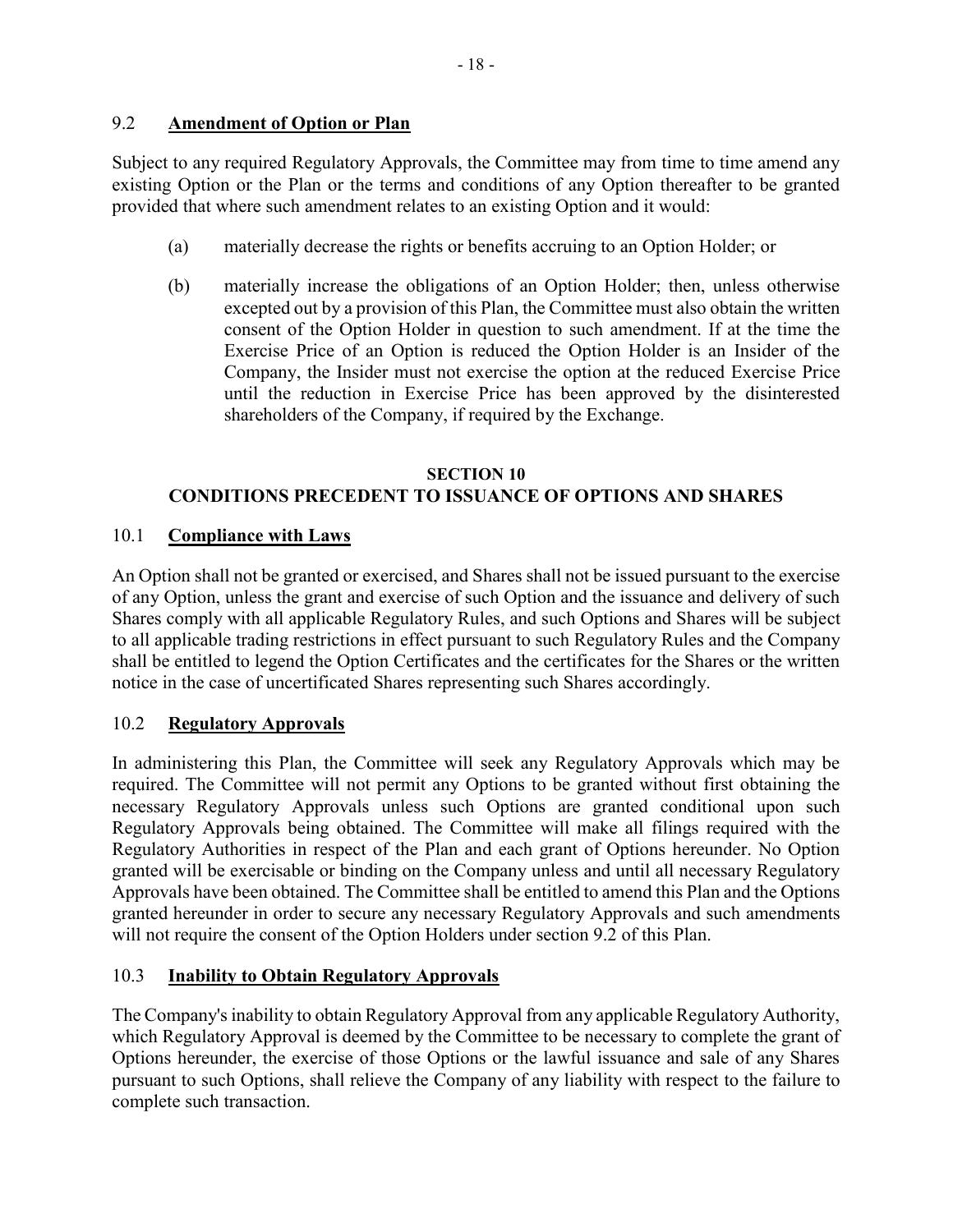#### **SECTION 11 ADJUSTMENTS AND TERMINATION**

## 11.1 **Termination of Plan**

Subject to any necessary Regulatory Approvals, the Committee may terminate or suspend the Plan. Unless earlier terminated as provided in this section 11, the Plan shall terminate on, and no more Options shall be granted under the Plan after, the tenth anniversary of the date of the Exchange's acceptance of the Plan.

## 11.2 **No Grant During Suspension of Plan**

No Option may be granted during any suspension, or after termination, of the Plan. Suspension or termination of the Plan shall not, without the consent of the Option Holder, alter or impair any rights or obligations under any Option previously granted.

## 11.3 **Alteration in Capital Structure**

If there is a material alteration in the capital structure of the Company and the Shares are consolidated, subdivided, converted, exchanged, reclassified or in any way substituted for, the Committee shall make such adjustments to this Plan and to the Options then outstanding under this Plan as the Committee determines to be appropriate and equitable under the circumstances, so that the proportionate interest of each Option Holder shall, to the extent practicable, be maintained as before the occurrence of such event. Such adjustments may include, without limitation:

- (a) a change in the number or kind of shares of the Company covered by such Options; and
- (b) a change in the Exercise Price payable per Share provided, however, that the aggregate Exercise Price applicable to the unexercised portion of existing Options shall not be altered, it being intended that any adjustments made with respect to such Options shall apply only to the Exercise Price per Share and the number of Shares subject thereto.

For purposes of this section 11.3, and without limitation, neither:

- (c) the issuance of additional securities of the Company in exchange for adequate consideration (including services); nor
- (d) the conversion of outstanding securities of the Company into Shares shall be deemed to be material alterations of the capital structure of the Company. Any adjustment made to any Options pursuant to this section 11.3 shall not be considered an amendment requiring the Option Holder's consent for the purposes of section 9.2 of this Plan.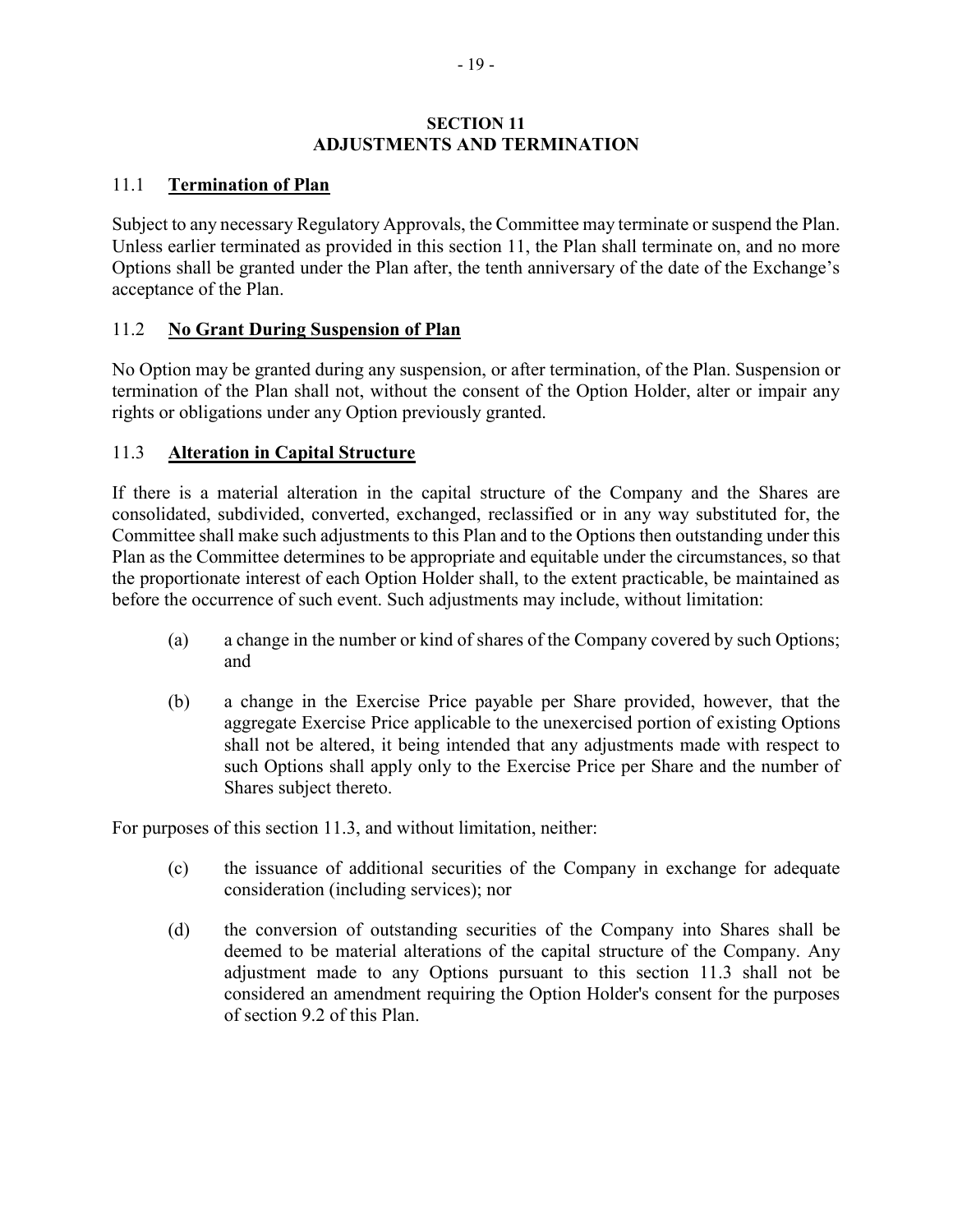## 11.4 **Triggering Events**

Subject to the Company complying with section 11.5 and any necessary Regulatory Approvals and notwithstanding any other provisions of this Plan or any Option Certificate, the Committee may, without the consent of the Option Holder or Holders in question:

- (a) cause all or a portion of any of the Options granted under the Plan to terminate upon the occurrence of a Triggering Event; or
- (b) cause all or a portion of any of the Options granted under the Plan to be exchanged for incentive stock options of another corporation upon the occurrence of a Triggering Event in such ratio and at such exercise price as the Committee deems appropriate, acting reasonably.

Such termination or exchange shall not be considered an amendment requiring the Option Holder's consent for the purpose of section 9.2 of the Plan.

# 11.5 **Notice of Termination by Triggering Event**

In the event that the Committee wishes to cause all or a portion of any of the Options granted under this Plan to terminate on the occurrence of a Triggering Event, it must give written notice to the Option Holders in question not less than 10 days prior to the consummation of a Triggering Event so as to permit the Option Holder the opportunity to exercise the vested portion of the Options prior to such termination. Upon the giving of such notice and subject to any necessary Regulatory Approvals, all Options or portions thereof granted under the Plan which the Company proposes to terminate shall become immediately exercisable notwithstanding any contingent vesting provision to which such Options may have otherwise been subject. Furthermore, if any of the Options granted under this Plan are cancelled prior to their Expiry Date, the Company shall not grant new Options to the same Persons or Entities until thirty (30) days have lapsed from the date of cancellation.

## 11.6 **Determinations to be Made By Committee**

Adjustments and determinations under this section 11 shall be made by the Committee, whose decisions as to what adjustments or determination shall be made, and the extent thereof, shall be final, binding, and conclusive.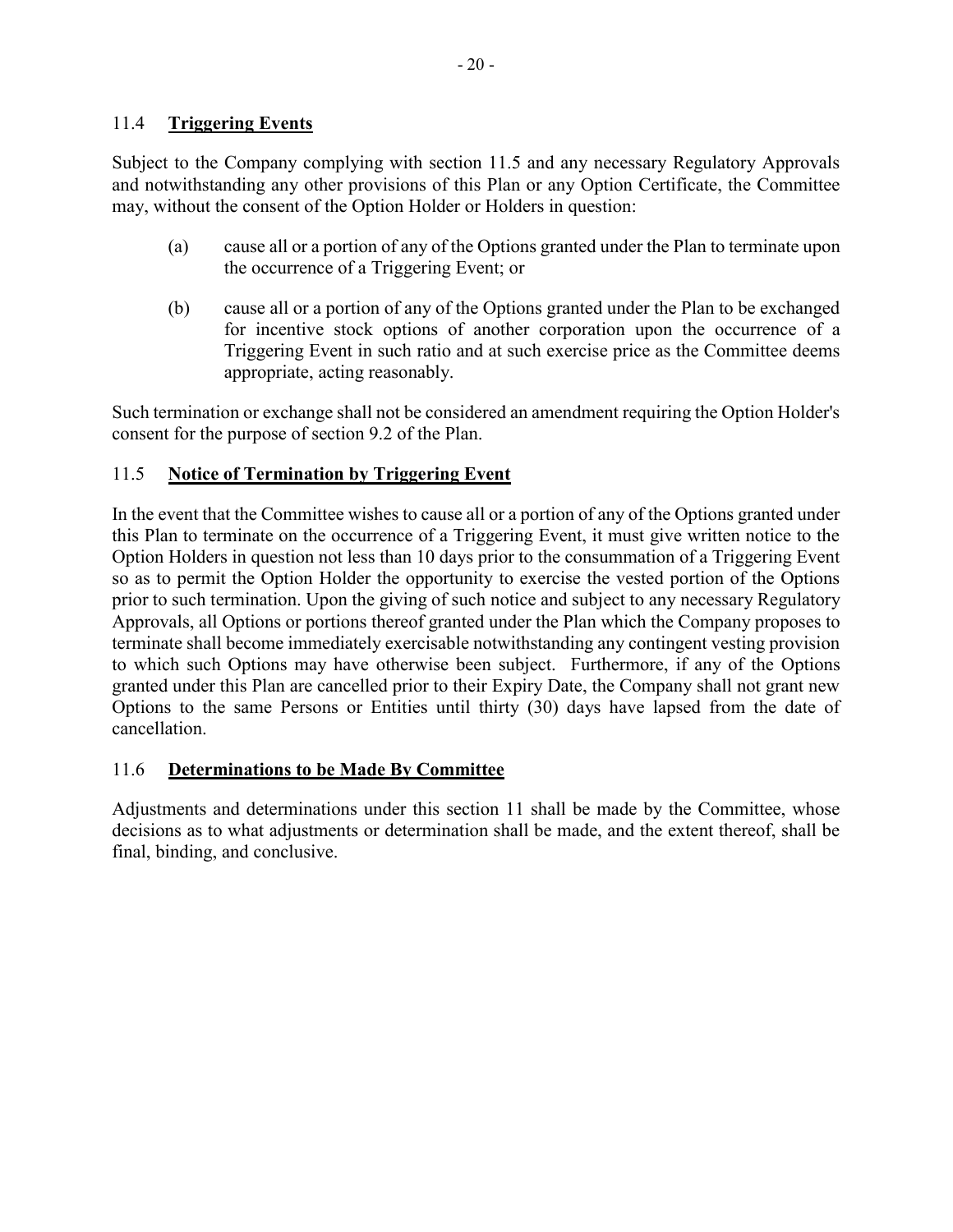#### **SCHEDULE A**

### **[Include legends prescribed by Regulatory Authorities, if required.]**

## **NOVAMIND INC.**

### **STOCK OPTION PLAN - OPTION CERTIFICATE**

This Option Certificate is issued pursuant to the provisions of the Stock Option Plan (the "**Plan**") of Novamind Inc. (the "**Company**") and evidences that ◆[Name of Option Holder] is the holder (the "**Option Holder**") of an option (the "**Option**") to purchase up to  $\blacklozenge$  common shares (the "**Shares**") in the capital stock of the Company at a purchase price of Cdn. $\oint$  per Share (the "**Exercise Price**"). This Option may be exercised at any time and from time to time from and including the following Grant Date through to and including up to 4:00 p.m. local time in Vancouver, British Columbia (the "**Expiry Time**") on the following Expiry Date:

- (a) the Grant Date of this Option is  $\bullet$ ; and
- (b) subject to sections 5.4, 6.2, 6.3, 6.4 and 11.4 of the Plan, the Expiry Date of this Option is  $\blacklozenge$ , 20 $\blacklozenge$ .

To exercise this Option, the Option Holder must deliver to the Administrator of the Plan, prior to the Expiry Time on the Expiry Date, an Exercise Notice, in the form provided in the Plan, or written notice in the case of uncertificated Shares, which is incorporated by reference herein, together with the original of this Option Certificate and a certified cheque or bank draft payable to the Company or its legal counsel in an amount equal to the aggregate of the Exercise Price of the Shares in respect of which this Option is being exercised.

This Option Certificate and the Option evidenced hereby is not assignable, transferable or negotiable and is subject to the detailed terms and conditions contained in the Plan. This Option Certificate is issued for convenience only and in the case of any dispute with regard to any matter in respect hereof, the provisions of the Plan and the records of the Company shall prevail. This Option is also subject to the terms and conditions contained in the schedules, if any, attached hereto.

## **[Include legends on the certificate or the written notice in the case of uncertificated shares prescribed by Regulatory Authorities, if required.]**

If the Option Holder is a resident or citizen of the United States of America at the time of the exercise of the Option, the certificate(s) representing the Shares will be endorsed with the following or a similar legend: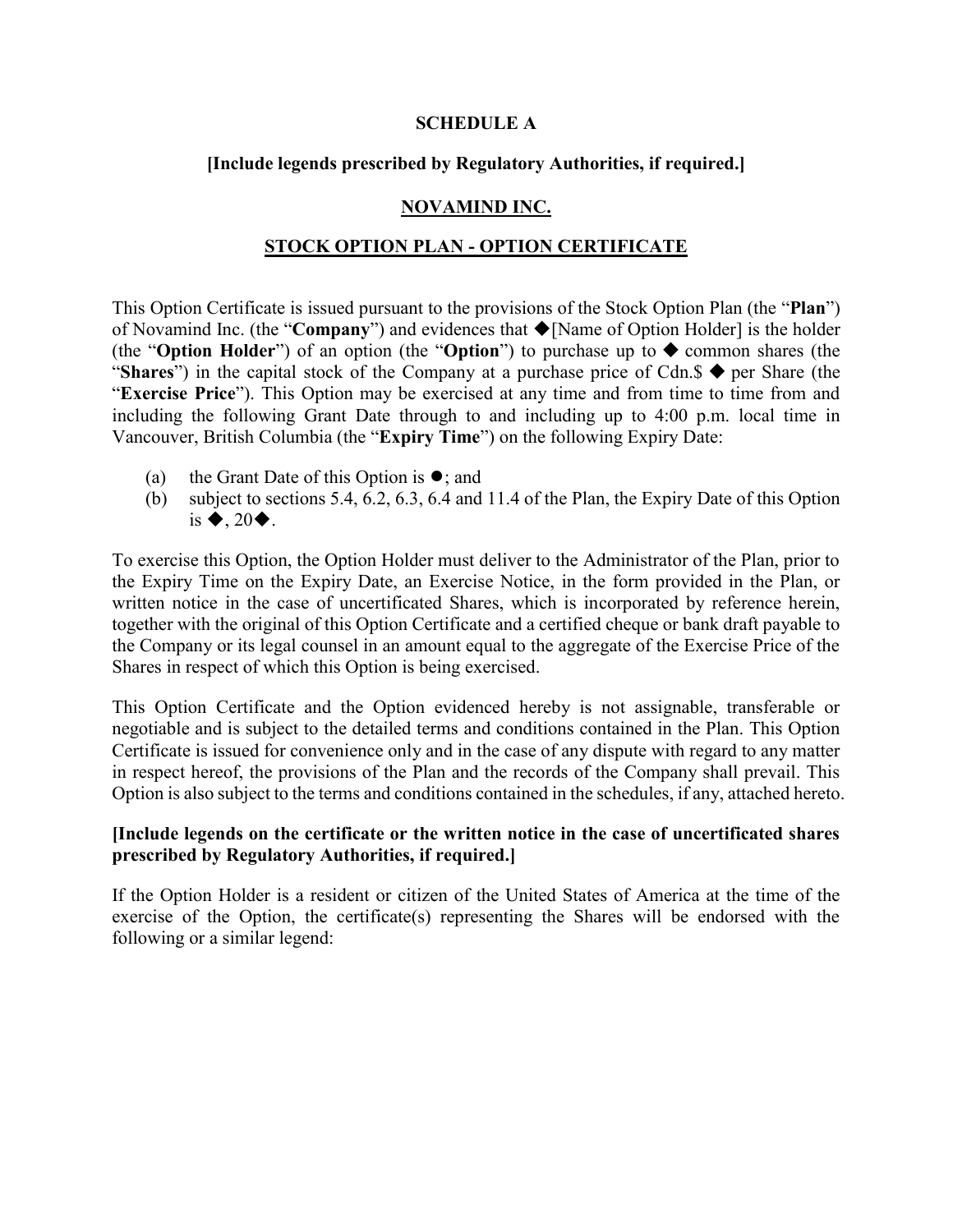"The securities represented hereby have not been registered under the United States Securities Act of 1933, as amended (the "U.S. Securities Act") or the securities laws of any state of the United States. The holder hereof, by purchasing such securities, agrees for the benefit of the Company that such securities may be offered, sold or otherwise transferred only (a) to the Company; (b) outside the United States in accordance with Rule 904 of Regulation S under the U.S. Securities Act; (c) in accordance with the exemption from registration under the U.S. Securities Act provided by Rule 144 thereunder, if available, and in compliance with any applicable state securities laws; or (d) in a transaction that does not require registration under the U.S. Securities Act and any applicable state securities laws, and, in the case of paragraph (c) or (d), the seller furnishes to the Company an opinion of counsel of recognized standing in form and substance satisfactory to the Company to such effect.

The presence of this legend may impair the ability of the holder hereof to effect "good delivery" of the securities represented hereby on a Canadian stock exchange."

## **NOVAMIND INC. by its authorized signatory:**

\_\_\_\_\_\_\_\_\_\_\_\_\_\_\_\_\_\_\_\_\_\_\_\_\_\_\_\_\_\_\_\_\_\_\_\_\_\_\_

The Option Holder acknowledges receipt of a copy of the Plan and represents to the Company that the Option Holder is familiar with the terms and conditions of the Plan, and hereby accepts this Option subject to all of the terms and conditions of the Plan. The Option Holder agrees to execute, deliver, file and otherwise assist the Company in filing any report, undertaking or document with respect to the awarding of the Option and exercise of the Option, as may be required by the Regulatory Authorities. The Option Holder further acknowledges that if the Plan has not been approved by the shareholders of the Company on the Grant Date, this Option is not exercisable until such approval has been obtained.

Signature of Option Holder:

Signature Date signed:

Print Name

Address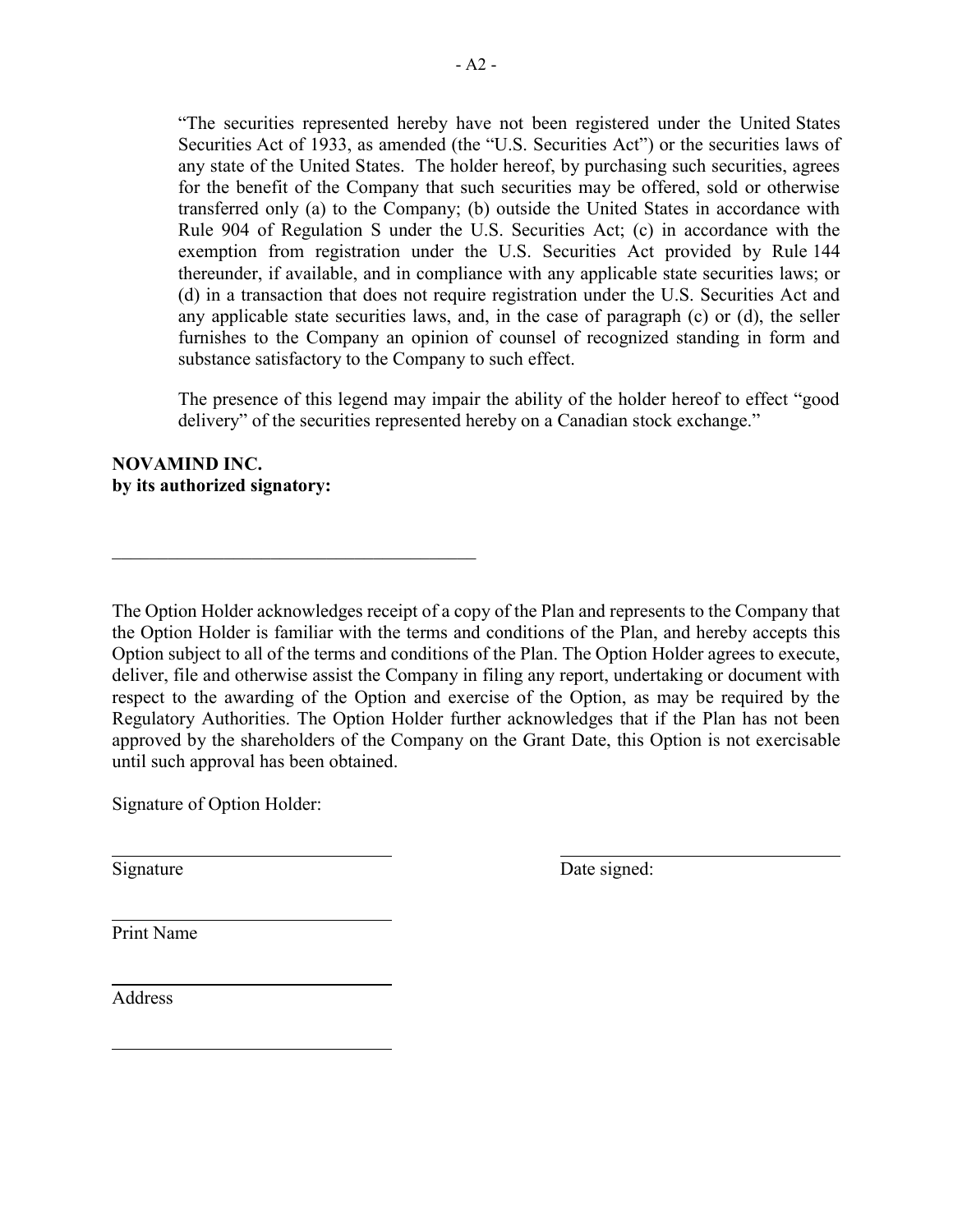## **OPTION CERTIFICATE – SCHEDULE**

**[Complete the following additional terms and any other special terms, if applicable, or remove the inapplicable terms or this schedule entirely.]**

The additional terms and conditions attached to the Option represented by this Option Certificate are as follows:

- 1. The Options will not be exercisable unless and until they have vested and then only to the extent that they have vested. The Options will vest in accordance with the following:
	- (a)  $\blacklozenge$  Shares ( $\blacklozenge$ %) will vest and be exercisable on or after the Grant Date;
	- (b)  $\blacklozenge$  additional Shares ( $\blacklozenge$ %) will vest and be exercisable on or after  $\blacklozenge$  [date];
	- (c)  $\blacklozenge$  additional Shares ( $\blacklozenge$ %) will vest and be exercisable on or after  $\blacklozenge$  [date];
	- (d)  $\blacklozenge$  additional Shares ( $\blacklozenge$ %) will vest and be exercisable on or after  $\blacklozenge$  [date];
- 2. Upon the Option Holder ceasing to hold a position with the Company, other than as a result of the events set out in paragraphs 5.4(a) or 5.4(b) of the Plan, the Expiry Date of the Option shall be **[Insert date desired that is longer or shorter than the standard 30 days as set out in the Plan]** following the date the Option Holder ceases to hold such position.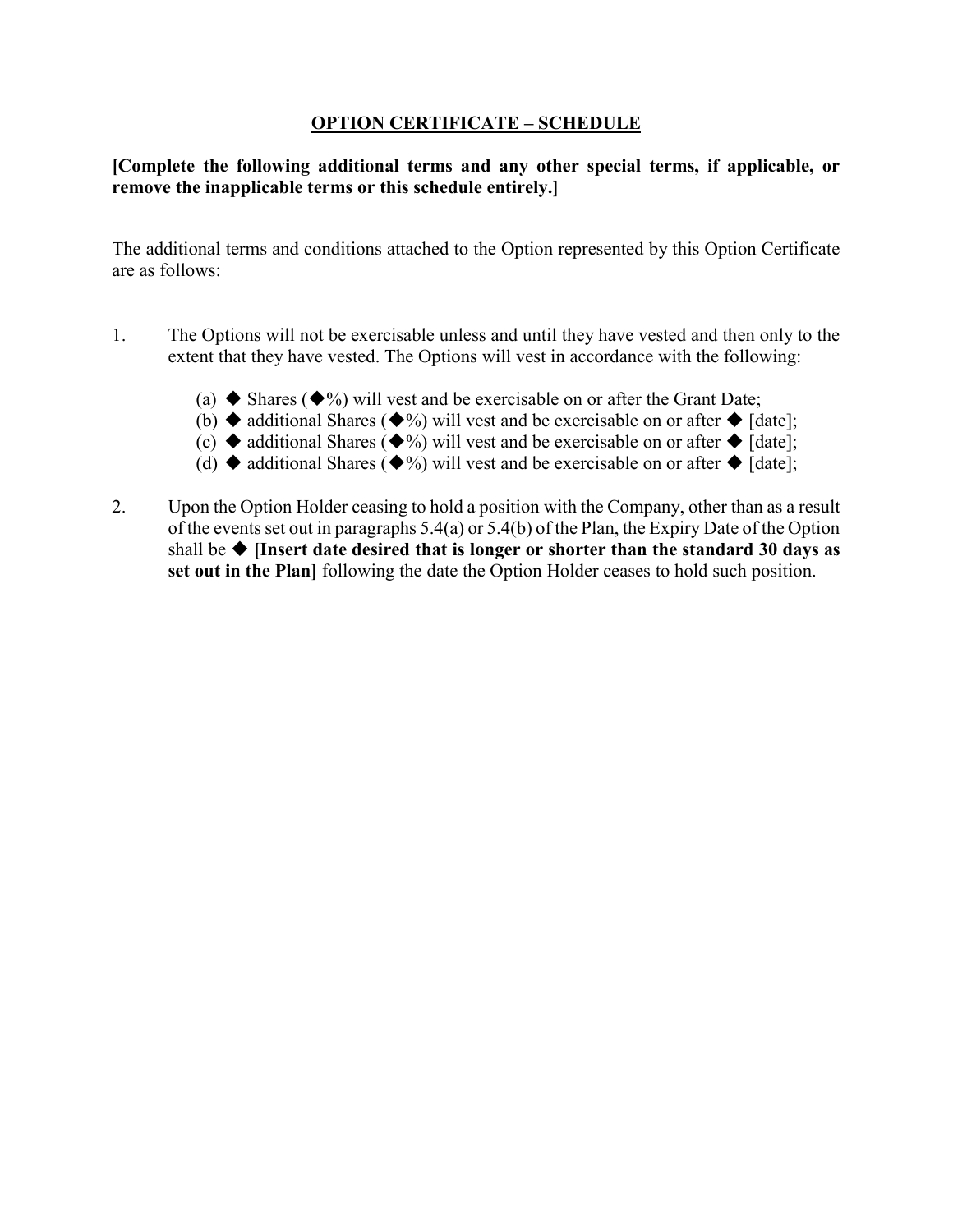### **SCHEDULE B**

## **NOVAMIND INC.**

## **STOCK OPTION PLAN**

## **NOTICE OF EXERCISE OF OPTION**

TO: The Administrator, Stock Option Plan 10 Wanless Ave Suite 201 Toronto, ON, Canada, M4N 1V6 (or such other address as the Company may advise)

The undersigned hereby irrevocably gives notice, pursuant to the Stock Option Plan (the "**Plan**") of Novamind Inc. (the "**Company**"), of the exercise of the Option to acquire and hereby subscribes for (**cross out inapplicable item):**

- (a) all of the Shares; or
- (b) of the Shares;

which are the subject of the Option Certificate attached hereto **(attach your original Option Certificate)**. The undersigned tenders herewith a certified cheque or bank draft (**circle one**) payable to the Company in an amount equal to the aggregate Exercise Price of the aforesaid Shares and directs the Company to issue a certificate OR a written notice in the case of uncertificated Shares evidencing said Shares in the name of the undersigned to be issued to the undersigned [in the case of issuance of a share certificate, at the following address (**provide full complete address**)]:

 $\mathcal{L}_\mathcal{L}$  , which is a set of the set of the set of the set of the set of the set of the set of the set of the set of the set of the set of the set of the set of the set of the set of the set of the set of the set of

 $\mathcal{L}_\mathcal{L}$  , which is a set of the set of the set of the set of the set of the set of the set of the set of the set of the set of the set of the set of the set of the set of the set of the set of the set of the set of

 $\mathcal{L}_\mathcal{L}$  , which is a set of the set of the set of the set of the set of the set of the set of the set of the set of the set of the set of the set of the set of the set of the set of the set of the set of the set of

The undersigned acknowledges the Option is not validly exercised unless this Notice is completed in strict compliance with this form and delivered to the required address with the required payment prior to 4:00 p.m. local time in Vancouver, BC on the Expiry Date of the Option.

DATED the day  $\qquad$  of  $\qquad \qquad$ , 20  $\qquad$ .

**Signature of Option Holder**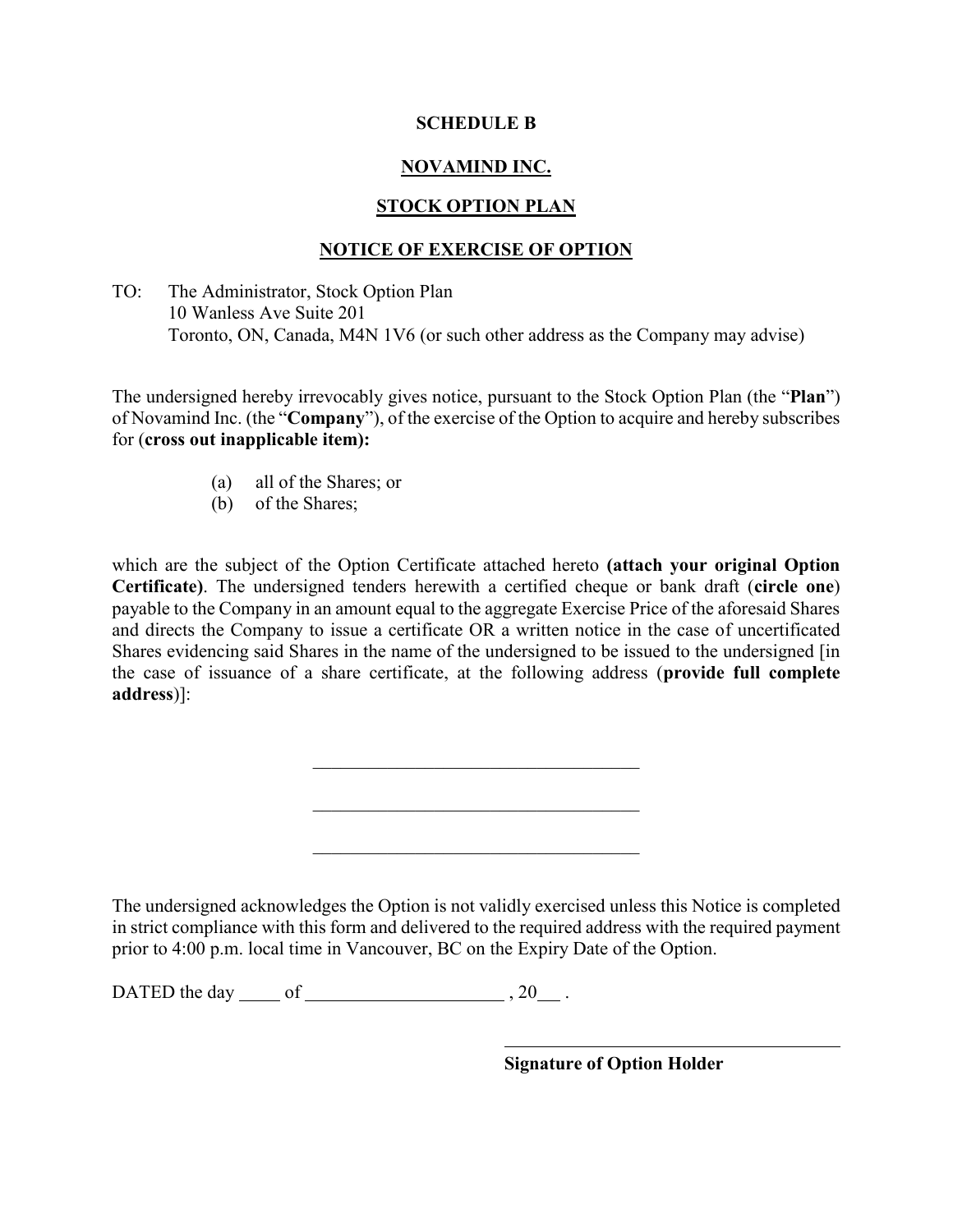## **SCHEDULE "B"**

# **RESTRICTED SHARE UNIT PLAN**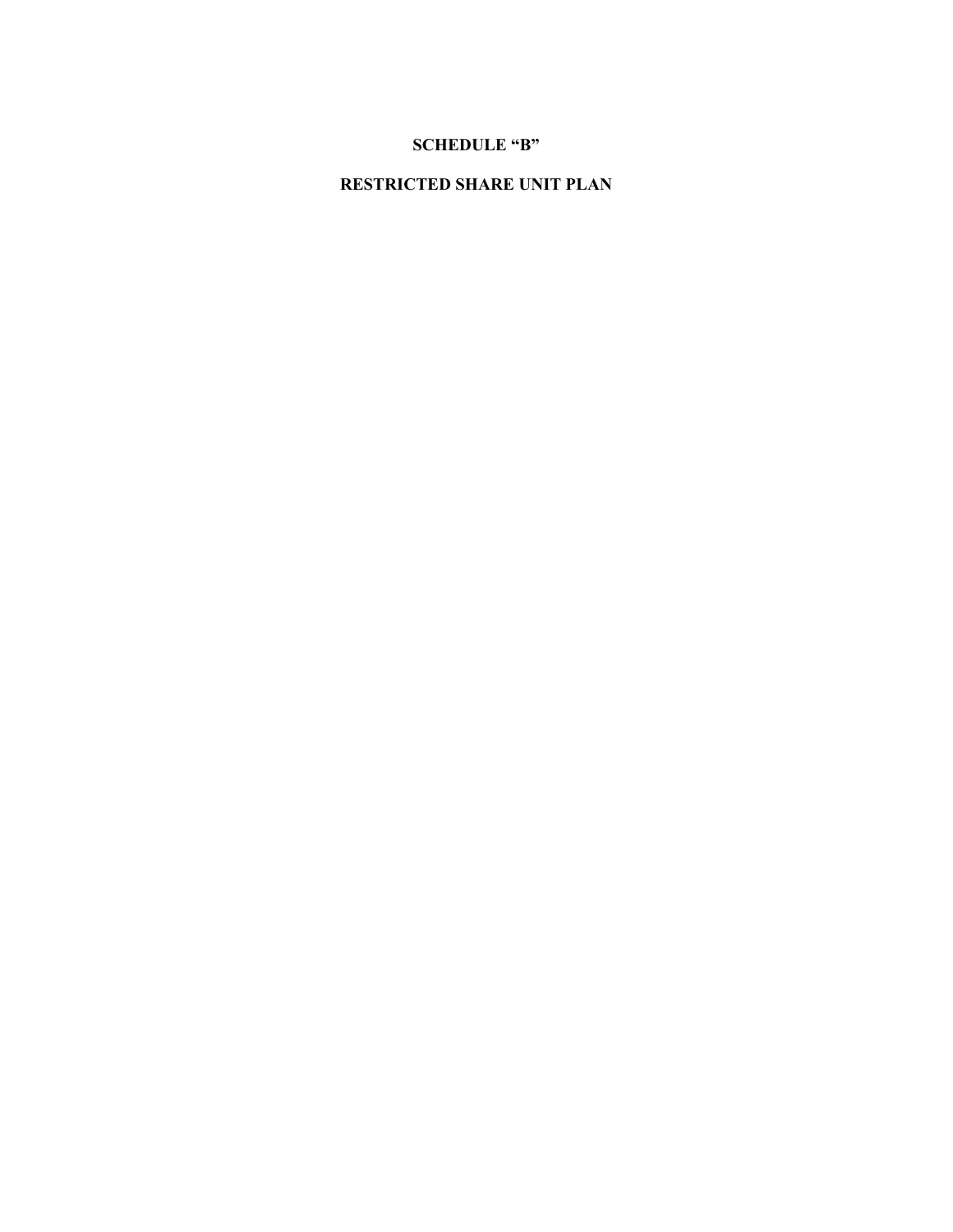**NOVAMIND INC.**

#### **RESTRICTED SHARE UNIT PLAN**

EFFECTIVE AS OF DECEMBER 22, 2020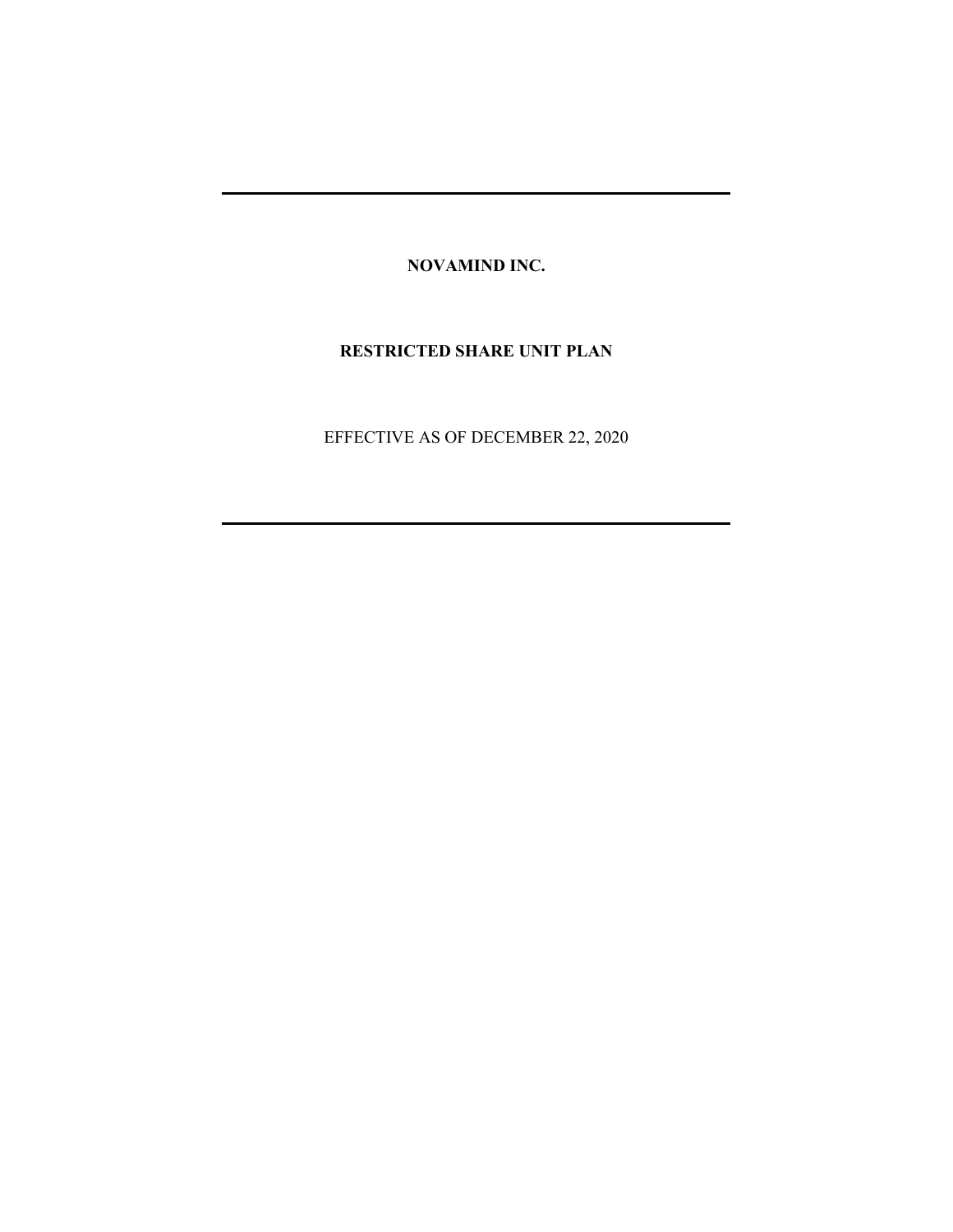## **TABLE OF CONTENTS**

| ARTICLE 5 TERMINATION, AMENDMENTS AND ADJUSTMENTS13 |  |
|-----------------------------------------------------|--|
|                                                     |  |
|                                                     |  |
|                                                     |  |
|                                                     |  |
|                                                     |  |
|                                                     |  |
|                                                     |  |
|                                                     |  |
|                                                     |  |
|                                                     |  |
|                                                     |  |
|                                                     |  |
|                                                     |  |
|                                                     |  |
|                                                     |  |
|                                                     |  |

## **SCHEDULE "A"** RESTRICTED SHARE UNIT AGREEMENT CERTIFICATE **SCHEDULE "B" COMPLIANCE CERTIFICATE**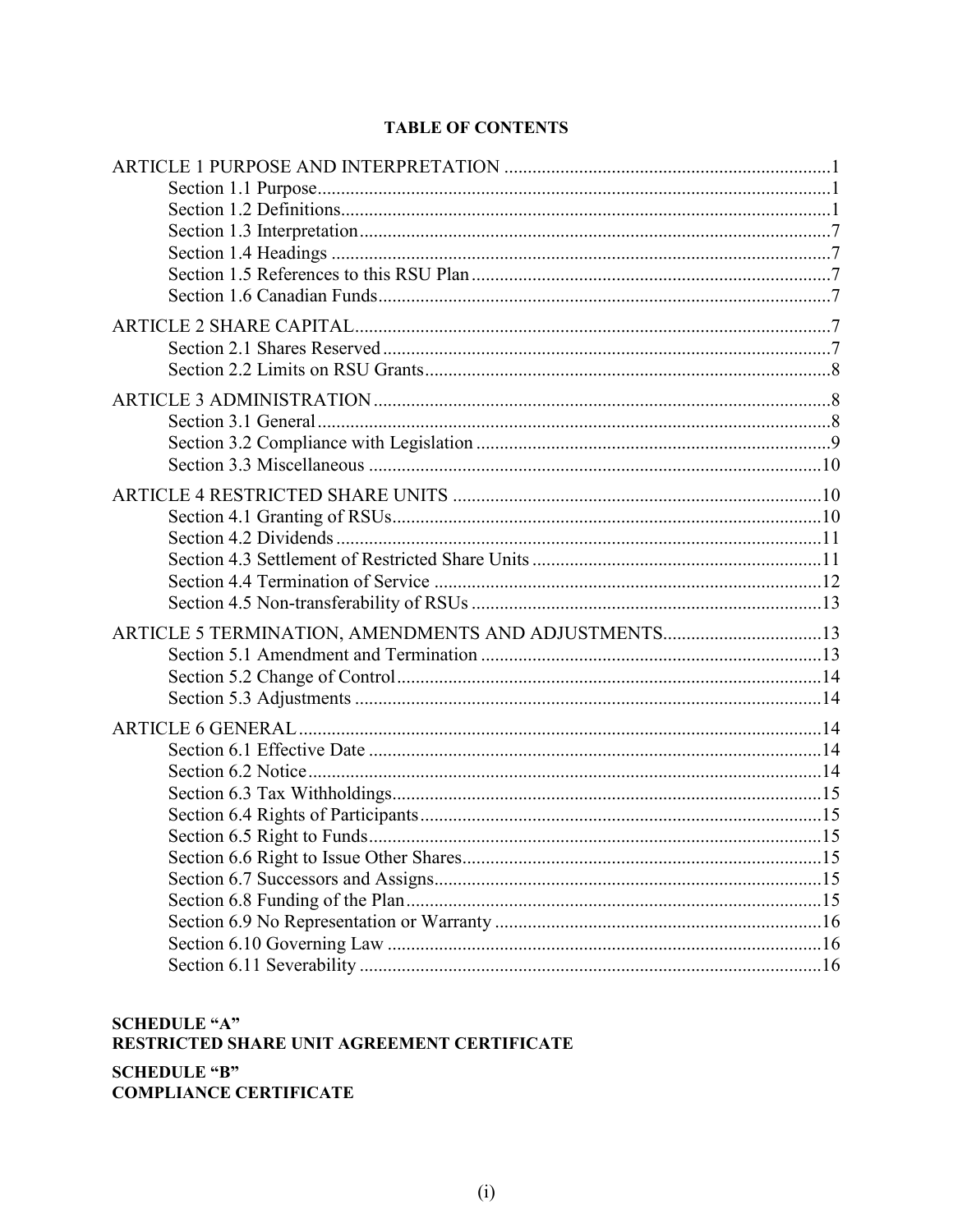#### **RESTRICTED SHARE UNIT PLAN**

#### Article 1 **PURPOSE AND INTERPRETATION**

#### **Section 1.1 Purpose**

The purpose of the Plan is to promote and advance the interests of the Company by (i) providing Eligible Persons with additional incentive through an opportunity to receive bonuses in the form of Common Shares of the Company, (ii) encouraging stock ownership by such Eligible Persons, (iii) increasing the proprietary interest of Eligible Persons in the success of the Company, and (iv) increasing the ability to attract, retain and motivate Eligible Persons.

#### **Section 1.2 Definitions**

For the purposes of this Plan, the following terms shall have the following meanings:

- (a) "**Account**" means a notional account maintained for each Participant on the books of the Company which will be credited with Restricted Share Units and Dividend RSUs, in accordance with the terms of the Plan;
- (b) "**Affiliate**" means any person that controls or is controlled by the Company or that is controlled by the same person that controls the Company;
- (c) "**Affiliated Company**" means a company that is a subsidiary of another company or if two or more companies are subsidiaries of the same company or two or more companies are controlled by the same person or company;
- (d) "**Associate**" has the meaning ascribed to that term in Section 2.22 of NI 45-106;
- (e) "**Applicable Law**" mean any applicable law, including without limitation: (i) the BCBCA; (ii) Applicable Securities Laws; (iii) the ITA; (iv) any other applicable corporate, securities, tax or other laws, statutes, rules, requirements or regulations, whether federal, provincial, state, local or foreign; and (v) Stock Exchange Policy;
- (f) "**Applicable Securities Law**" means the BCSA and the equivalent thereof in each province and territory of Canada in which the Company is a "reporting issuer" or the equivalent thereof, together with the regulations, rules and blanket orders of the securities commission or similar regulatory authority in each of such jurisdictions.
- (g) "**BCSA**" means the *Securities Act* (British Columbia), together with the regulations thereto, as may be amended from time to time. Any reference to any section of the BCSA shall also be a reference to any successor provision promulgated thereunder.
- (h) "**Black-Out Period**" means a period when the Participant is prohibited from trading in the Company's securities, including the Common Shares, pursuant to Applicable Securities Laws or the policies of the Company;
- (i) "**Board**" means the board of directors of the Company or such delegate as set out in Section  $3.1(1)$ ;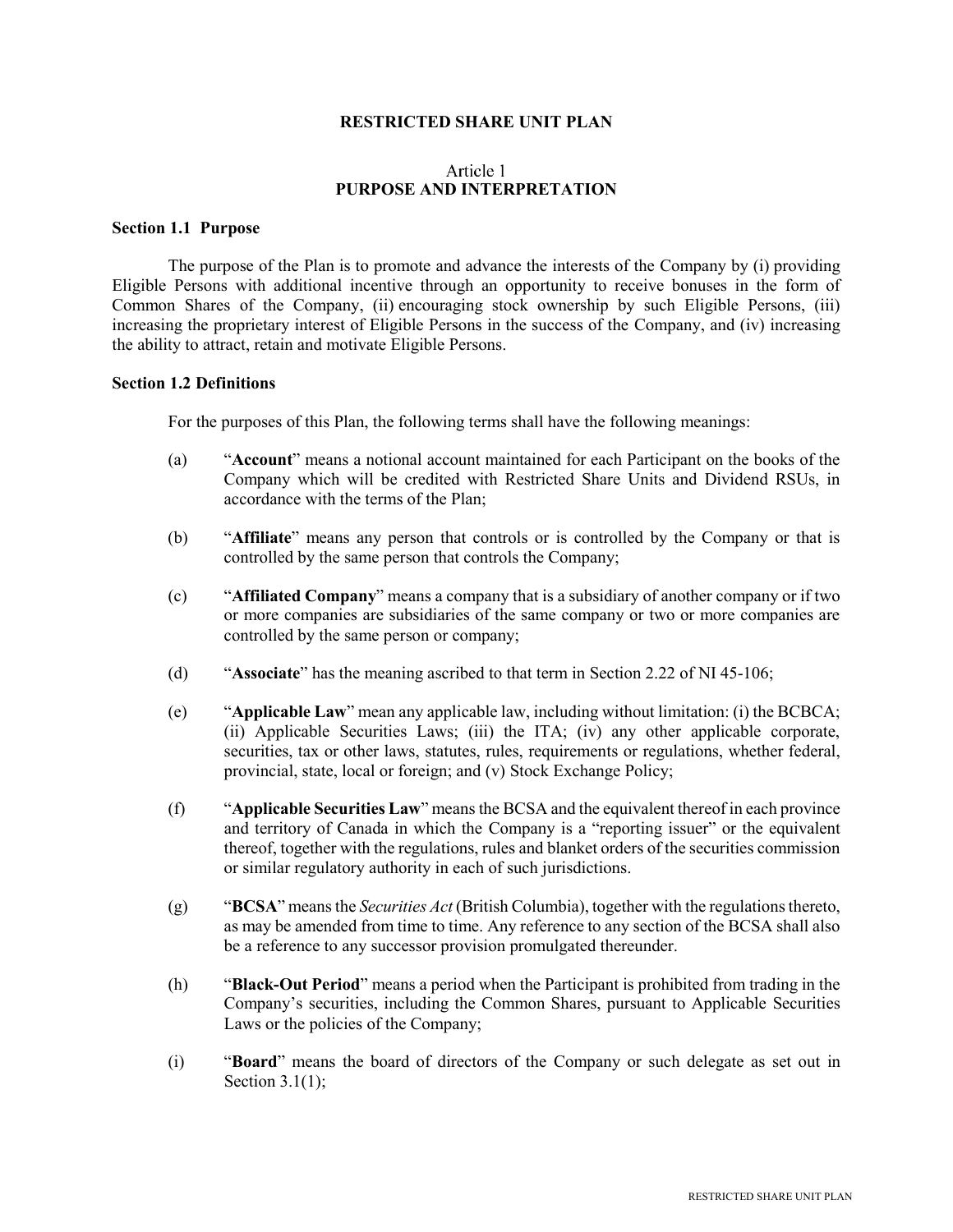- (j) "**Business Day**" means any day other than a Saturday, Sunday or a statutory or civic holiday in the City of Toronto, Ontario, on which the Stock Exchange is open for trading;
- (k) "**Cause**" means:
	- (i) if the Participant has a written agreement with the Company or a subsidiary of the Company in which cause is defined, "cause" as defined therein; or
	- (ii) if the Participant has no written agreement with the Company or a subsidiary of the Company in which cause is defined,
		- (A) in the case of employee, director or officer Participants: (I) the inability of the Participant to perform their duties due to a legal impediment such as an injunction, restraining order or other type of judicial judgment, decree or order entered against the Participant; (II) the failure of the Participant to follow the Company's reasonable instructions with respect to the performance of their duties; (III) any material breach by the Participant of their obligations under any code of ethics, any other code of business conduct or any lawful policies or procedures of the Company; (IV) excessive absenteeism, flagrant neglect of duties, serious misconduct, or conviction of crime or fraud; and (V) any other act or omission of the Participant which would in law permit an employer to, without notice or payment in lieu of notice, terminate the employment of an employee;
		- (B) in the case of Consultant Participants, for any reason, upon one (1) week's notice, provided there is no conflict with Applicable Law;
- (l) "**CBCA**" means the *Business Corporations Act* (Canada), together with the regulations thereto, as may be amended from time to time. Any reference to any section of the CBCA shall also be a reference to any successor provision promulgated thereunder.
- (m) "**Certificate**" has the meaning given to that term in Section 3.1(3);
- (n) "**Change of Control Event**" means:
	- (i) the acquisition of a sufficient number of voting securities in the capital of the Company so that the acquiror, together with Persons or Entities acting jointly or in concert with the acquiror, becomes entitled, directly or indirectly, to exercise more than 50% of the voting rights attaching to the outstanding voting securities in the capital of the Company (provided that, prior to the acquisition, the acquiror was not entitled to exercise more than 50% of the voting rights attaching to the outstanding voting securities in the capital of the Company);
	- (ii) the completion of a consolidation, merger, arrangement or amalgamation of the Company with or into any other entity whereby the voting securityholders of the Company immediately prior to the consolidation, merger, arrangement or amalgamation receive less than 50% of the voting rights attaching to the outstanding voting securities of the consolidated, merged, arranged or amalgamated entity;
	- (iii) the complete liquidation or dissolution of the Company or the completion of a sale, lease, exchange or other transfer (in one transaction or a series of transactions) whereby all or substantially all of the Company's undertakings and assets become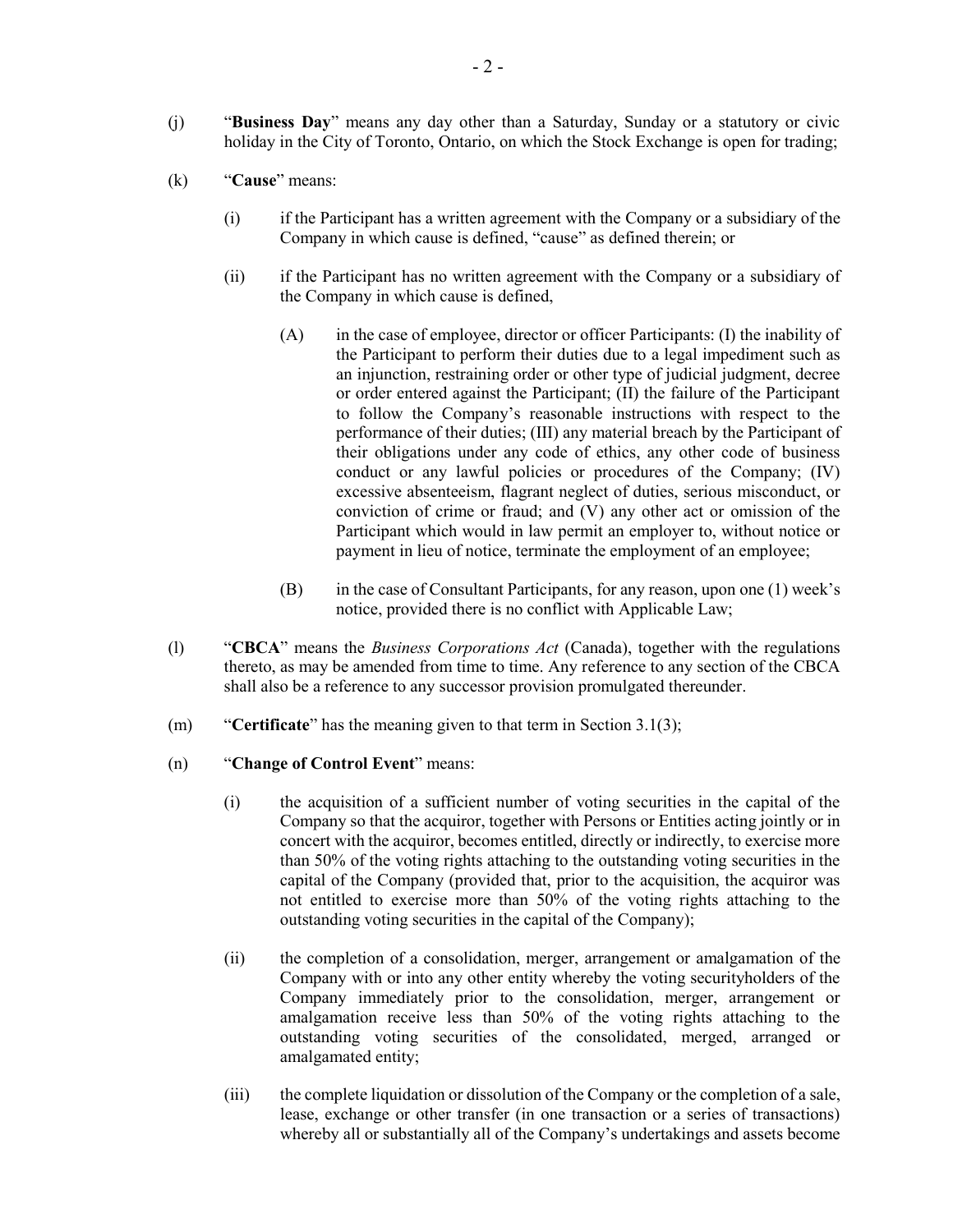the property of any other entity and the voting securityholders of the Company immediately prior to the sale hold less than 50% of the voting rights attaching to the outstanding voting securities of that other entity immediately following that sale; or

- (iv) an occurrence when a majority of the directors elected at any annual or extraordinary general meeting of shareholders of the Company are not individuals nominated by the Company's then-incumbent Board.
- (o) "**Common Shares**" means the common shares in the share capital of the Company;
- (p) "**Company**" means Novamind Inc., a company incorporated under the federal laws of Canada;
- (q) "**Consultant** has the meaning ascribed to that term in Section 2.22 of NI 45-106;
- (r) "**control**" has the meaning ascribed to that term in Section 1.4 of NI 45-106;
- (s) "**Controlled Company**" means a company controlled by another person or company or by two or more companies;
- (t) "**Disability**" means a medically determinable physical or mental impairment expected to result in death or to last for a continuous period of not less than 12 months, and which causes an individual to be unable to engage in any substantial gainful activity, or any other condition of impairment that the Board, acting reasonably, determines constitutes a disability.
- (u) "**Dividend RSUs**" means a bookkeeping entry credited to a Participant's Account equivalent in value to the dividend, if any, paid on a Common Share in accordance with Section 4.2 of the Plan;
- (v) "**Eligible Person**" means:
	- (i) any director, officer, or employee of the Company or any Affiliate;
	- (ii) subject to confirmation of the receipt of independent tax advice having been obtained by the recipient Consultant, any Consultant of the Company or any Affiliate; and
	- (iii) subject to confirmation of the receipt of independent tax advice having been obtained by the recipient Personal Holding Company, any Personal Holding Company of any of the persons listed in Section  $1.2(v)(i)$  above;

who is designated by the Board as eligible to participate in the Plan;

(w) "**Expiry Date**" means the expiry date set out by the Board on the date of approval of a grant and as described in the applicable Certificate (which for greater certainty may vary between RSUs granted from time to time), following which an RSU is expired and is thereafter incapable of settlement, and is of no value whatsoever, provided however that any RSU shall be deemed to have expired no later than December  $1<sup>st</sup>$  of the third year after the Service Year, unless extended in accordance with Section 4.3(4)(a) of the Plan;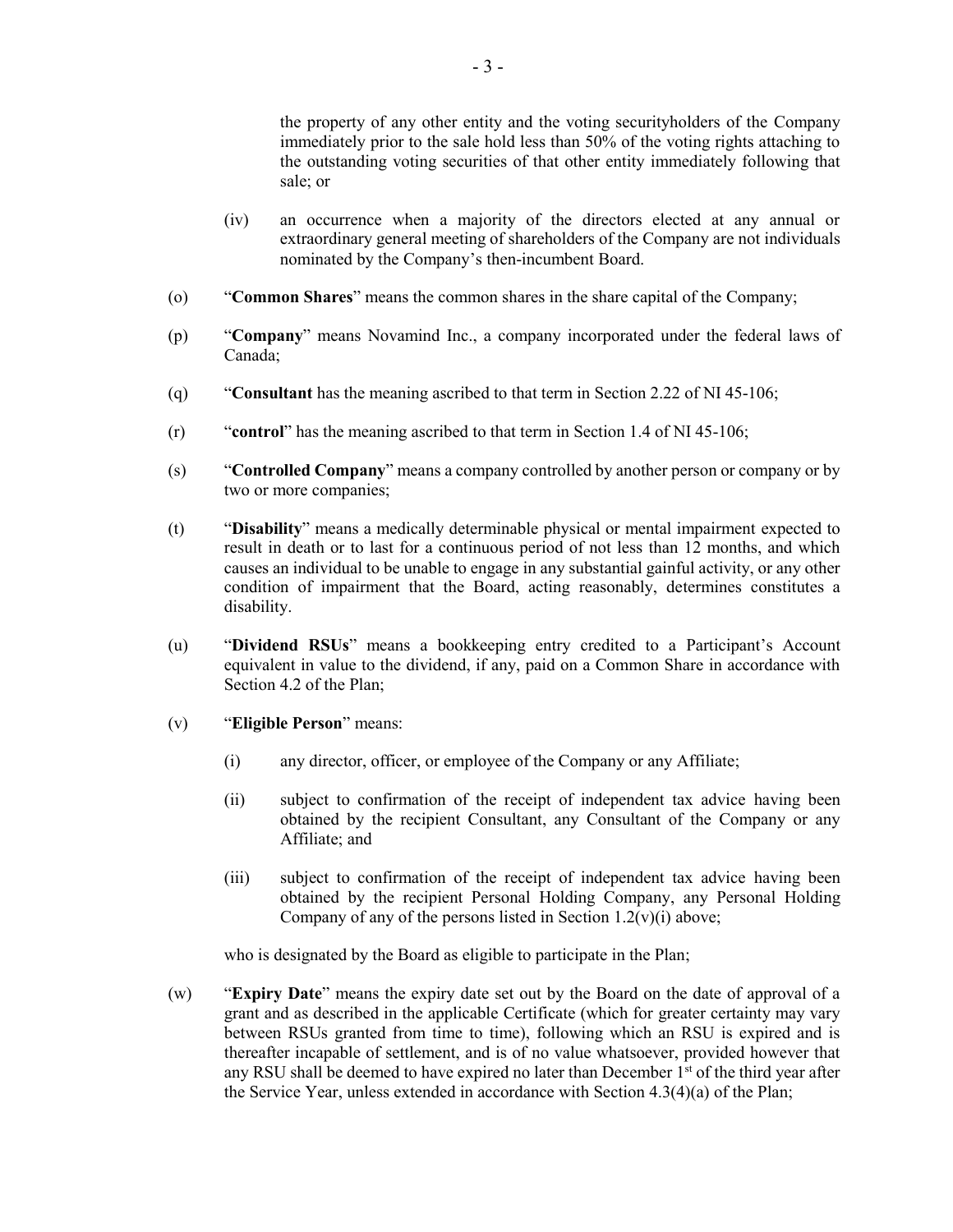- (x) "**Grant Date**" means any date determined from time to time by the Board as a date on which a grant of RSUs will be made to one or more Eligible Persons under this Plan;
- (y) "**ITA**" means the *Income Tax Act* (Canada) and any regulations thereunder, each as amended from time to time. Any reference to any section of the ITA shall also be a reference to any successor provision and any regulation promulgated thereunder.
- (z) "**Investor Relations Activities**" means any activities, by or on behalf of the Company or Shareholder, that promote or reasonably could be expected to promote the purchase or sale of securities of the Company, but does not include:
	- (i) the dissemination of information provided, or records prepared, in the ordinary course of business of the Company
		- (A) to promote the sale of products or services of the Company, or
		- (B) to raise public awareness of the Company,

that cannot reasonably be considered to promote the purchase or sale of securities of the Company;

- (ii) activities or communications necessary to comply with the requirements of:
	- (A) Applicable Securities Laws;
	- (B) Stock Exchange requirements, including Stock Exchange Policy, or the by-laws, rules or other regulatory instruments of any other self-regulatory body or exchange having jurisdiction over the Company;
- (iii) communications by a publisher of, or writer for, a newspaper, magazine or business or financial publication, that is of general and regular paid circulation, distributed only to subscribers to it for value or to purchasers of it, if:
	- (A) the communication is only through the newspaper, magazine or publication, and
	- (B) the publisher or writer receives no commission or other consideration other than for acting in the capacity of publisher or writer; or
- (iv) activities or communications that may be otherwise specified by the Stock Exchange.
- (aa) "**Market Price**" means, unless otherwise required by Applicable Law or by any applicable accounting standard for the Company's desired accounting for RSU Awards, with respect to any particular date, the last available closing market price of the Common Shares on the Stock Exchange. In the event that the Common Shares are not listed and posted for trading on any Stock Exchange, the Market Price shall be the fair market value of such Common Shares as determined by the Board in its discretion;
- (bb) "**NI 45-106**" means National Instrument 45-106 *Prospectus Exemptions*, as may be amended from time to time. Any reference to any section of the NI 45-106 shall also be a reference to any successor provision promulgated thereunder.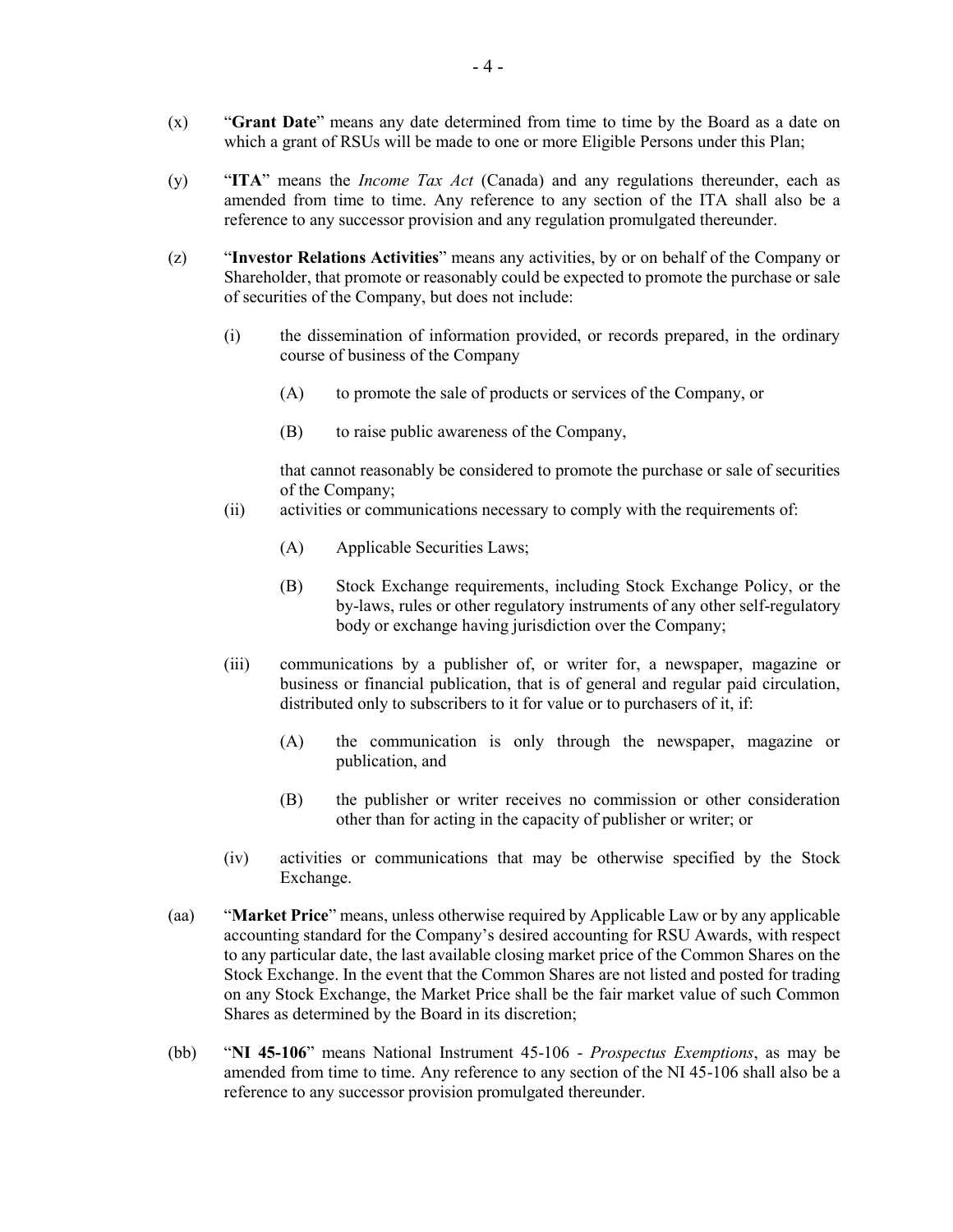- (cc) "**Outstanding Issue**" means the number of Common Shares that are outstanding (on a nondiluted basis) immediately prior to the Common Share issuance or grant of RSUs in question, as applicable.
- (dd) "**Participant**" means an Eligible Person to whom RSUs have been granted and are outstanding;
- (ee) "**Performance Criteria**" means such corporate and/or personal performance criteria as may be determined by the Board in respect of the grant and/or vesting of Restricted Share Units to any Participant, which criteria may be applied to either the Company and its Related Entities as a whole or a Related Entity individually or in any combination, and measured either in total, incrementally or cumulatively over a calendar year or such other performance period as may be specified by the Board in its sole discretion, on an absolute basis or relative to a pre-established target, to previous years' results or to a designated comparison group;
- (ff) "**Personal Holding Company**" means a personal holding company that is either wholly owned, or controlled by, any director, executive officer or employee of the Company or an Affiliated Entity, and the shares of which are held directly or indirectly by any such person or the person s spouse, minor children and/or minor grandchildren;
- (gg) "**Person**" or "**Entity**" means an individual, natural person, company, government or political subdivision or agency of a government, and where two or more persons act as a partnership, limited partnership, syndicate or other group for the purpose of acquiring, holding or disposing of securities of an issuer, such partnership, limited partnership, syndicate or group shall be deemed to be a Person or Entity;
- (hh) "**Plan**" means this Restricted Share Unit plan of the Company, as amended from time to time;
- (ii) "**Related Entity**" means a Person that is controlled by the Company. For the purposes of this Plan, a Person (first person) is considered to control another Person (second person) if the first Person, directly or indirectly, has the power to direct the management and policies of the second person by virtue of
	- (i) ownership of or direction over voting securities in the second Person,
	- (ii) a written agreement or indenture,
	- (iii) being the general partner or controlling the general partner of the second Person, or
	- (iv) being a trustee of the second Person;
- (jj) "**Related Person**" means:
	- (i) a Related Entity of the Company;
	- (ii) a partner, director or officer of the Company or Related Entity;
	- (iii) a promoter of or Person who performs Investor Relations Activities for the Company or Related Entity; and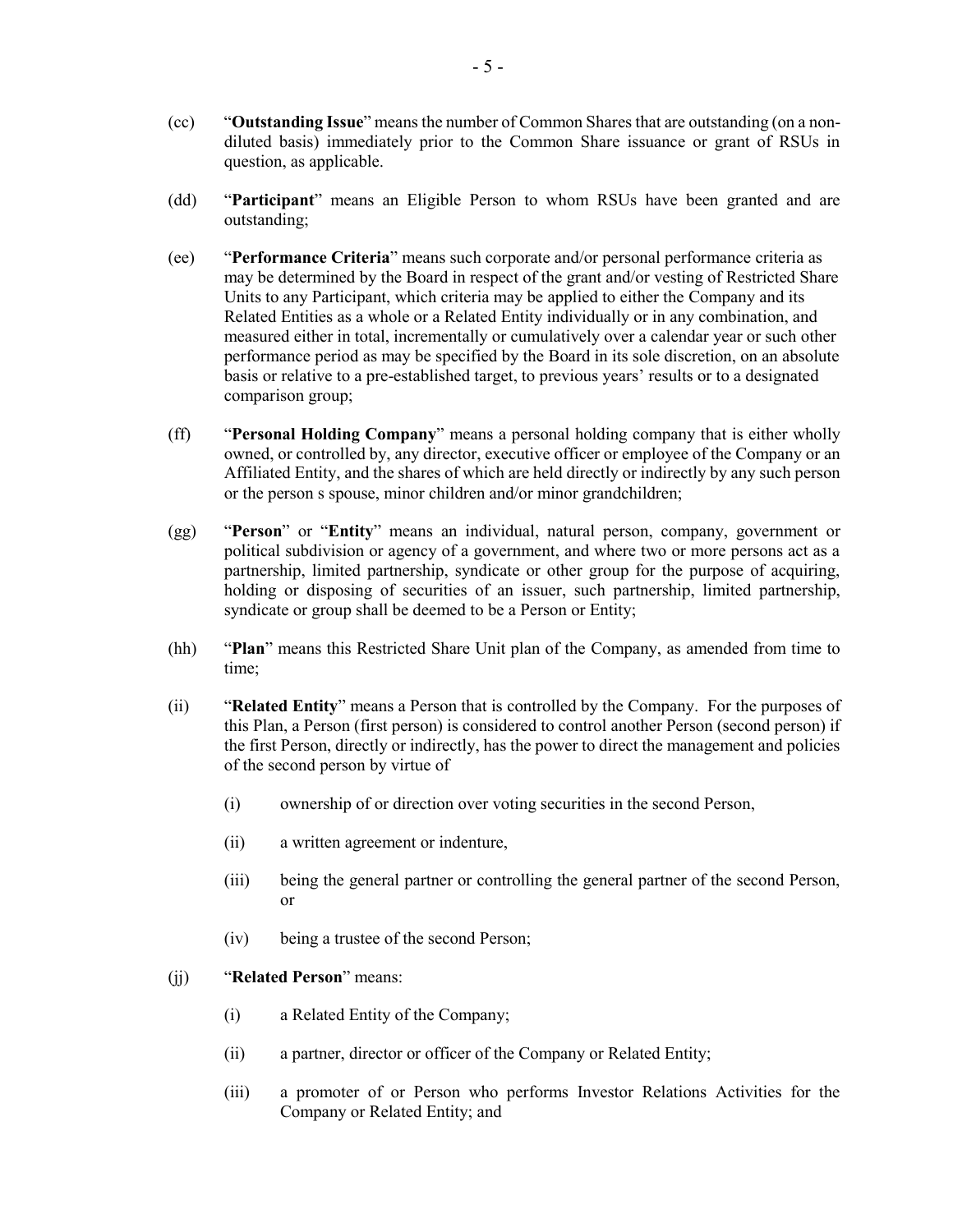- (iv) any Person that beneficially owns, either directly or indirectly, or exercises voting control or direction over at least 10% of the total voting rights attached to all voting securities of the Company or Related Entity.
- (kk) "**Reporting Insider**" means a reporting insider as defined under National Instrument 55- 104 – *Insider Reporting Requirements*, as may be amended from time to time;
- (ll) "**Restricted Share Unit**" or "**RSU**" means a bookkeeping entry equivalent in value to a Common Share credited to a Participant's Account and representing the right of a Participant to whom a grant of such restricted share units is made to receive one Common Share (or, pursuant to Section 4.3, an amount of cash equal to the Market Value thereof), pursuant and subject to the terms and conditions set forth in this Plan and in the applicable Certificate;
- (mm) "**RSU Award**" means the number of RSUs determined by the Board to be awarded to the Participant and credited to a Participant's Account, as evidenced by a Certificate;
- (nn) **"Service Year"** means the year in which an Eligible Person's services were or are rendered that give rise to the grant of an RSU Award;
- (oo) "**Settlement Date**" means the Business Day during the Settlement Period on which a Participant elects to settle an RSU in accordance with Section 4.3;
- (pp) "**Settlement Notice**" has the meaning set out in Section 4.3;
- (qq) "**Settlement Period**" means the period starting on the Vesting Date and ending on the Expiry Date;
- (rr) "**Shareholder**" means a holder of a Common Share in the capital of the Company;
- (ss) "**Share Compensation Arrangement**" means any stock option, stock option plan, employee stock purchase plan, restricted share unit, or any other compensation or incentive mechanism involving the issuance or potential issuance of Common Shares, including a share purchase from treasury which is financially assisted by the Company by way of a loan, guarantee or otherwise including, without limitation, this Plan;
- (tt) "**Stock Exchange**" means the Canadian Securities Exchange or if the Common Shares are not listed on the Canadian Securities Exchange, any stock exchange on which the Common Shares are listed or traded, as determined by the Board;
- (uu) "**Stock Exchange Policy**" means the rules and policies of the Stock exchange, as may be amended from time to time;
- (vv) "**subsidiary**" means a person or company that is:
	- (i) controlled directly or indirectly by:
		- (A) that other, or
		- (B) that other and one or more persons or companies each of which is controlled by that other, or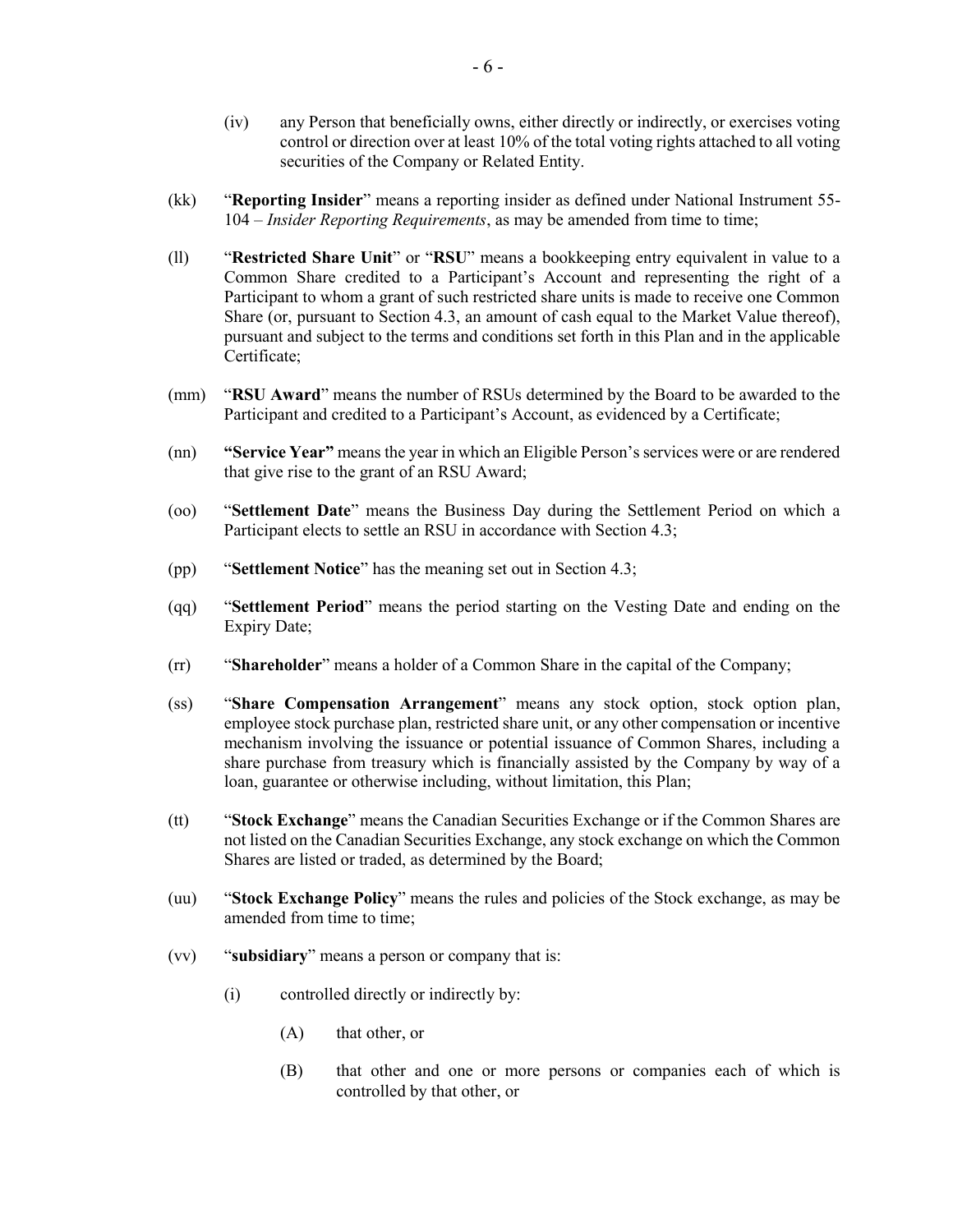- (C) two or more persons or companies, each of which is controlled by that other; or
- (ii) a subsidiary of a person or company that is the other's subsidiary;
- (ww) "**Termination Date**" means the date on which a Participant ceases to be an Eligible Person or otherwise on such date on which the Company terminates its engagement of the Participant. For greater certainty, in the case of a Participant whose employment or term of office with the Corporation or any Subsidiary Company terminates in the circumstances set out in Section 4.4(1)(a), Section 4.4(1)(b) or Section 4.4(1)(c), the date that is designated by the Corporation or any Subsidiary Company, as the last day of the Participant's employment or term of office with the Corporation or such Subsidiary Company, provided that in the case of termination of employment or term of office by voluntary resignation by the Participant, such date shall not be earlier than the date notice of resignation was given, and "Termination Date" specifically does not include any period of reasonable notice that the Corporation or any Subsidiary Company may be required at law to provide to the Participant; and
- (xx) "**Vesting Date**" or "**Vesting Dates**" means the date or dates (as applicable) on which an RSU is vested and/or the satisfaction of the Performance Criteria for the purposes of the Plan.

#### **Section 1.3 Interpretation**

Words importing the singular number only shall include the plural and vice versa and words importing the masculine shall include the feminine.

#### **Section 1.4 Headings**

The headings of all Articles, Sections, and paragraphs in the Plan are inserted for convenience of reference only and shall not affect the construction or interpretation of the Plan.

#### **Section 1.5 References to this RSU Plan**

The words "herein", "hereby", "hereunder", "hereof" and similar expressions mean or refer to the Plan as a whole and not to any particular article, Section, paragraph or other part hereof.

#### **Section 1.6 Canadian Funds**

Unless otherwise specifically provided, all references to dollar amounts in the Plan are references to lawful money of Canada.

#### Article 2 **SHARE CAPITAL**

#### **Section 2.1 Shares Reserved**

(1) Subject to adjustment under Section 5.3(1), the securities that may be acquired by Participants pursuant to RSUs granted under this Plan shall consist of authorized but unissued Common Shares.

(2) The Company shall at all times during the term of this Plan ensure that the number of Common Shares it is authorized to issue shall be sufficient to satisfy the requirements of RSUs granted under this Plan.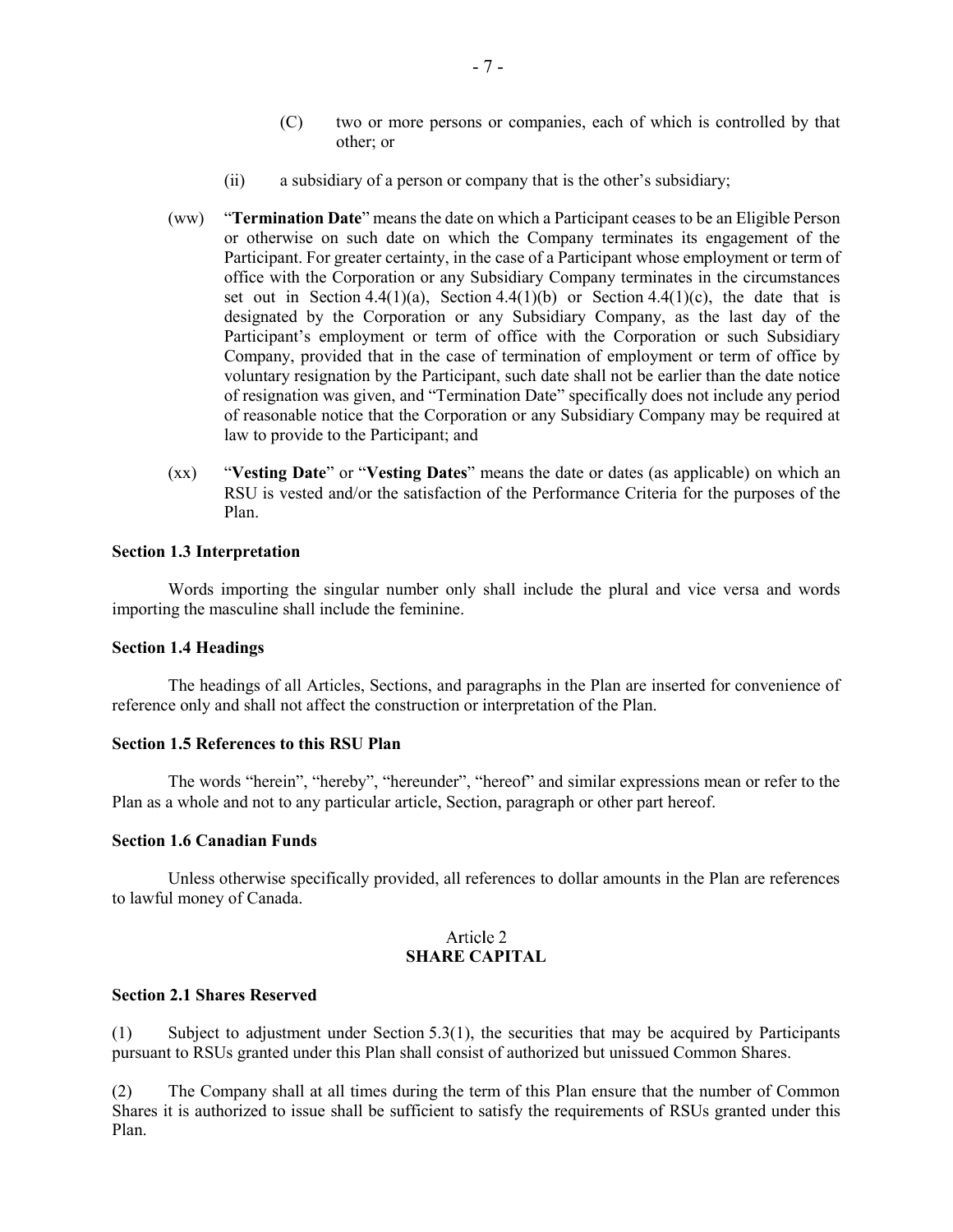(3) The aggregate maximum number of Common Shares made available for issuance under the Plan, subject to adjustment under Section 5.3(1), shall be determined from time to time by the Board, but in any case, shall not exceed 10% of the Outstanding Issue from time to time, subject to adjustments as provided in the Plan.

(4) The Plan shall be a "rolling plan" and therefore when RSUs are cancelled (whether or not upon payment with respect to vested RSUs) or terminated, Common Shares shall automatically be available for issuance pursuant to RSUs granted under the Plan.

### **Section 2.2 Limits on RSU Grants**

(1) The Company shall only grant RSU Awards under this Plan in accordance with Section 3.2 hereof. For greater certainty, all RSU Awards granted under the Plan which may be denominated or settled in Common Shares, and all such Common Shares issued under the Plan, will be issued pursuant to the prospectus and registration requirements of Applicable Securities Laws or an exemption from such prospectus and registration requirements.

(2) The Company shall only grant RSU Awards under this Plan in compliance with Section 2.24 of NI 45-106. Until such time as the Corporation obtains shareholder approval of this RSU Plan and other Share Compensation Arrangements in accordance with section 2.24 of NI 45-106, such compliance shall be evidenced by a Compliance Certificate executed by the Company, in substantially the form attached hereto as Schedule "B", as may be amended by the Board from time to time.

(3) The maximum number of listed securities of the Company (either issued directly or issuable on settlement of any RSUs or other convertible securities) which may be granted within any 12 month period to Persons engaged in Investor Relations Activities for the Company must not exceed 1% of the Outstanding Issue.

#### Article 3 **ADMINISTRATION**

#### **Section 3.1 General**

(1) This Plan shall be administered by the Board, in its discretion. Notwithstanding the foregoing or any other provision contained herein, the Board shall have the right to delegate (to the extent permitted by Applicable Law) the administration and operation of this Plan, in whole or in part, to a committee of the Board and/or to any member of the Board. Any delegation pursuant to this Section 3.1 shall be documented in a resolution of the Board.

(2) Subject to the terms and conditions set forth herein and Applicable Law, the Board is authorized to provide for the granting, vesting, settlement and method of settlement of RSUs, all on such terms (which may vary between RSUs granted from time to time) as it shall determine. In addition, the Board shall have the authority to:

- (a) select any directors, officers, employees or Consultants of the Company or subsidiary of the Company to participate in this Plan; provided that RSUs granted to any Participant shall be approved by the Shareholders if the rules of the Stock Exchange require such approval;
- (b) construe and interpret this Plan and all agreements entered into hereunder;
- (c) prescribe, amend and rescind rules and regulations relating to this Plan; and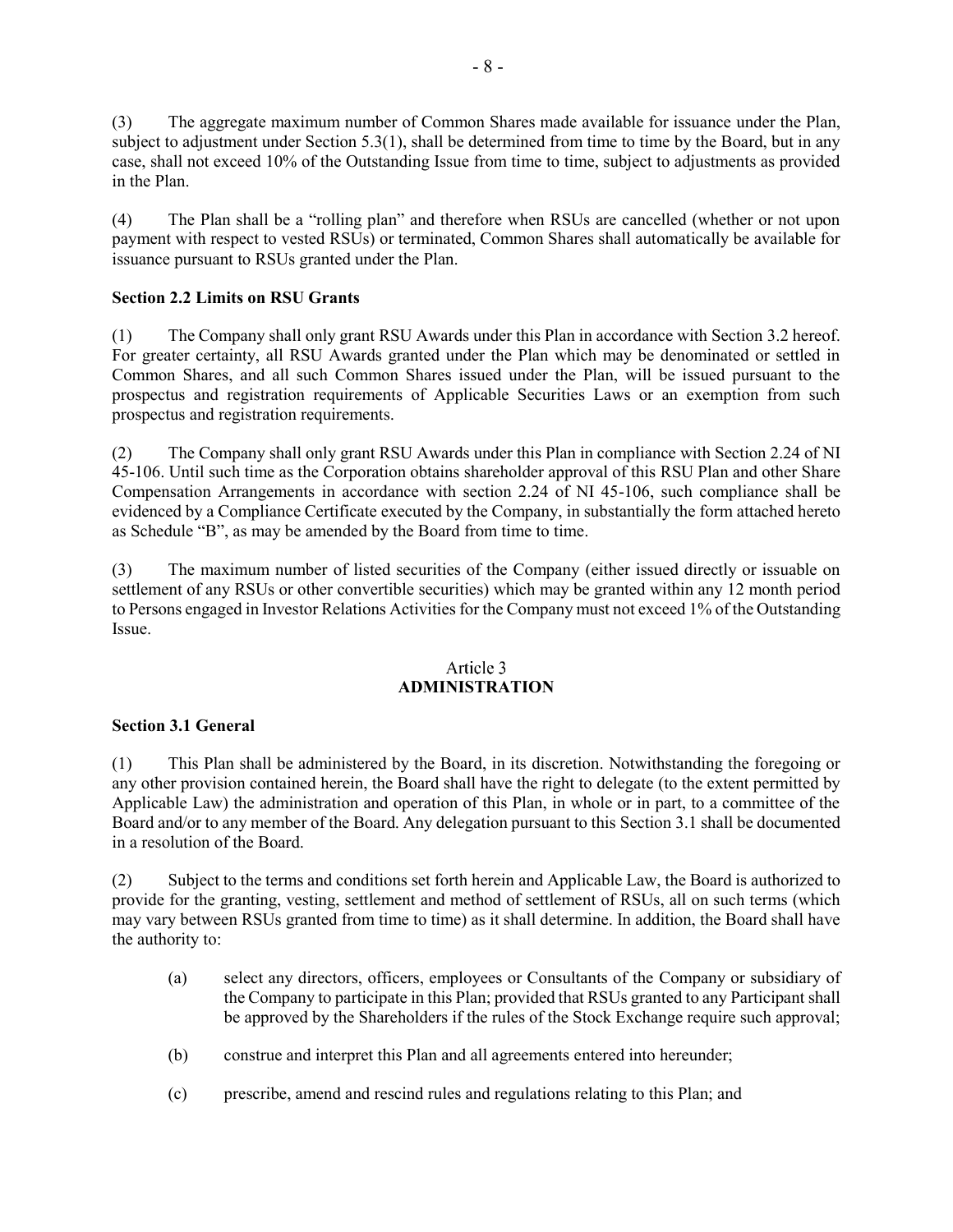(d) make all other determinations necessary or advisable for the administration of this Plan. All determinations and interpretations made by the Board shall be binding on all Participants and on their legal, personal representatives and beneficiaries.

(3) An RSU Award shall be evidenced by an Restricted Share Unit Grant Agreement Certificate ("**Certificate**"), in substantially the form attached hereto as Schedule "A", as may be amended by the Board from time to time. Each such Certificate shall include the following terms and conditions and such additional terms and conditions (in either case not inconsistent with the provisions of the Plan and such provisions of the Plan shall prevail in the event of a conflict between the Plan and a Certificate or any other communications) as the Board shall determine, in its discretion:

- (a) the number of RSUs subject to the RSU Award to be credited to the Participant's Account;
- (b) the Grant Date;
- (c) the Vesting Date, Vesting Dates applicable to the RSUs subject to the RSU Award;
- (d) Performance Criteria (if any);
- (e) the Settlement Period and Expiry Date applicable to an RSU subject to the RSU Award;
- (f) the nature and duration of the restrictions, if any, to be imposed upon the sale or other disposition of Common Shares acquired upon settlement of the RSU; and
- (g) such other terms, conditions and limitations permitted by and not inconsistent with this Plan as the Board may determine.

(4) No member of the Board (or person acting under delegated authority) nor the Company, will be liable for any action or determination taken or made in the administration, interpretation, construction or application of this Plan, any Certificate or any RSU issued pursuant to this Plan, or otherwise in any way in respect of any Participant's participation in this Plan or the holding or settlement of RSUs. To the fullest extent permitted by Applicable Law, the Company shall indemnify and save harmless, and shall advance and reimburse the expenses of, each Person made, or threatened to be made, a party to any action or proceeding in respect of the Plan by reason of the fact that such Person is or was a member of the Board or is or was a member of the committee responsible for administering and operating the Plan in respect of any claim, loss, damage or expense (including legal fees) arising therefrom.

#### **Section 3.2 Compliance with Legislation**

(1) The Plan, the terms of the issue or grant and the settlement of RSUs hereunder and the Company's obligation to sell and deliver Common Shares upon settlement of RSUs shall be subject to all Applicable Law and to such approvals by any regulatory or governmental agency as may, in the opinion of counsel to the Company, be required. The Company shall not be obliged by any provision of the Plan or the grant of any RSU hereunder to issue or sell Common Shares in violation of such laws, rules and regulations or any condition of such approvals.

(2) No RSU shall be granted and no Common Shares issued or sold thereunder where such grant, issue or sale would require registration of the Plan or of Common Shares under the securities laws of any foreign jurisdiction and any purported grant of any RSU or issue or sale of Common Shares hereunder in violation of this provision shall be void.

(3) The Company shall have no obligation to issue any Common Shares pursuant to the Plan unless such Common Shares shall have been duly listed, upon official notice of issuance, with the Stock Exchange.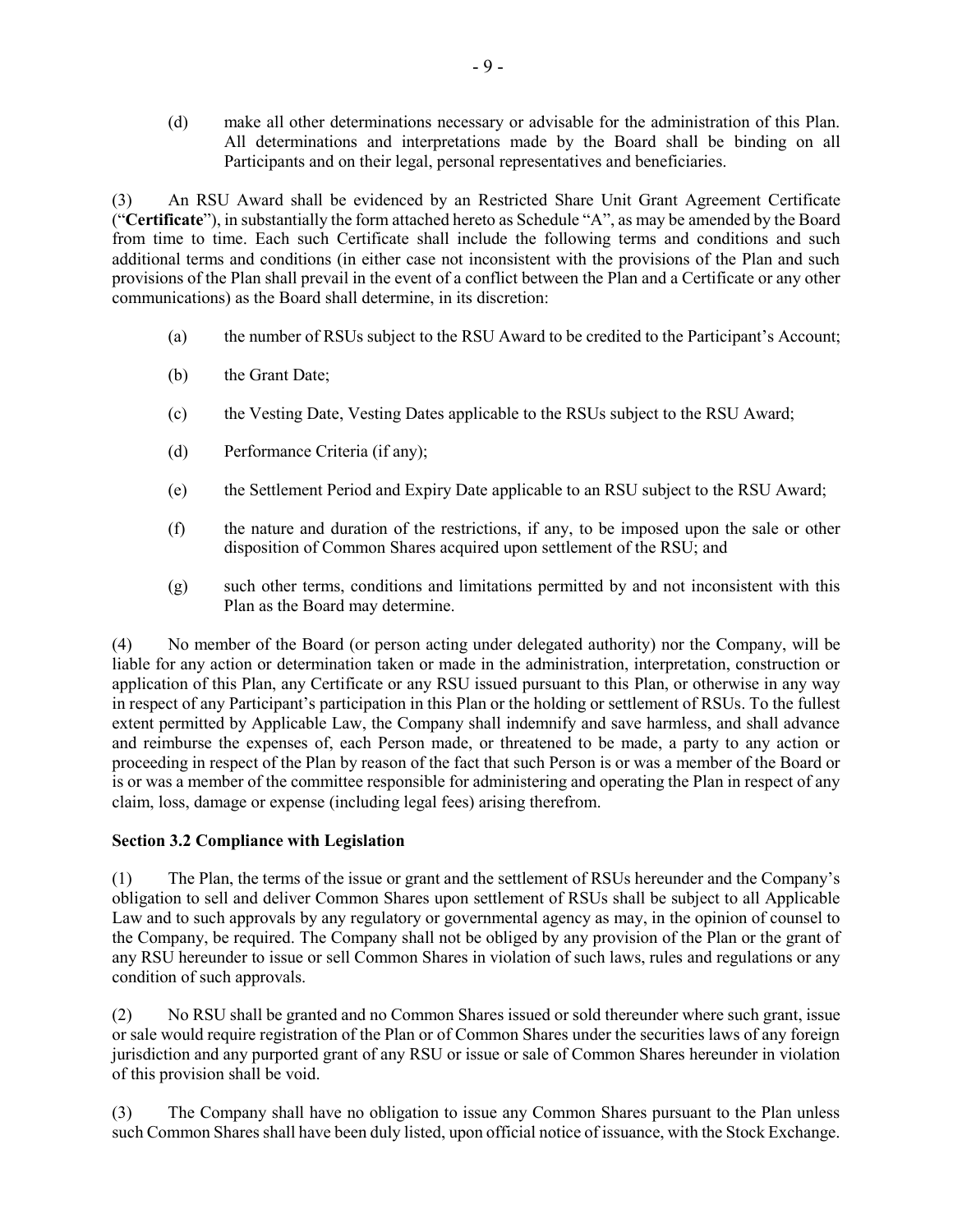Common Shares issued to Participants pursuant to the settlement of RSUs may be subject to restrictions or limitations on sale or resale under Applicable Securities Laws.

(4) If Common Shares cannot be issued to a Participant upon the settlement of an RSU due to legal or regulatory restrictions, the obligation of the Company to issue such Common Shares under the Plan shall terminate, at no cost to the Company nor obligation to otherwise compensate a Participant in any way.

#### **Section 3.3 Miscellaneous**

(1) Nothing contained herein shall prevent the Board from adopting other or additional compensation arrangements, subject to any required Shareholder or Stock Exchange approval.

(2) Nothing contained in the Plan nor in any RSU granted hereunder shall be deemed to give any Participant any interest or title in or to any Common Shares of the Company or any rights as a Shareholder or any other legal or equitable right against the Company whatsoever other than as set forth in the Plan and pursuant to the settlement of any RSU.

(3) The Plan does not give any Participant or any employee of the Company or any of its Affiliated Companies or Controlled Companies or subsidiaries the right or obligation to continue to serve as a Consultant, director, officer or employee of, or be engaged by, as the case may be, the Company or any of its Affiliated Companies or Controlled Companies or subsidiaries. The awarding of RSUs to any Eligible Person is a matter to be determined solely in the discretion of the Board. The Plan shall not in any way fetter, limit, obligate, restrict or constrain the Board with regard to the allotment or issue of any Common Shares or any other securities in the capital of the Company or any of its subsidiaries other than as specifically provided for in the Plan.

(4) The existence of any RSUs shall not affect in any way the right or power of the Company or its Shareholders to make or authorize any adjustment, recapitalization, reorganization or other change in the Company s capital structure or its business, or any amalgamation, combination, merger or consolidation involving the Company or to create or issue any bonds, debentures, shares or other securities of the Company or the rights and conditions attaching thereto or to affect the dissolution or liquidation of the Company or any sale or transfer of all or any part of its assets or business, or any other corporate act or proceeding, whether of a similar nature or otherwise.

(5) No fractional Common Shares shall be issued upon the settlement of RSUs granted under the Plan and, accordingly, if a Participant would become entitled to a fractional Common Share upon the settlement of an RSU, or from an adjustment pursuant to Section 5.3(1) such Participant shall only have the right to receive the next lowest whole number of Common Shares and no payment or other adjustment will be made with respect to the fractional interest so disregarded.

#### Article 4 **RESTRICTED SHARE UNITS**

#### **Section 4.1 Granting of RSUs**

(1) Where the Board determines to grant an RSU Award to an Eligible Person under the terms and conditions applicable to such RSU Award, the Company shall deliver to the Eligible Person a Certificate, containing the terms and condition applicable to such RSU Award.

(2) On the grant of an RSU Award, the Company will credit the Participant's Account with the number of RSUs granted to such Participant under the terms of the RSU Award.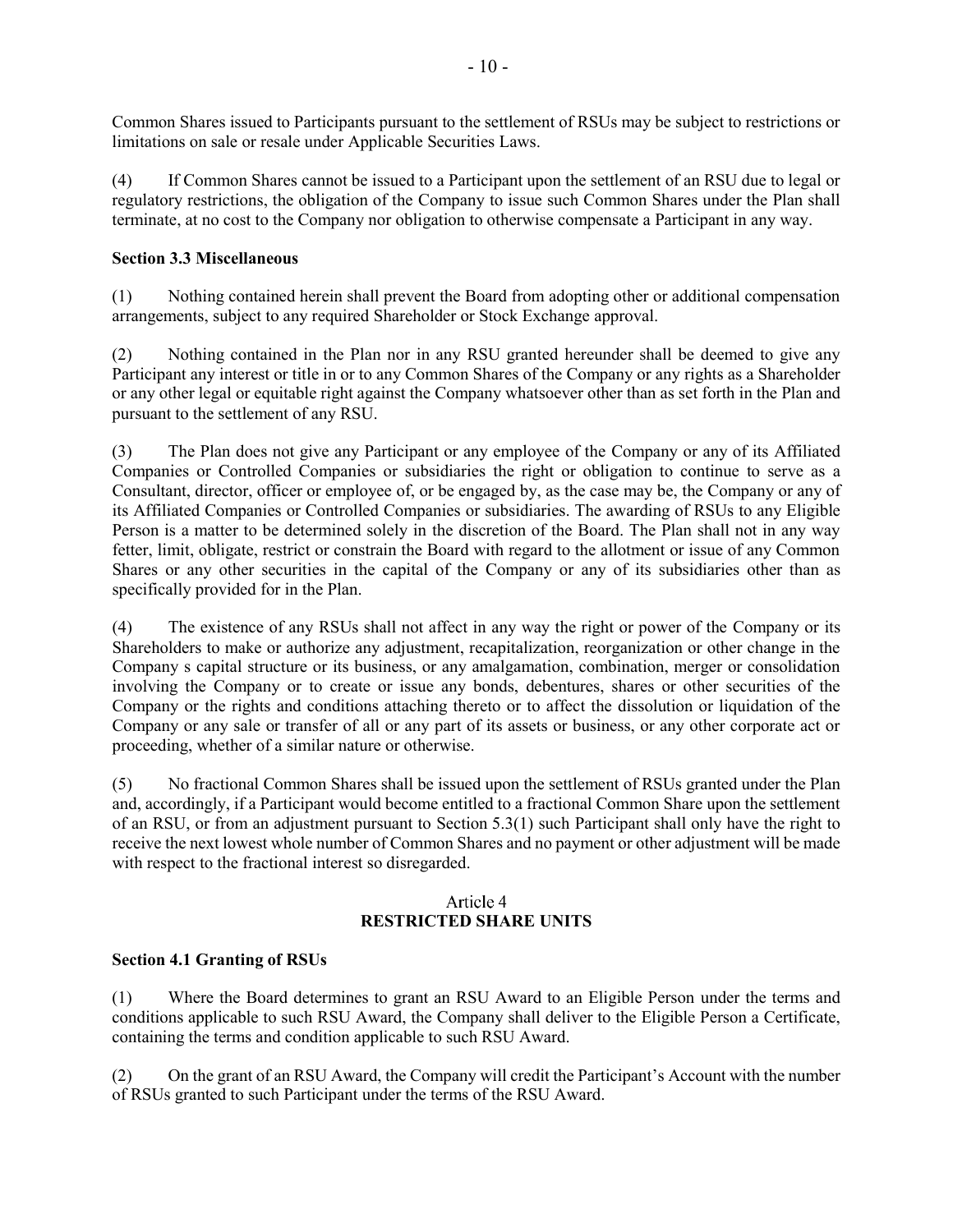(3) The grant of an RSU Award shall entitle the Participant to the conditional right to receive for each RSU credited to the Participant's Account, at the election of the Company, either one Common Share or an amount in cash, in each case net of applicable taxes and contributions to government sponsored plans, as determined by the Board, equal to the Market Price of one Common Share on the Settlement Date for each RSU credited to the Participant's Account, subject to the conditions set out in the Certificate and in the Plan, and subject to all other terms of this Plan.

(4) An Eligible Person may receive an RSU Award on more than one occasion under the Plan and may receive separate RSU Awards on any one occasion.

(5) RSUs granted under this Plan to an Eligible Person in a calendar year will (subject to any applicable terms and conditions, and subject to any determination made by the Board, including as may be reflected in the Certificate) represent a right to a bonus or similar award to be received for services rendered by such Eligible Person to the Company or an Affiliate, as the case may be, in the fiscal year ending in or coincident with (or, where determined by the Board, before) such calendar year.

## **Section 4.2 Dividends**

(1) Unless the Board determines otherwise, additional RSUs ("**Dividend RSUs**") will be credited to a Participant's Account where the Company declares and pays a dividend on Common Shares. The number of Dividend RSUs credited to a Participant's Account in connection with the payment of dividends on Common Shares will be based on the actual amount of cash dividends that would have been paid to such Participant had they been holding such number of Shares equal to the number of RSUs credited to the Participant's Account on the date on which cash dividends are paid on the Common Shares and the Market Price of the Common Shares on the payment date.

(2) Dividend RSUs credited to a Participant's Account shall vest and be settled in the same manner and on the same date as the RSUs to which they relate.

## **Section 4.3 Settlement of Restricted Share Units**

(1) Subject to the provisions of the Plan and in particular Section 4.4 and Section 5.2 and any vesting limitations, including any Performance Criteria, imposed by the Board in its sole unfettered discretion at the time of grant, RSUs subject to an RSU Award may be settled by a Participant during the Settlement Period applicable to the RSU by delivery to the Company of a notice (the "**Settlement Notice**") in a form attached to the Certificate. As soon as practicable following the receipt of the Settlement Notice, RSUs will be settled by the Company through the delivery by the Company of such number of Common Shares equal to the number of RSUs then being settled or, at the Company's election, an amount in cash, in each case net of applicable taxes and contributions to government sponsored plans, equal to the Market Price at the Settlement Date of one Common Share for each RSU then being settled. Where, prior to the Expiry Date, a Participant fails to elect to settle an RSU, the Participant shall be deemed to have elected to settle such RSUs on the day immediately preceding the Expiry Date.

(2) Notwithstanding the foregoing, if the Company elects to issue Common Shares in settlement of RSUs:

- (a) the Company may arrange for such number of the Common Shares to be sold as it deems necessary or advisable to raise an amount at least equal to its determination of such applicable taxes, with such amount being withheld by the Company; or
- (b) the Company may elect to settle for cash such number of RSUs as it deems necessary or advisable to raise funds sufficient to cover such withholding taxes with such amount being withheld by the Company; or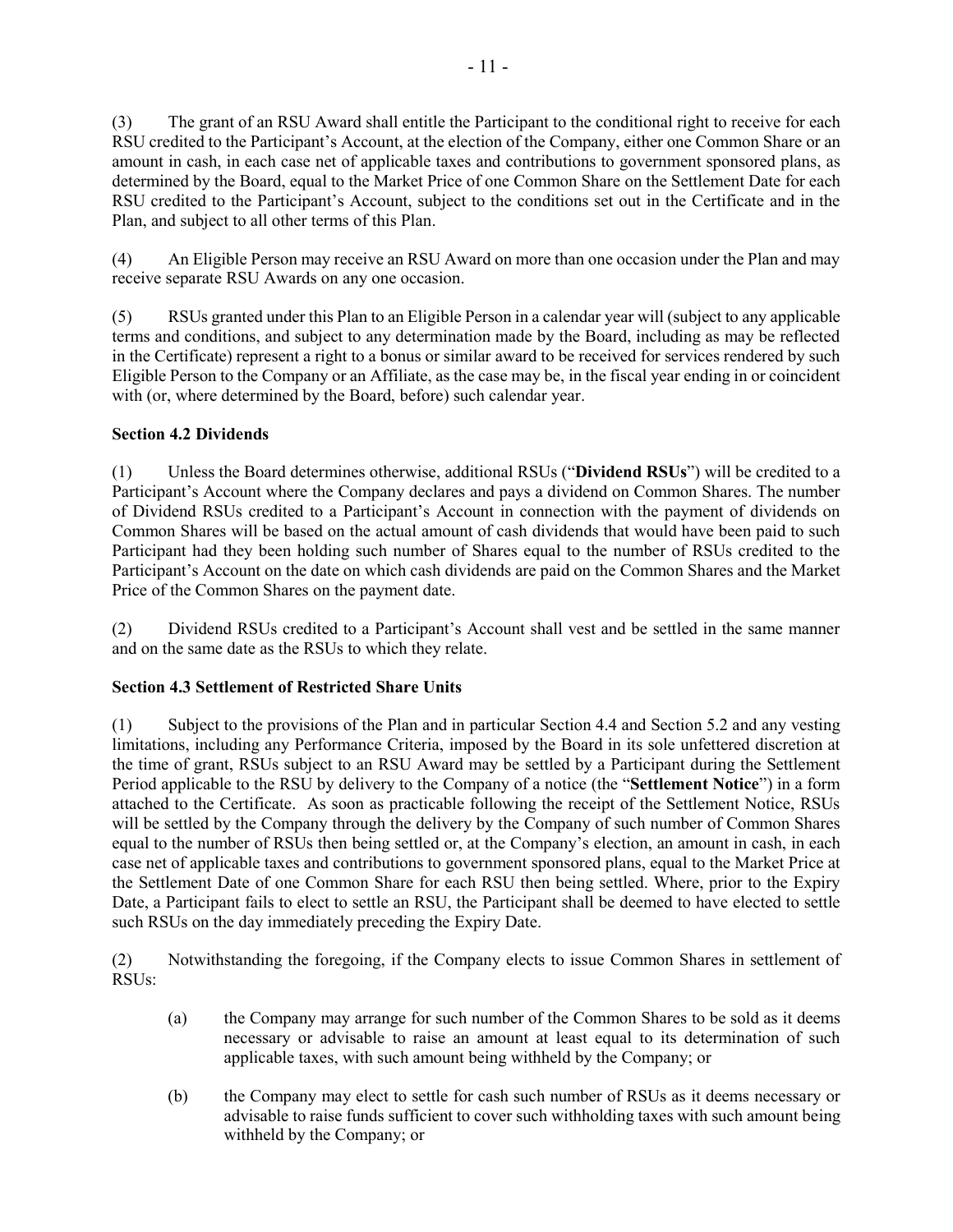(c) the Company may, as a condition of settlement in the form of Common Shares, require the Participant to pay the applicable taxes as determined by the Company or make such other arrangement acceptable to the Company in its discretion (if at all) as it deems necessary or advisable.

(3) Subject to the terms of the Plan, as soon as practicable after receipt of any of the amount, undertaking or election listed in Section 4.3(2), the Company will forthwith cause the transfer agent and registrar of the Common Shares to deliver to the Participant a certificate or certificates in the name of the Participant or a statement of account, at the discretion of the Company, representing in the aggregate Common Shares issued to the Participant.

- (4) Notwithstanding any other provision of the Plan:
	- (a) no RSU shall be capable of settlement after the Expiry Date, provided, however, that if the Expiry Date in respect of an RSU falls on a date upon which such Participant is prohibited from exercising such RSU due to a Black-Out Period or other trading restriction imposed by the Company or under Applicable Securities Law, then the Expiry Date of such RSU shall be automatically extended to the fifth (5th) Business Day following the date the relevant Black-Out Period or other trading restriction imposed by the Company or Applicable Securities Law is lifted, terminated or removed but in no event shall the Expiry Date be extended beyond December 31<sup>st</sup> of the third year after the Service Year. The foregoing extension applies to all RSUs regardless of the Grant Date and shall not be considered an extension of the term thereof as otherwise referred to in the Plan. In addition, the Participant acknowledges that such an extension may result in less favourable tax consequences to the Participant than if the RSUs had been settled on the original Expiry Date:
	- (b) the Settlement Period shall be automatically reduced in accordance with Section 4.4 upon the occurrence of any of the events referred to therein; and
	- (c) no RSU in respect of which Shareholder approval is required under the rules of the Stock Exchange shall be settled until such time as such RSU has been so approved.

#### **Section 4.4 Termination of Service**

- (1) Except as otherwise determined by the Board:
	- (a) all RSUs held by the Participant (whether vested or unvested) shall terminate automatically on the Termination Date for any reason other than as set forth in paragraph (b) and (c) below;
	- (b) in the case of a termination of the Participant's service by reason of  $(A)$  termination by the Company or any subsidiary of the Company other than for Cause, or (B) the Participant's death or Disability, the Participant's unvested RSUs shall vest automatically as of such date, and on the earlier of the original Expiry Date and any time during the ninety (90) day period commencing on the date of such termination of service (or, if earlier, the Termination Date), the Participant (or their executor or administrator, or the person or persons to whom the Participant's RSUs are transferred by will or the applicable laws of descent and distribution) will be eligible to request that the Company settle their vested RSUs. Where, prior to the 90th day following such termination of service (or, if earlier, the Termination Date) the Participant fails to elect to settle a vested RSU, the Participant shall be deemed to have elected to settle such RSU on such 90th day (or, if earlier, the Termination Date) and to receive Common Shares in respect thereof;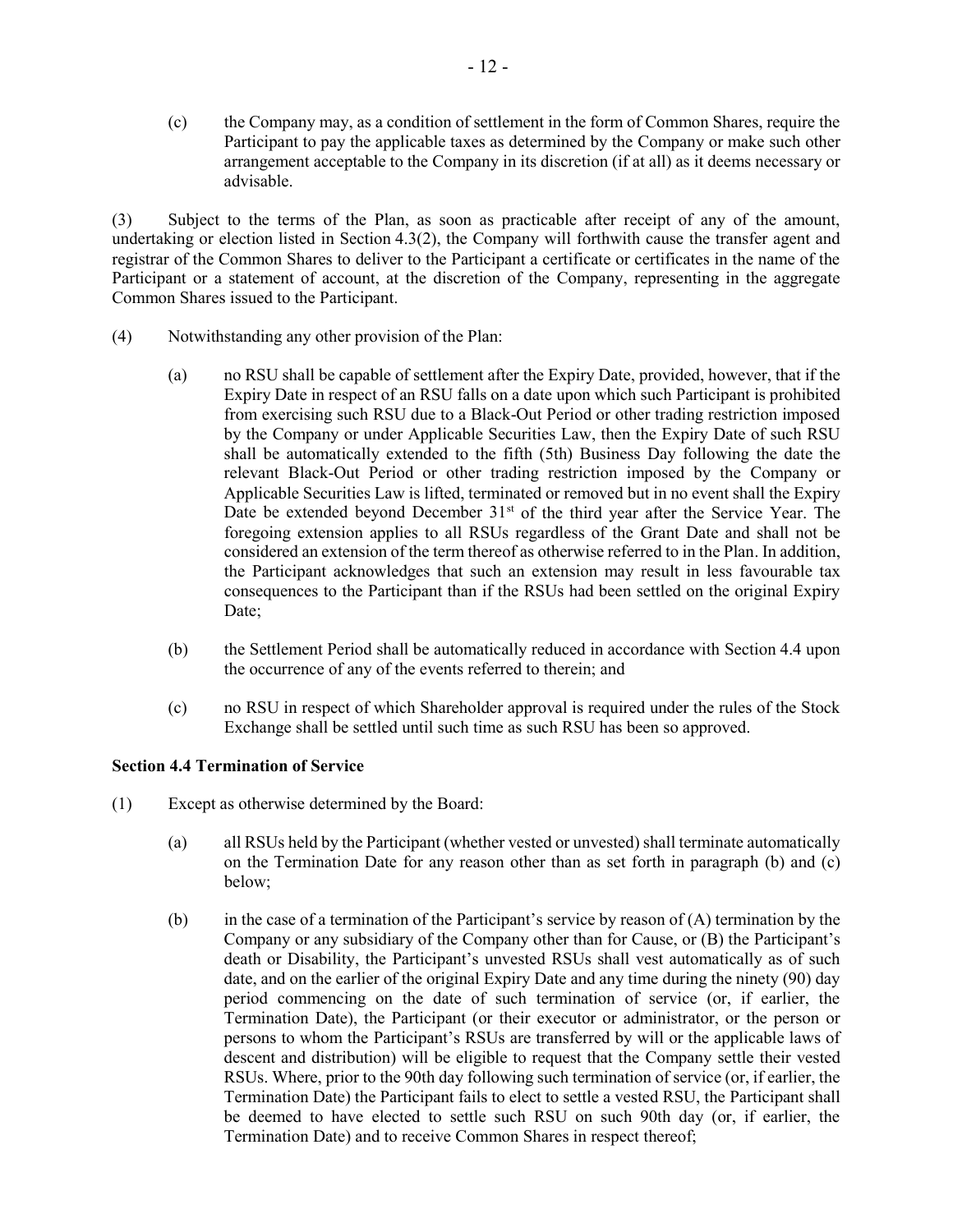- (c) in the case of a termination of the Participant's services by reason of (A) voluntary resignation, or (B) death or Disability, only the Participant's unvested RSUs shall terminate automatically as of such date, and any time during the ninety (90) day period commencing on the date of such termination of service (or, if earlier, the Termination Date), the Participant will be eligible to request that the Company settle their vested RSUs. Where, prior to the 90th day following such termination of service (or, if earlier, the Termination Date) the Participant fails to elect to settle a vested RSU, the Participant shall be deemed to have elected to settle such RSU on such 90th day (or, if earlier, the Termination Date) and to receive Common Shares in respect thereof;
- (d) for greater certainty, where a Participant's employment, term of office or other engagement with the Company terminates by reason of termination by the Company or any subsidiary of the Company for Cause then any RSUs held by the Participant (whether unvested or vested) at the Termination Date, immediately terminate and are cancelled on the Termination Date or at a time as may be determined by the Board, in its discretion;
- (e) a Participant's eligibility to receive further grants of RSUs under this Plan ceases as of the earliest of the date the Participant resigns from or terminates its engagement with the Company or any subsidiary of the Company and the date that the Company or any subsidiary of the Company provides the Participant with written notification that the Participant's employment, term of office or engagement, as the case may be, is terminated, notwithstanding that such date may be prior to the Termination Date; and
- (f) for the purposes of the Plan, a Participant shall not be deemed to have terminated service or engagement where: (i) the Participant remains in employment or office within or among the Company or any subsidiary of the Company or (ii) the Participant is on a leave of absence approved by the Board.

#### **Section 4.5 Non-transferability of RSUs**

(1) RSUs shall not be transferable or assignable by the Participant otherwise than by will or the laws of descent and distribution, and shall be exercisable during the lifetime of a Participant only by the Participant and after death only by the Participant's legal representative.

#### Article 5 **TERMINATION, AMENDMENTS AND ADJUSTMENTS**

#### **Section 5.1 Amendment and Termination**

(1) The Board may amend, suspend or terminate the Plan or any portion thereof at any time in accordance with applicable law, and subject to any required regulatory approval.

(2) No such amendment, suspension or termination shall alter or impair any RSUs or any rights pursuant thereto granted previously to any Participant without the consent of such Participant.

(3) If the Plan is terminated, the provisions of the Plan and any administrative guidelines, and other rules and regulations adopted by the Board and in force at the time of the Plan termination shall continue in effect during such time as an RSU or any rights pursuant thereto remain outstanding.

(4) With the consent of the affected Participant, the Board may amend or modify any outstanding RSU in any manner to the extent that the Board would have had the authority to initially grant such award as so modified or amended, including without limitation, to change the date or dates as of which the RSU becomes exercisable, subject to the prior approval of the Stock Exchange where necessary.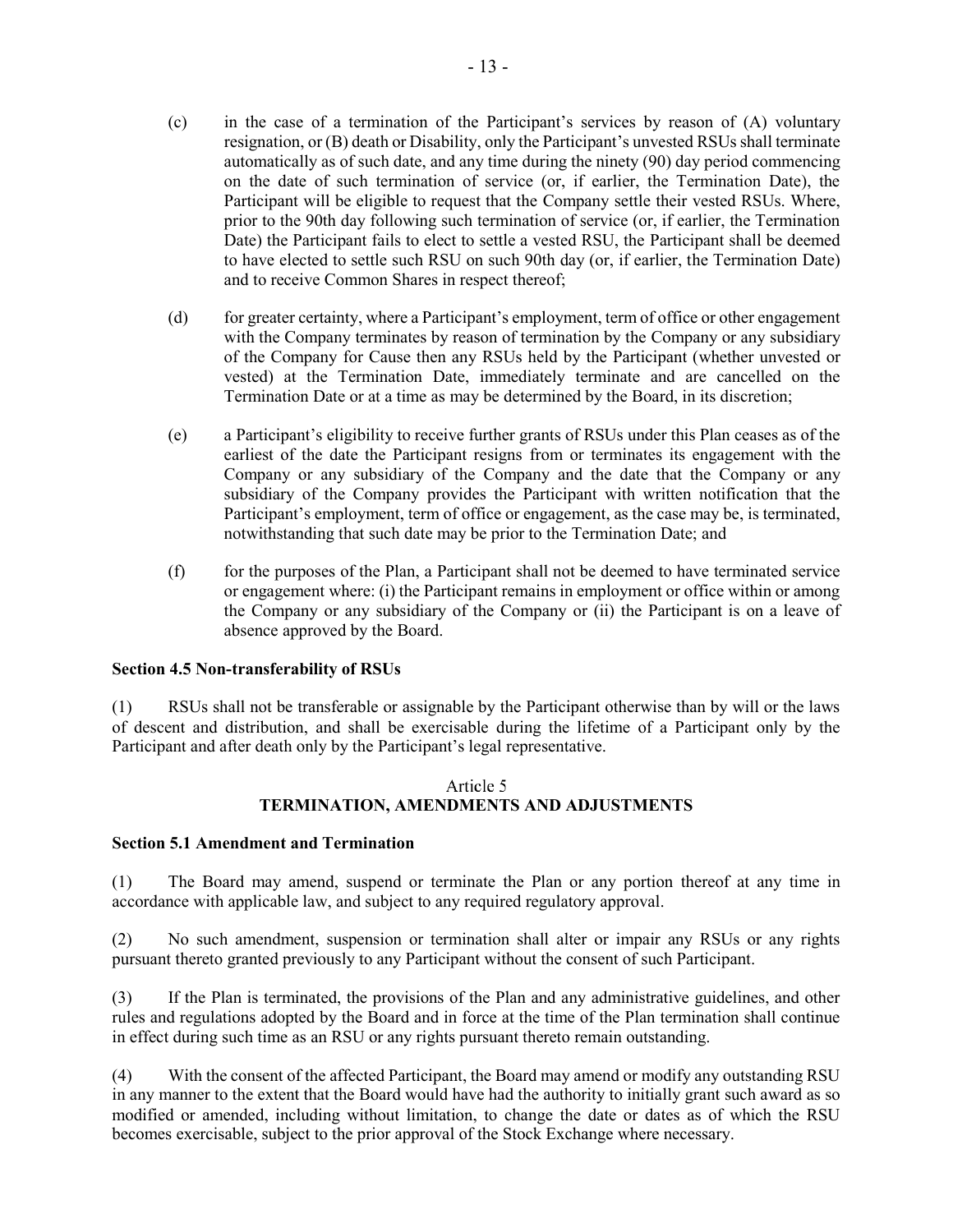#### **Section 5.2 Change of Control**

(1) Notwithstanding any other provision of this Plan, in the event of an actual or potential Change of Control Event, the Board may, in its discretion, without the necessity or requirement for the agreement or consent of any Participant: (i) accelerate, conditionally or otherwise, on such terms as it sees fit, the vesting date of any RSU; (ii) permit the conditional settlement of any RSU, on such terms as it sees fit; (iii) otherwise amend or modify the terms of the RSU, including for greater certainty permitting Participants to settle any RSU, to assist the Participants to tender the underlying Common Shares to, or participate in, the actual or potential Change of Control Event or to obtain the advantage of holding the underlying Common Shares during such Change of Control Event; and (iv) terminate, following the successful completion of such Change of Control Event, on such terms as it sees fit, the RSUs not settled prior to the successful completion of such Change of Control Event, including, without limitation, for no payment or other compensation.

(2) The determination of the Board in respect of any such Change of Control Event shall for the purposes of this Plan be final, conclusive and binding.

#### **Section 5.3 Adjustments**

(1) If there is a change in the outstanding Common Shares by reason of any stock dividend or split, recapitalization, amalgamation, consolidation, combination or exchange of shares, or other corporate change, the Board shall make, subject to the prior approval of the Stock Exchange where necessary, appropriate substitution or adjustment in

- (a) the number or kind of Common Shares or other securities reserved for issuance pursuant to the Plan, and
- (b) the number and kind of Common Shares or other securities subject to unsettled and outstanding RSUs granted pursuant to the Plan;

provided, however, that no substitution or adjustment shall obligate the Company to issue fractional RSUs or shares. If the Company is reorganized, amalgamated with another company or consolidated, the Board shall make such provisions for the protection of the rights of Participants as the Board in its discretion deems appropriate.

(2) For greater certainty, no amount will be paid to, or in respect of, a Participant under the Plan or pursuant to any other arrangement, and no additional RSUs, Common Shares or other securities of the Company will be granted to a Participant to compensate the Participant for any downward fluctuations in the Market Price of a Common Share nor will any other form of benefit, cash or otherwise, be conferred upon, or in respect of, a Participant for such a purpose.

#### Article 6 **GENERAL**

#### **Section 6.1 Effective Date**

The Plan shall be effective upon the approval of the Plan by the Board.

#### **Section 6.2 Notice**

Any Notice required to be given by this Plan shall be in writing and shall be given by registered mail, postage prepaid, or delivered by courier or by electronic transmission addressed, if to the Company, to the operations office of the Company in Toronto, Ontario, Attention: **[CEO]**; or if to a Participant, to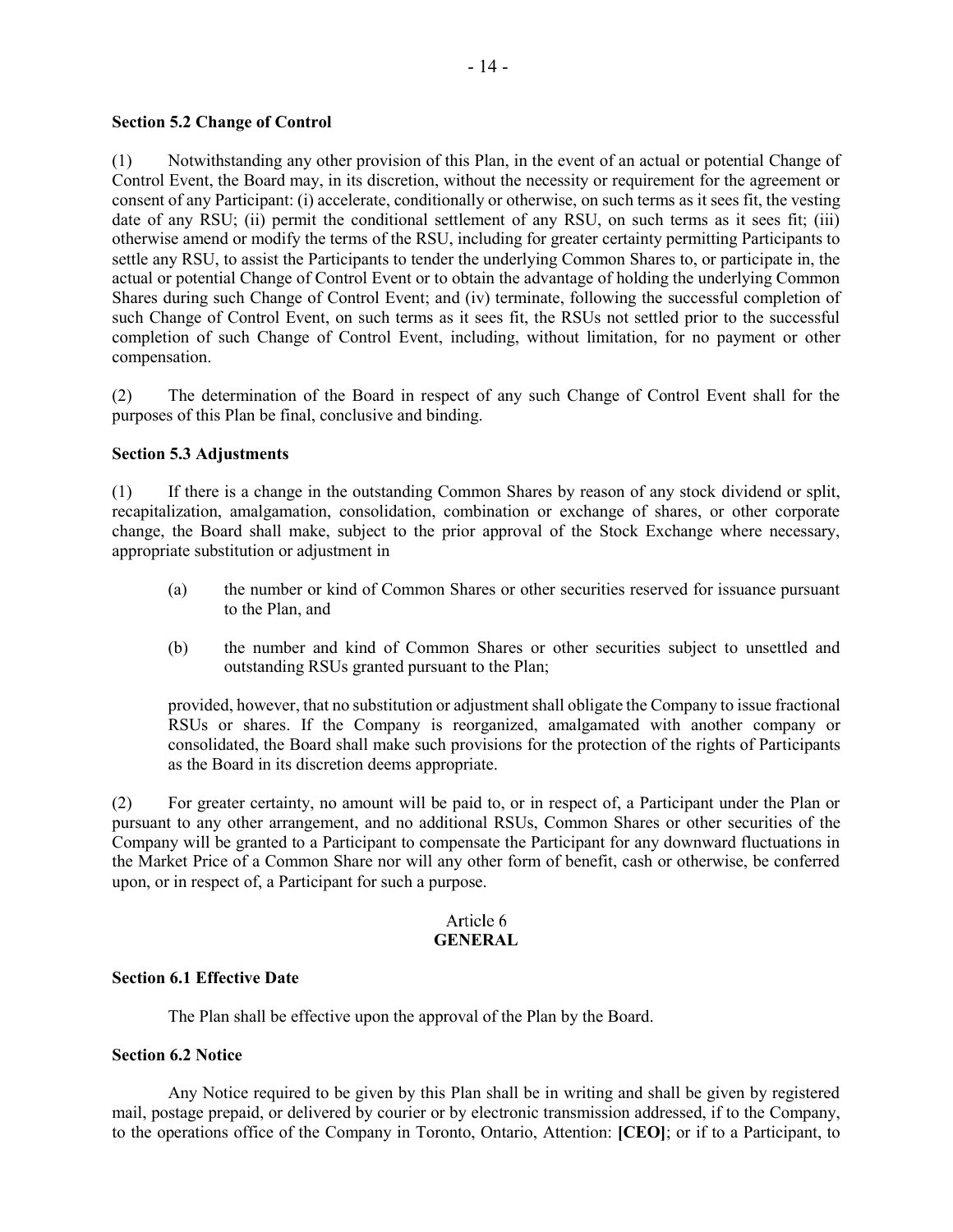such Participant at their address as it appears on the books of the Company or in the event of the address of any such Participant not so appearing, then to the last known address of such Participant; or if to any other person, to the last known address of such person.

#### **Section 6.3 Tax Withholdings**

The Company shall be entitled to withhold such number of Common Shares or amount of cash payable to a Participant, either under this Plan or otherwise, or make or require the Participant to make, such other arrangement, including an arrangement as contemplated under Section 4.3(2), as it may deem necessary or advisable so as to ensure that the Company is in compliance with the applicable provisions of any federal, provincial or local law relating to the withholding or remittance of tax or other relevant amounts. It is the responsibility of the Participant to complete and file any tax returns which may be required within the periods specified under applicable laws as a result of the Participant's participation in the Plan. The Company shall not be responsible for any tax consequences to a Participant as a result of the Participant's participation in the Plan.

#### **Section 6.4 Rights of Participants**

No person entitled to settle any RSU granted under this Plan shall have any of the rights or privileges of a Shareholder in respect of any Common Shares issuable upon settlement of such RSU until such Common Shares have been issued to such person. Subject to Section 4.2 and Section 5.3, no holder of any RSUs shall be entitled to receive, and no adjustment shall be made for, any dividends, distributions or any other rights declared for Shareholders for which the record date is prior to the date on which Common Shares are issued in satisfaction of a Participant's RSUs.

#### **Section 6.5 Right to Funds**

(1) Neither the establishment of this Plan nor the granting of RSUs under this Plan shall be deemed to create a trust.

(2) Amounts payable to any Participants under this Plan shall be a general, unsecured obligation of the Company.

(3) The right of the Participant to receive payment pursuant to this Plan shall be no greater than the right of other unsecured creditors of the Company.

#### **Section 6.6 Right to Issue Other Shares**

The Company shall not by virtue of this Plan be in any way restricted from declaring and paying stock dividends, issuing further Common Shares, varying or amending its share capital or corporate structure or conducting its business in any way whatsoever.

#### **Section 6.7 Successors and Assigns**

The Plan shall be binding on all successors and assigns of the Company and a Participant, including without limitation, the legal representatives of such Participant or any receiver or trustee in bankruptcy or representative of the Participant's creditors.

#### **Section 6.8 Funding of the Plan**

The Plan shall be unfunded. No funds will be set aside to guarantee the payment of RSUs, which will remain an unfunded liability recorded on the books of the Company.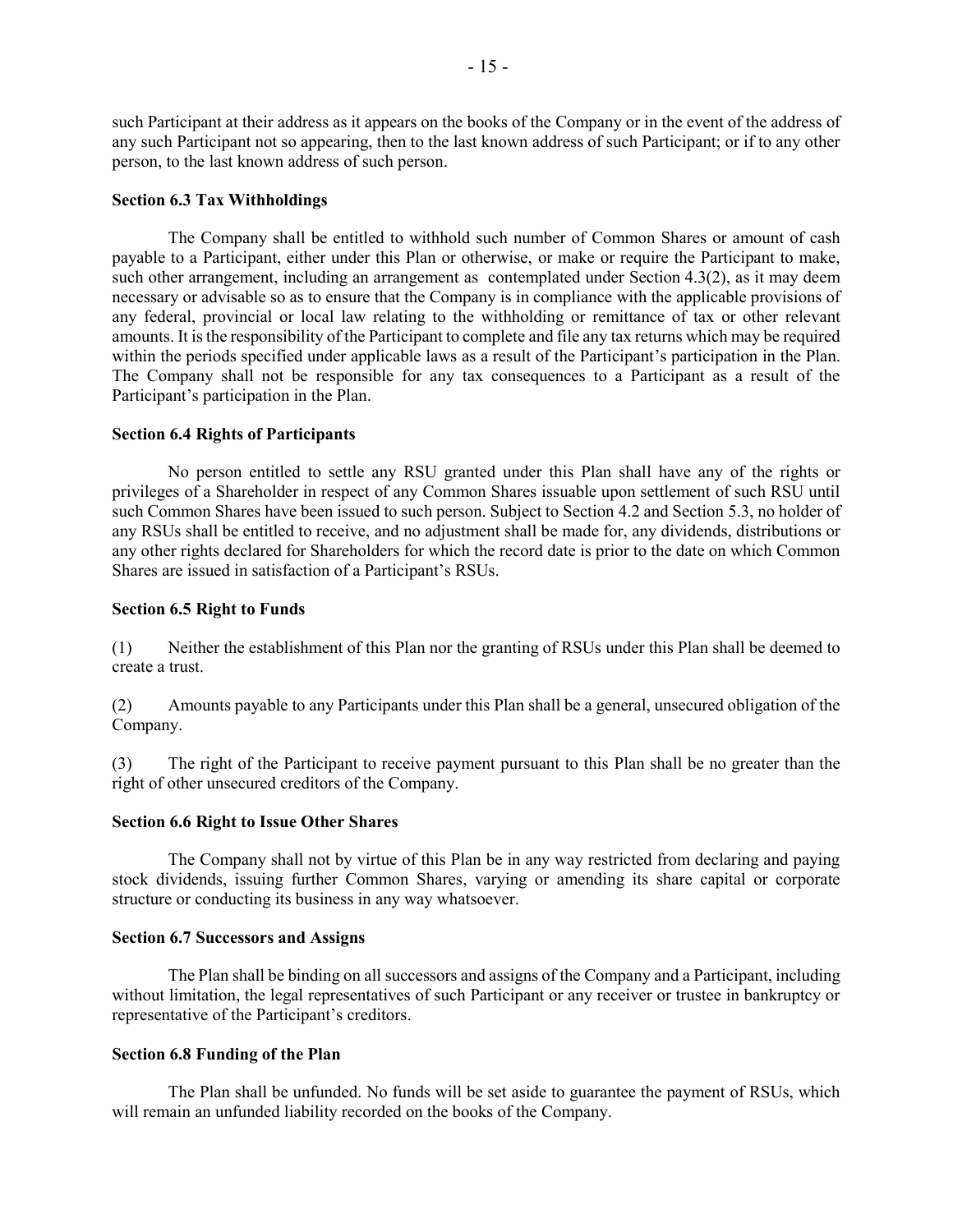#### **Section 6.9 No Representation or Warranty**

The Company makes no representation or warranty as to the future market value of any Common Shares issued in accordance with the provisions of the Plan.

#### **Section 6.10 Governing Law**

This Plan and all matters to which reference is made herein shall be governed by and interpreted in accordance with the laws of the Province of **[Ontario]** and the laws of Canada applicable therein.

#### **Section 6.11 Severability**

The invalidity or unenforceability of any provision of the Plan shall not affect the validity or enforceability of any other provision and any invalid or unenforceable provision shall be severed from the Plan.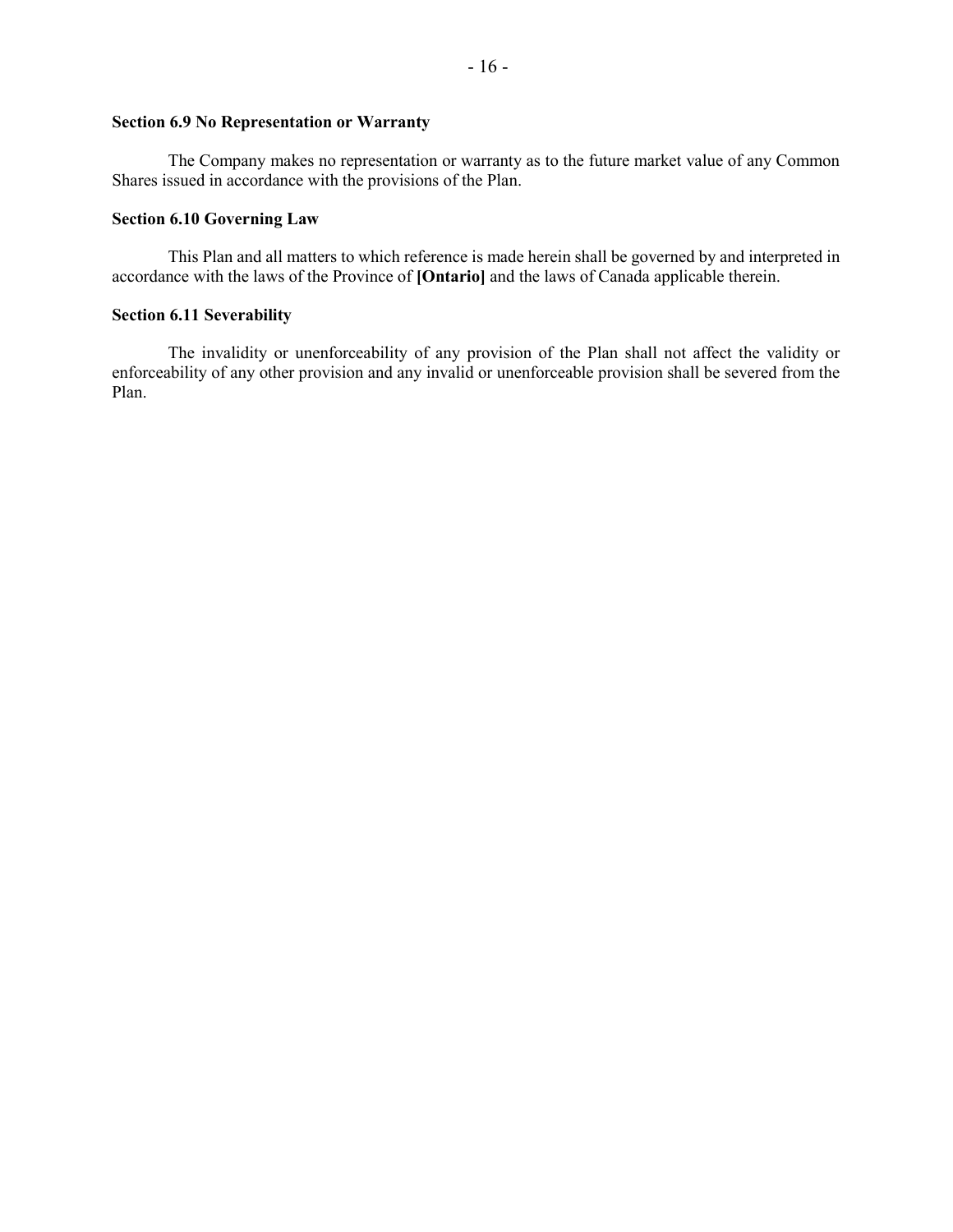## **SCHEDULE "A" RESTRICTED SHARE UNIT AGREEMENT CERTIFICATE**

# TO: [Name of Participant] (the "**Participant**")

## Dear  $\bullet$

Novamind Inc. (the "**Company**") hereby confirms a grant of restricted share units ("**RSUs**") described in the table below to the Participant pursuant to the Company's Restricted Share Unit Plan (the "**RSU Plan**"), as amended from time to time. The RSU Plan is incorporated herein by reference and made a part of this letter agreement. Capitalized terms not otherwise defined herein shall have the same meanings as in the RSU Plan.

Each RSU granted to the Participant named herein represents the right of the Participant to receive one common share in the share capital of the Company (an "**RSU Share**") or, at the Company's election, an amount in cash, in each case net of applicable taxes and contributions to government sponsored plans, equal to the Market Price of one RSU Share for each RSU then being settled, on the date(s) or pursuant to the terms specified below. Upon each Vesting Date, the Participant may deliver a written notice in the form attached hereto as Appendix "1" specifying the number of RSUs to be denominated or settled, in the Company's discretion, in Common Shares or cash.

Subject to any further vesting conditions noted herein or the RSU Plan, the following number of RSUs are awarded with the following Grant Date(s), Expiry Date(s) and Vesting Date(s):

| No. of RSUs | Service Year* | <b>Grant Date</b> | <b>Vesting Date(s)</b> | <b>Expiry Date**</b> |
|-------------|---------------|-------------------|------------------------|----------------------|
|             |               |                   |                        |                      |
|             |               |                   |                        |                      |
|             |               |                   |                        |                      |

## *[Any additional vesting conditions/Performance Criteria (if any) added here or attached hereto]*

*\*the year in which the Participant services were/are rendered for which the RSU grant is awarded*

*\*\*the Expiry Date must be set no later than December 1st of the third year after the end of the Service Year*

The Participant hereby acknowledges and consents that:

- 1. The Participant has received a copy of the RSU Plan and has read, understands and agrees to be bound by the provisions of the RSU Plan, including provisions relating to the tax treatment, tax withholding obligations and tax reassessment risks that apply or may apply in certain circumstances;
- 2. The Participant is, under the terms and conditions of the RSU Plan, a bona fide Eligible Person, entitled to receive RSUs under the RSU Plan and Applicable Law;
- 3. The RSUs granted hereunder shall vest, be redeemed and terminate in accordance with the provisions set out in this Agreement and the provisions of the RSU Plan;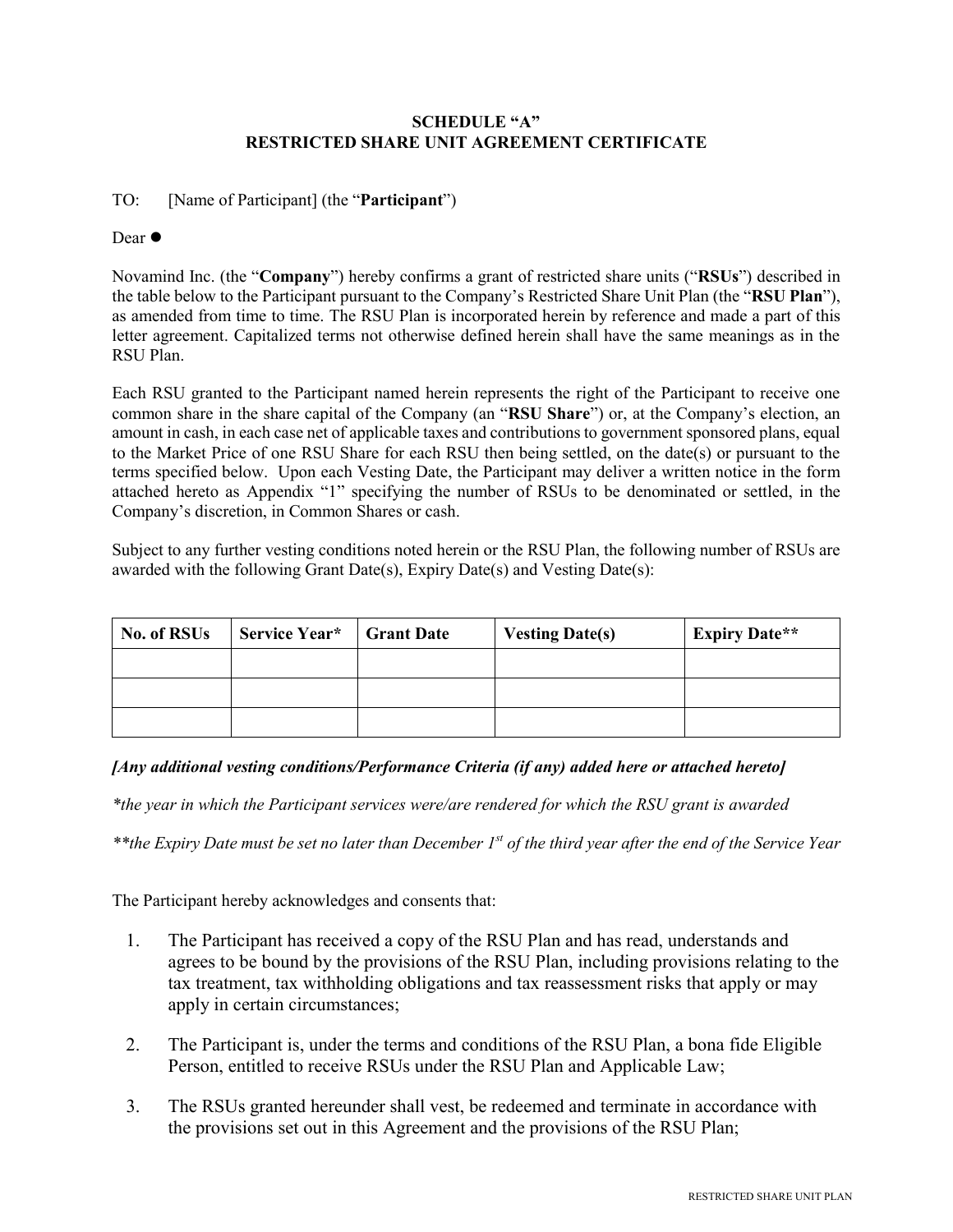- 4. RSU Shares will be subject to restrictions on disposition for a period of four (4) months from the Grant Date and, if issued before the date that is four (4) months after the Grant Date, will be legended accordingly and, in any event, will comply with the restrictions on disposition of Applicable Securities Laws and Stock Exchange Policy;
- 5. If the Participant is, or becomes, a resident of the United States of America, the Participant will (and it shall be a condition of the redemption of the Participant's RSUs) that the Participant will execute such additional certificate of representation that may be reasonably required by the Company; and
- 6. The Participant acknowledges and consents to the Company collecting the Participant's personal information for the purposes of this Certificate; retaining the personal information for as long as permitted or required by Applicable Law or business practices; and providing to various governmental and regulatory authorities, as may be required by Applicable Securities Laws, Stock Exchange rules, including Stock Exchange Policy, and the rules of the Investment Industry Regulatory Organization of Canada (IIROC) or to give effect to this agreement any personal information provided by the Participant.

**DATED** , 20 .

**NOVAMIND INC.**

Per:

Authorized Signatory

The undersigned hereby accepts such grant, acknowledges being a Participant under the RSU Plan, agrees to be bound by the provisions thereof and agrees that the RSU Plan will be effective as an agreement between the Company and the undersigned with respect to the RSUs granted or otherwise issued to the undersigned.

**DATED** \_\_\_\_\_\_\_\_\_\_\_\_\_\_\_\_\_\_\_\_\_\_, 20\_\_\_\_.

Participant's Signature

Name of Participant (print)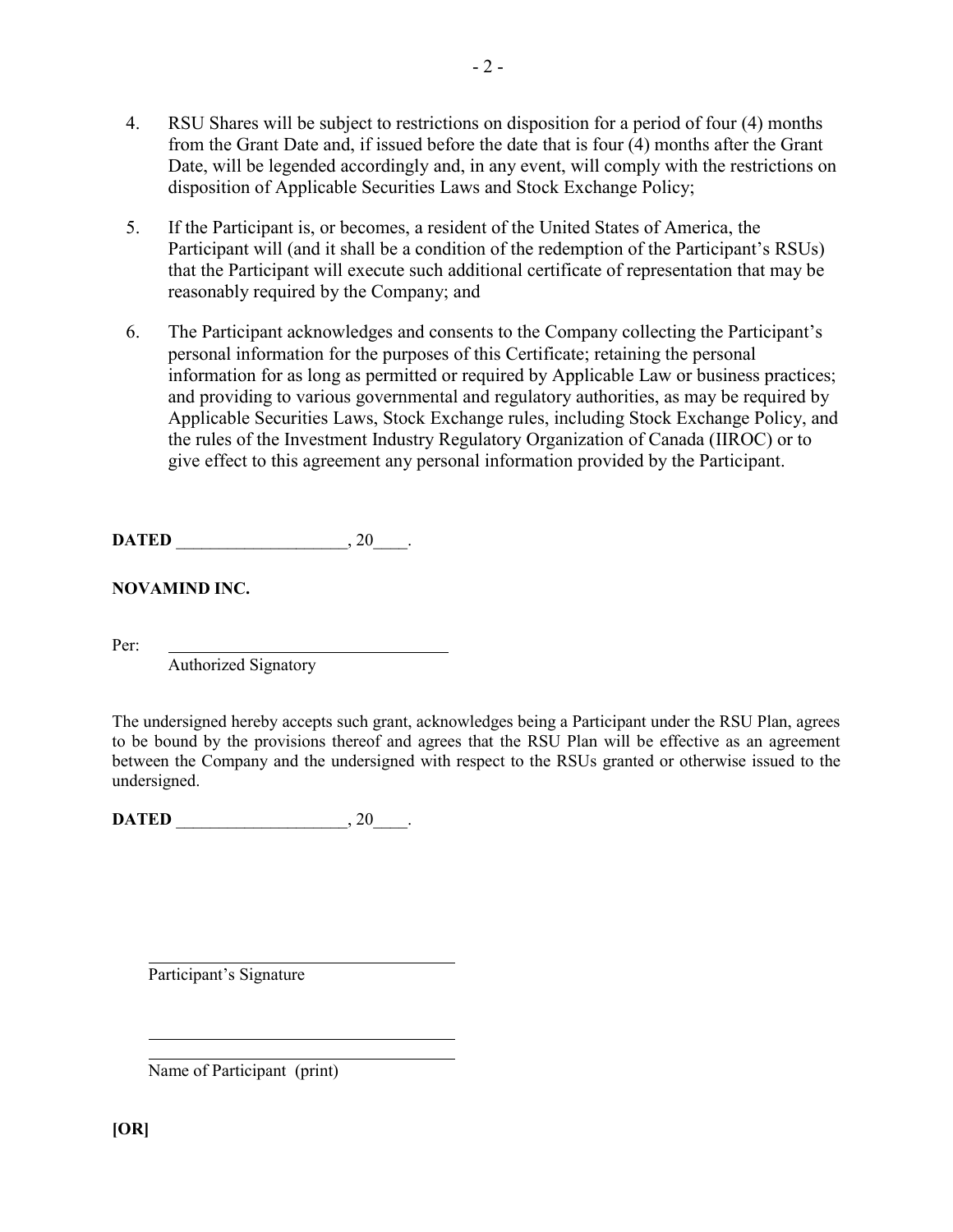[NAME OF COMPANY PARTICIPANT]  $\mathbf{By:}$ 

 $\mathcal{L}_\text{max}$  , where  $\mathcal{L}_\text{max}$  is the set of  $\mathcal{L}_\text{max}$ 

\_\_\_\_\_\_\_\_\_\_\_\_\_\_\_\_\_\_\_\_\_\_\_\_\_\_\_\_\_\_\_\_\_\_\_\_\_\_ Authorized Signatory

Name of Authorized Signatory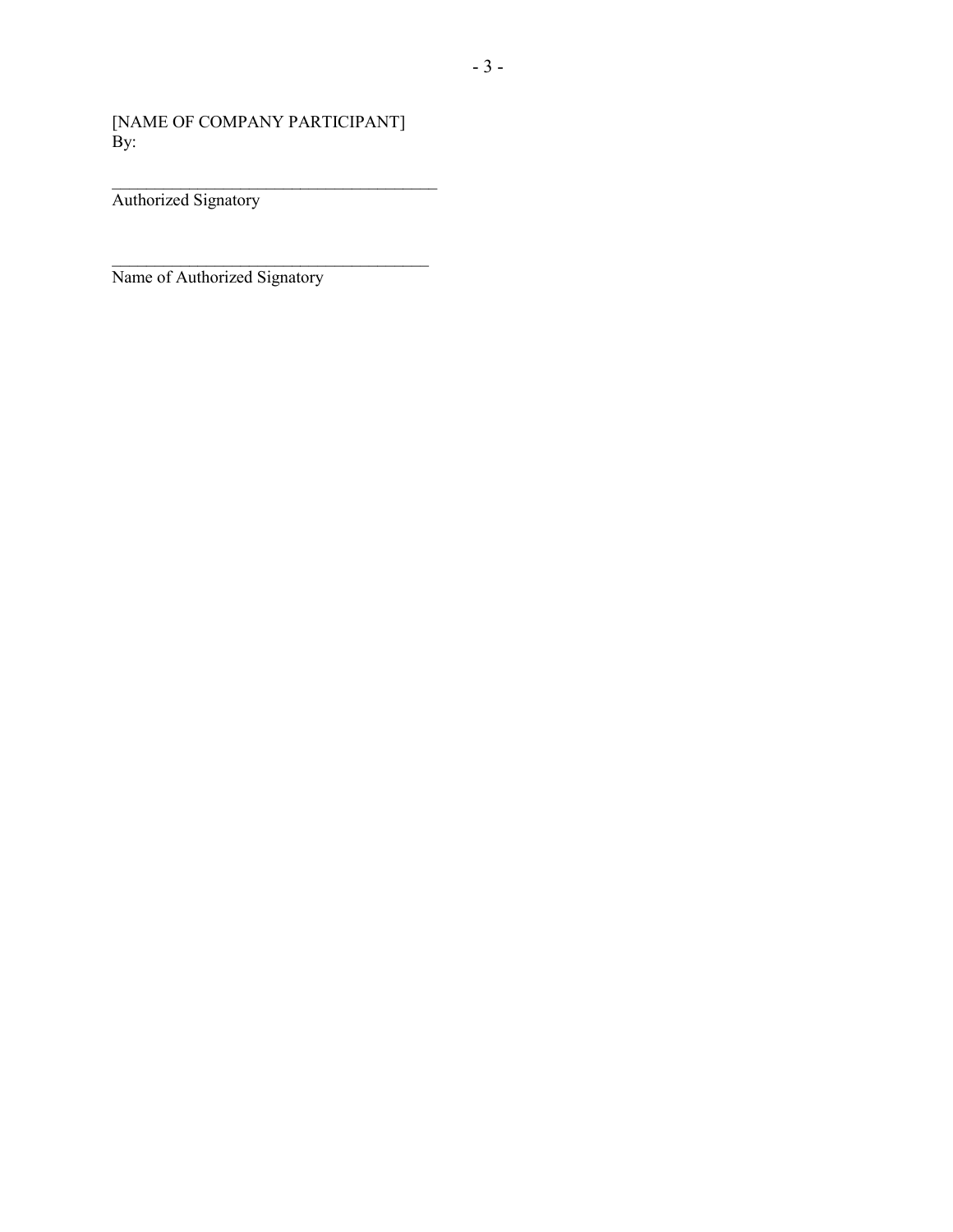#### **APPENDIX "1" RSU NOTICE FORM**

## **To: The Board of Directors of Novamind Inc.** (the "**Company**")

- 1. The undersigned (the "**Participant**"), being the holder of restricted share units ('**RSUs**") of the Company pursuant to the RSU plan of the Corporation (the "**RSU Plan**"), hereby elects, in accordance with and subject to the RSU Plan and the Certificate granting the RSUs to the Participant, to acquire \_\_\_\_\_\_\_\_\_\_\_\_\_\_\_\_ common shares in the capital of the Company (each, an "**RSU Share**") on a basis of, and at the Company's election, either: (a) one (1) RSU Share for each vested RSU held by the RSU Holder, or (b) an amount in cash, net of applicable taxes, equal to the Market Price of one RSU Share for each vested RSU.
- 2. The Participant acknowledges and agrees that the issuance of the RSU Shares, if applicable, is subject to the terms and conditions of the Certificate representing the RSUs and the RSU Plan.
- 3. If the Company elects to denominate or settle the RSUs on the basis of RSU Shares, the Participant directs the Company to register and deliver certificates or DRS Statements evidencing the RSU Shares as follows:
- 4. If the Company elects to denominate or settle the RSUs on the basis of cash, the Participant directs the Corporation to issue and deliver a cheque as follows in respect of the portion of the RSU Shares settled in cash:

All capitalized terms not defined herein shall have the meanings attributable to such terms as in the RSU Plan.

DATED the  $\_\_\_\_\$  day of  $\_\_\_\_\_\_\_\_\_\_\_\_\_\_$ , 20 $\_\_\_\_\_\_\_\_\_\_\_$ 

Signature of Witness Signature of Participant

Name of Witness (please print) Name of Participant (please print)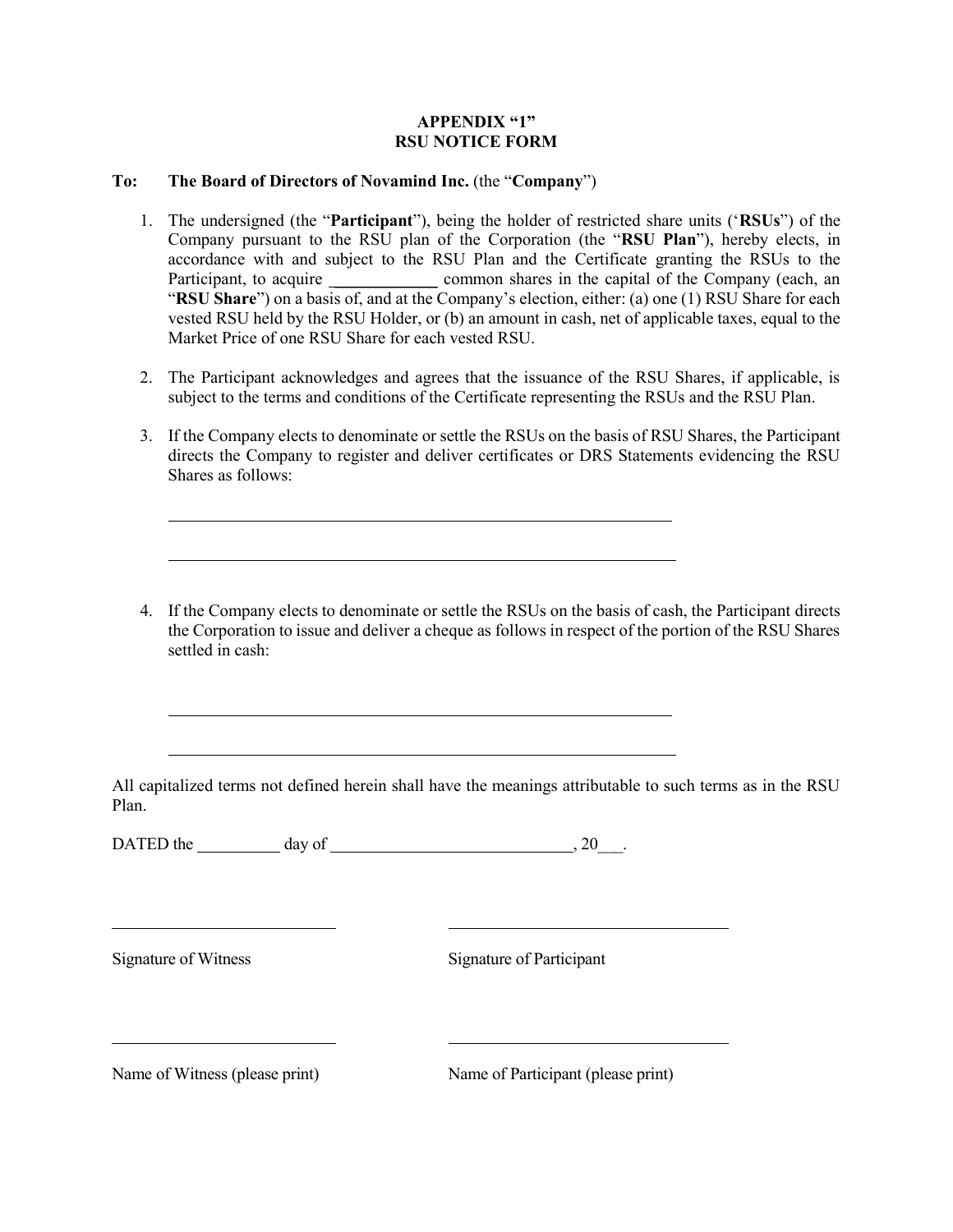## **SCHEDULE "B" COMPLIANCE CERTIFICATE**

Novamind Inc. (the "**Company**") has granted or proposes to grant to \_\_\_\_\_\_\_\_\_\_\_\_\_\_\_\_\_\_\_\_\_\_\_\_\_ (the "**Recipient**") a total of \_\_\_\_\_\_\_\_\_\_\_\_\_\_ restricted share units ("**RSUs**") pursuant to the Company's Restricted Share Unit Plan (the "**RSU Plan**"), as amended from time to time. The RSU Plan is incorporated herein by reference and made a part of this compliance certificate. Capitalized terms not otherwise defined herein shall have the same meanings as in the RSU Plan.

In connection with such grant, the Company confirms that, for the purposes of NI 45-106, **either** of the following apply:

**(a) \_\_\_\_** The Recipient is not one of the following (a "**Specified Recipient**"): an investor relations person of the Company, an associated consultant of the Company, an executive officer of the Company, a director of the Company, or a permitted assign of those persons; or

**(b) \_\_\_\_\_** if the Recipient is a Specified Recipient, after the grant, the number of Common Shares, calculated on a fully diluted basis,

(i) reserved for issuance under stock options of the Company granted to (A) related persons does not exceed 10% of the outstanding shares of the Company, and (B) a related person does not exceed 5% of the outstanding shares of the Company; and

(ii) issued within 12 months to (A) related persons does not exceed 10% of the outstanding shares of the Company, and (B) a related person and the associates of the related person does not exceed 5% of the outstanding shares of the Company.

Dated 20 and 20 and 20 and 20 and 20 and 20 and 20 and 20 and 20 and 20 and 20 and 20 and 20 and 20 and 20 and 20 and 20 and 20 and 20 and 20 and 20 and 20 and 20 and 20 and 20 and 20 and 20 and 20 and 20 and 20 and 20 and

\_\_\_\_\_\_\_\_\_\_\_\_\_\_\_\_\_\_\_\_\_\_\_\_\_\_\_\_\_\_\_\_

**NOVAMIND INC.**

Authorized Signatory